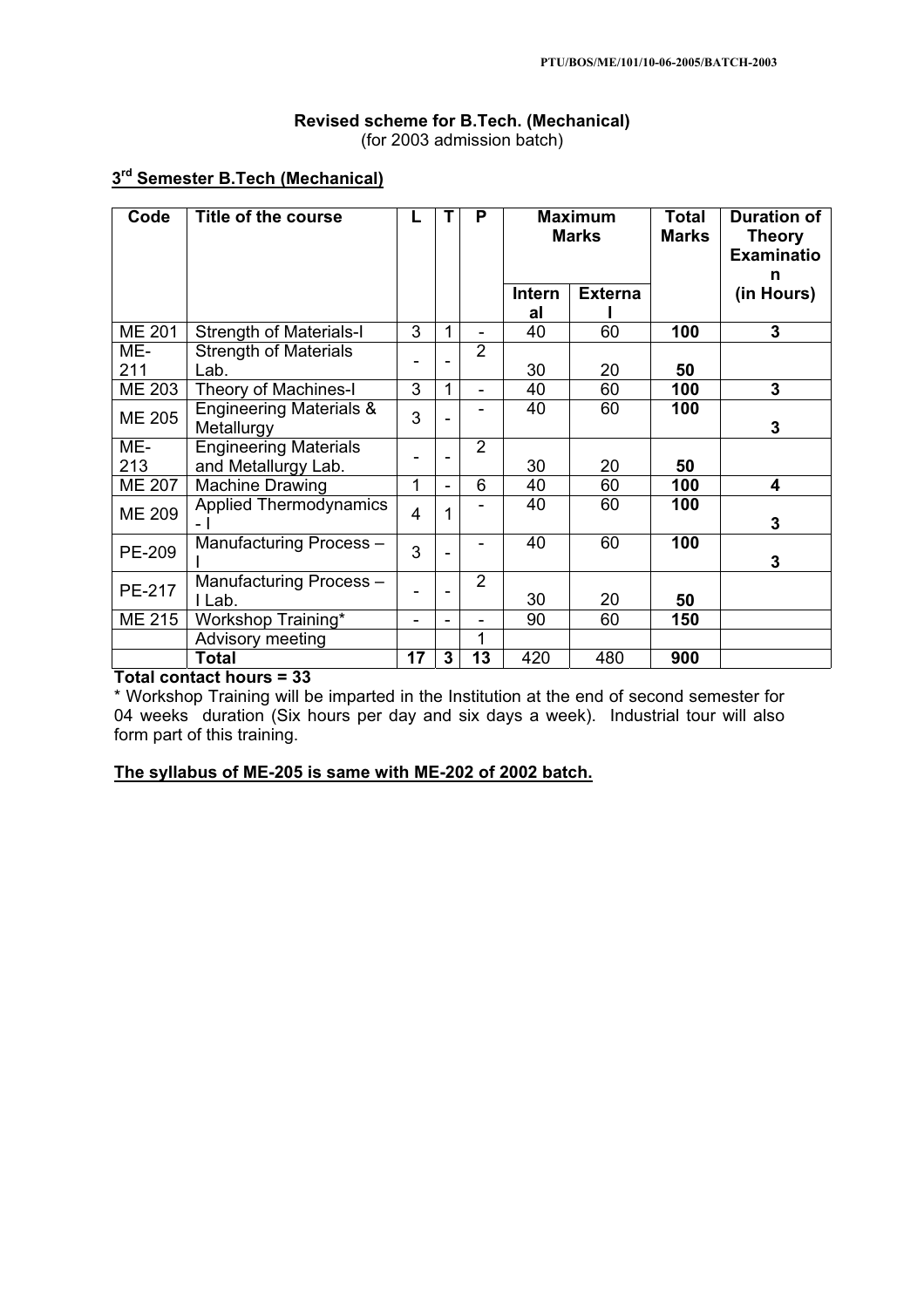# **4th Semester B.Tech (Mechanical)**

| Code       | <b>Title of the course</b>             | L              | т           | P                        | <b>Maximum Marks</b> |                | <b>Total</b><br>Mark<br>$\mathbf{s}$ | <b>Duration of</b><br><b>Theory</b><br><b>Examinatio</b><br>n |
|------------|----------------------------------------|----------------|-------------|--------------------------|----------------------|----------------|--------------------------------------|---------------------------------------------------------------|
|            |                                        |                |             |                          | Interna              | <b>Externa</b> |                                      | (in Hours)                                                    |
| AM<br>201  | Mathematics-III                        | 4              | $\mathbf 1$ | $\blacksquare$           | 40                   | 60             | 100                                  | 3                                                             |
| ME<br>202  | Strength of Materials - II             | 3              | 1           | $\blacksquare$           | 40                   | 60             | 100                                  | 3                                                             |
| МE<br>204  | Theory of Machines - II                | 3              | 1           | $\overline{\phantom{a}}$ | 40                   | 60             | 100                                  | 3                                                             |
| ME-<br>212 | Theory of Machines Lab                 | ۰              |             | $\overline{2}$           | 30                   | 20             | 50                                   |                                                               |
| ME<br>206  | Fluid Mechanics-I                      | 3              | 1           |                          | 40                   | 60             | 100                                  | 3                                                             |
| ME-<br>214 | <b>Fluid Mechanics-I Lab</b>           | -              |             | $\overline{2}$           | 30                   | 20             | 50                                   |                                                               |
| ME<br>208  | <b>Applied Thermodynamics</b><br>- 11  | 3              | 1           |                          | 40                   | 60             | 100                                  | 3                                                             |
| ME-<br>216 | <b>Applied Thermodynamics</b><br>Lab   |                |             | 2                        | 30                   | 20             | 50                                   |                                                               |
| ME<br>210  | <b>Manufacturing Process-II</b>        | 3              |             |                          | 40                   | 60             | 100                                  | 3                                                             |
| ME-<br>218 | <b>Manufacturing Process-II</b><br>Lab | $\blacksquare$ |             | $\overline{2}$           | 30                   | 20             | 50                                   |                                                               |
|            | <b>General Fitness</b>                 |                |             |                          | 100                  |                | 100                                  | ۰                                                             |
|            | Advisory meeting                       |                |             | 1                        |                      |                |                                      |                                                               |
|            | Total                                  | 19             | 5           | $\boldsymbol{9}$         | 460                  | 440            | 900                                  |                                                               |

# **Total contact hours =31**

**NOTE:-** There shall be industrial training of 0 6 weeks duration in reputed industries at the end of 4<sup>th</sup> semester. The marks for this will be included in the 5<sup>th</sup> semester.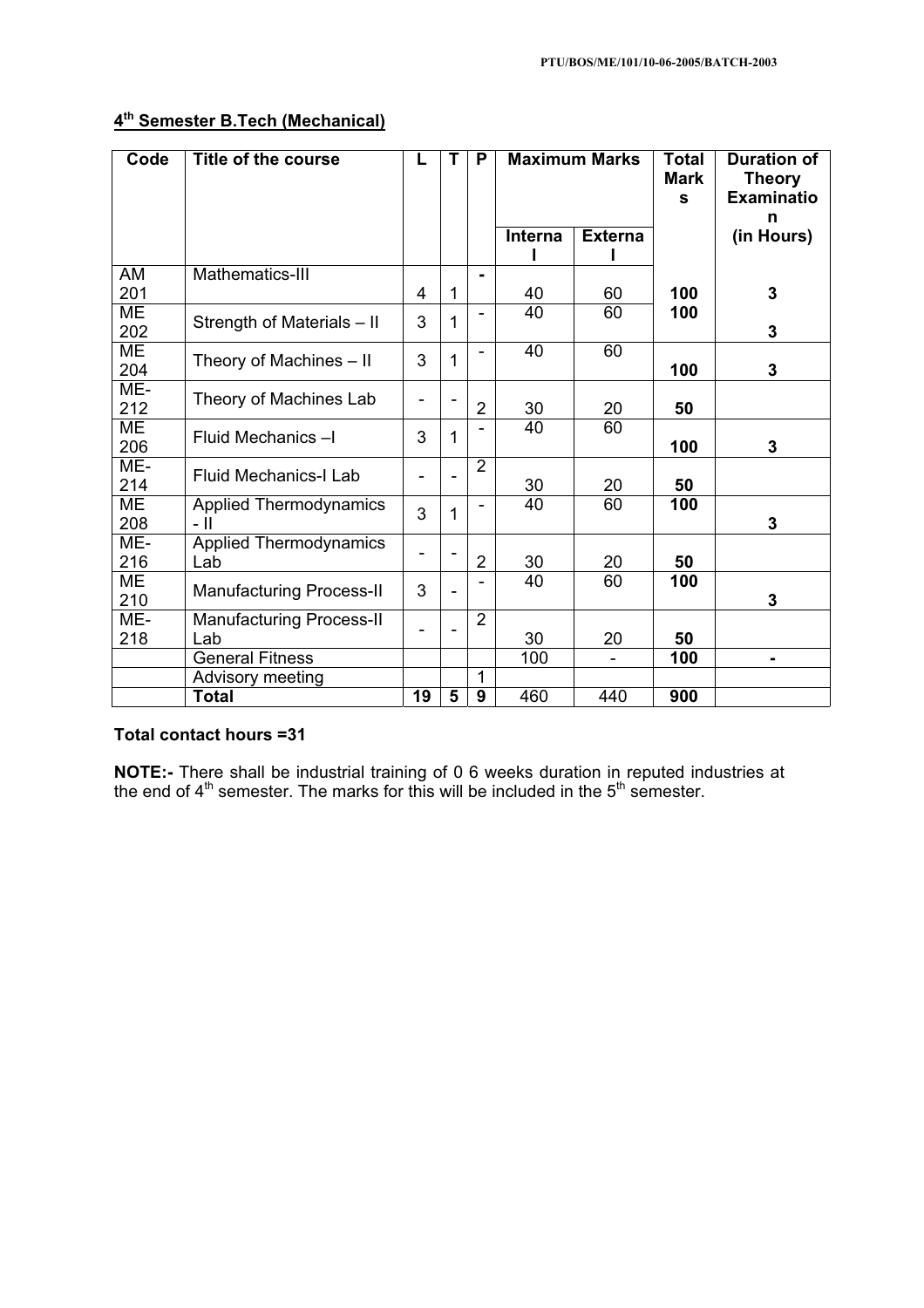# **5th Semester B.Tech (Mechanical).**

| Code          | Title of the course                                 | L                            | т | P                        | <b>Maximum Marks</b> |         | <b>Total</b><br><b>Marks</b> | <b>Duration of</b><br><b>Theory</b><br><b>Examination</b> |
|---------------|-----------------------------------------------------|------------------------------|---|--------------------------|----------------------|---------|------------------------------|-----------------------------------------------------------|
|               |                                                     |                              |   |                          | Intern               | Externa |                              | (in Hours)                                                |
|               |                                                     |                              |   |                          | al                   |         |                              |                                                           |
| ME-301        | Machine Design -I                                   | 3                            | 1 |                          | 40                   | 60      | 100                          | 4                                                         |
| ME-311        | <b>Machine Design Practice-</b>                     | $\qquad \qquad \blacksquare$ |   | $\overline{2}$           | 30                   | 20      | 50                           |                                                           |
| ME-303        | <b>Heat Transfer</b>                                | 4                            | 1 |                          | 40                   | 60      | 100                          | 3                                                         |
| ME-313        | Heat Transfer Lab.                                  | $\blacksquare$               |   | $\overline{2}$           | 30                   | 20      | 50                           |                                                           |
| ME-305        | <b>Automobile Engineering</b>                       | 3                            |   |                          | 40                   | 60      | 100                          | 3                                                         |
| ME-315        | <b>Automobile Engineering</b><br>lab                |                              |   | $\overline{2}$           | 30                   | 20      | 50                           |                                                           |
| <b>ME-307</b> | <b>Mechanical Measurement</b><br>and Metrology      | 3                            |   |                          | 40                   | 60      | 100                          | 3                                                         |
| ME-317        | <b>Mechanical Measurement</b><br>and Metrology Lab. |                              |   | $\overline{2}$           | 30                   | 20      | 50                           |                                                           |
| ME-309        | Numerical Methods in<br>Engg                        | 3                            | 1 |                          | 40                   | 60      | 100                          | 3                                                         |
| ME-319        | Numerical Methods in<br>Engg Lab                    | $\overline{\phantom{0}}$     |   | $\overline{2}$           | 30                   | 20      | 50                           |                                                           |
| ME-321        | <b>Computer Aided Drafting</b>                      | $\overline{\phantom{a}}$     |   | $\overline{2}$           | 30                   | 20      | 50                           |                                                           |
| ME-323        | **Industrial Training                               | $\blacksquare$               |   | $\overline{\phantom{0}}$ | 120                  | 80      | 200                          |                                                           |
|               | Advisory meeting                                    |                              |   | 1                        |                      |         |                              |                                                           |
|               | <b>Total</b>                                        | 16                           | 3 | 13                       | 500                  | 500     | 1000                         |                                                           |

**Total Contact hours=32** 

\*\* Industrial Training in reputed industries will be arranged for 6 weeks duration at the end of fourth semester.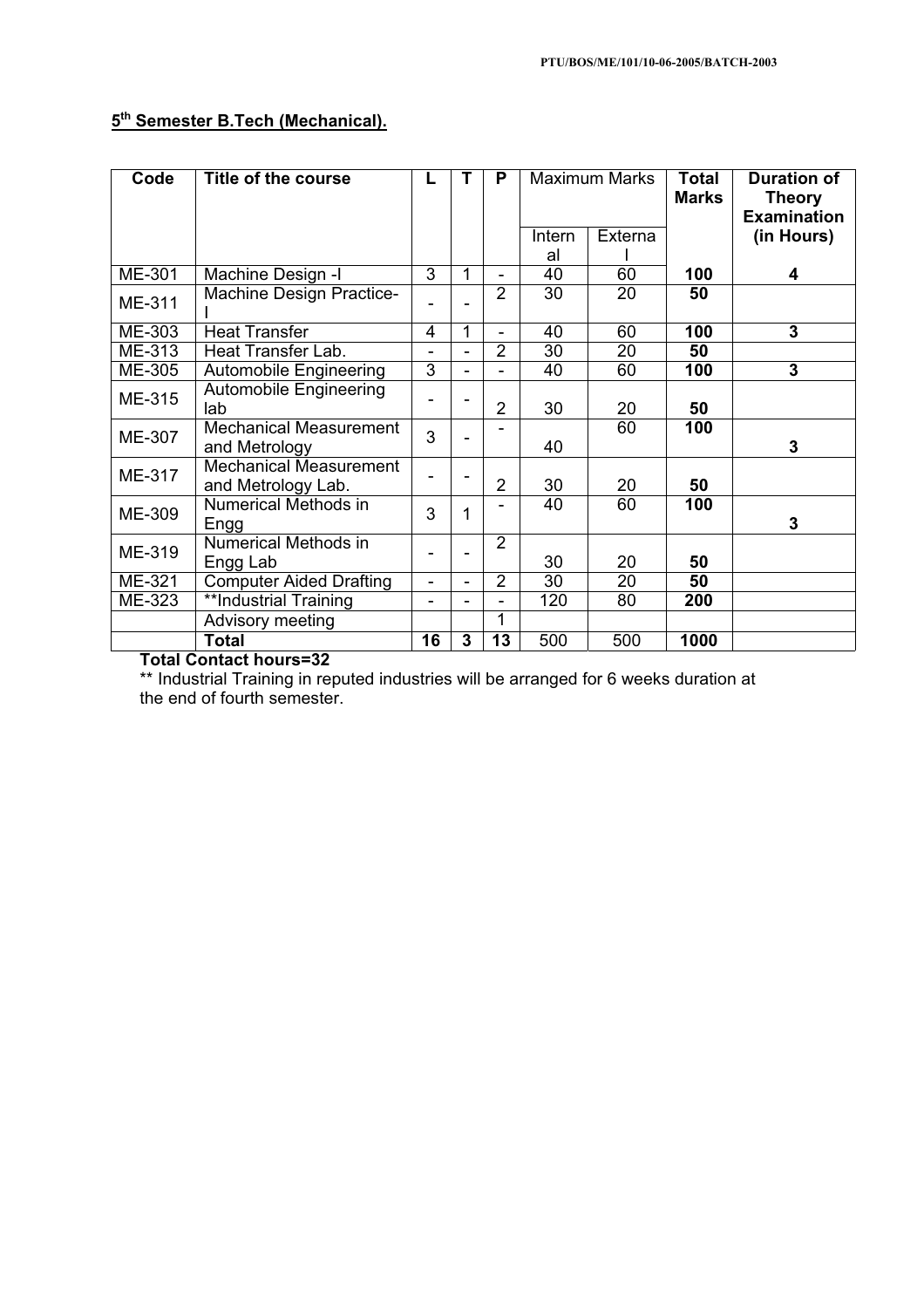| Code           | <b>Title of the course</b>                | L                        | Т              | P              | <b>Maximum Marks</b> |         | <b>Total</b><br><b>Marks</b> | <b>Duration of</b><br><b>Theory</b><br><b>Examinatio</b><br>n |
|----------------|-------------------------------------------|--------------------------|----------------|----------------|----------------------|---------|------------------------------|---------------------------------------------------------------|
|                |                                           |                          |                |                | Interna              | Externa |                              | in Hours                                                      |
| ME-<br>302     | <b>Machine Design-II</b>                  | 3                        | 1              | ۳              | 40                   | 60      | 100                          | 4                                                             |
| ME-<br>310     | Machine Design-II<br>Practice             | ۰                        |                | $\overline{2}$ | 30                   | 20      | 50                           |                                                               |
| ME-<br>304     | Refrigeration & Air<br>Conditioning       | 4                        | 1              |                | 40                   | 60      | 100                          | 3                                                             |
| ME-<br>312     | Refrigeration & Air<br>Conditioning Lab   | $\overline{\phantom{a}}$ | $\blacksquare$ | $\overline{2}$ | 30                   | 20      | 50                           |                                                               |
| ME-<br>306     | <b>Fluid Machinery</b>                    | 3                        | 1              | ۳              | 40                   | 60      | 100                          | $\overline{3}$                                                |
| ME-<br>314     | Fluid Machinery lab                       | ۰                        |                | $\overline{2}$ | 30                   | 20      | 50                           |                                                               |
| PE-<br>408     | Industrial Automation and<br>Robotics     | 3                        | $\blacksquare$ |                | 40                   | 60      | 100                          | 3                                                             |
| PE-<br>414     | Industrial Automation and<br>Robotics lab |                          |                | $\overline{2}$ | 30                   | 20      | 50                           |                                                               |
| $CE-$<br>216   | <b>Environmental Science</b>              | 3                        | 1              |                | 40                   | 60      | 100                          | 3                                                             |
| $\blacksquare$ | <b>Departmental Elective-I</b>            | $\overline{3}$           | 1              |                | 40                   | 60      | 100                          | $\overline{3}$                                                |
|                | Advisory meeting                          |                          |                | 1              |                      |         |                              |                                                               |
|                | <b>General Fitness</b>                    | $\blacksquare$           | $\blacksquare$ |                |                      |         | 100                          |                                                               |
|                | <b>Total</b>                              | 18                       | $\overline{6}$ | 9              |                      |         | 900                          |                                                               |

# **6th \7th Semester B.Tech (Mechanical)++**

**Total Contact hours=33** 

| 6 <sup>th</sup> / 7 <sup>th</sup> Semester* |                             |  |                 |          |              |  |  |  |
|---------------------------------------------|-----------------------------|--|-----------------|----------|--------------|--|--|--|
|                                             | <b>Course Title</b>         |  | <b>Internal</b> | Ext.Viva | <b>TOTAL</b> |  |  |  |
|                                             | 6-month Industrial Training |  | 500             | 500      | 1000         |  |  |  |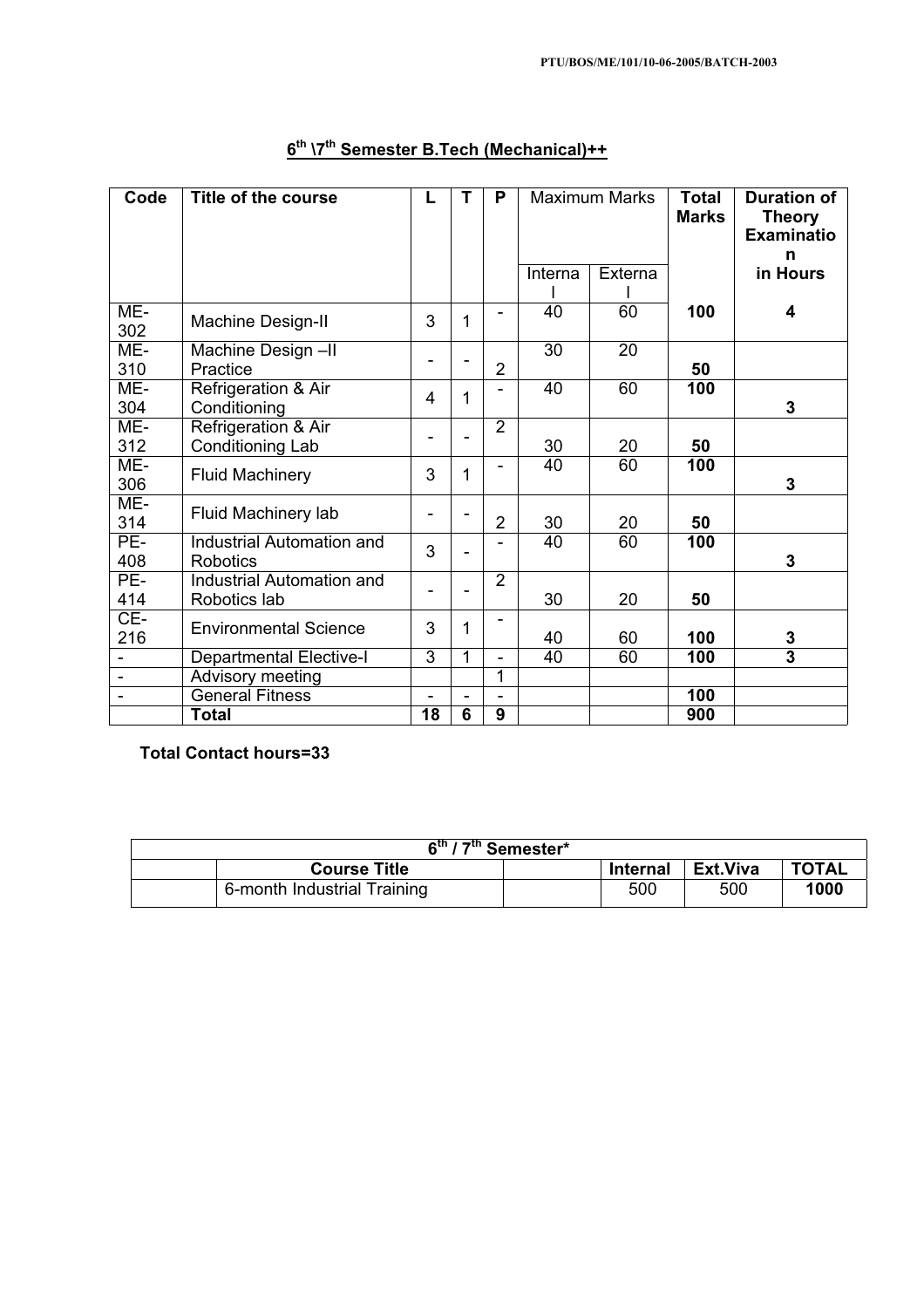# **8th Semester B.Tech (Mechanical)**

| Code   | Title of the course                           |                |   | P | Maximum Marks |                          | <b>Total</b><br><b>Marks</b> | <b>Duration of</b><br><b>Theory</b><br><b>Examinatio</b><br>n |
|--------|-----------------------------------------------|----------------|---|---|---------------|--------------------------|------------------------------|---------------------------------------------------------------|
|        |                                               |                |   |   | Internal      | Externa                  |                              | in Hours                                                      |
| ME-402 | <b>Industrial Safety &amp;</b><br>Environment | 3              |   |   | 40            | 60                       | 100                          | 3                                                             |
| ME-404 | CAD/CAM                                       | 3              | 1 |   | 40            | 60                       | 100                          | 3                                                             |
| ME-410 | CAD / CAM Lab                                 | $\blacksquare$ |   | 2 | 30            | 20                       | 50                           |                                                               |
| ME-406 | <b>Operations Research</b>                    | 3              |   |   | 40            | 60                       | 100                          | 3                                                             |
| ME-408 | <b>Mechanical Vibrations</b>                  | 3              |   | - | 40            | 60                       | 100                          | 3                                                             |
| ME-412 | <b>Mechanical Vibrations</b><br>Lab.          | -              |   | 2 | 30            | 20                       | 50                           |                                                               |
|        | <b>Open Elective</b>                          | 3              |   |   | 40            | 60                       | 100                          | 3                                                             |
|        | <b>Department Elective-II</b>                 | 3              |   | - | 40            | 60                       | 100                          | 3                                                             |
| ME-414 | Project                                       | -              |   | 6 | 120           | 80                       | 200                          |                                                               |
|        | <b>General Fitness</b>                        | -              |   |   |               | $\overline{\phantom{a}}$ | 100                          |                                                               |
|        | Advisory meeting                              |                |   | 1 |               |                          |                              |                                                               |
|        | Total                                         | 18             | 4 |   |               |                          | 1000                         |                                                               |

**Total contact hours=33** 

**List of Elective Subjects (For 2002 and 2003 Admission Batch students): B.Tech (Mech)** 

 **Group-1** 

DE/ME-1.1 I.C Engines

- DE/ME-1.2 Cryogenic Technology
- DE/ME-1.3 Non Conventional Energy resources
- DE/ME-1.4 Energy Conservation and Management<br>DE/ME-1.5 Fluid Mechanics-II
	- **Fluid Mechanics-II**
- DE/ME-1.6 Solar Energy<br>DE/ME-1.7 Heat Exchang
	- Heat Exchanger Design
- DE/ME-1.8 Power Plant Engg.
- DE/ME-1.9 Gas Dynamics

### **Group-2**

- DE/PE-2.0 Non-Traditional Machining
- DE/PE-2.1 Industrial Engg
- DE/PE-2.2 Modeling and Simulation<br>DE/ME-2.3 Operations Management
- **Operations Management**
- DE/ME-2.4 Non -Destructive Testing
- DE/ME-2.5 Total Quality Management
- DE/ME-2.6 Maintenance and Reliability Engg
	-
- DE/ME-2.7 Material Management<br>DE/ME-2.8 Management Informati **Management Information System**
- DE/ME-2.9 Entrepreneurship

### **Group-3**

- DE/PE-3.0 Product Design and Development
- DE/PE-3.1 Machine Tool Design<br>DE/PE-3.2 Network Analysis
	- **Network Analysis**
- DE/ME-3.3 Tool Design
- 
- DE/ME-3.4 Finite Element Method<br>DE/ME-3.5 Experimental Stress Ar **Experimental Stress Analysis**
- DE/ME-3.6 Industrial Tribology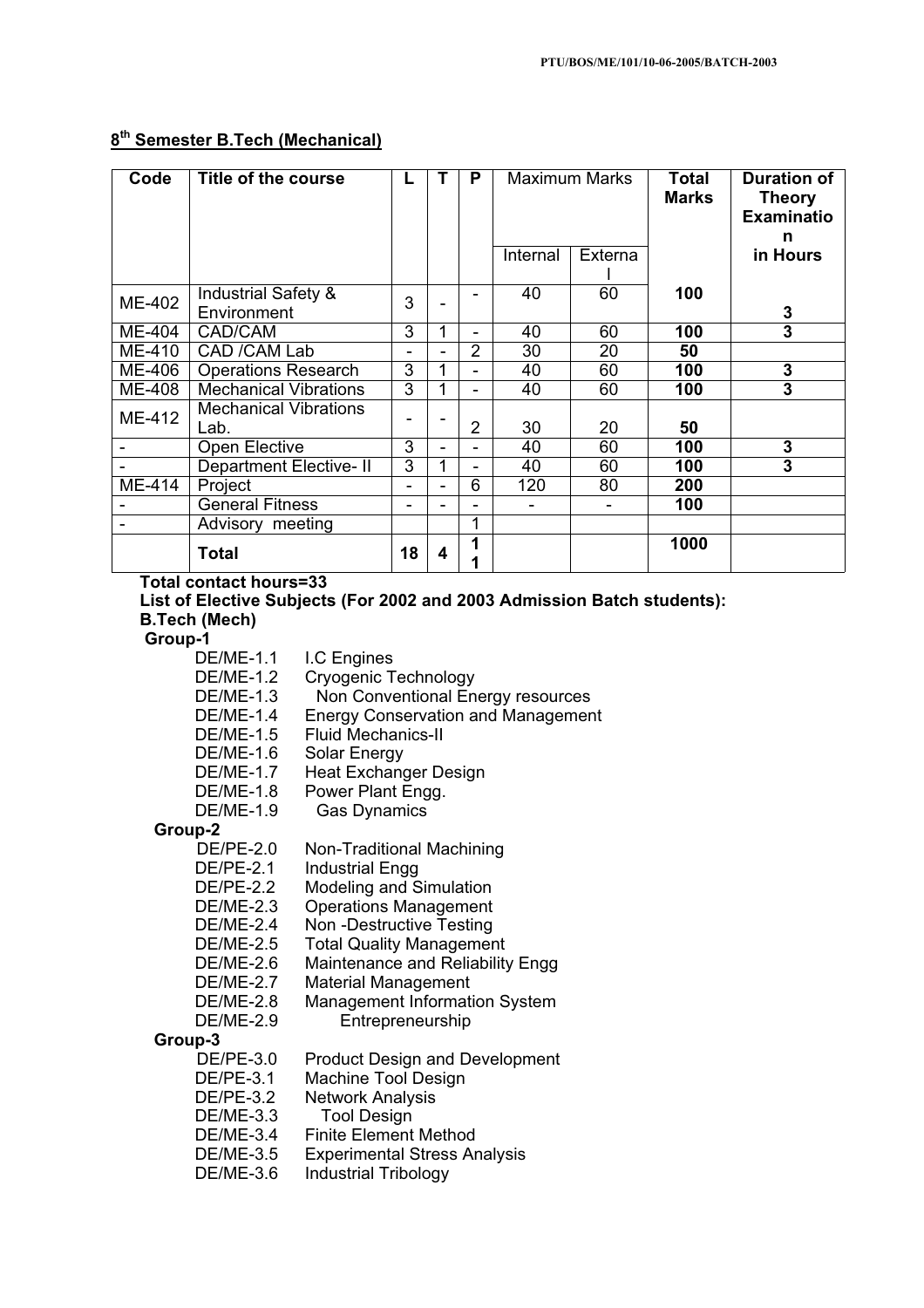| DE/ME-3.7   | Theory of plasticity |
|-------------|----------------------|
| $DE/ME-3.8$ | Mechatronics         |

### **Note:**

- 1. Minimum 10 students are required to offer a Department Elective Subject
- **2.** The Department Elective subjects shall be offered to the students simultaneously from all the three groups (Group 1, Group 2, and Group 3). However, Deptt Elective –I (to be offered in  $6<sup>th</sup>$  or  $7<sup>th</sup>$  Semester) and Deptt Elective –II (to be offered in  $8<sup>th</sup>$ Semester) should be from the same group.
- **\*\***
- ¾**The syllabi of DE/PE-2.0 is same as the syllabi of PE-404.**
- ¾**The syllabi of DE/PE-2.1 is same as the syllabi of PE-302.**
- ¾**The syllabi of DE/PE-2.2 is same as the syllabi of PE-304.**
- ¾**The syllabi of DE/ME-2.5 is same as the syllabi of ME-251.**
- ¾**The syllabi of DE/PE-3.0 is same as the syllabi of PE-306.**
- ¾**The syllabi of DE/PE-3.1 is same as the syllabi of PE-406.**
- ¾**The syllabi of DE/PE-2.7 is same as the syllabi of DE/PE/2.7.**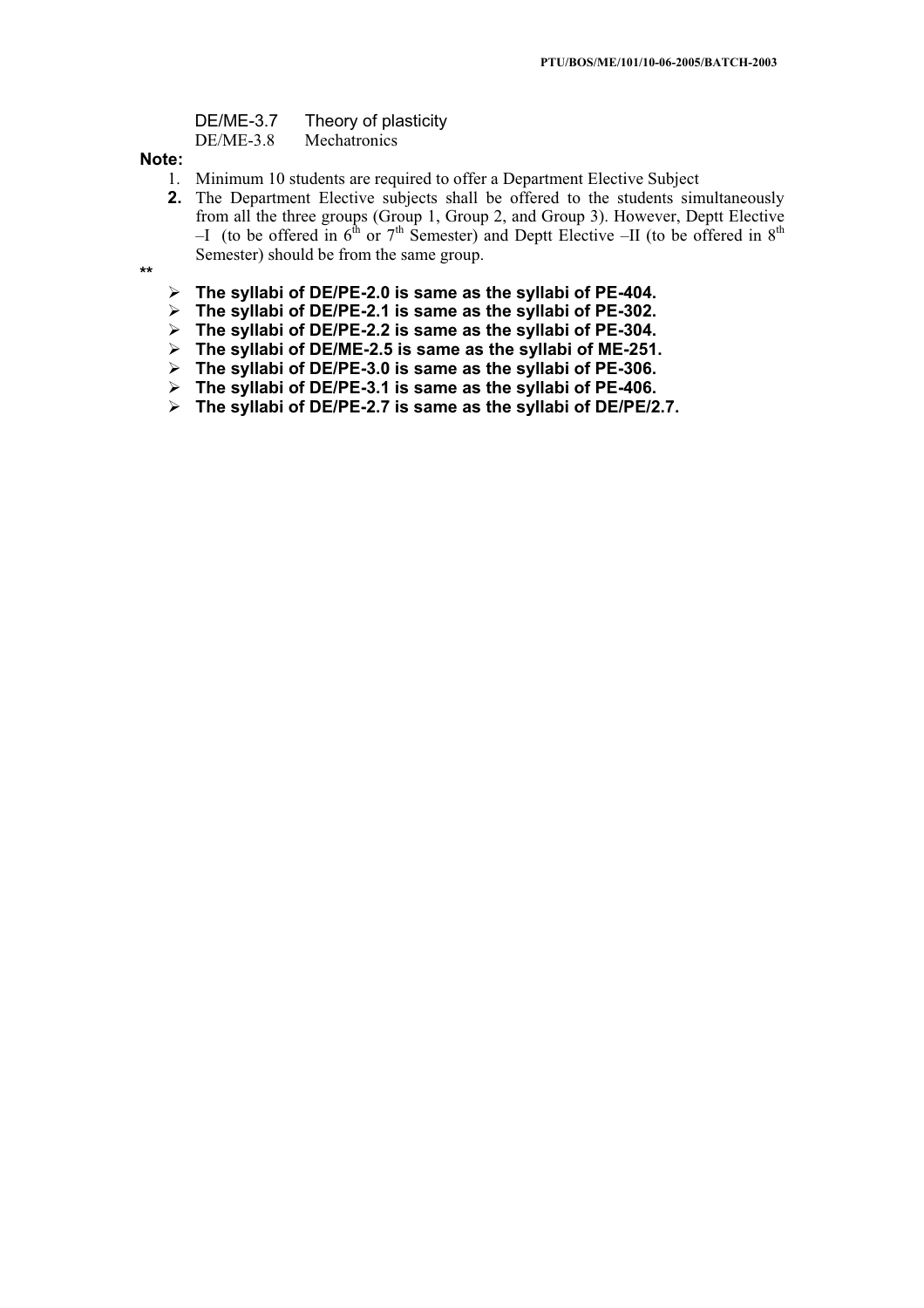# **ME-201 STRENGTH OF MATERIALS – I**

**Internal Marks: 40 L T P L L T P External Marks: 60 3 1 0 Total Marks: 100**

# **Course Objectives**

1. Understand the concept of simple stress and strain.

2. Understand different types of direct stresses and strains.

3. Understand stress- strain diagram. Hookes law, Poisson's ratio. Young's Modulus of Elasticity.

4. Compute simple stresses and strains in bars of uniform and varying sections subjected to axial loads.

5. Derive relationship between the Elastic Moduli.

6. Compute stresses and strains in compound bars subjected to axial loads and temperature variations.

7. Compute combined stresses and strains at a point across any plane in a two dimensional system.

8. Understand the concept of principal planes and principal stresses.

9. Apply graphical and analytical methods to compute principal stresses and strain and locate principal planes.

10. Derive mathematically the Torsion Equation.

11. Apply the Torsion equation to compute torsional stresses in solid and hollow shafts.

12. Compute principal stresses and maximum shear stresses in circular shafts subjected to combined stresses.

13. Analyze stresses in close- coiled helical springs.

14. Analyze stresses in thin shells and spheres subjected to internal pressure.

15. Apply different formulae to analyze stresses in struts and columns subjected to axial loads.

16. Compute bending moments and shear forces at different sections of determinate beam structures subjected to different types of loading and sketch their distribution graphically.

17. Derive mathematically the relationship between the rate of loading, shear force and bending moment at any section of a beam.

18. Understand the theory of simple bending.

19. Apply the theory of simple bending to compute stresses in beams of homogenous and composite sections of different shapes.

20. Derive relationship between moment slope and deflection.

21. Use the above relationship and other methods to calculate slope and deflection in beams.

22. Compute stresses in determine trussed frames and roof trusses.

### **Detailed Contents**

1**. Simple stresses and strains** : Concept of stress and strain; St. Vernants principle, stress and strain diagram, Hooke's law, Young's modulus, Poisson ratio, stress at a point, stress and strains in bars subjected to axial loading. Modulus of elasticity, stress produced in compound bars subject to axial loading.Temperature stress and strain calculations due to applications of axial loads and variation of temperature in single and compound bars. Compound stress and strains, the two dimensional system; stress at a point on a plane, principal stresses and principal planes; Mohr's circle of stress; ellipse of stress and their applications. Generalized Hook's Law, principal stresses related to principal strains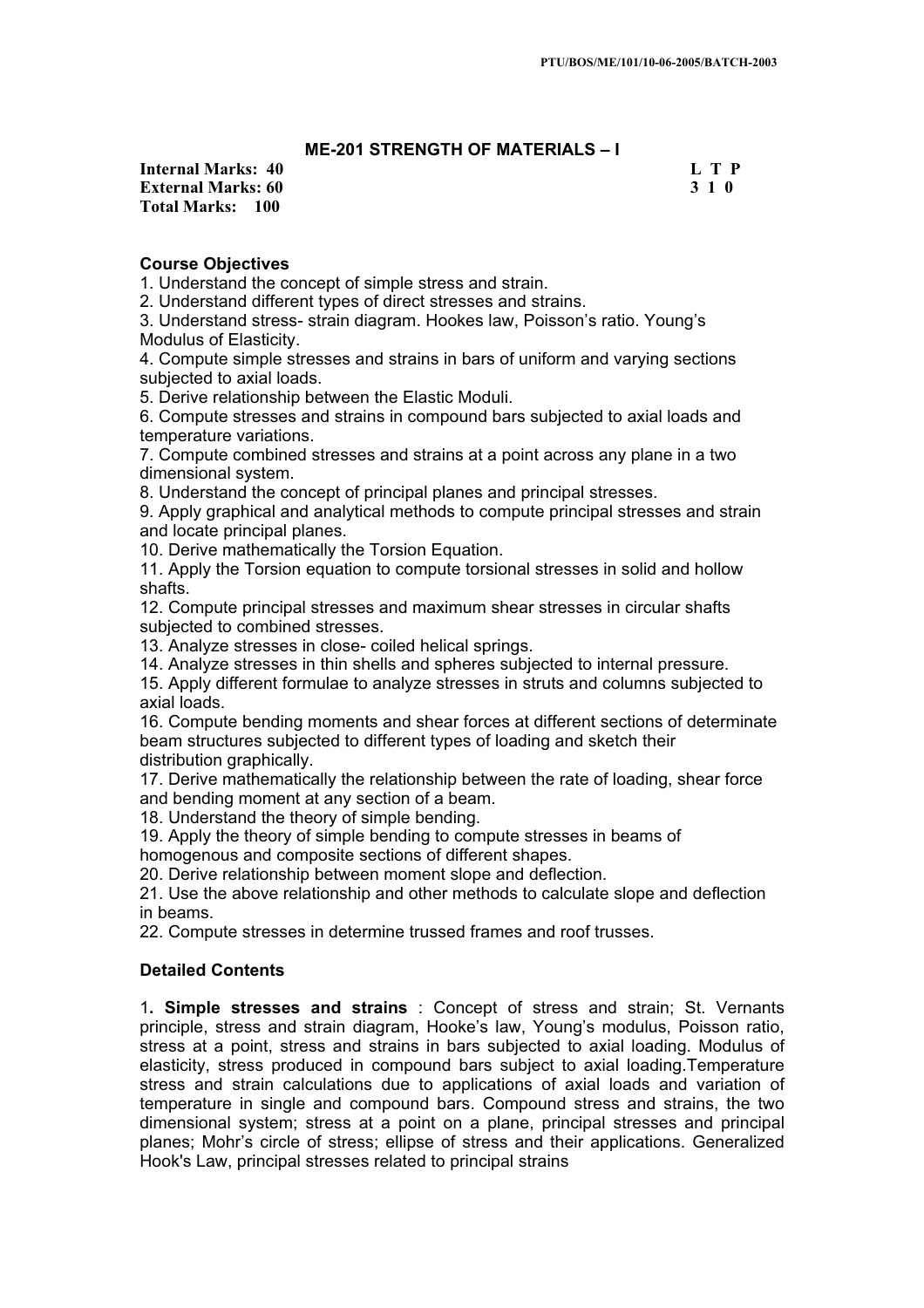**2. Bending moment and shear force diagrams**: S.F and B.M definitions. BM and SF diagrams for cantilevers, simply supported beams with or without overhangs and calculation of maximum BM and SF and the point of contraflexure under the following loads:

a) Concentrated loads

b) Uniformity distributed loads over the whole span or part of span

c) Combination of concentrated loads (two or three) and uniformly distributed loads

d) Uniformity varying loads

e) Application of moments

Relation between rate of loading, shear force and bending moment

**3. Theory of bending stresses in beams due to bending**: assumptions in the simple bending theory, derivation of formula: its application to beams of rectangular, circular and channel, I & T- sections,: Combined direct and bending stresses in aforementioned sections, composite / flitched beams.

**4. Torsion :** Derivation of torsion equation and its assumptions. Applications of the equation to the hollow and solid circular shafts, torsional rigidity, combined torsion and bending of circular shafts principal stress and maximum shear stresses under combined loading of bending and torsion, analysis of close-coiled-helical springs.

**5. Thin cylinders and spheres** : Derivation of formulae and calculation of hoop stress, longitudinal stress in a cylinder, effects of joints, change in diameter, length and internal volume; principal stresses in sphere and change in diameter and internal volume

**6. Columns and struts** : Columns and failure of columns : Euler's formuls; Rankine-Gordon's formula, Johnson's empirical formula for axially loaded columns and their applications.

**7. Slope and deflection** : Relationship between moment, slope and deflection, Moment area method; method of integration; Macaulay's method: Use of all these methods to calculate slope and deflection for the following :

a) Cantilevers

b) Simply supported beams with or without overhang

c) Under concentrated loads, uniformly distributed loads or combination of concentrated and uniformly distributed loads

# **Books**

- 1. Strength of Materials by Ferdinand P Singer and Andrew Pytel,Harper and Row H. Kogakusha Publishers, New York
- 2. Mechanics of Materials by SI Version, end edition by Ferdinand P. Beer and E Russel Johnston (Jr); McGraw Hill, India
- 3. Mechanics of Materials-SI Version 2nd Edition by EP Popov, Prentice Hall India
- 4. Introduction to Solid Mechanics by D.H Shames, Prentice Hall Inc.
- 5. Elements of strength of Materials by Timoshenko and Young
- 6. Strength of Materials by DS Bedi; Khanna book Publishing Company, New Delhi.
- 7. Strength of materials by R.S Lehri and A.S. Lehri, S.K Kataria and Sons.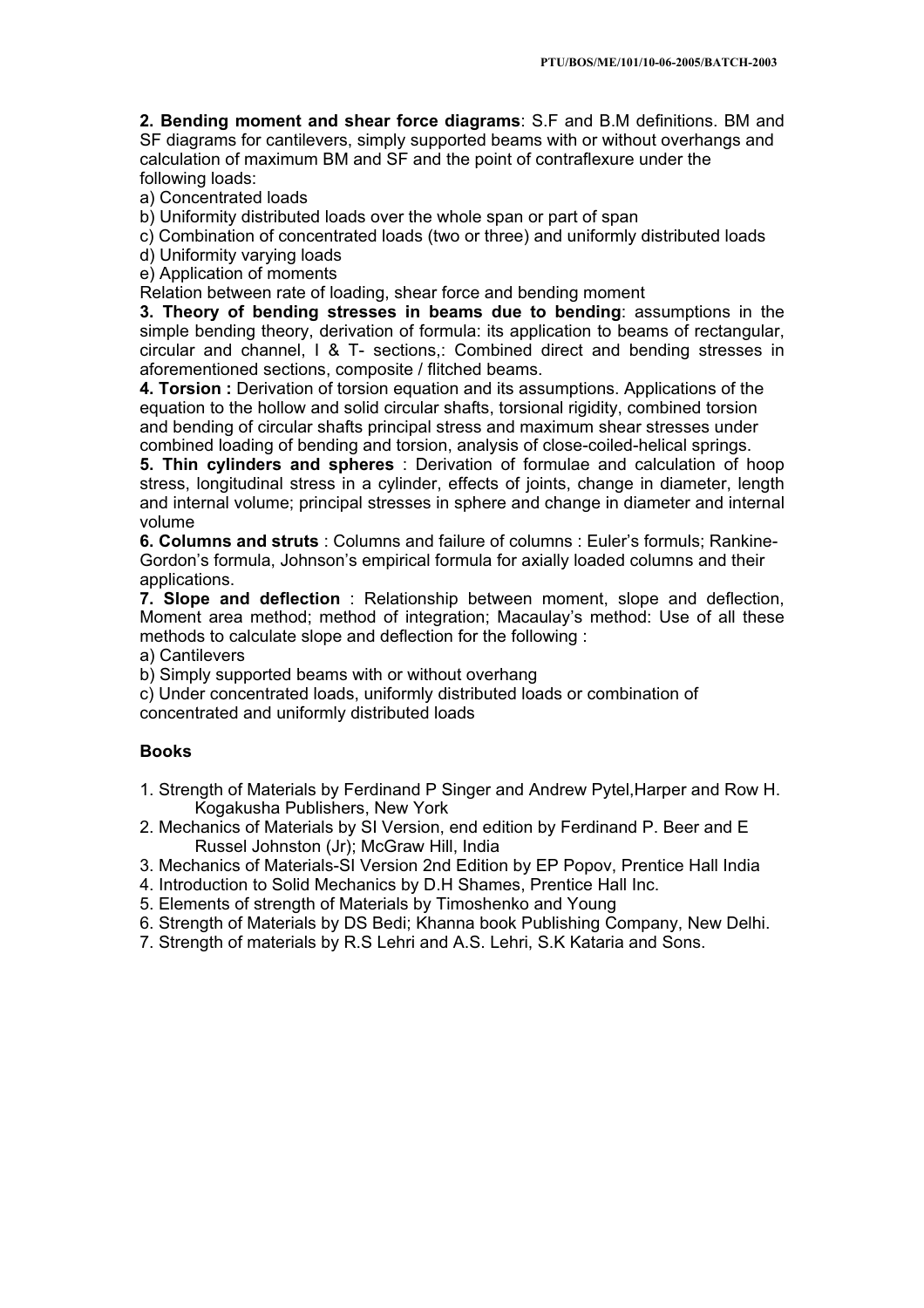# **ME-211 STRENGTH OF MATERIALS LAB**

**Internal Marks: 30 L T P External Marks: 20** 0 0 2 **Total Marks: 50**

1. To perform tensile test in ductile and brittle materials and to draw stress-strain curve and to determine various mechanical properties.

2. To perform compression test on C.I. and to determine ultimate compressive strength.

3. To perform shear test on different materials and determine ultimate shear strength.

4. To perform any one hardness test (Rockwell, Brinell & Vicker's test) and determine hardness of materials.

5. To perform impact test to determine impact strength.

6. To perform torsion test and to determine various mechanical properties.

7. Study of performance of Fatigue & Creep tests

8. To perform bending test on beam (wooden or any other material) and to determine the Young's modulus and Modulus of rupture

9. To perform Torsion test and close coiled helical spring in tension and compression and to determine modulus of rigidity/stiffness

10. Determination of Bucking loads of long columns with different end conditions.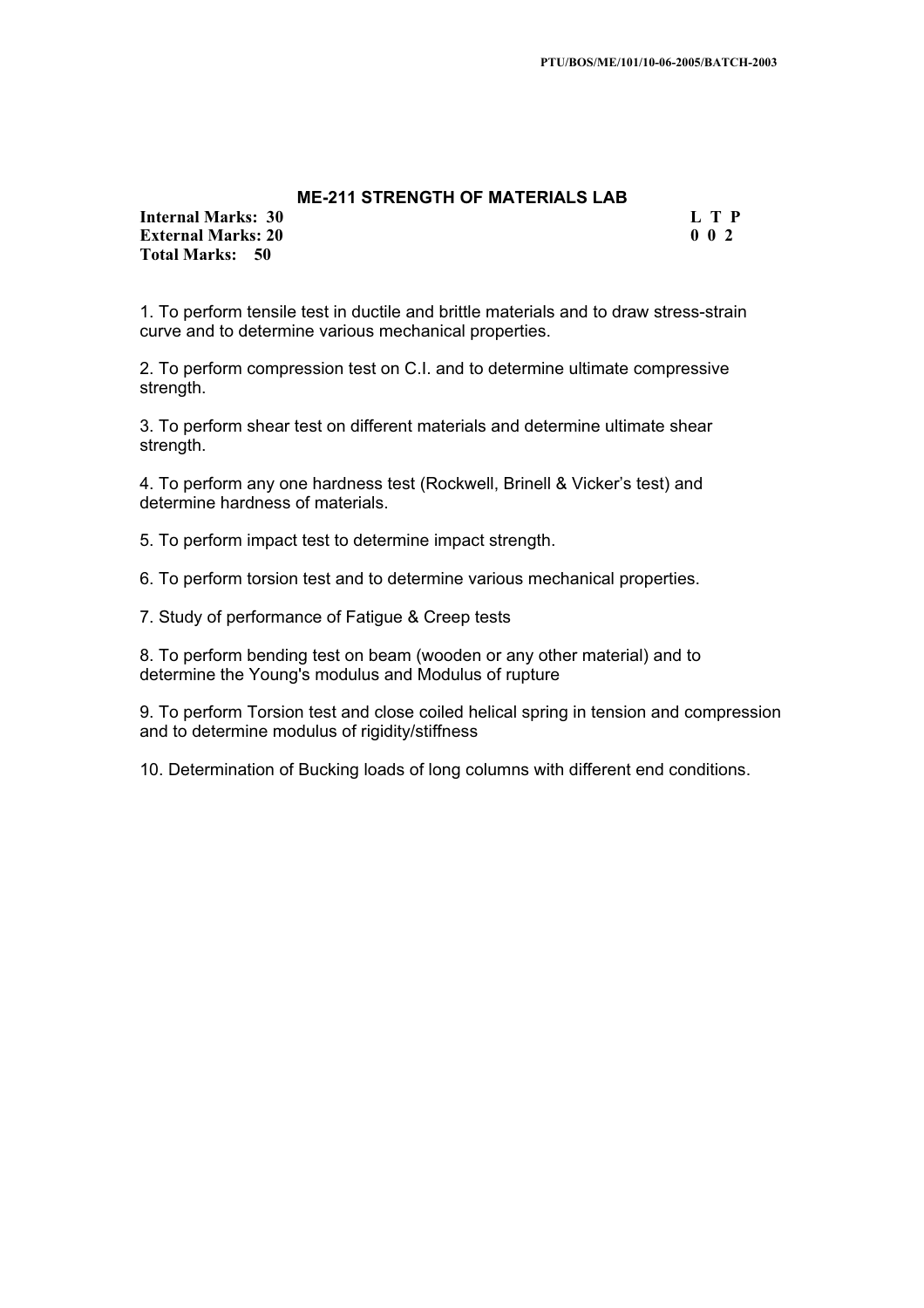# **ME-203 THEORY OF MACHINES-I**

### **Internal Marks: 40 L T P L T P External Marks: 60 3 1 0 3 2 3 3 4 6 3 4 5 4 4 4 4 4 5 4 7 4 4 5 4 5 4 7 6 7 7 8 4 5 6 7 7 8 7 7 8 7 7 8 7 7 8 7 7 8 7 7 8 7 7 8 7 7 8 7 7 8 7 7 8 7 7 8 7 7 8 7 7 8 7 7 8 7 7 8 7 7 8 7 7 8 7 7 8 7 7 8 7 7 8 7 7 8 7 7 8 7 Total Marks: 100 Course Objectives**

1. Understand the basic concepts of machines and mechanisms.

2. Understand/ compute the velocity and acceleration diagrams of all basic mechanisms.

3. Draw velocity and acceleration diagrams of basic link mechanism.

4. Understand turning moment and crank effort diagram.

5. Understand the types of lower pairs.

6. Understand the types of cam & follower.

7. Understand the types of drives such as: belts, ropes and chains.

8. Derive the relationship between tension on tight and slack sides of belts and HP transmitted by the belt.

9. Understand different types of brakes and dynamometers.

10. Applied different formulae to compute problems on brakes.

11. Understand the functions, types and characteristics of governors.

12. Apply the theory of governors to solve numerical problems.

### **Detailed Contents**

**1. Basic Concept of machines:** link mechanism kinematic pair and chain, principles of inversion, inversion of a four bar chain, slider-crank-chain, double slider-crankchain and their inversions, kinematic pairs, Graphical (relative velocity vector and instantaneous center methods) and Analytical methods for finding: Displacement, velocity, and acceleration of mechanisms (including Corliolis components).

**2. Lower Pairs:** Universal joint, calculation of maximum torque, steering mechanisms including Ackerman and Davis approximate steering mechanism, engine indicator, Pentograph, Straight line mechanisms

**3. Belts, Ropes and Chains** : Material, types of drives, idle pulley, intermediate or counter shaft pulley, angle and right angle drive, quarter turn drive, velocity ratio, crowning shaft pulley, loose and fast pulley, stepped or cone pulleys, ratio of tension on tight and slack sided of belts, HP transmitted by belts including consideration of creep and slip, centrifugal tensions and its effect on HP transmitted. Use of gravity, idle, flat, V-belts and rope materials. Length of belt, rope and chain drives, type and cone type.

**4. Cams:** Types of cams and follower, definitions of terms connected with cams, displacement velocity and acceleration diagrams for cam followers. Analytical and Graphical design of cam profiles with various motions (SHM, uniform acceleration and retardation, cycloidal). Analysis of follower motion for circular convex, tangent cam profiles. Calculation of pressure angle.

**5. Friction Devices**: Concepts of frictions and wear related to bearing and clutches. Types of brakes, principle of function of brakes of various types. Braking of front and rear tyres of a vehicle, Problems to determine braking capacity, Types of dynamometers,(absorption, transmission).

**6. Flywheels:** Turning moment and crank effort diagrams for reciprocating machines Fluctuations of speed, coefficient of fluctuation of speed and energy, Determination of flywheel mass and dimensions for engines and Punching Machines

**7. Governors** : Function, types and characteristics of governors, Watt, Porter and Proell governor. Hartnell and Willson-Hartnell, spring loaded governors. Simple numerical problems on these governors. Sensitivity, stability, isochronisms and hunting of governors. Governor effort and power controlling force curve, effect of sleeve friction.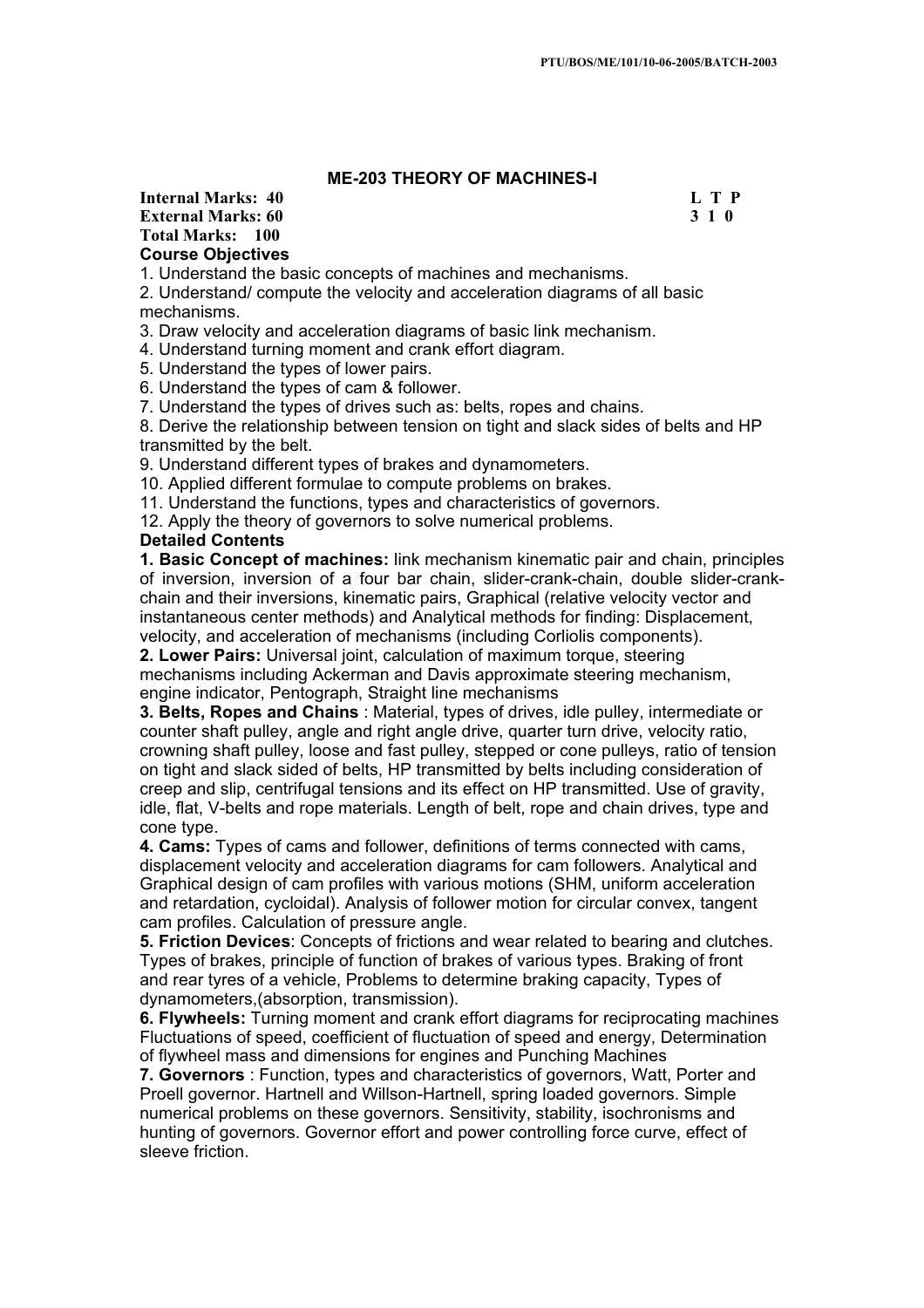# **Books**

**1.** Jagdish Lal, Theory of Mechanisms & Machines, Metropolitan Book Co. Pvt. Ltd, New Delhi.

- 2. S. S. Rattan, Theory of Machines, Tata McGraw Hill, New Delhi
- 3. Thomas Beven, Theory of Machines, Longman's Green & Co., London
- 4. W. G. Green, Theory of Machines, Blackie & Sons, London
- 5. Shigley , Theory of Machines, Mcgraw Hill , New York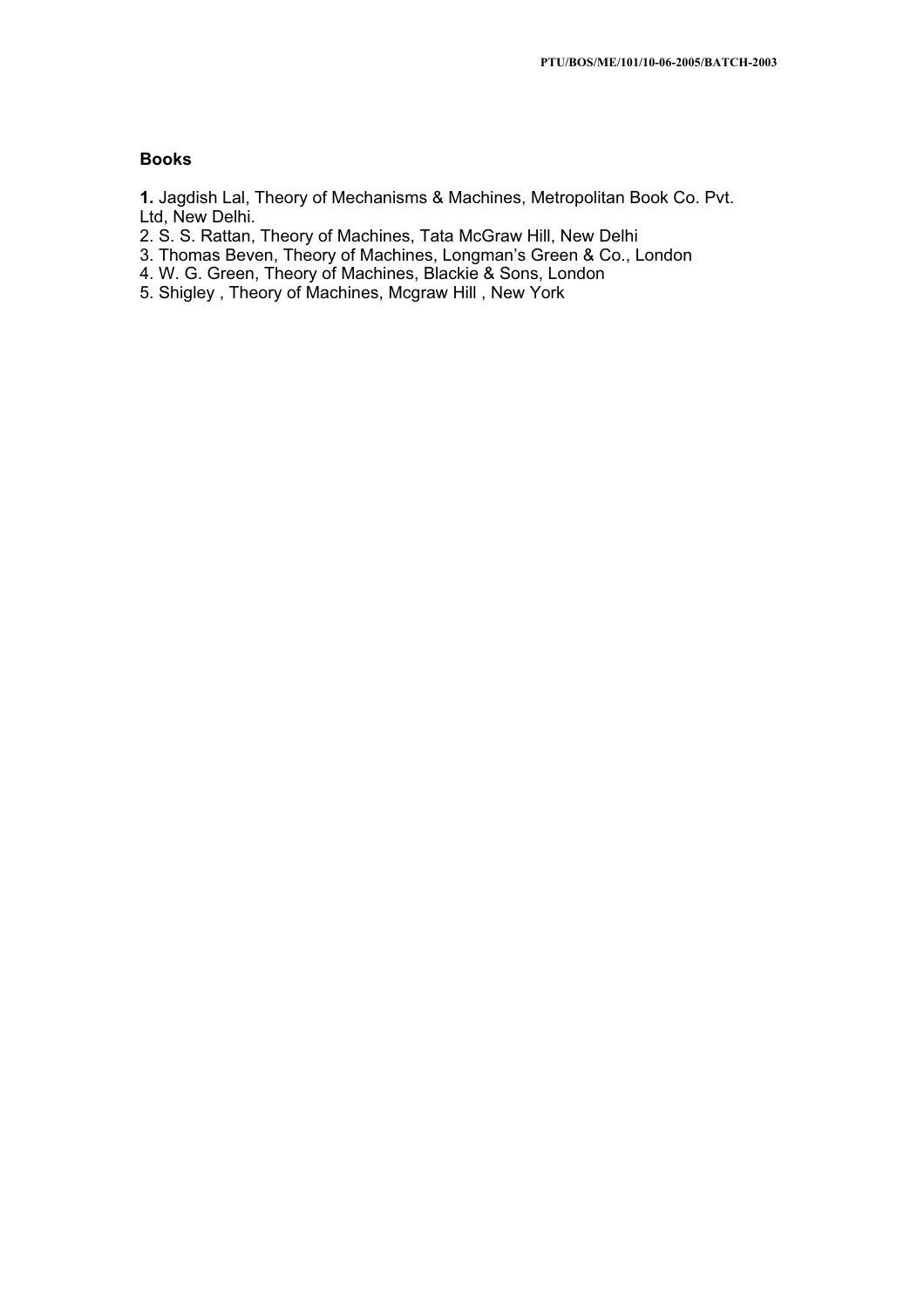# **ME-205 ENGINEERING MATERIALS & METALLURGY**

**Internal Marks: 40 L T P I** L T P **External Marks: 60 3 0 0 Total Marks: 100**

### **Detailed Syllabus**

1. Atomic structure of metals crystal structure, crystal lattice of (i) Body centered cubic (ii) face centered cubic (iii) closed packed hexagonal, crystallographic notation of atomic planes, polymorphism and allotropy, solidification of crystallization (i) nuclear formation (crystal growth) (ii) crystal imperfection Elementary treatment of theories of plastic deformation, phenomenon of slip twinning, dislocation, identification of crystallographic possible slip planes and direction in FCC, BCC, C.P., recovery, re-crystallization, preferred orientation causes and effects on the property of metals.

2. Introduction to Engineering materials, their mechanical behaviour, testing and manufacturing properties of materials, physical properties of materials, classification of engineering materials.

3. General principles of phase transformation in alloys, phase rule and equilibrium diagrams, Equilibrium diagrams of Binary system in which the componenets form a mechanical mixture of crystals in the solid state and are completely mutually soluble in both liquid state. Equilibrium diagrams of a systems whose components have complete mutual solubility in the liquid state and limited solubility in the solid state in which the solid state solubility deceases with temperature. Equilibrium diagram of alloys whose components have complete mutual solubility in the liquid state and limited solubility in solid state(Alloy with a peritectic transformation) Equilibrium diagrams of a system whose components are subject to allotropic change. Iron carbon equilibrium diagram. Phase transformation in the iron carbon diagram (i) Formation of Austenite (ii) Transformation of austenite into pearlite (iii) Martensite transformation in steel, time temperature transformation curves.

4. Principles and applications of heat treatment processes viz. annealing, normalizing hardening, tempering; harden ability & its measurement, surface hardening processes. Defects in heat treatment and their remedies; effects produced by alloying elements (Si, Mn. Ni. Cr. Mo. Wc. Al) on the structures and properties of steel. Composition of alloy steels.

### **BOOKS**

- 1. Engg. Physical Metallurgy Y. Lakhin, Mir Publishers
- 2. Heat treatment of metals B. Zakharv
- 3. Engineering Metallurgy V. Raghavan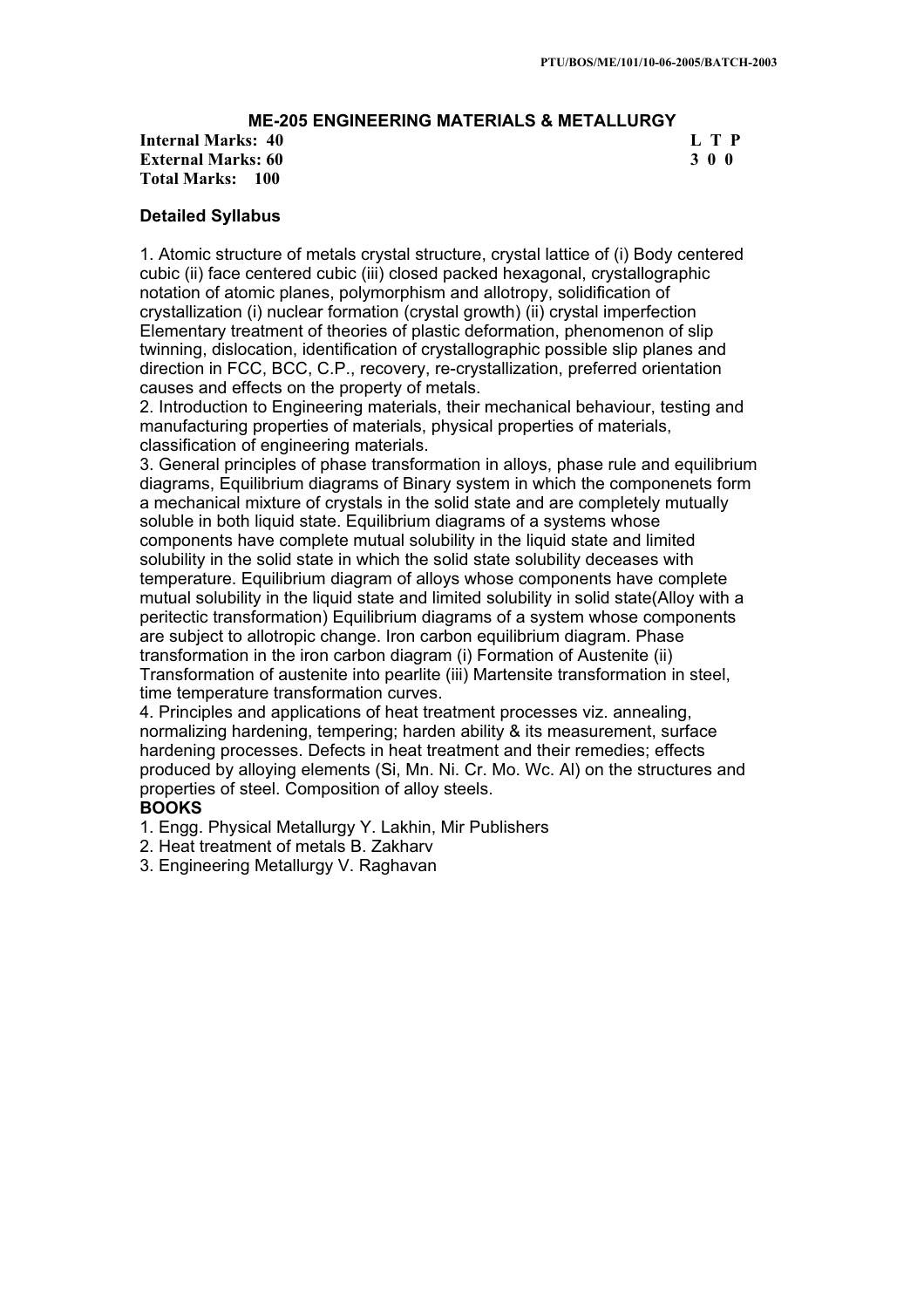# **ME-213 ENGINEERING MATERIALS & METALLURGY LAB**

**Internal Marks: 30 L T P External Marks: 20** 0 0 2 **Total Marks: 50**

1. Study of different Engineering materials and their mechanical properties.

2. To study the microstructures of the following materials

i) Hypo Eutectoid & Hyper Eutectoid steels.

ii) Hypoeutectic cast iron and hyper eutectic cast iron.

iii) Grey and white cast iron

iv) Non – ferrous metals i.e. Al. Mg. Cu. Ni. Son. And their alloys.

3. Study of iron carbon diagram and its engineering applications.

4. Annealing of steel, effect of annealing temperatures and time on hardness.

5. Study of microstructure and hardness of steel at different rates of cooling.

6. Hardening of steel, effect of quenching minimum and agitation of the medium on hardness.

7. Effect of carbon percentage on the hardness of steel.

8. Harden ability test by Jominy's End quench test.

9. Normalizing tempering of steel components.

10. To study the case hardening processes i.e. carburizing, Nitriding, cyaninding etc.

11. To study and construct the T-T- T diagram for steels.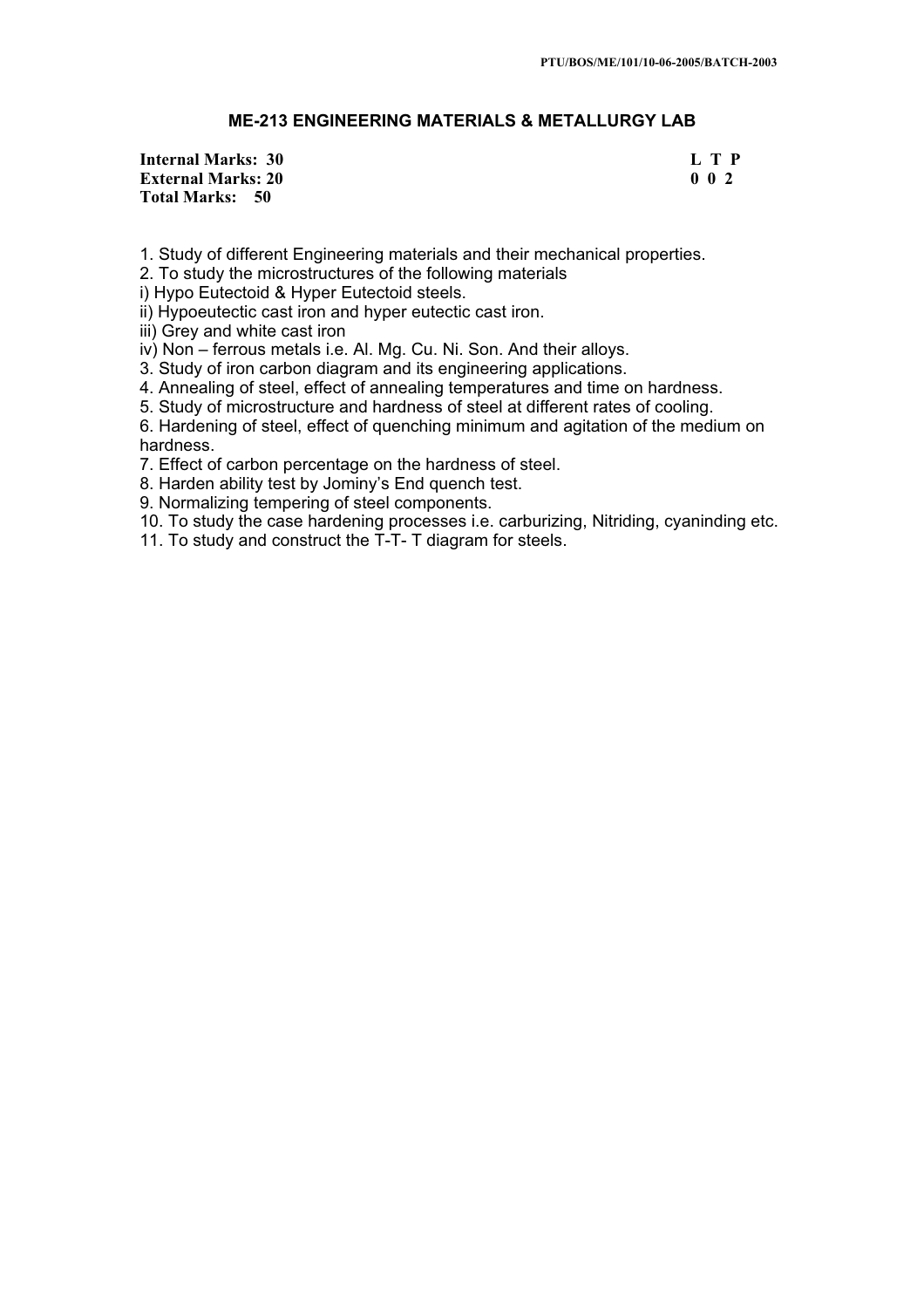# **ME-207 MACHINE DRAWING**

### **Internal Marks: 40 L T P I** L T P **External Marks: 60 1 0 6 <b>1 0 6 1 0 6 1 0 6 1 0 6 1 0 6 1 0 6 1 0 6 1 0 6 1 0 6 1 0 6 1 0 6 1 0 6 1 0 6 <b>1 <b>1 0 6 1 0 6 <b>1 1 0 6 1 1 0 6 1 1 <b>1 1 1 1 1 1 1 1 Total Marks: 100 Examination Hours: 04**

# **Course Objectives**

1. Understand the principles and requirements of production drawings.

2. Understand the various symbols used in drawing.

3. Assemble and disassemble the following manually and using computer aided drafting :-

a) Various types of couplings

b) Pipe fittings

c) Boiler mountings

d) Types of bearings

e) Few machine tool parts

f) Screw jack and drill press vice

4. Use bill of materials in each of the above drawings.

5. Record the surface finish of the parts and reason as well as interpretation of drawing.

# **Detailed Contents**

1. Principles of drawing, requirements of production drawing, , sectioning and conventional representation, dimensioning, symbols of standard tolerances, machining symbols, Introduction and familiarization of the code IS:296.

2. FASTENERS : Various types of screw threads, types of nuts and bolts, screwed fasteners, welding joints and riveted joints

3. Assembly and Dis-assembly of the following manually and using computer aided drafting.

a) Couplings: Solid or rigid Coupling, Protected type flange coupling, Pin type flexible coupling, muff coupling, Oldham, universal coupling, claw coupling, cone friction clutch, free hand sketch of single plate friction clutch.

b) Knuckle and cotter joints

c) Pipe and Pipe fittings: flanged joints, spigot an socket joint, union joint, hydraulic an expansion joint

d) IC Engine Parts : Piston, connecting rod

e) Boiler Mountings : steam stop valve, feed check valve, safety valve, blow off cock.

f) Bearings : swivel bearing, thrust bearing, plummer block, angular plumber block

g) Miscellaneous : Screw Jack, Drill Press Vice, Crane hook.

4. Drafting of simple mechanical components on computer.

## NOTE :

Drawing Practice is to be done as per IS:296 code.

First angle projection to be used. Drawings should contain bill of materials and should

illustrate finish. The syllabus given above indicates the broad outlines and the scope of the subject to be covered. It is not necessary to cover all the drawing exercises of the types of machine tools mentioned above.

# **Books**

- 1. Text-book of Machine Drawing by V Lakshmi Narayanan and Mathur
- 2. Machine Drawing by PS Gill, BD Kataria and Sons, Ludhiana
- 3. Machine Drawing by ND Bhatt, Charotar publications
- 4. Machine Drawing by N Sidheshwar, Tata McGraw Hill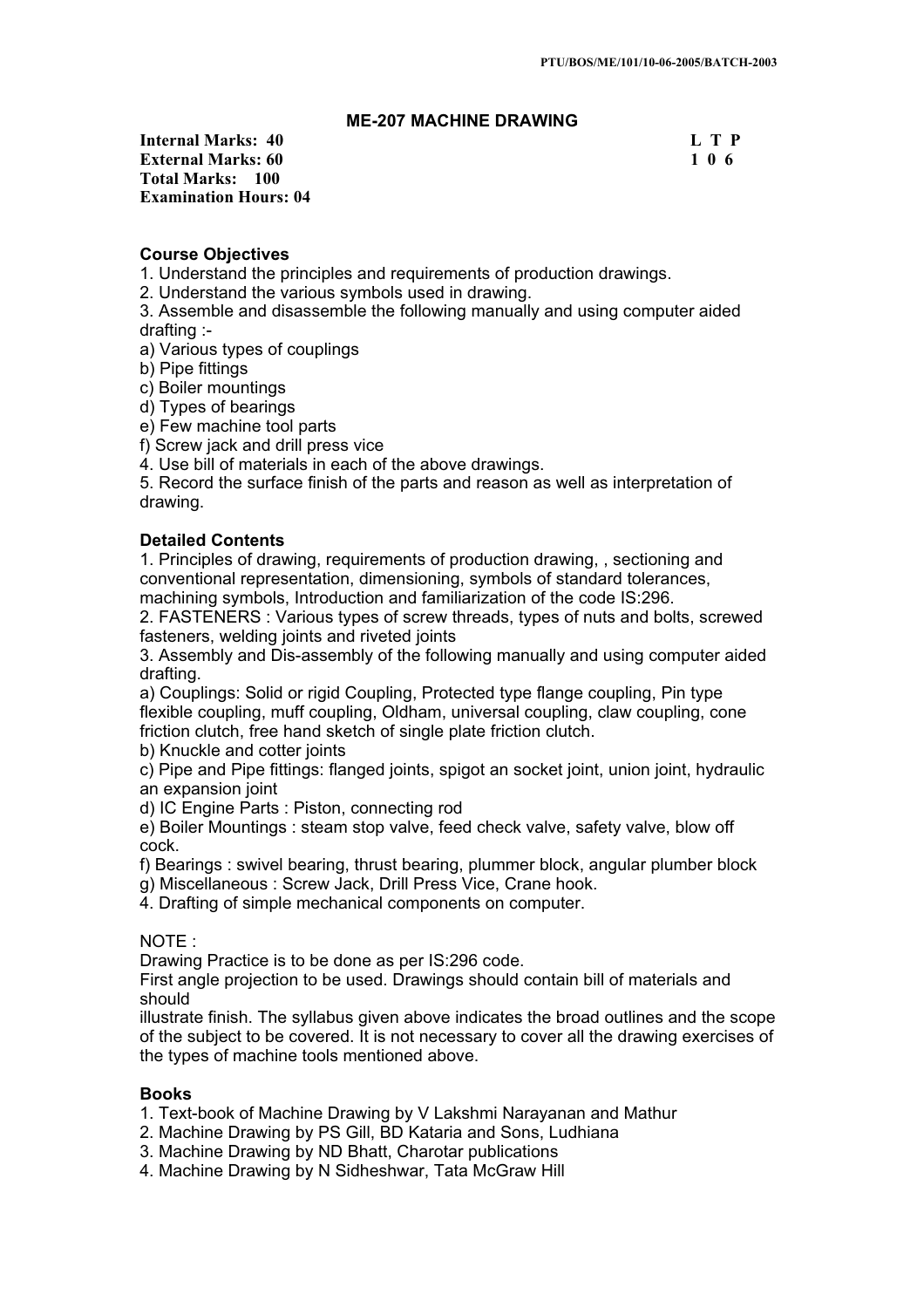# **ME-209 APPLIED THERMODYNAMICS-I**

**Internal Marks: 40 L T P L T P External Marks: 60 4 1 0 Total Marks: 100**

# **Course Objectives**

1. Understand the types of steam generators, boiler mountings and accessories.

- 2. Compute boiler performance.
- 3. Understand the theory of Rankine cycle.
- 4. Apply the theory of Rankine cycle to solve numerical problems.
- 5. Understand various types of nozzles and their utility.
- 6. Derive the formulae for critical pressure and discharge and nozzle efficiency.
- 7. Apply the above formulae to solve simple numerical problems.
- 8. Understand the constructional details of impulse steam turbine.
- 9. Understand the theory of impulses turbine.
- 10. Compute impulse turbine performance using above theory.
- 11. Understand the working of rejection turbine.
- 12. Derive blade efficiency and calculate blade height.
- 13. Understand methods of attachment of blades to turbine rotor.
- 14. Understand the losses, labyrinth packing and governing of steam turbines.
- 15. Understand the functions, constructional details of various types of condensers.
- 16. Apply Dalton's law to solve numerical problems.
- 17. Compute condenser performance parameters.
- 18. Understand effect of air leakage and its prevention in condensers.
- 19. Understand the use of compressed air and types of air compressors.

20. Study the operation of single and multi stage reciprocating compressors and compute their performance parameters.

### **Detailed Contents**

1. **Combustion:** Combustion problems in boiler and IC Engines, Stoichimetric (or Chemically) air fuel ratio, analysis of products of combustion, conversion of volumetric analysis into gravimetric analysis and vise-versa, actual weight of air supplied, use of mols. For solution of combustion problems.

### 2. **Properties of Steam and Steam Generators**:

Pure substance constant pressure formation of steam, steam tables , constant volume, constant pressure and isentropic processes, simple Rankine cycle. Steam Generators Classification, Fire and water tube boilers; Description of Cochran, Locomotive, Lancashire, Babcock and Wilcox boilers, Stirling Boiler, mountings and accessories; Economiser, super heater etc. Modern high pressure boilers. Characteristics of high pressure boilers, Advantages of forced circulation, steam accumulators, boiler performance-equivalent evaporation, boiler efficiency.

# 3. **Rankine Cycle:**

Simple, methods of improving efficiency, Feed water heating (Bleeding), reheat cycle, combined reheat regenerative cycle, Ideal working fluid – Binary vapour cycle , combined power and heating cycles.

### 4**. Nozzle:**

Types and utility of nozzles, Flow of steam through nozzles, Critical pressure and discharge, Area of throat and exit for maximum discharge, Effect of friction, Nozzle efficiency, Supersaturated flow.

5. **Impulse Steam Turbines:**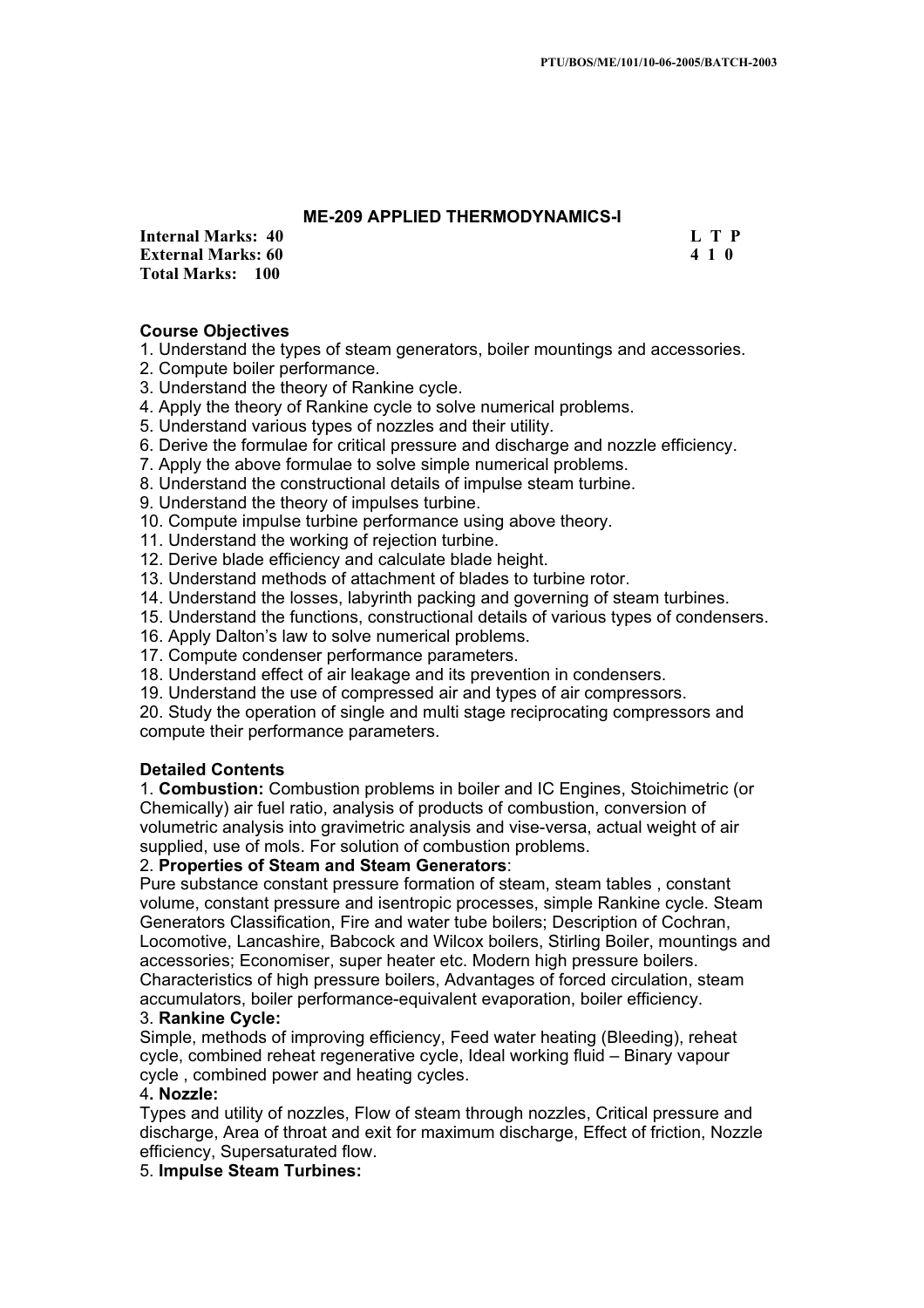General description, Pressure and velocity compounding, Velocity diagram and work done, Effect of blade friction on velocity diagram, Stage efficiency and overall efficiency, Reheat factor and condition curve.

# 6. **Reaction Turbines:**

Degree of reaction, velocity diagrams; Blade efficiency and its derivation; calculation of blade height; back pressure and extraction turbines and congeneration; Economic assesment.

Methods of attachment of blades to turbine rotor; losses in steam turbines; Governing of steam turbines; Labyrinth packing.

# 7. **Condensers**:

Function Elements of condensing plant. Different types, Dalton's law of partial pressures applied to condenser problems; condenser and vacuum efficiencies. Cooling water calculations.

Effect of air leakage, Methods to check and prevent air infiltration. Description of air pump and calculation of its capacity.

# 8. **Reciprocating Air Compressors**

Use of compressed air in industry. Classification of air compressors, Operation of single stage reciprocating compressors, Work input and the best value of index of compression, Isothermal and polytropic efficiency.

# **Books**

1. Heat Engineering by Dr Vasandani and Dr Kumar; Metropolitan Book Co. Pvt. Ltd., Delhi

2. Thermal Engineering by PL Ballaney; Khanna Publishers, Delhi

3. Engineering Thermodynamics: Work and Hest Transfer By Rogers and Mayhew; ELBS Publications

4. Thermodynamics and Heat Engines Vol. I and II by R Yadav; Central Publishers, Allahabad

5. Steam Turbine Theory and Pratice by WAJ Keartan, ELBS Series

6. Applied Thermodynamics by TD Eastop & A Mc Conkey, ELBS Publications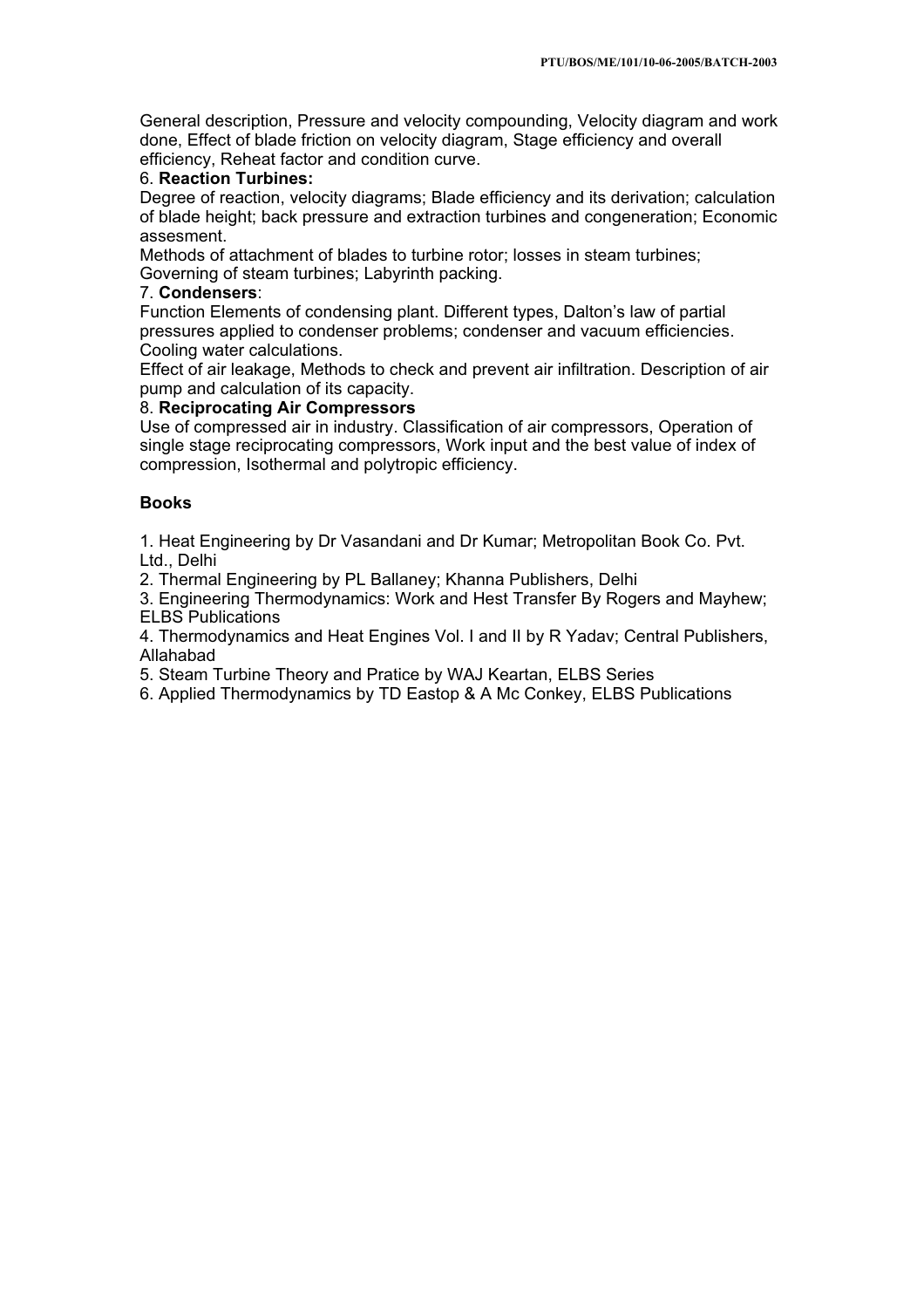# **PE-209 MANUFACTURING PROCESS –I**

**Internal Marks: 40 L T P L T P External Marks: 60 3 0 0 Total Marks: 100**

# **CASTING PROCESSES**

Introduction to metal casting types of patterns, their materials and allowances. Moulding materials: Moulding sand compositions and moulding sand properties, sand testing types of moulds, moulding machines cores core sands, types of cores, core banking elements of gating system, and risers and their design. Cupola and its operation charge calculations types of furnaces,

Casting processes: sand casting, shell mould casting investment casting, permanent mould casting, full mould casting, vacuum casting. Die casting. Centrifugal casting, continuous casting.

Casting defects, their causes and remedies.

Metallurgical considerations in casting, Solidification of metals and alloys, directional solidification, segregation, nucleation and grain growth, critical size of nucleus, casting

of copper alloys.

Cleaning and finishing of castings, Testing and Inspecting of castings.

# **WELDING**

Welding introduction and classification of welding, processes, welding terminology, general principles, welding positions, filler metals.

Gas welding and gas cutting, principle, oxyacetylene welding equipment oxyhydrogen

welding. Flame cutting.

Electric are welding. Principle, equipment, types- MIG, TIG submerged arc and others.

Welding electrodes, classification and selection of electrodes, welding arc and its characteristics, arc stability, arc blow. Thermal effects on weldment. Heat affected zone

grain size and its control.

Resistance welding- principle and their types i.e. spot, seam, projection, upset and flash

Thermit welding, electro slag welding, friction welding, plasma are welding electron beam welding, atomic hydrogen hydrogen welding. Basic considerations in joint design,

Welding defects, their cases and remedies.

Brazing, braze welding and soldering.

# **Books**

1. Heine, R.W. C.R. Loper and P.C. Rosenthal, Principles of metal casting Mc Graw Hill New York- 1967

2. Welding Technology by R.S. Parmar, Khanna Publishers.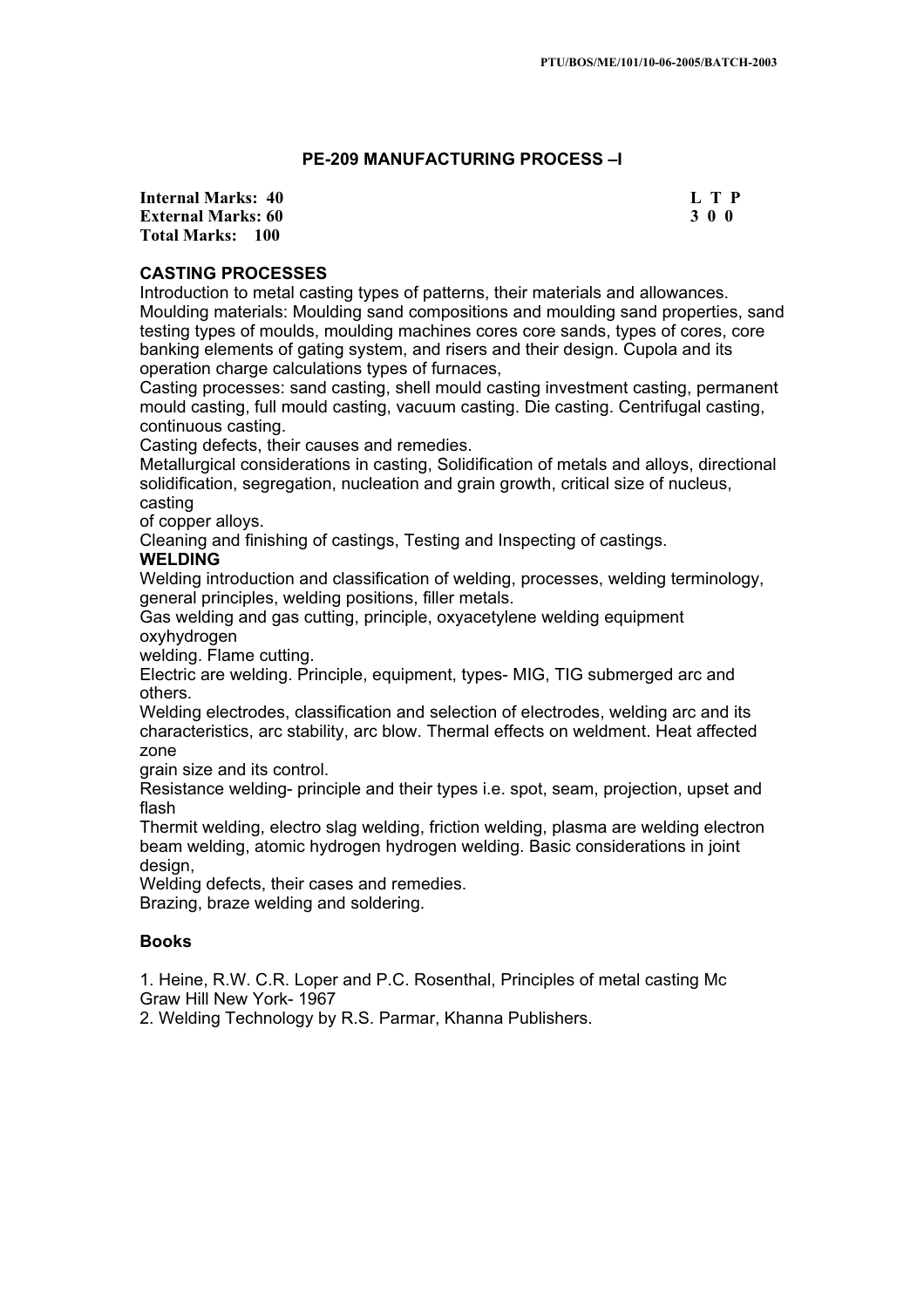# **PE-217 MANUFACTURING PROCESS – I Lab**

**Internal Marks: 30 L T P L T P External Marks: 20 0 0 2 Total Marks: 50**

# **CASTING PRACTICALS**

- 1. To study ingredients of molding sand and core sand.
- 2. To determine clay content in a moulding sand sample.
- 3. To determine moisture content in a moulding sample.
- 4. To find shatter index of moulding sand sample.
- 5. To conduct hardness test for mould and core.

6. To test tensile, compressive, transverse strength of moulding sand in dry condition.

- 7. Determination of permeability of a moulding sand sample.
- 8. Measurement of grain finances number.
- 9. To study various features of cupola furnace and its charges calculations.
- 10. Prepare a green sand mould for any stable engg. component.

### **WELDING PRACTICALS**

1. Specimen preparation and making of lap joint, Butt, T- joints with oxy- acetylene gas welding.

- 2. Making of lap, Butt, T- joints etc. with electric arc welding.
- 3. Study of MIG welding equipment and making a weld joint in this process.
- 4. Study of TIG welding equipment and making a weld joint in this process.

5. Study of different process parameters in Friction welding and preparing a weld joint by this process.

- 6. To study various welding equipments namely generators welding torch etc.
- 7. To study the resistance welding processes and prepare welded joint.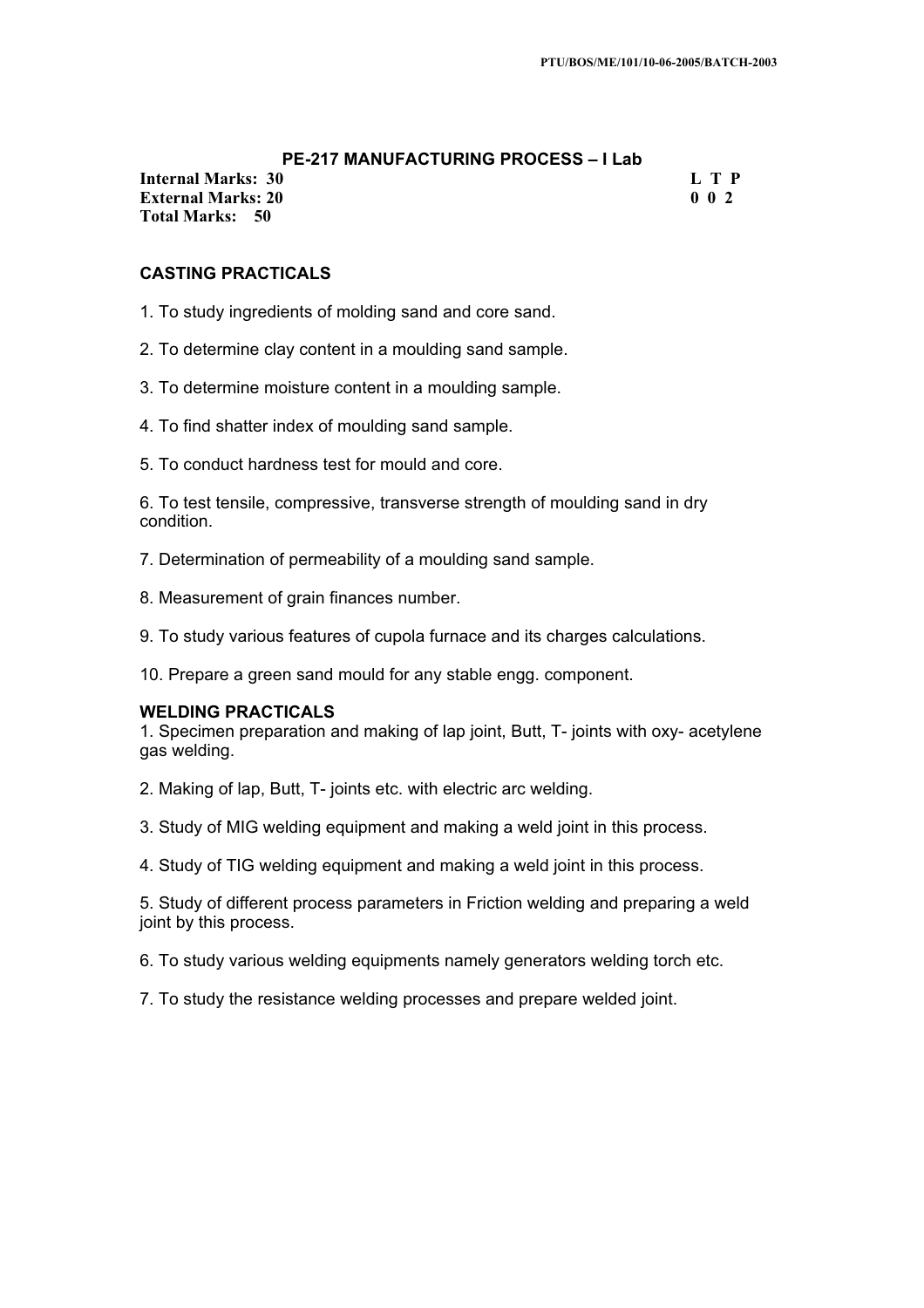**4th Semester** 

# **AM-201 MATHEMATICS-III**

**Internal Marks: 40 L T P L L T P External Marks: 60 3 0 0 Total Marks: 100**

# **Detailed Contents**

**1. Fourier Series** Periodic functions, Euler's formula. Even and odd functions, half range expansions, Fourier series of different wave forms.

**2. Laplace Transforms** Laplace transforms of various standard functions, properties of Laplace transforms, inverse Laplace transforms, transform of derivatives and integrals, Laplace transform of unit step function, impulse function, periodic functions, applications

to solution of ordinary linear differential equations with constant coefficients, and simultaneous differential equations.

**3. Special Functions** Power series solution of differential equations, Frobenius method, Legendre's equation, Legendre polynomial, Bessel's equation, Bessel functions of the first and second kind. Recurrence relations, equations reducible to Bessel's equation, Error function and its properties.

**4. Partial Differential Equations** Formation of partial differential equations, Linear partial differential equations, homogeneous partial differential equations with constant coefficients Applications: Wave equation and Heat conduction equation in one dimension. Two dimensional Laplace equation, solution by the method of separation of variables. Laplacian in polar coordinates.

**5. Functions of Complex Variable** Limits, continuity, derivative of complex functions,

analytic function, Cauchy-Riemann equation, conjugate functions, harmonic functions; Conformal Mapping: Mapping of a complex function, conformal mapping, standard transforms, mapping of standard elementary transformations, complex potential, applications to fluid flow problems; Complex Integration : Line integrals in the complex plane, Cauchy's theorem, Cauchy's integral formula and derivatives of analytic function. Taylor's and Laurent's expansions, singular points, poles, residue, complex integration using the method of residues, evaluation of real integrals by contour integration.

# **Books**

1. Advanced Engineering Mathematics by Kreyszing Erwin ; Wiley Eastern, New Delhi

2. Higher Engineering Mathematics by BS Grewal : Khanna Publishers, New Delhi.

3. Numerical Solutions of Differential Equations by NK Jain ; Prentice Hall, Delhi.

4. Differential Equations by Sharma and Gupta ; Krishna Prakashan Media (P) Ltd., Meerut.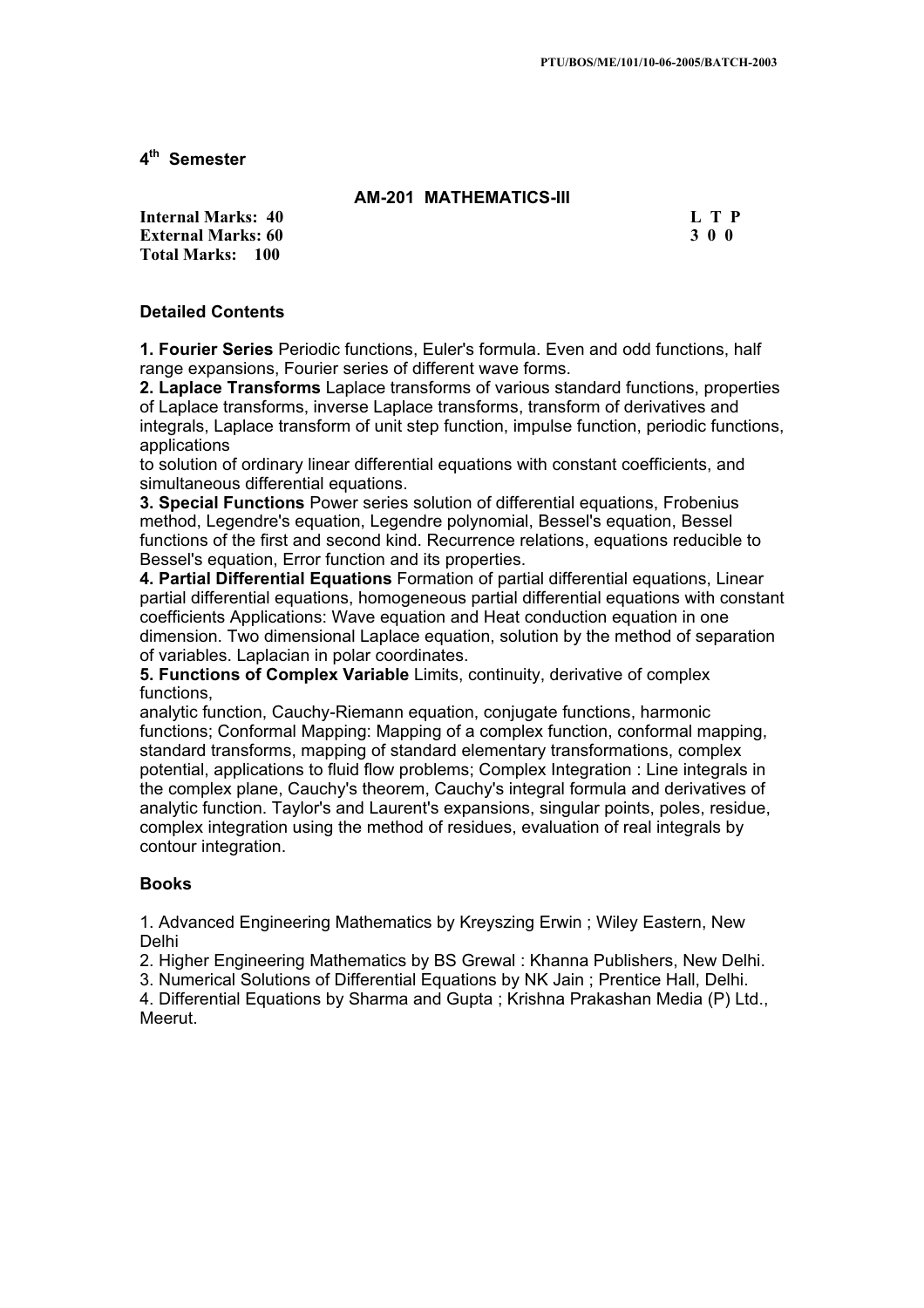# **ME-202 STRENGTH OF MATERIALS-II**

# **Internal Marks: 40 L T P L T P External Marks: 60 3 1 0 Total Marks: 100 Course Objectives**

1. Understand the concepts of strain energy.

2. Understand resilience stress developed due to suddenly applied loads.

3. Understand Castigliano's & Maxwell theorems.

4. Understand the various theories of failure.

5. Derive equations and graphically represent each of the above.

6. Apply theories of failure to problems in 2D stress systems.

7. Derive the general formula for distribution of shear stress in beams.

8. Apply the above formula to various cross sections of beams.

9. Calculate deflection and reaction of indeterminate beams subjected to various kinds of loads.

10. Draw SF and BM diagrams for each of the above.

11. Derive mathematically Lame's equation.

12. Compute various type of stresses and strain developed due to internal pressure in types of cylinders.

13. Compute stresses in cranks, rings of various section and chain links.

14. Solve simple numerical problems on the above.

# **Detailed Contents**

1. Strain energy, energy of dilation and distortion, resilience stress due to suddenly applied loads, Castigliano's theorem, Maxwell's theorem of reciprocal deflection.

2. Theories of Failure : Maximum principal stress theory, maximum shear stress theory, Total strain energy theory, shear strain energy theory,

graphical representation and derivation of equation for each and their application to problems relating to two dimensional stress systems only.

3. Leaf spring, deflection and bending stresses; open coiled helical springs; derivation of formula and application for deflection and rotation of free end under the action of axial load and/or axial couple; flat spiral springs –

derivation of formula for strain energy, maximum stress and rotation.

4. Thick Cylinders : Derivation of Lame's equations, calculation of radial longitudinal and hoop stresses and strains due to internal pressure in thick cylinders, compound cylinders, hub shrunk on solid shafts.

5. Bending of curved beams : Calculation of stresses in crane or chain hooks, rings of circular section and trapezoidal section and chain links with straight sided;

6. Shear stress distribution in rectangular, circular,I,T and channel section and the compression with bending stresses, Importance of shear centre.

7. Rotational stresses in discs and rims of uniform thickness; discs of uniform strength

### **Books**

1. Elements of Strength of Materials by Timoshenko and Gere

2. Advanced Soild Mechanics by LS Srinath

3. Advanced Mechanics of Materials by Seely and Smith

4. Strength of Materials by GH Ryder

5. Mechanics of Materials-I by EJ Hern; Paragaman, New York

6. Introduction to Mechanics of Solids by Crandell, Dahl and Lardner, McGraw Hill

7. Strength of Materials DS Bedi

8. Mechanics of Materials by Dr.Kirpal Singh, Standard Publishers & Distributors.

9. Strength of Materials by R.S. Lehri, S.K Kataria and Sons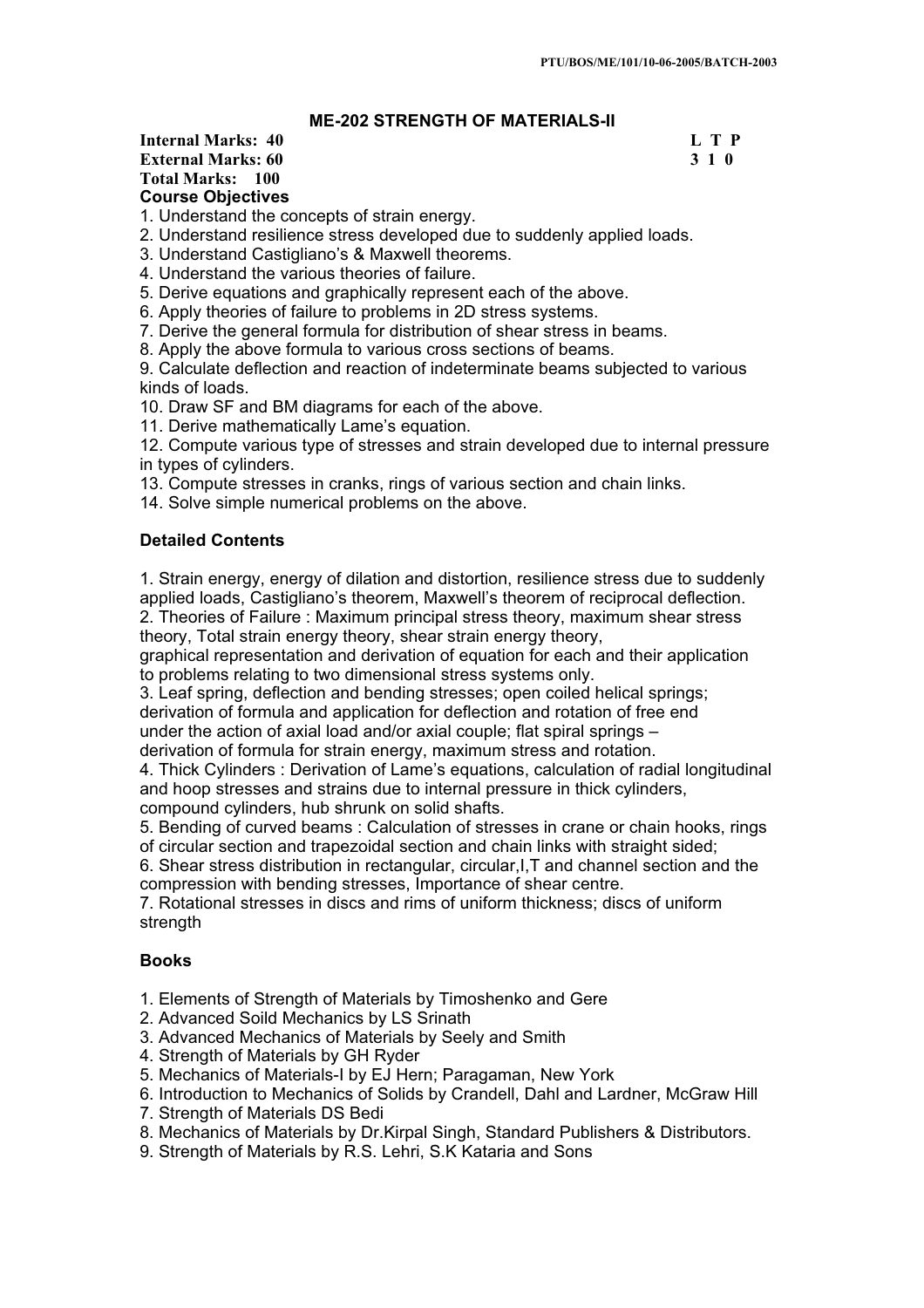# **ME-204 THEORY OF MACHINES – II**

# **Internal Marks: 40 L T P L T P External Marks: 60 3 1 0 Total Marks: 100 Course Objectives**

1. Compute, both analytically and graphically forces and couples for reciprocating parts and dynamically equivalent system.

- 2. Understand the theory of inertia force and apply to four-bar linkage mechanism.
- 3. Understand types of balancing and its need.

4. Apply the theory of balancing to reciprocating and Rotating masses.

5. Understand the types of both tooth gear and the nomenclature of gears.

- 6. Understand the concepts of interference in gears, and its removal.
- 7. Compare the cycloid and involute tooth profile.
- 8. Understand the various types of gear trains.

9. Apply the theory of gear trains to solve simple numerical problems.

10. Understand gyroeffect on moving bodies

11. Understand techniques of kinematic synthesis

### **Detailed Contents**

1. Static force analysis: Static equilibrium of mechanism, concept of force and couple,

free body diagram, condition of equilibrium, methods of static force analysis of simple mechanisms and power transmission elements, considerations of frictional forces

2. Determination of forces and couples for a crank, inertia of reciprocating parts, dynamically equivalent system, analytical and graphical method, inertia force analysis of basic engine mechanism torque required to overcome inertia and gravitational force of a four bar linkage.

3. Balancing: Classifications, need for balancing, balancing of single and multiple rotating masses, static and dynamic balancing, primary and secondary balancing for reciprocating masses, partial balancing of locomotives, swaying couple, hammer blow, variation in tractive effort, balancing of V-engine, concept of direct and reverse crank, balancing of machines, rotors, reversible rotors.

4. Gears : Toothed gears and spur gears, types of toothed gears, definitions, pitch circle diameter, pitch surface, pitch point, circular pitch, module pitch, diametrical pitch, addendum,. Dedendum clearance, outside and internal diameters, root diameter, base circle diameter, face and flank of tooth, pressure angle, path of contact, arc of contact, conditions for correct gearing, forms of teeth, involute and its variants, interference and methods of its removal. Calculation of minimum no of teeth on pinion/wheel for involute rack, helical/spiral/bevel/worm gears. Center distance for spiral gears and efficiency of spiral gears

5. Gear Trains : Types of gear trains, simple, compound and epicyclic gear trains, problems involving their applications, estimation of velocity ratio of worm and worm wheel.

6. Gyroscopic motion and gyroscopic couples: Effect on supporting and holding structures of machines, Effect on 2 and 4 wheeled vehicles,

7. Kinematic synthesis of Mechanism: Freudenstien equation, Function generation errors in synthesis, two/three point synthesis, Transmission angles, least square techniques,

### **Books**

1. Theory of Machines by PL Ballaney

- 2. Theory of Machines by Hams Crone and Roggers
- 3. Theory of Machines by Shigley, Mc Graw Hill, New Delhi
- 4. Theory of Machines by Dr. Jagdish Lal

5. Theory of Machines by SS Rattan,Tata Mc. Graw Hill, New Delhi

6. Theory of Mechanisms and Machines by Ghosh and Mallick, Affiliated East West Pvt I td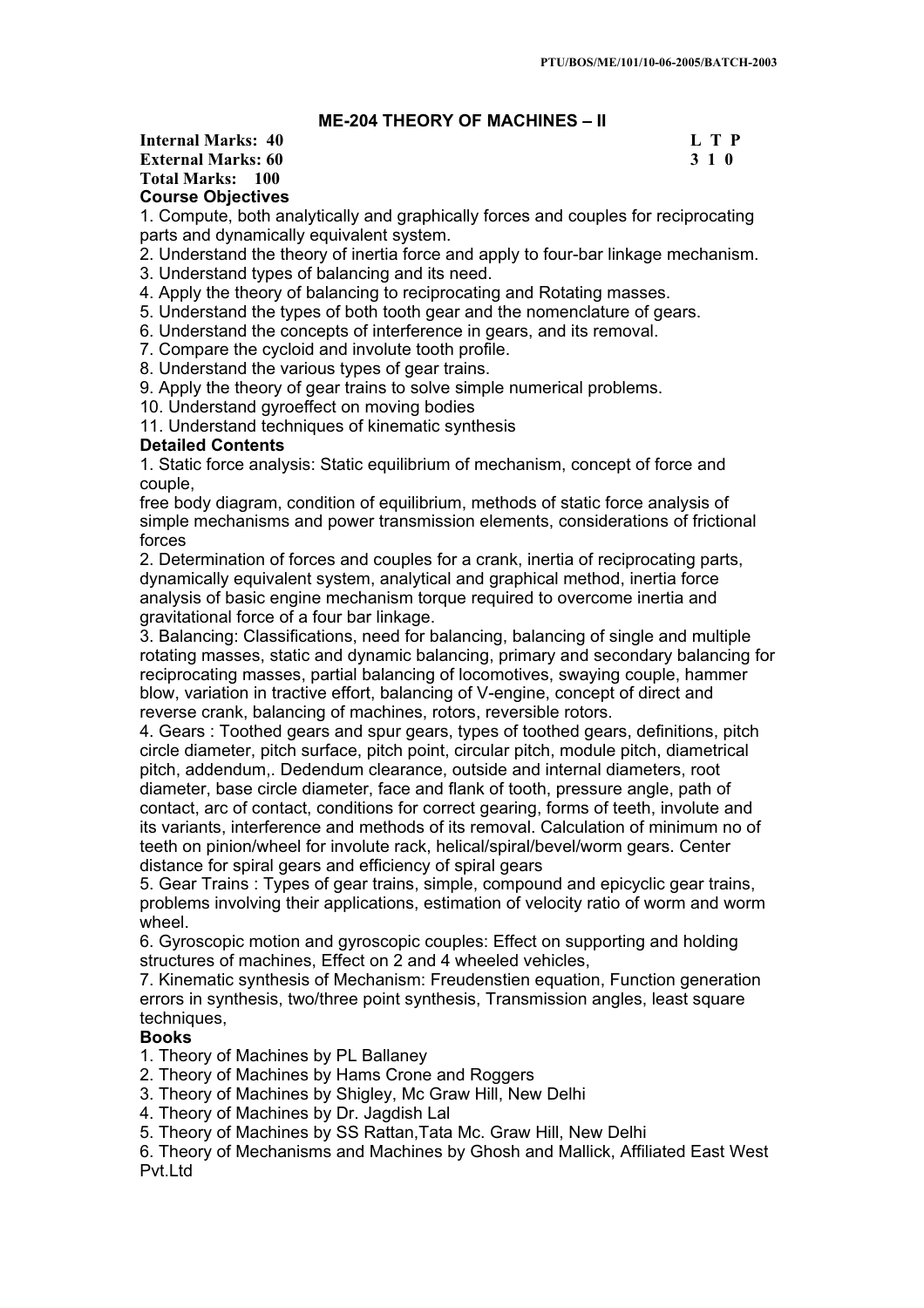# **ME-212 THEORY OF MACHINES Lab**

**Internal Marks: 30 L T P I External Marks: 20 0 0 2 Total Marks: 50**

1. Study of various links and mechanisms.

2. Study and draw various inversions of 4- bar chain and single slider crank chain.

3. Draw velocity and diagram of engine mechanism using graphical methods including Klien's construction.

4. Conduct experiments on various types of governors and draw graphs between height and equilibrium speed of a governor.

5. Determination of gyroscopic couple (graphical method).

6. Balancing of rotating masses (graphical method)

7. Determination vibration characteristics of free and forced spring mass system with and without damping.

8. Cam profile analysis (graphical method)

9. Determination of gear- train value of compound gear trains and Epicyclic gear trains.

10. Study pressure distribution in a full journal bearing.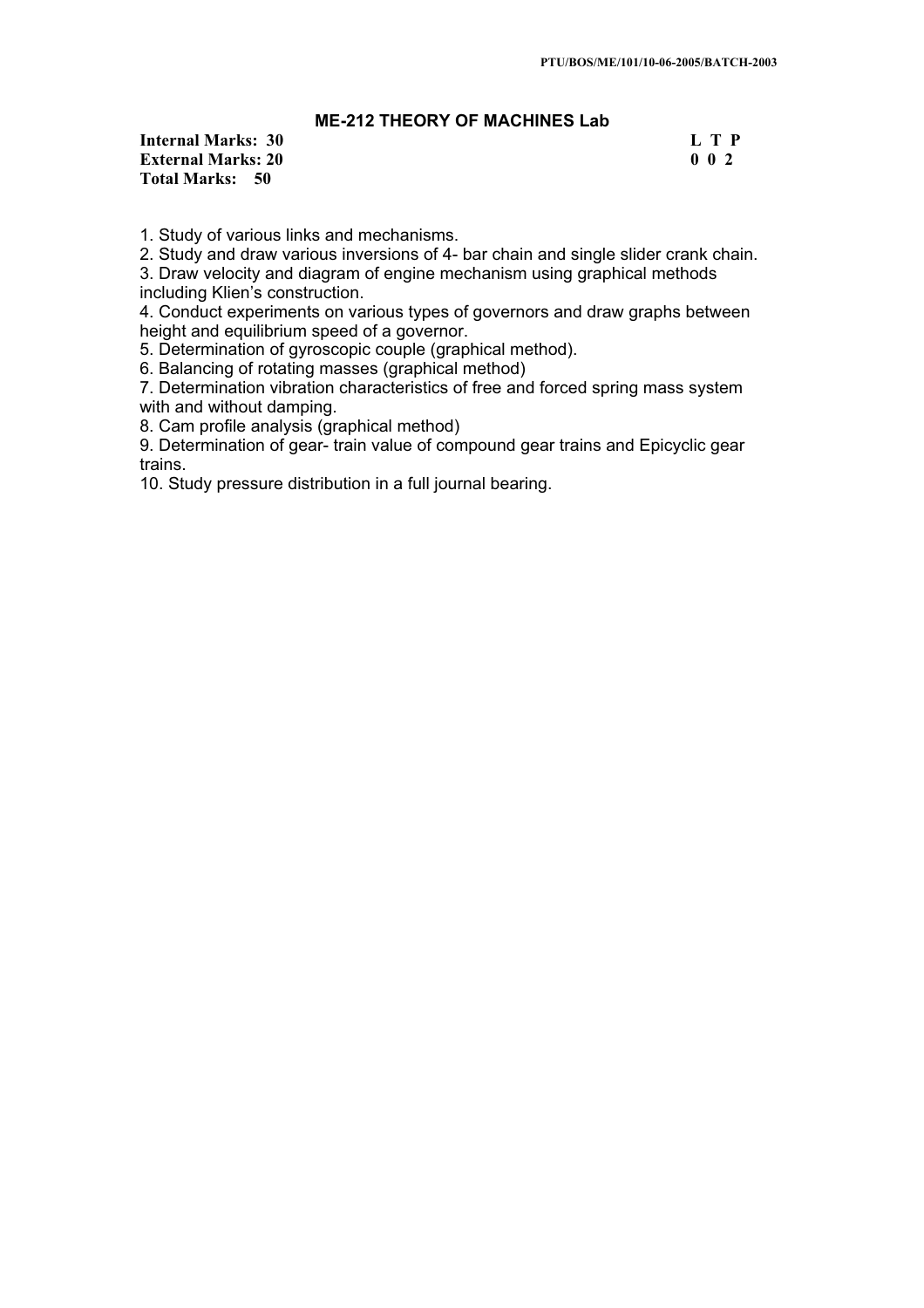# **ME-206 FLUID MECHANICS-I**

# **Internal Marks: 40 L T P L T P External Marks: 60 3 1 0 Total Marks: 100 Purpose**

This is a core subject, basic knowledge of which is required by all the engineers. This course aims at developing an understanding of the behaviour of fluids in motion or at rest and the subsequent effects of the fluids on the boundaries. The study of this subject

will develop analytical abilities related to fluid flow.

### **Instructional Objectives**

The students should be able to have:

1. Conceptual understanding of fluids and their properties.

2. Understanding of fluid statistics, fluid kinematics and fluid dynamics.

3. Basic knowledge of dimensional analysis and similitude.

4. Understanding of laminar and turbulent flows, and flow measurement.

### **Detailed Contents**

1. Fluid and their properties : Concept of fluid, difference between solids, liquids and gases; ideal and real fluids; capillarity, vapour pressure, compressibility and bulk modulus; Newtonian and non- Newtonian fluids.

2. Fluid Statics: Concept of pressure, Pascal's law and its engineering applications, Hydrostatic paradox.

Action of fluid pressure on a plane (horizontal, vertical and inclined) submerged surface, resultant force and center of pressure, force on a curved surface due to hydrostatic pressure.

Buoyancy and flotation, stability of floating and submerged bodies, metacentric height and its determination, periodic time of oscillation, pressure distribution in a liquid subjected to constant horizontal/ vertical acceleration, rotation of liquid in a cylindrical container.

3. Fluid Kinematics : Classification of fluid flows, velocity and acceleration of fluid particle, local and convective acceleration, normal and tangential acceleration, streamline, path line and streak line, flow rate and discharge mean velocity, continuity equation in Cartesian and cylindrical, polar coordinates.

Rotational flows, rotation velocity and circulation, stream and velocity potential functions, flow net.

4. Fluid Dynamics : Euler's equation, Bernoulli's equation and steady flow energy equation; representation of energy changes in fluid system, impulse momentum equation, kinetic energy and momentum correction factors, flow along a curved streamline, free and forced vortex motions.

5. Dimensional Analysis and Similitude : Fundamental and derived units and dimensions, dimensional homogeneity. Rayleigh's and Buckingham's Pi method for dimensional analysis. Dimensionless numbers and their significance, geometric, kinematic and dynamic similarity, model studies.

Laminar and Turbulent Flows: Flow regimes and Reylods number, critical velocity and critical Reynolds number, laminar flow in circular cross- section pipes. Turbulent flows and flow losses in pipes, Darcy equation, minor head losses in pipes and pipe fittings, hydraulic and energy gradient lines.

6. Flow Measurement: Manometers, pitot tubes, venturi meter and orifice meters, orifice, mouthpieces, notches and weirs, rotameter.

### **Books**

1. Fluid Mechanics and Fluid Power Engineering by D.S. Kumar : S.K. Kataria and Sons Publishers.

2. Mechanics of Fluids by Massey BS; Van Nostrand Reinhold Co.

3. Fluid Mechanics by Douglas JF, Gasiorek JM, Swaffield JP; Poitman

4. Fluid Mechanics by Streetes VL and Wylie EB; Mcgraw Hill Book Co.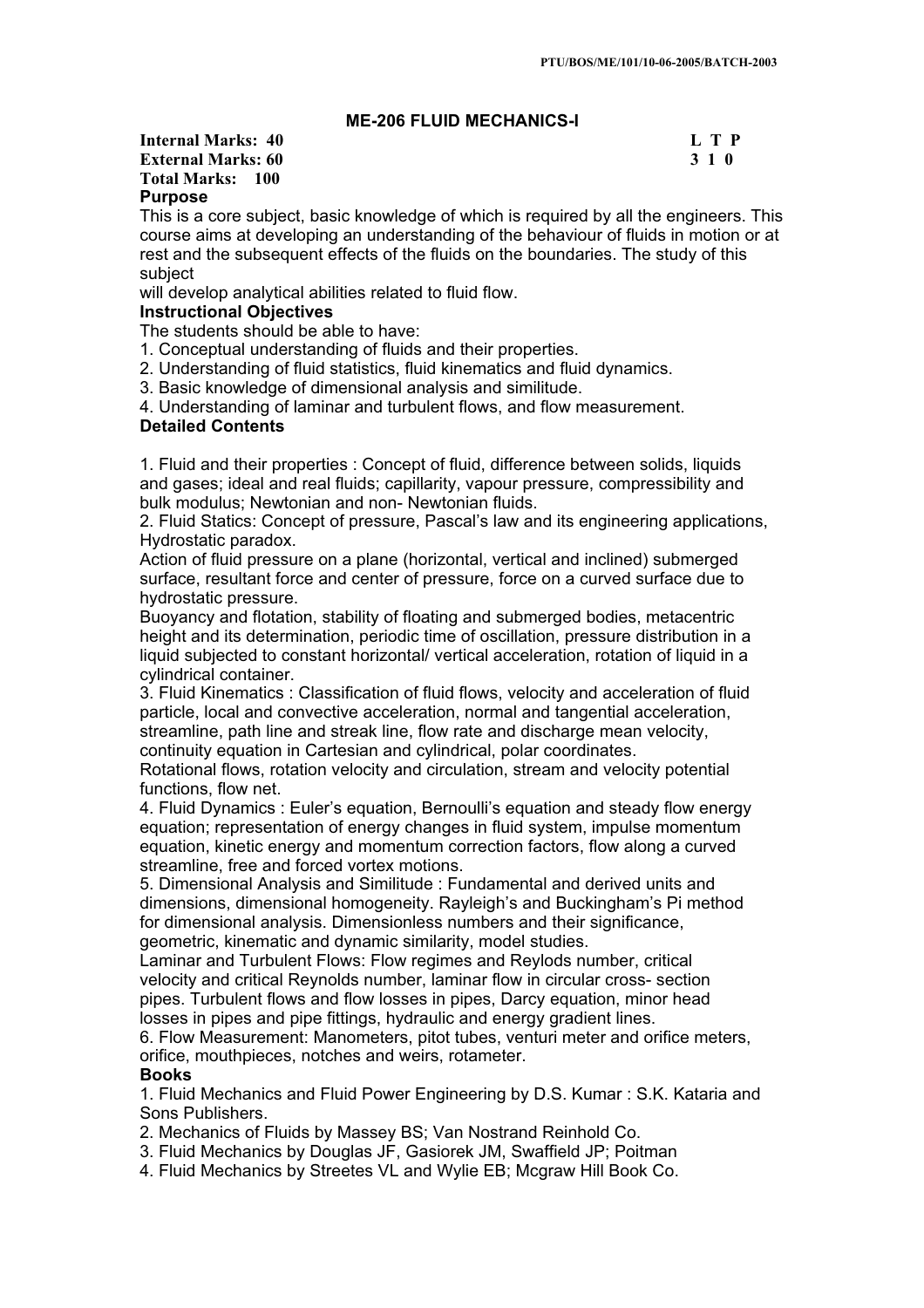### **ME-214 FLUID MECHANICS- I Lab**

### **Internal Marks: 30 L T P L T P External Marks: 20** 0 0 2 **Total Marks: 50**

1. To determine the metacentric height of a floating vessel under loaded and unloaded conditions.

2. To study the flow through a variable area duct and verify Bernoulli's energy equation.

3. To determine the coefficient of discharge for an obstruction flow meter (venturi meter/ orifice meter)

4. To determine the discharge coefficient for a Vee- notch or rectangular notch.

5. To study the transition from laminar to turbulent flow and to ascertain the lower critical Reynolds number.

6. To determine the hydraulic coefficients for flow through an orifice.

7. To determine the friction coefficients for pipes of different diameters.

8. To determine the head loss in a pipe line due to sudden expansion/ sudden contraction/ bend.

9. To determine the velocity distribution for pipeline flow with a pitot static probe.

### **Instructional Approach**

The laws, concepts and principles will be taught lecture- cum- discussion. The elaboration of the laws, concepts of principle will be done through numerical examples.

The numerical problems will be solved in the classroom lectures and tutorials for practice the application of laws, concepts and principles will be taught through lecture- cum- discussion.

The theory taught will be reinforced through conduct of practical in the laboratory.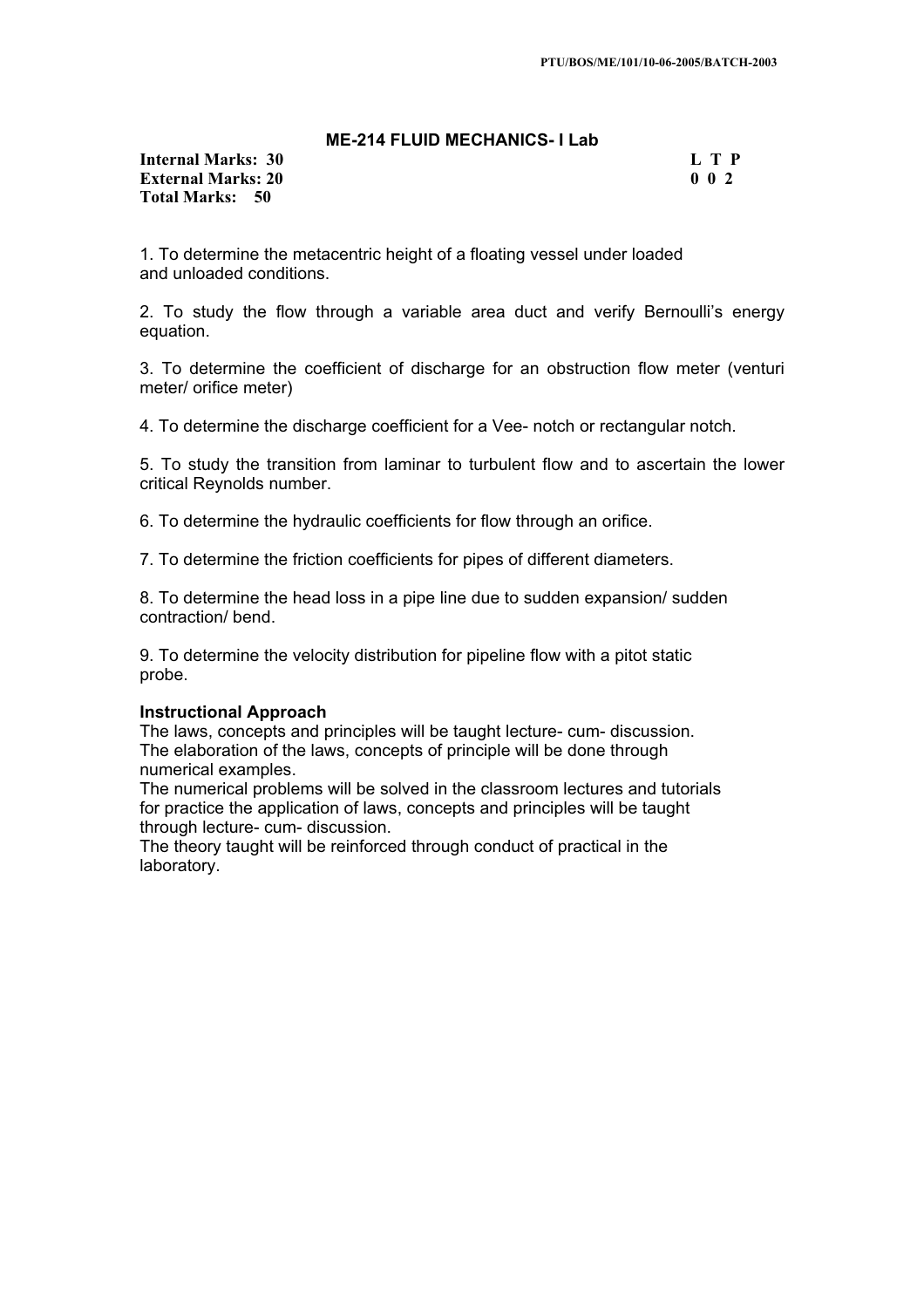### **ME-208 APPLIED THERMODYNAMICS – II**

**Internal Marks: 40 L T P L T P External Marks: 60 3 1 0 Total Marks: 100**

# **Detailed Contents**

### **IC Engines**

Classification. Two stroke and four stroke engines, rotary engines and their comparison, Principle of Carburation, Essential requirements for petrol and diesel fuels; R.A.C. rating of petrol engines, Theory of combustion in SI and CI engines, pressure time diagram, various phenomenon such as turbulence squish and swirl, dissociation and pre ignition, Theory of detonation (knocking) for SI and CI engines, effect of engine variables on Delay period in SI and CI Engines, effect of various engine parameters on knock (detonation) in SI and Diesel engines ; effect of detonation on engine performance and methods employed to reduce detonation. Octane and Cetane rating of fuels, octane and cetane number knockmeter and doping of fuels. Combustion chambers and cylinder heads for SI and CI engines. Methods of governing and cooling of IC Engines. Performance curves of SI and CI engines, performance maps, effect of compression ration and of air fuel ratio on power and efficiency of an engine. Variation of engine power with altitude supercharging its advantages and application ; supercharging of IC engines ; types of superchargers. High speed engine indicators, logarithmic plotting of PV diagrams

### **Rotary Compressors**

Introduction and general classification of rotary compressors; comparison of rotary compressors with reciprocating processors; operation of positive displacement type of rotary compressors like roots blower, Lysholm compressor and Vane type Blower. Applications of Steady Flow Energy Equation and thermodynamics of Rotary compressors; stagnation and static values of pressure, temperature and enthalpy etc. for flow through rotary machines. Complete representation of compression process on T-S coordinates with detailed

description of areas representing total work done and Polytropic work done, area representing energy lost in internal friction, energy carried away by cooling water etc. on T-S coordinates for uncooled and cooled compression, Isentropic, polytropic and isothermal efficiencies as ratios of areas representing various energy transfers T-S coordinates.

### **Centrifugal Compressors**

Complete thermodynamic anlysis of centrifugal compressor stage, polytropic, isentropic and isothermal efficiencies; complete representation of compression process starting from ambient air to flow through suction pipe, impeller, diffuser and finally to delivery pipe on T-S coordinates; preguide vanes and prewhirl; Slip factor, power input factor; various modes of energy transfer in impeller and diffuser; Degree of reaction and its derivation; energy transfer in backward, forward and radial vanes; pressure coefficient as a function of slip factor, efficiency and outcoming velocity profile from the impeller.

Derivation of non-dimensional parameters for plotting compressor characteristics; centrifugal compressor characteristics curves; surging and choking in centrifugal compressors.

### **Axial Flow Compressors**

Different components of axial flow compressors and their arrangement; discussion on flow passages and simple theory of aerofoil blading; angle of attack; coefficients of lift and drag; turbine versus compressor blades; velocity vector vector diagrams, thermodynamic analysis and power calculations; modes of energy trasfer in rotor and stator blade flow passages. Detailed discussion on work done factor; Degree of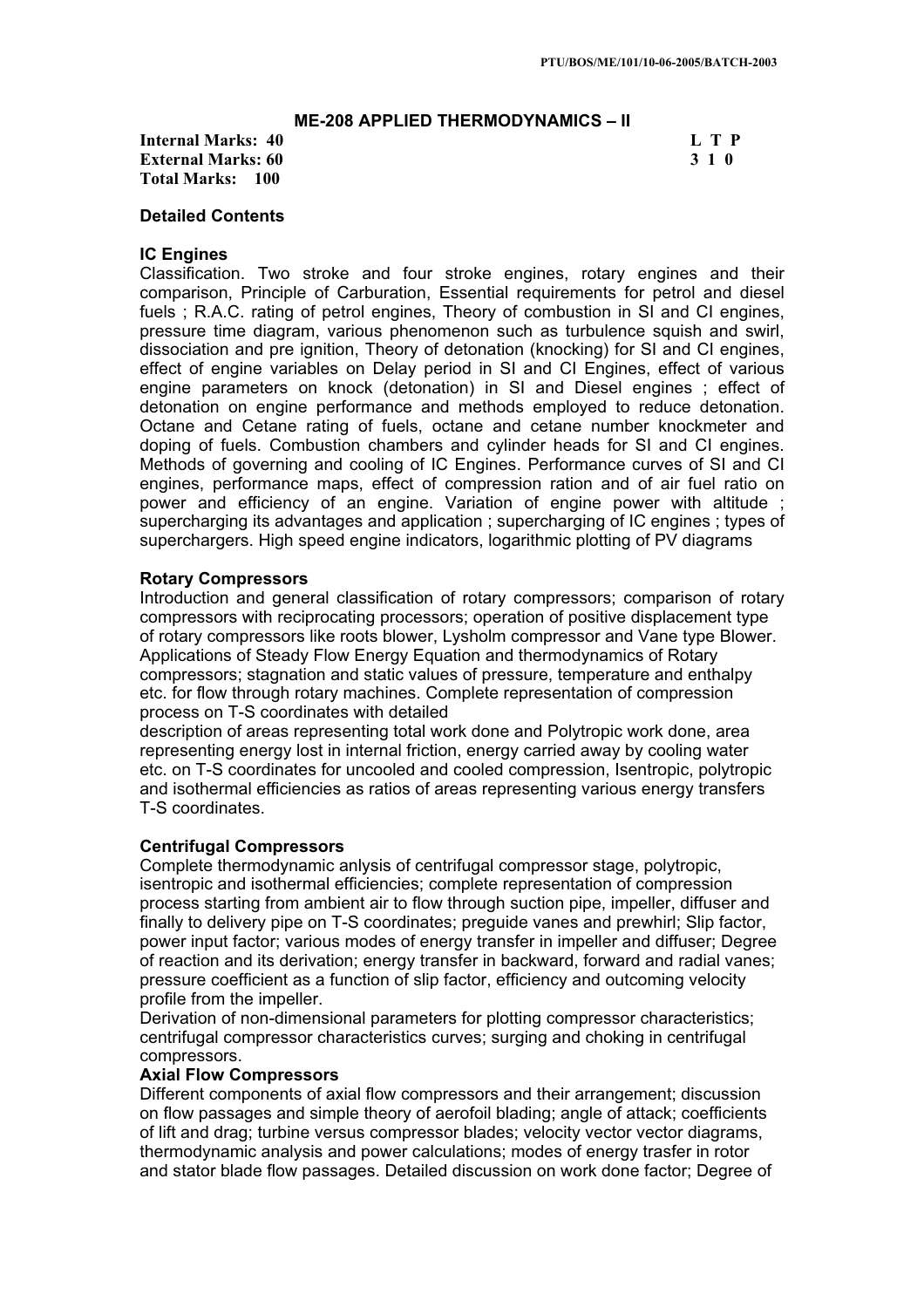reaction and Blade efficiency and their derivations; Isentropic, polytropic and Isothermal Efficiencies.

Surging, choking and stalling in axial flow compressors, characteristics curves for axial flow compressor, flow parameters of axial flow compressor like pressure coefficient, flow coefficient, work coefficient and temperature rise coeffieicnt specific speed etc.

Comparison on axial flow compressor with centrifugal compressor and reaction turbine; field of application of axial flow compressors.

# **Gas Turbines**

Comparison of open and closed cycles; comparison of gas turbine with a steam turbine and IC engine. Fields of application of gas turbine.

Position of gas turbine in power industry; classification on the basis of system of operation (open and closed cycles) and on the basis of combustion (at constant volume or constant pressure)

Thermodynamics of constant pressure gas turbine cycle (Brayton cycle); calculation of net output, work ratio and thermal efficiency of ideal and actual cycles; cycle air rate, temperature ratio; effect of changes in specific heat and of mass of fuel on power and efficiency; Operating variables and their effects on thermal efficiency and work ratio.

Thermal refinements and their effects on gas turbine cycle i.e. gas turbine cycle with regeneration, intercooling and reheating; multistage compression and expansion; Dual Turbine system; Series and parallel arrangements, closed and semiclosed gas turbine cycle; requirements of a gas turbine combustion chamber. Blade materials and selection criteria for these materials and requirements of blade materials. Gas turbine fuels.

# **Jet propulsion**

Principle of jet propulsion, description of different types of jet propulsion system like Rockets and thermal jet engines like (I) athodyds (ramjet and pulsejet), (ii) turbojet engine, (iii) turboprop engine. Thermodynamics of turbojet engines components; development of thrust and methods for its boosting/augmentation; thrust work and thrust power, propulsion energy, propulsion and thermal (internal) efficiencies, overall thermal efficiency. Specific fuel consumption.

Rocket propulsion, its thrust and thrust power; propulsion and overall thermal efficiency, types of rocket motors (e.g. solid propellant and liquid propellant systems); various common propellant combinations (i.e. fuels) used in rocket motors; cooling of rockets

Advantages and disadvantages of jet propulsion over propulsion systems; Brief introduction to performance characteristics of different propulsion systems; fields of application of various propulsion units.

### **Books**

1. Heat Engineering by VP Vasandani and DS Kumar; Metropolitan Book Co. Pvt Ltd., Delhi

2. Thermodynamic and Heat Engines, Vol II by R Yadav

3. Principles of Turbomachinery by DG Shephered

4. Gas Turbine Theory by Cohen H and Rogers GFC and Sarvan matto; Longmans

5. An Introduction to Energy Conversion by V Kadambi, Manohar Prasad; Wiley International, New Delhi

6. IC Engines by ML Mathur and RP Sharma; Dhanpat Rai and Sons

7. Fundamentals of IC Engines by Heywood; McGraw Hill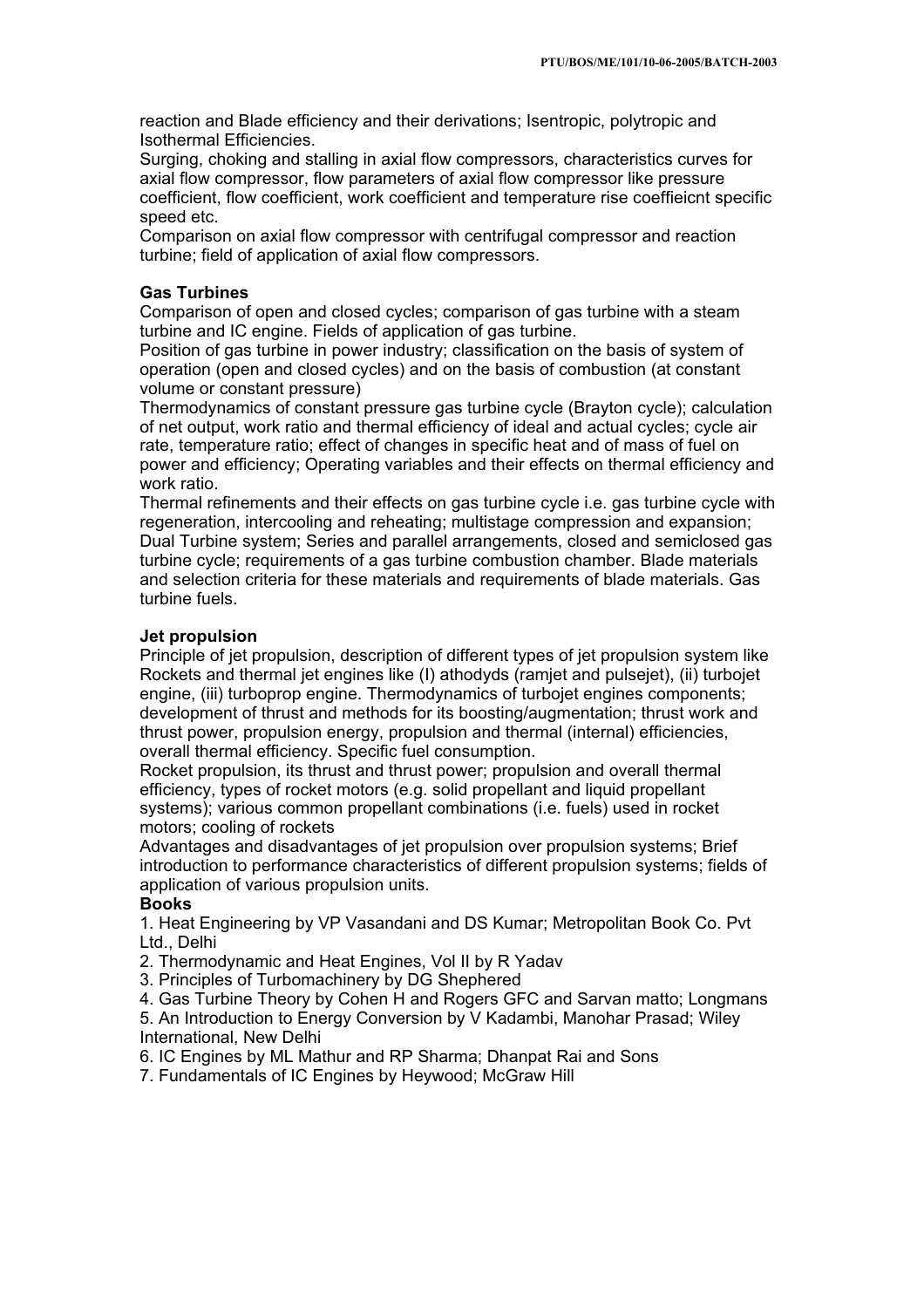### **ME-216 APPLIED THERMODYNAMICS- II Lab**

### **Internal Marks: 30 External Marks: 20 Total Marks: 50**

|  | L T P       |
|--|-------------|
|  | $0 \t0 \t2$ |

1. To Study 2 stroke and 4 stroke Petrol and Diesel engines

2. To draw valve timing diagram of a diesel engine and study of its impact on the performance of an IC Engine.

3. Study of various circuits of a carburetor fitted on Indian Make Vehicle.

4. Study of various types of Boilers, Boiler trial: Estimation of equivalent evaporation and efficiency of a fire tube/ water tube boiler.

5. Determination of dryness fraction of steam and estimation of brake power, Rankine efficiency, relative efficiency, generator efficiency, and overall efficiency of a steam engine/ steam turbine unit and plotting of William line.

6. Determine the brake power, indicated power, friction power and mechanical efficiency of a multicylinder petrol engine running at constant speed (Morse Test).

7. Performance of a diesel/ semi diesel engine from no load to full load (at constant speed) for a single cylinder/ multi- cylinder engine in terms of brake power, indicated power, mechanical efficiency and SFC (Specific fuel consumption) and further obtain power consumption curves and draw the heat balance sheet.

8. Performance of single stage/ multi stage reciprocating compressor.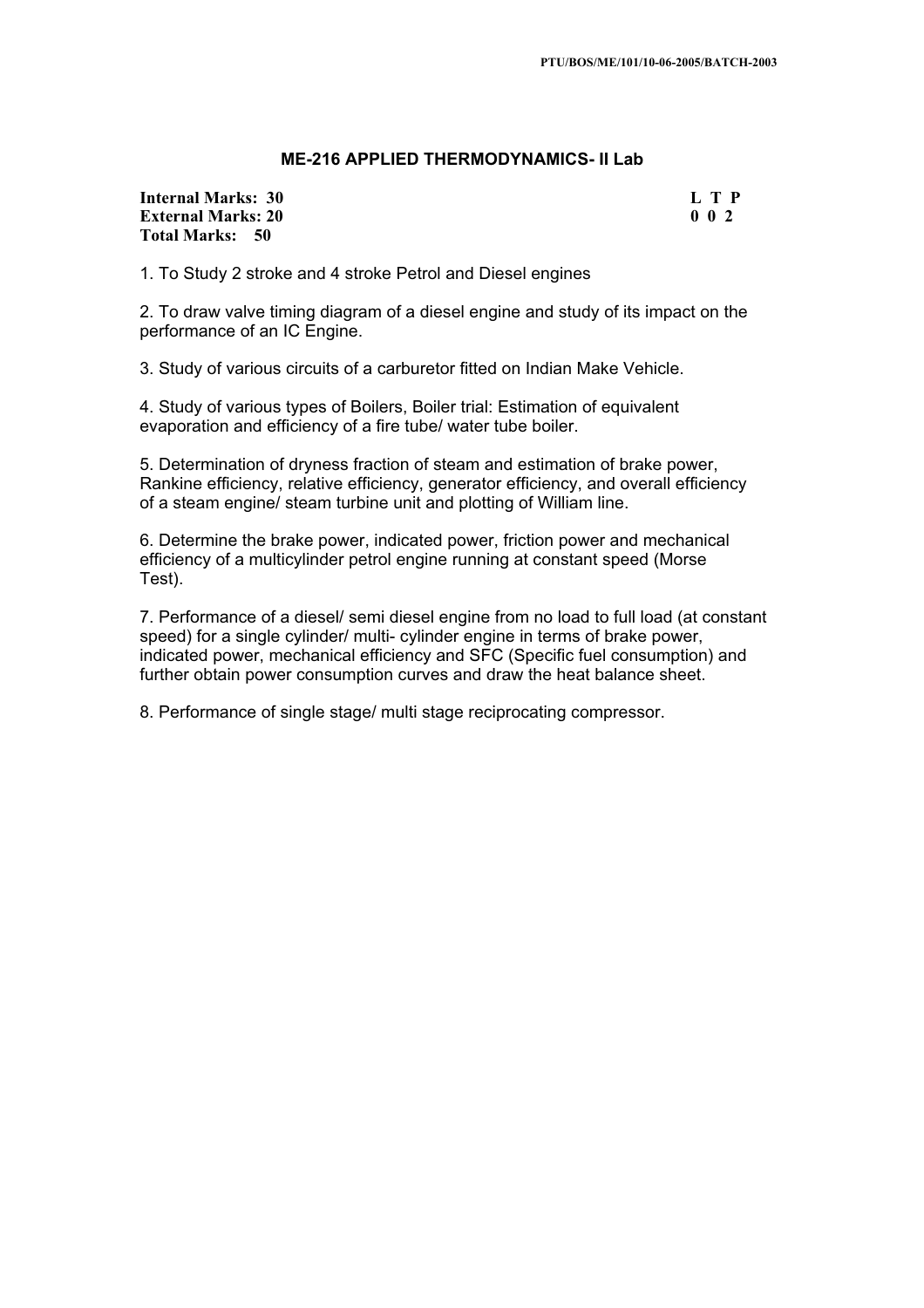# **ME-210 MANUFACTURING PROCESSES-II**

**Internal Marks: 40 L T P L T P External Marks: 60 3 0 0 Total Marks: 100**

# **Detailed Contents**

1. Metal Forming

Introduction : Classification of forming processes,

Rolling : Classification of rolling processes, rolling mills, products of rolling and main variables, rolling defects,

Drawing : Drawing of rods, wires and tubes, Draw benches, main variables in drawing operations.

Forging : Open and closed die forging, forging operations, hammer forging, press forging and drop forging, forging defects, their causes and remedies.

Extrusion : Classification of extrusion processes, extrusion equipment, variables in extrusion process.

Introduction to high velocity forming.

Sheet metal forming operations : Spinning, deep drawing, bending.

Introduction to press working. Types of presses, press working operation, Press working tools.

Introduction to powder metallurgy, methods of producing powders, briquetting and sintering, sizing and finishing operations,

2. Metal cutting and Machine tools

Cutting tool materials, high carbon steels, alloy carbon steels, high speed steel, cast alloys, cemented carbides, ceremics and diamonds, CBN etc. Geometry of single point cutting tools, Twist Drill and milling cutter, cutting speeds and feeds

Coolants: Classification, purpose, its effect on speed and feed

Lubricants: Function and properties

Lathe: Machine and its accessories, Lathe operations, Turning, Taper Turning and Thread cutting, kinematic scheme of lathe, shaping and planing Machine, Drive Mechanisms, slotting machine, cutting speeds and feeds

Milling machine and its classification, upmilling and down milling

Indexing: Simple compound and differential

Sawing Machine and Drilling Operation

Boring Operation and boring machines

Grinding: Cylindrical, surface and centreless grinding

Composition and nomenclature of grinding wheels

Introduction to broaching machine

### Books

1. Manufacturing Technology: Foundry, Forming and Welding by Rao, Tata McGraw Hill, New Delhi.

2. Principles of Manufacturing Materials and Processes by J.S. Campbell, Tata McGraw Hill.

3. Metal forming fundamentals and applications by Alton.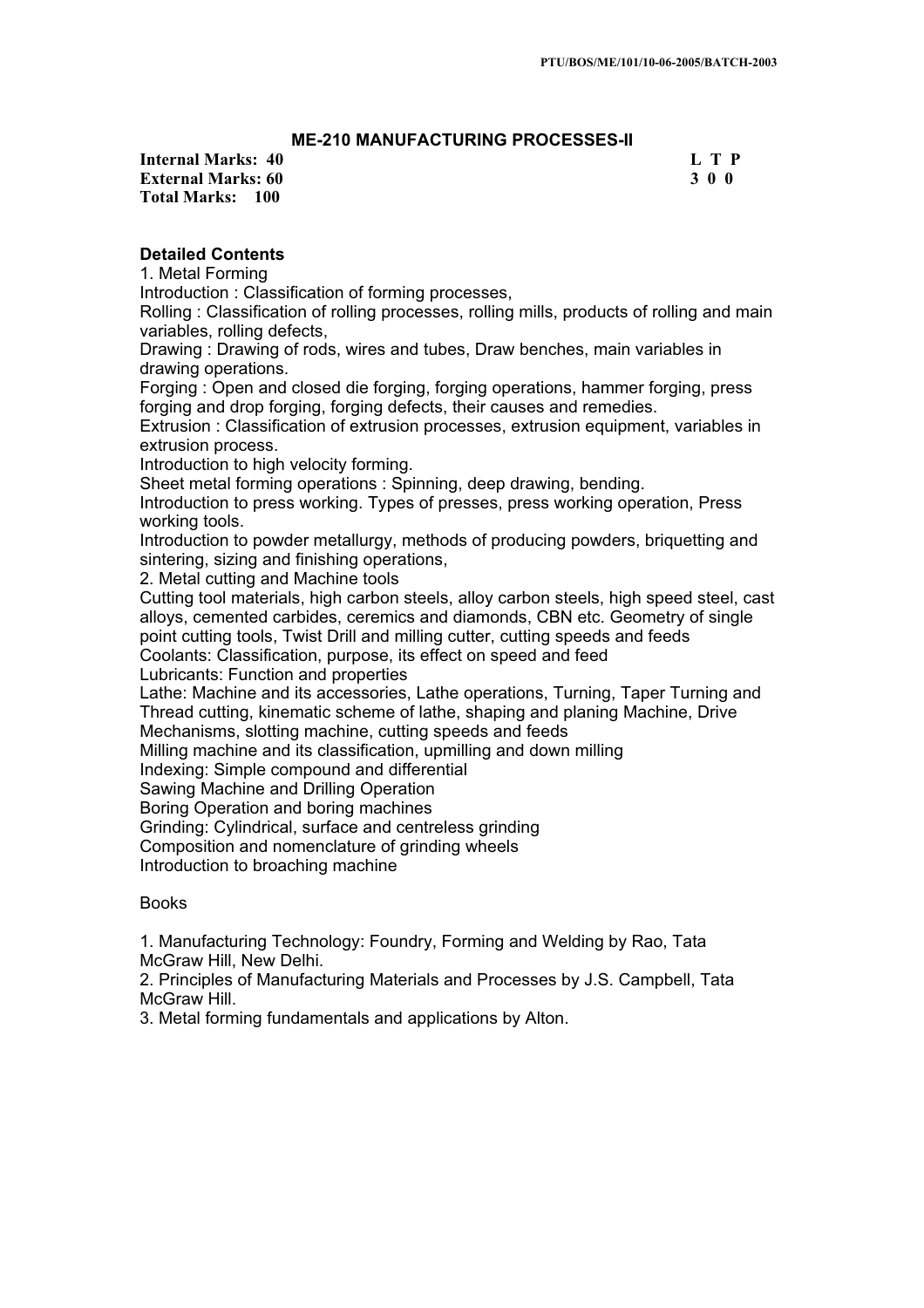# **ME-218 MANUFACTURING PROCESSES-II LAB**

# **Internal Marks: 30 L T P L T P External Marks: 20 0 0 2 Total Marks: 50**

1. Study of constructional features of following machines through drawings/ sketches:-

a) Lathe

b) Capstan & Turret Lathe

c) Radial drilling machine

d) Universal milling machine

e) Shaper and planer

f) Plastic moulding machine

g) Grinding machines (Surface, cylindrical)

h) Gear cutting machines etc.

i) Hydraulic Press

j) Draw Bench

k) Drawing, Extrusion Dies

l) Rolling Mills

2. Study of lubrication system in the machine tools.

3. Advanced exercises on Lathe where the students will work within specified tolerances, cutting of V- threads and square threads (internal as well as external).

4. Production of machined surfaces on shaper and planner.

5. Exercises on milling machines; generation of plane surfaces, production of spur gears and helical involute gears, use of end mill cutters.

6. Grinding of single point cutting tool, cutter and drills.

7. Study of recommended cutting speeds for different tool- work material combinations.

8. Identification of different cutting tool and work materials.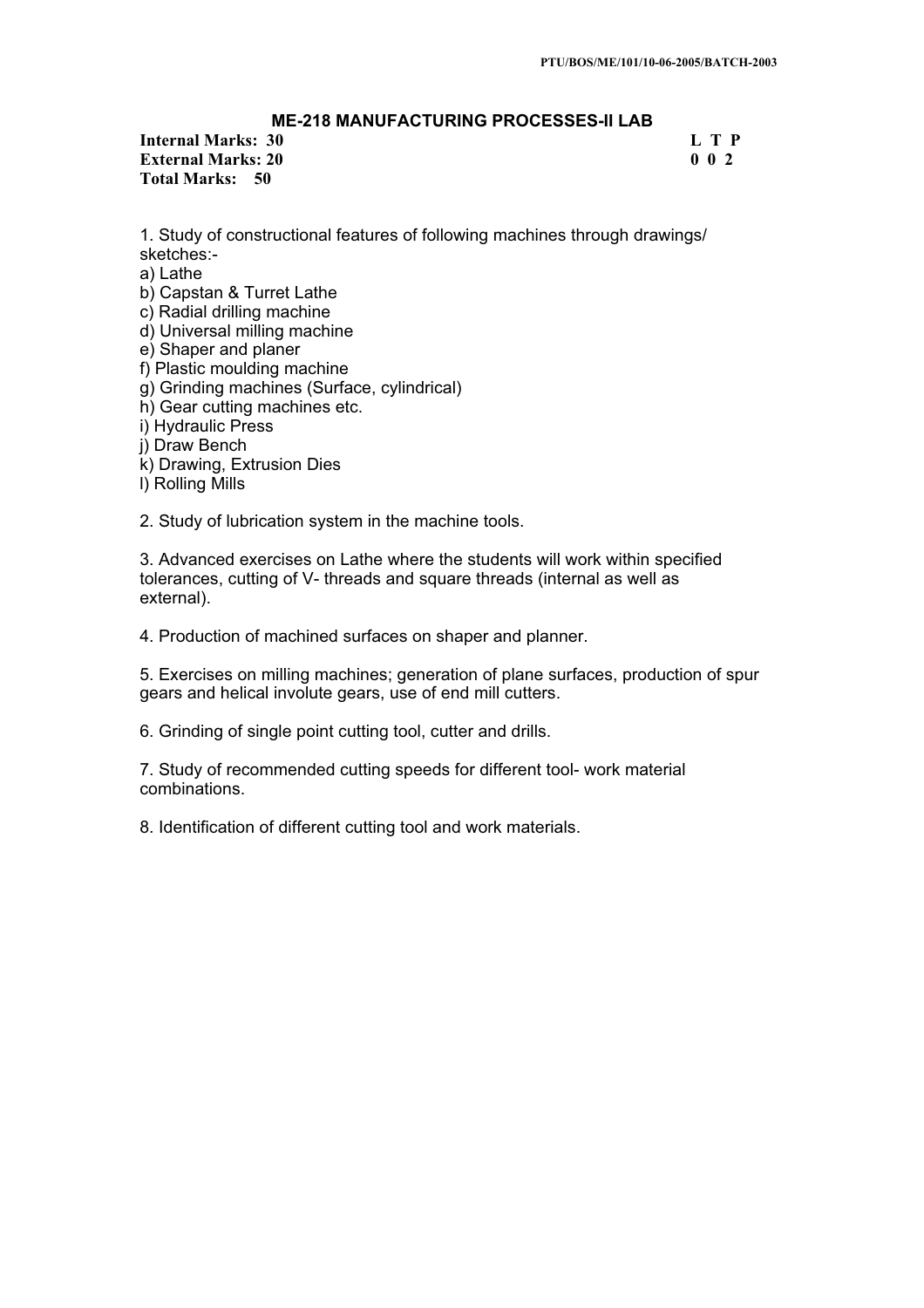# **5th Semester**

# **ME-301 MACHINE DESIGN-1**

**Internal Marks: 40 L T P I** L T P **External Marks: 60 3 1 0 3 2 3 3 4 6 3 4 5 4 4 4 4 4 5 4 7 4 4 5 4 5 4 7 6 7 7 8 4 5 6 7 7 8 7 7 8 7 7 8 7 7 8 7 7 8 7 7 8 7 7 8 7 7 8 7 7 8 7 7 8 7 7 8 7 7 8 7 7 8 7 7 8 7 7 8 7 7 8 7 7 8 7 7 8 7 7 8 7 7 8 7 7 8 7 7 8 7 Total Marks: 100 Examination Hrs: 04** 

### **Objectives**

- 1. Understand the meaning of machine design and basic design process
- 2. Understand the various types of machine design processes
- 3. Developing creativity for design<br>4 Co-relating the basic machine
- Co-relating the basic machine design with the of product design process
- 5. Developing the capability to analyse and select the various criteria of design
- 6. To be able to segregate components and design them independently.
- 7. Predict effectively and accurately the reasons of failure and then correlate it to the theoretical knowledge.
- 8. To learn various design consideration like stress concentration factor, factor of safety etc.
- 9. Design of various types of fasteners including riveted joints, bolted joints and welded joints under various loading conditions.
- 10. Design of transmission shafts subjected to torque, bending and axial loading
- 11. Design various kinds of keys for both shearing and crushing
- 12. Design rigid and flexible coupling for torque transmission
- 13. Learning of basic design of links and levers
- 14. Designing of some of the pipe joints

### **Detailed Contents**

- 1. Meaning of design with special reference to machine design. Definition and understanding of various types of design, Elaborated Design process
- 2. Design and creativity ; Systematic design conceptualization, product design definition, underlying principles of design in Aesthetics and ergonomics, free body diagram for components design
- 3. General Design Considerations:
- a) Concept of tearing, bearing, shearing, crushing, bending etc.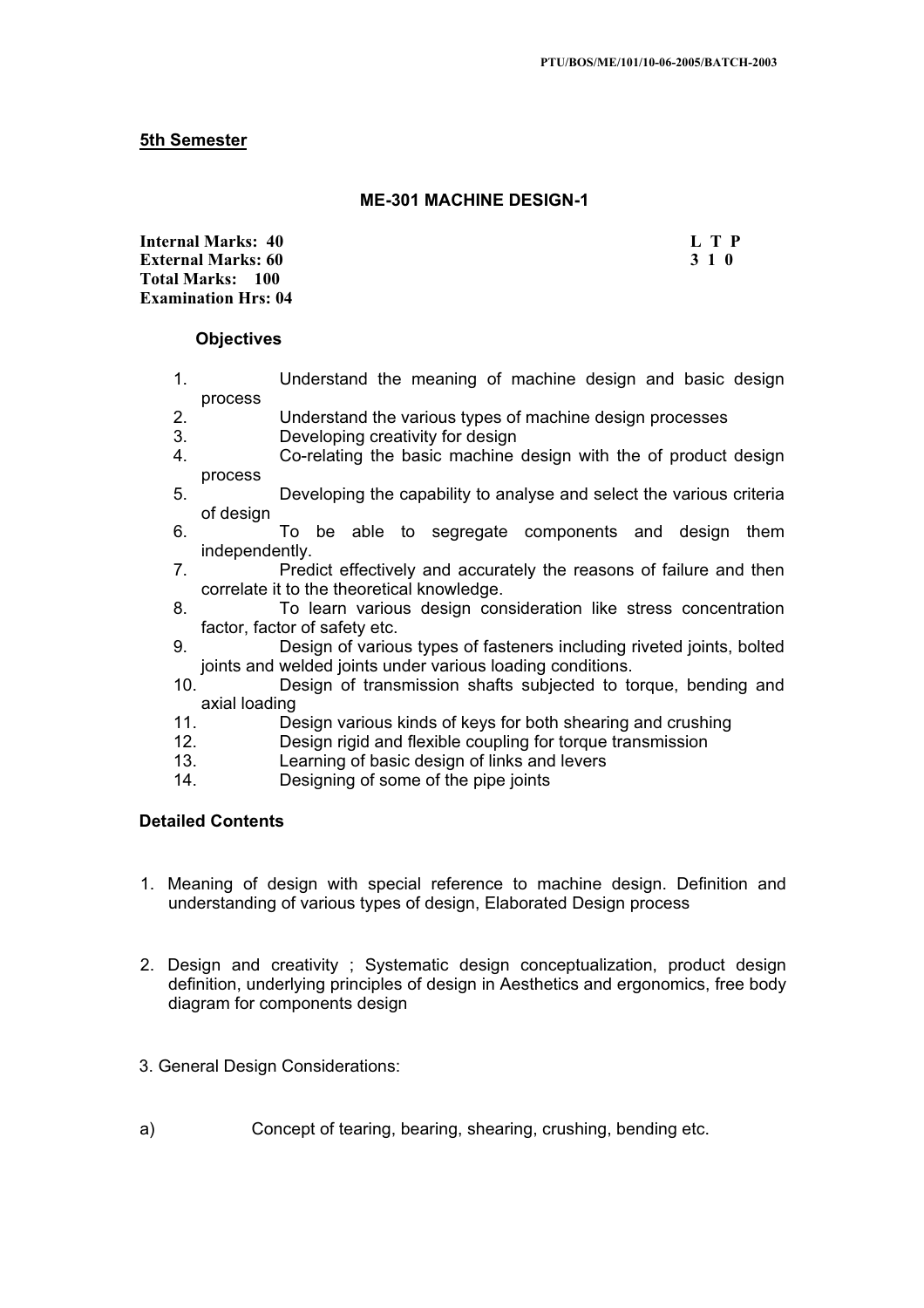- b) Selection of materials, Basic criteria of selection of material, their designation, mechanical properties of those materials in brief.
- c) Study of Stress concentration, factor of safety under different loading conditions,
- 3. Basic Design:

Design for static loading, design for variable loading for both limited and unlimited life, concept of fatigue and endurance strength.

- 4. Design of fasteners:
- a) RIVETS: Desing of rivets for boiler joints, lozenge joints (uniform strength joint), eccentrically loaded riveted joints
- b) BOLTS: Understanding the various stresses/ failure in bolted joints, design of cylindrical covers, basic and eccentrically loaded bolts
- c) WELDS: Design for various loading conditions in torsion, shear or direct load, eccentrically loaded welded joints.
- d) MISCELLENEOUS: Design of spigot and socket cotter joint, Gib and Cotter joint and knuckle joint.
- 5. Design of Transmission Shaft

Design of both solid and hollow shafts for transmission of torque, bending moments and axial forces, Design of shaft for critically speed, Design of shaft for rigidity and Design of stepped shafts for assembly

6. Design of Keys and Couplings:

Design of sunk keys under crushing and shearing, design of splines, design of sleeve and solid muff coupling, clamp or compression coupling, rigid and flexible flange coupling, design of universal joint

7. Lever design: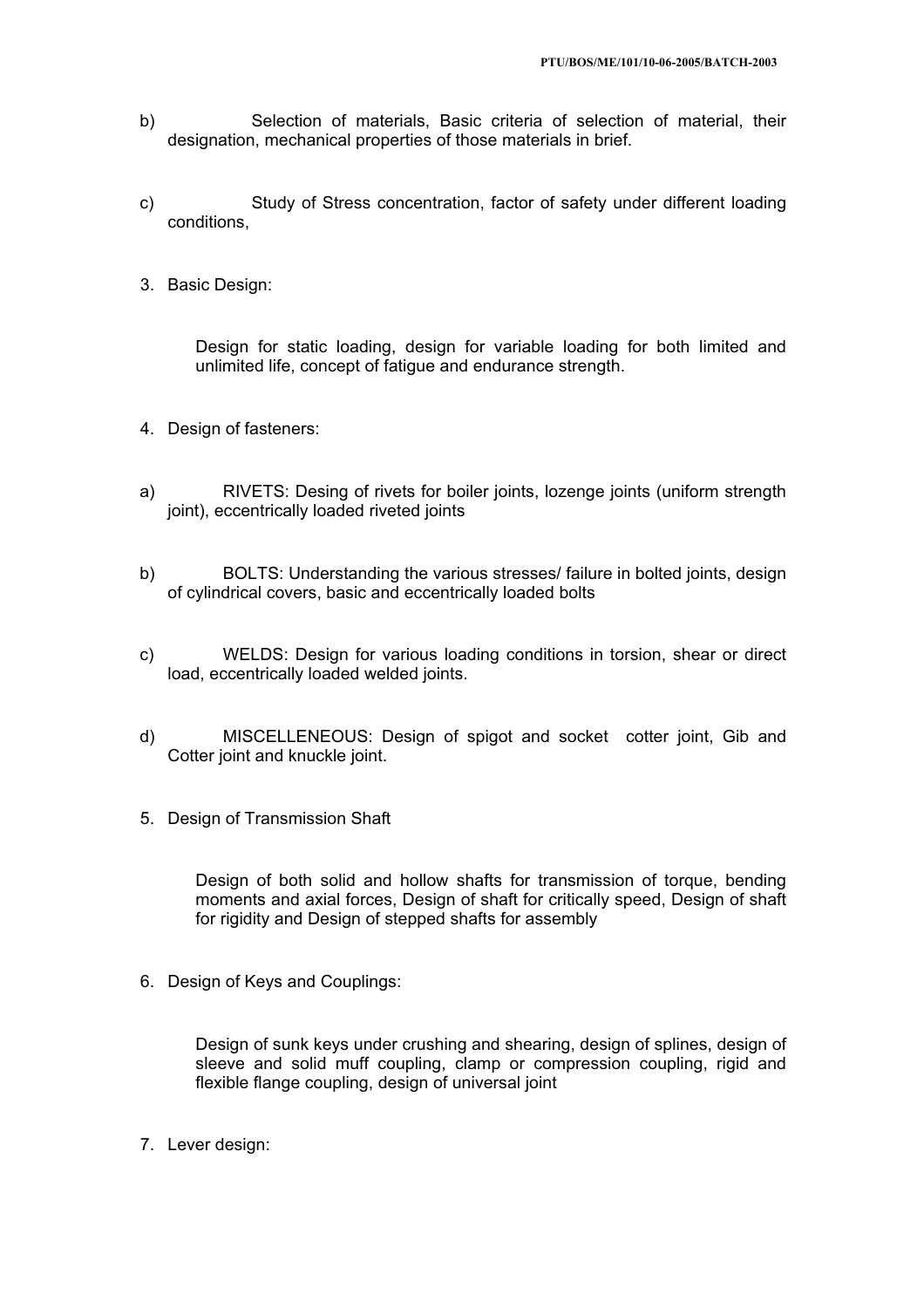Basic lever design, design of foot and hand lever, cranked lever, bell crank lever, safety valve lever and shoe brake lever

8. Design of Pipe Joints:

Stresses in pipe joints, design of circular flange pipe joint, oval flanged pipe joints, square flange pipe joint

### **Books**

- 1. Machine Design by Shigley Tata McGraw hill
- 2. Machine Design by Juvinal, John-Wiley Publishers
- 3. Machine Design by Spots, Prentice hall
- 4. Machine Design by Norton, Prentice Hall
- 5. Machine Design by Khurmi
- 6. Machine Design by Goyal and Bahl, Standard Publishers
- 7. Product Design and Development, Prentice Hall
- 8. Design Data Book Compiled by PSG College of Engineering & Technology, Coimbatore

**Note: Design data book is not allowed in examination.**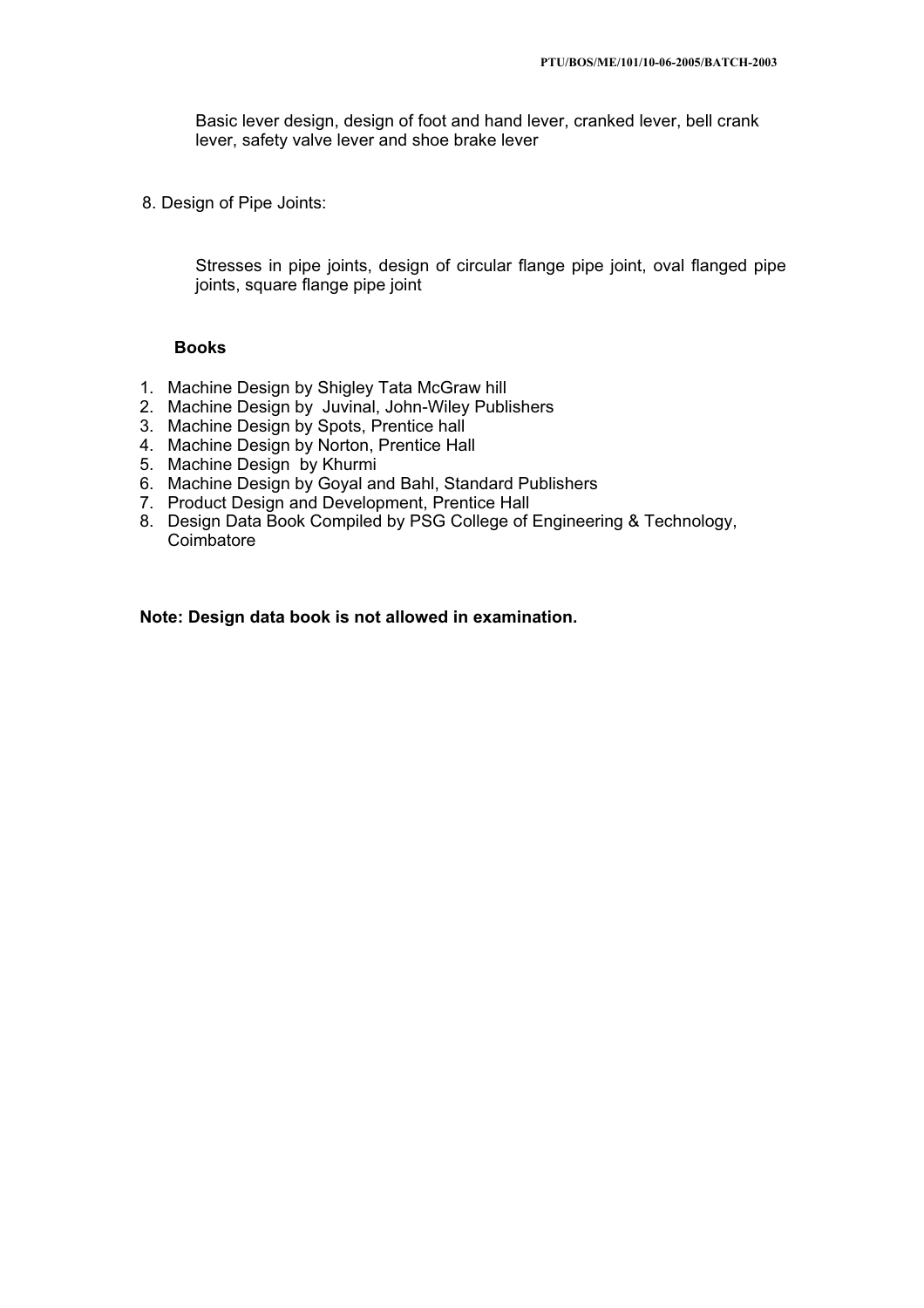# **ME 311 MACHINE DESIGN -1 PRACTICE**

**Internal Marks: 30 L T P I External Marks: 20 0 0 2 Total Marks: 50**

- 1. Select a daily use product and design the conceptual design by applying the design process talking the controlling parameters
- 2. Make a list of mechanical components and know their materials and suggest some alternative materials for the each on of them
- 3. Design a wall bracket, which is being used in real life by actual measurement of load
	- a) Welded joints b) Riveted and bolted joints And justify your findings
- 4. Find a flange coupling in the college laboratory and justify its design by actual measurements
- 5. Design a shaft used in some practical application, by actual working and loading conditions
- 6. Select a braking system lever (both hand and foot lever) and justify the design parameters
- 7. Justify the design of single plate clutch of a engine assembly
- 8. Design a software in some high level language or excel sheets for design of a component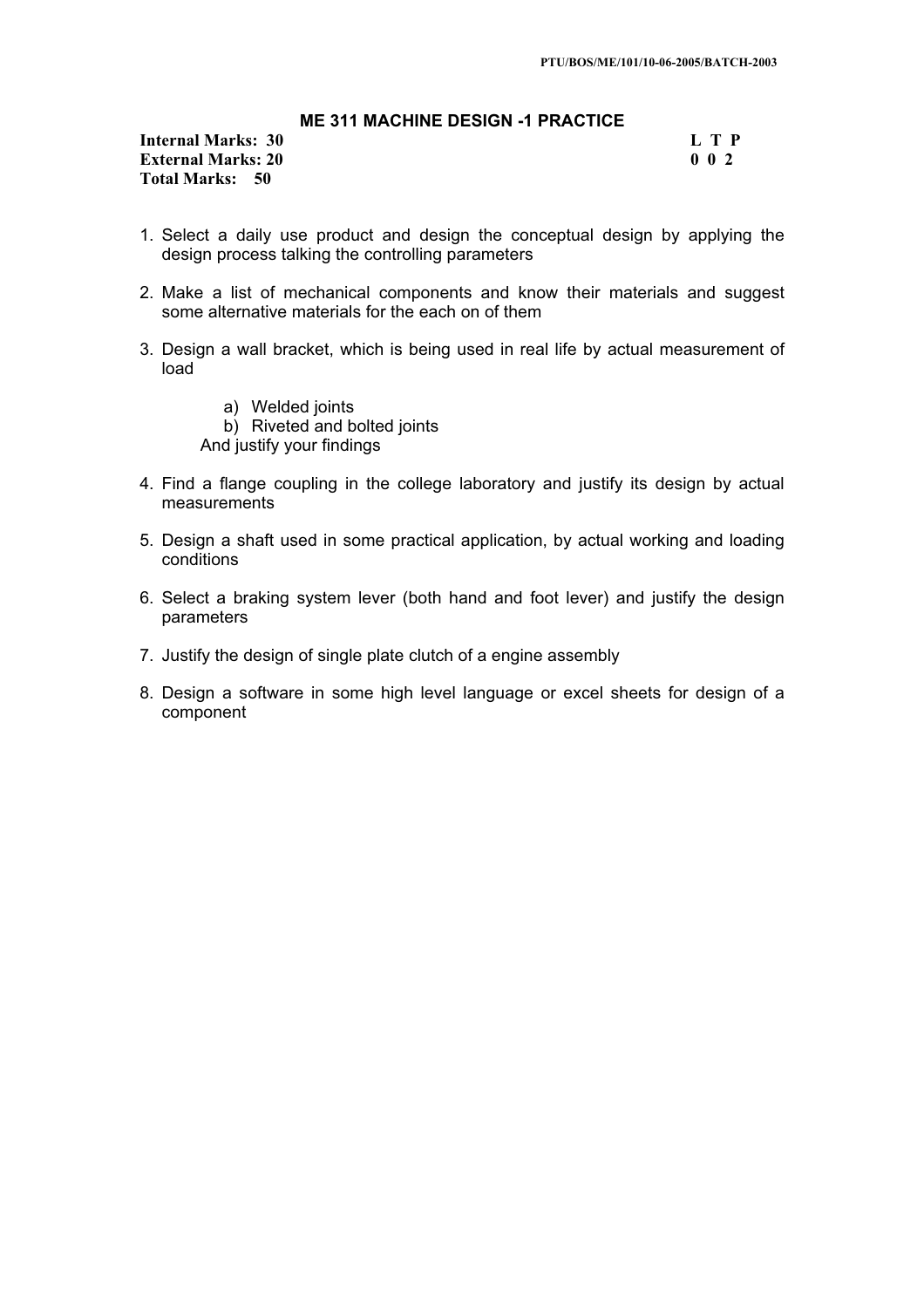### **ME-303 HEAT TRANSFER**

**Internal Marks: 40 L T P L T P External Marks: 60 4 1 0 Total Marks: 100**

1. Introduction

Concept of heat transfer, Difference between the subject of "Heat Transfer" and its parent subject "Thermodynamics". Different modes of heat transfer - conditions, convection, radiation.

2. Conduction

Fouier's law of heat conduction, coefficient of thermal conductivity, effect of temperature and pressure on thermal conductivity of solids, liquids and gases and its measurement.

Three-dimensional general conduction equation in rectangular, cylindrical and spherical coordinates involving internal heat generation and unsteady state conditions. Derivation of equations for simple one dimensional steady state heat conduction from three dimensional equations for heat conduction though walls, cylinders and spherical shells (simple and composite), electrical analogy of the heat transfer phenomenon in the cases discussed above.

Equivalent areas, shape factor, conduction through edges and corners of walls and critical thickness of insulation layers on electric wires and pipes carrying hot fluids. Internal generation cases along with some practical cases of heat conduction like heat transfer through underground electrical cables, simple model of heat conduction through piston crown and case of nuclear fuel rod with cladding.

Influence of variable thermal conductivity on conduction through simple cases of walls / cvlinders and spheres. Introduction to unsteady heat transfer, Newtonian heating and cooling of solids; definition and explanation of the term thermal diffusivity.

### 3. Theory of Fins

Straight rod type of fins of uniform cross-section; e.g. of circular, rectangular or any other cross-section). Straight fins with varying cross-sectional area and having triangular or trapezoidal profile area, circumferential find of rectangular cross-section provided on the circumference of a cylinder.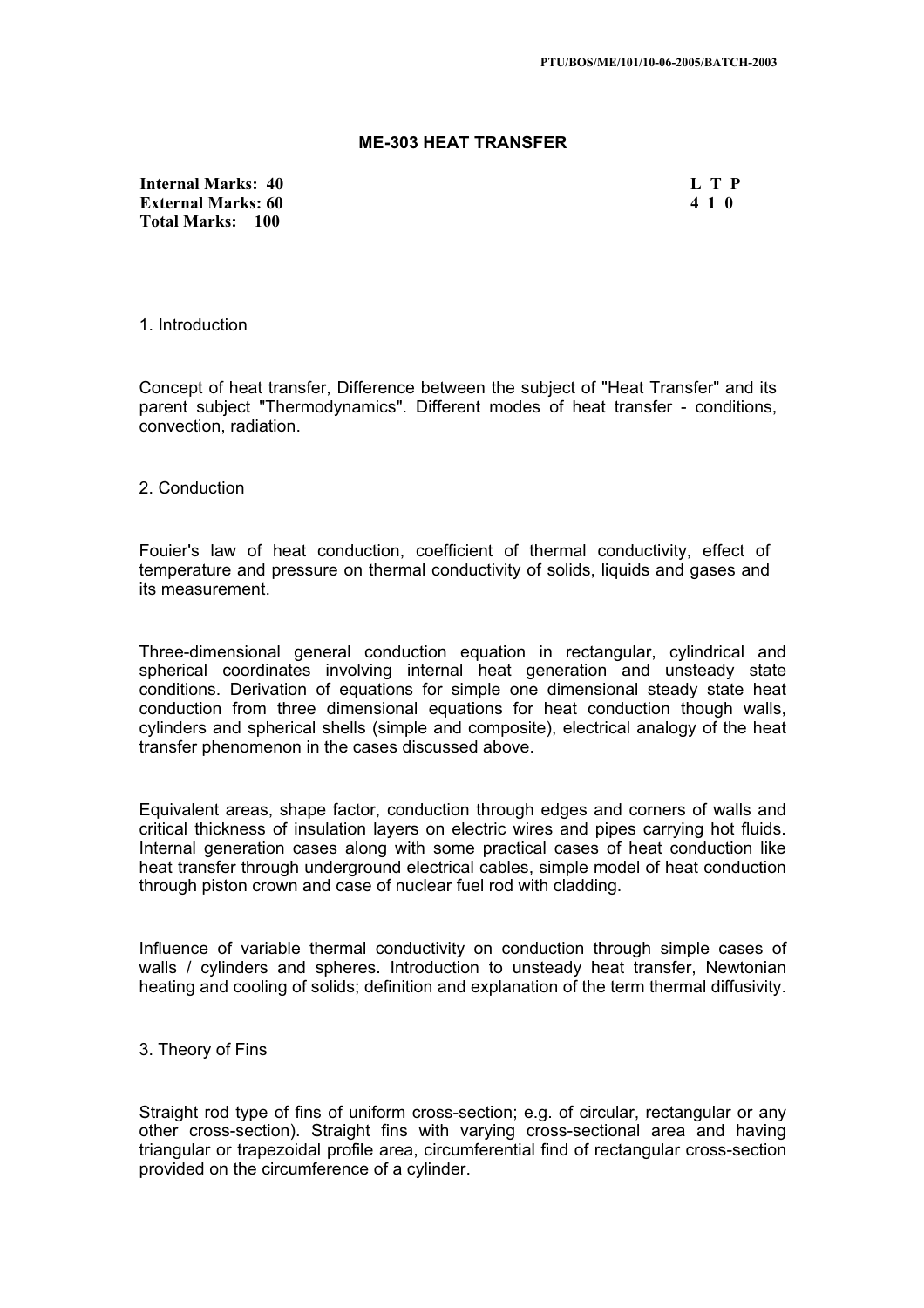Optimum design of straight find of rectangular and triangular profile cross-sections; fin effectiveness and fin efficiency for straight rod fins of rectangular and circular cross-section. Application of fins in temperature measurement of flow through pipes and determination of error in its measurement.

4. Convection Free and forced convection, derivation of three-dimensional mass, momentum and energy conservation equations (with introduction to Tensor notations).

Boundary layer formation, laminar and turbulent boundary layers (simple explanation only and no derivation).

Theory of dimensional analysis as applied to free and forced convective heat transfer. Analytical formula for heat transfer in laminar and turbulent flow, flow over vertical and horizontal tubes and plates.

Newton's law of cooling. Overall coefficient of heat transfer. Different design criterion for heat exchangers. Log mean temperature difference for evaporator and condenser tubes, and parallel and counter flow heat exchangers. Calculation of number and length of tubes in a heat exchanger.

5. Convection with Phase Change (Boiling and Condensation)

Pool boiling, forced convection boiling, heat transfer during pool boiling of a liquid. Nucleation and different theories of nucleation, different theories accounting for the increased values of h.t.c. during nucleate phase of boiling of liquids; different phases of flow boiling (theory only)

6. Radiation

Process of heat flow, definition of emissivity, absorptivity, reflectivity and transmissivity. Concept of black and grey bodies, Plank's law of nonchromatic radiation. Kirchoff's law and Stefan Boltzman's law. Interchange factor. Lambert's Cosine law and the geometric factor. Intensity of Radiation (Definition only), radiation density, irradiation, radiosity and radiation shields.

Derivation formula for radiation exchange between two bodies using the definition of radiosity and irradiation and its application to cases of radiation exchange between three or four bodies (e.g. boiler or other furnaces), simplification of the formula for its application to simple bodies like two parallel surfaces, concentric cylinders and a body enveloped by an other body etc.

Error in Temperature measurement by a thermocouple probe due to radiation losses.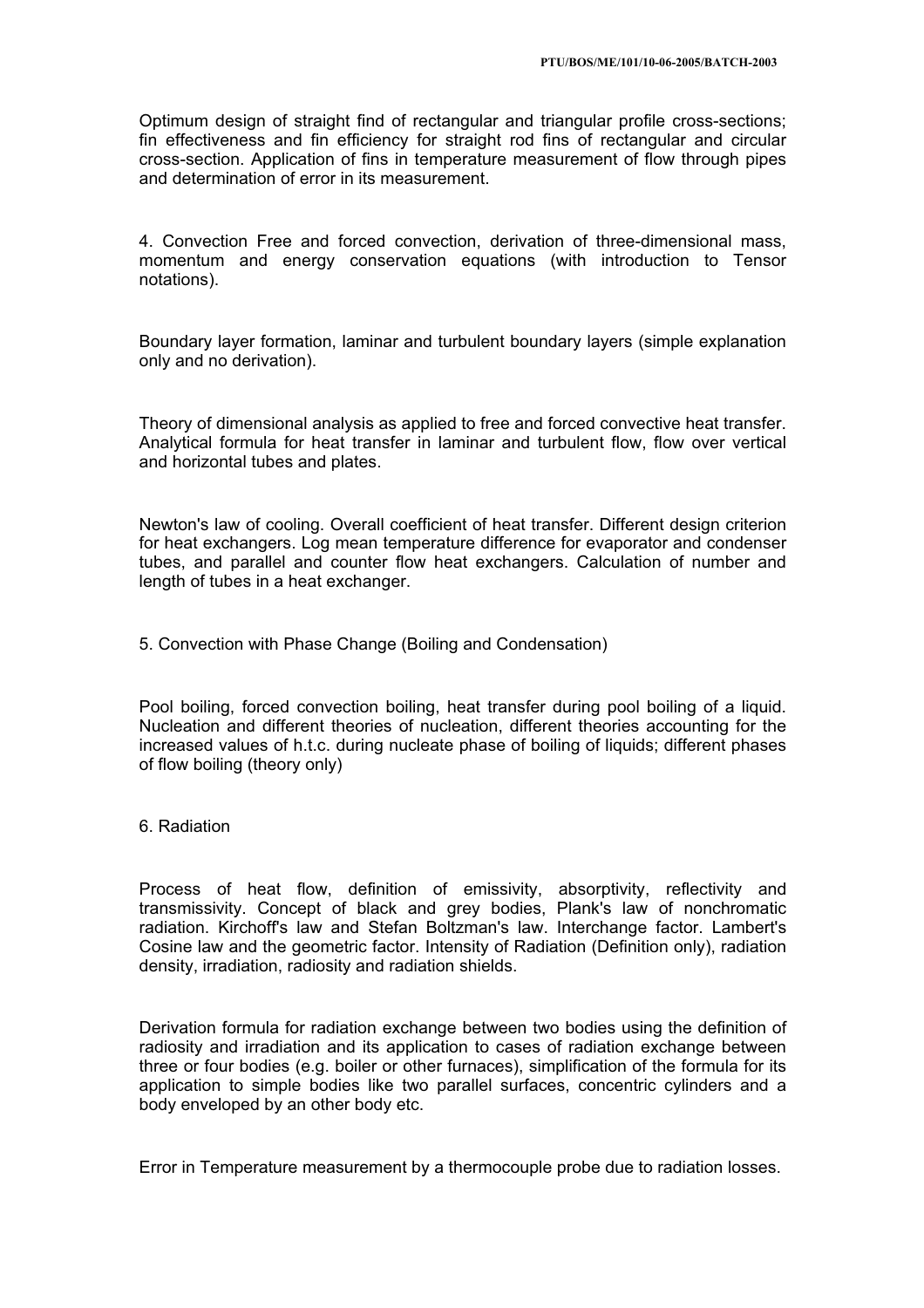# **Books**

1. Fundamentals of Heat and Mass transfer by DS Kumar, SK Kataria and Sons, Delhi<br>2.

2. A Course in Heat and Mass Transfer by S Domkundwar; Dhanpat Rai and Sons, Delhi<br>3. Heat

3. Heat Transfer by AJ Chapman; Macmillan Publishing Company, New York 4.<br>4. Heat transfer by JP Holmans, McGraw Hill, London

4. Heat transfer by JP Holmans, McGraw Hill, London<br>5. Fundamentals of Heat and Mass transfer by Frank F

5. Fundamentals of Heat and Mass transfer by Frank P Incropera and David P De Witt, John Wiley and Sons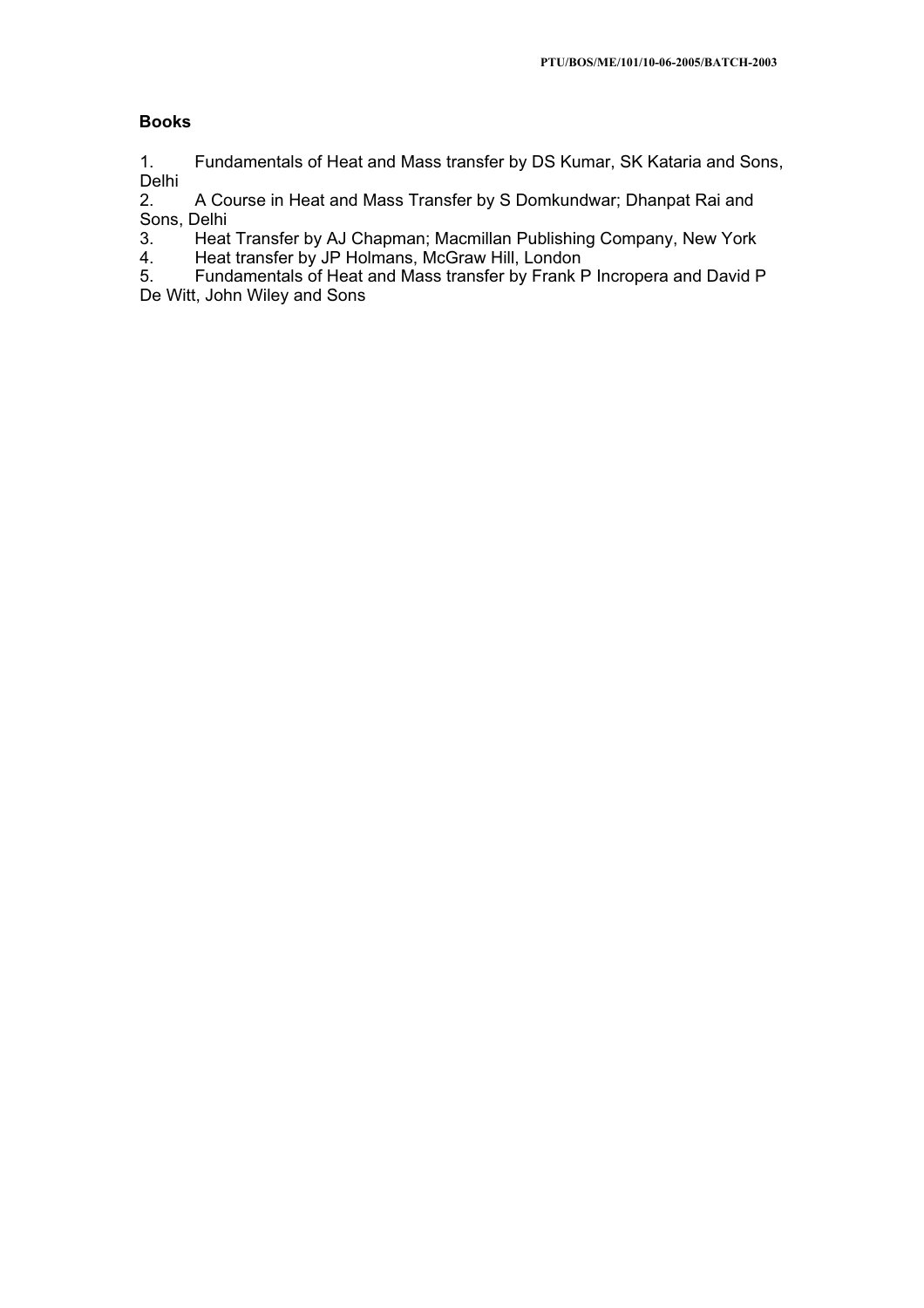# **ME-313 HEAT TRANSFER LAB**

**Internal Marks: 30 L T P L T P L T P External Marks: 20 0 0 2 Total Marks: 50**

1. Determination of thermal conductivity of :

- a solid insulating material by slab method

- powder materials by concentric spheres method / or by some transient heat transfer technique

- a metal by comparison with another metal by employing two bars when kept in series and / or in parallel under different boundary conditions

- Liquids by employing thin layer

2. Determination of coefficient of heat transfer for free/forced convection from the surface of a cylinder / plate when kept:

a) along the direction of flow

b) perpendicular to the direction of flow

c) inclined at an angle to the direction of flow

3. To plot the pool boiling curves for water and to determine its critical point

4. Determination of heat transfer coefficient for

i) film condendsation

ii) drop-wise condensation

5. Determination heat transfer coefficient by radiation and hence find the Stefan Boltzman's constant using two plates/two cylinders of same size by making one of the plates/cylinders as a black body.

6. Determination of shape factor of a complex body by an analog technique.

7. To plot the temperature profile and to determine fin effectiveness and fin efficiency for

i) A rod fin when its tip surface is superimposed by different boundary condition like.

- a) Insulated tip
- b) Cooled tip
- c) Temperature controlled tip
- ii) Straight transfer fins of various sizes and optimization of fin proportions
- iii) Circumferential fins of rectangular/triangular section
- 8. evaluate the performance of a heat pipe
- 9. Fluidised bed heat transfer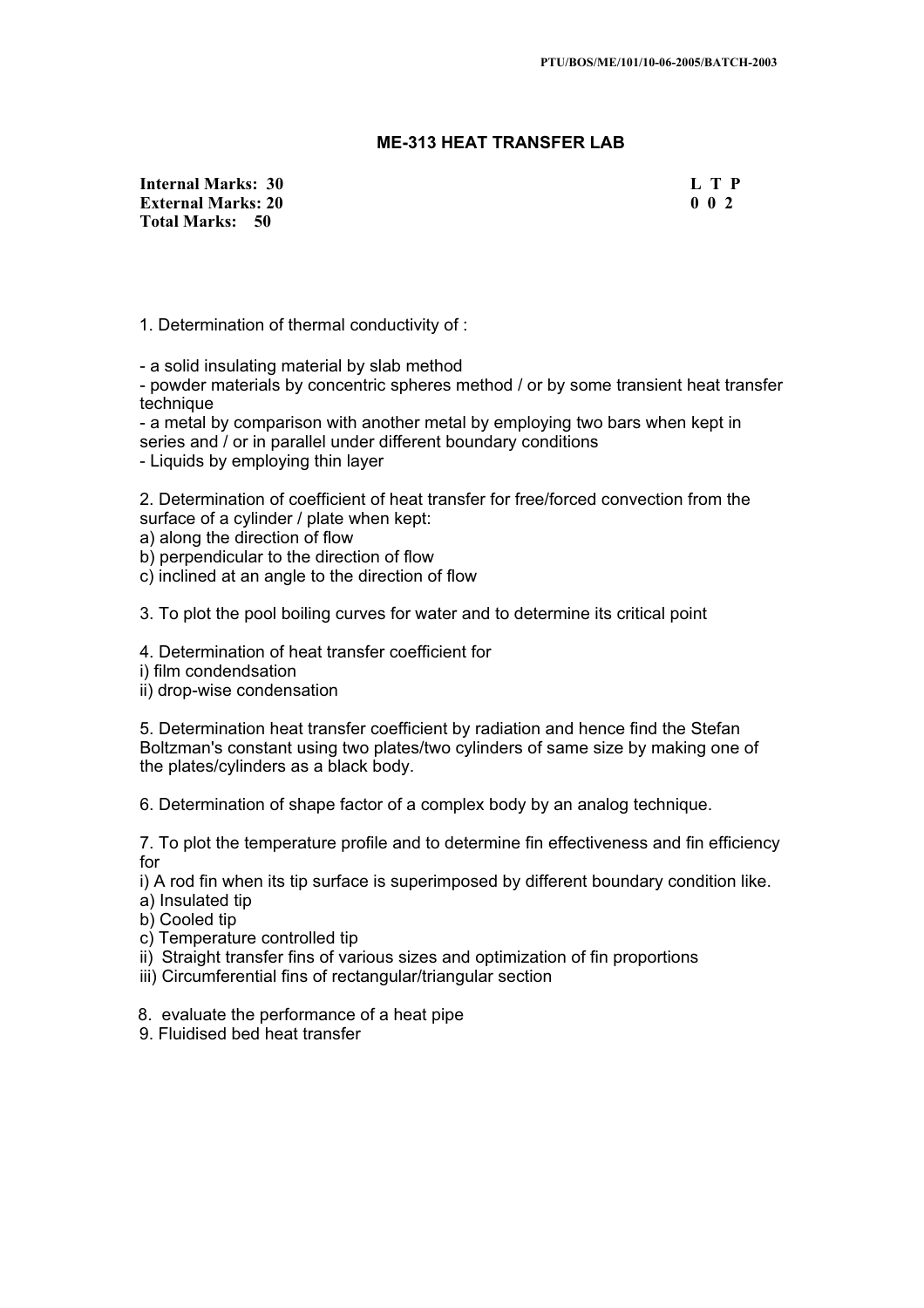## **ME-305 AUTOMOBILE ENGINEERING**

#### **Internal Marks: 40 L T P L T P External Marks: 60 3 0 0 Total Marks: 100 Detailed Contents** 1. Introduction

Basic structure, general layout and type of automotive vehicles, Frameless and unitary construction; position of power unit.

## 2. Power Unit

Power requirements - motion resistance and power loss, tractive effort and vehicle performance curves; selection of power unit and engine performance characteristics; pollution due to vehicle emission and exhaust emission control system.

### 3. Fuel Supply System

Air cleaner and fuel pumps; Air fuel requirements and carburation; Modifications in a simple carburettor to meet different starting, running, idling and accelerating consitions; constructional details of carburetors and fuel injection systems used in Indian make vehicles. Diesel fuel system - cleaning, injection pump, injector and nozzles.

4. Lubrication and Cooling Systems

Necessity of lubrication; Desirable properties of lubricants; various types of lubricants and oil additives; different systems of lubrication - oil filters, oil pumps and oil pressure indicator; crank case ventilation and dilution.

Purpose of cooling, air and water cooling systems; radiator, thermostat, pump and fan.

5. Chassis and Suspension

Loads on the frame, considerations of strength and stiffness, engine mounting, conventional and independent suspension systems; shock absorbs and stablizers; wheels and tyres.

6. Transmission system

Basic requirements and standard transmission systems; constructional features of automobile clutch, gear box, differential, front and rear axles; overdrives, propeller shaft, universal joint and torque tube drive; Rear wheel vs front wheel drive, principle of automatic transmission

7. Steering System

Requirement and steering geometry; castor action, camber and king pin angle, toe-in of front wheels, steering linkages and steering gears; wheel alignment; power steering.

## 8. Braking System

General braking requirements; Mechanical, hydraulic, vacuum power and servo brakes; Weight transfer during braking and stopping distances

9. Electric System

Conventional (coil and magneto) and transistorized ignition systems; Charging, capacity ratings and battery testing; starter motor and drive arrangements : voltage and current regulation

## 10. Maintenance

Preventive maintenance, trouble shooting and rectification in different systems; engine turning and servicing

## **Books**

1. Automotive mechanics by Crouse WH; McGraw Hill Publishing Co

- 2. Automotive Mechanics by Heitner J; East West Press
- 3. Automobile Engineering Vol I and II by Kirpal Singh, Standard Publishers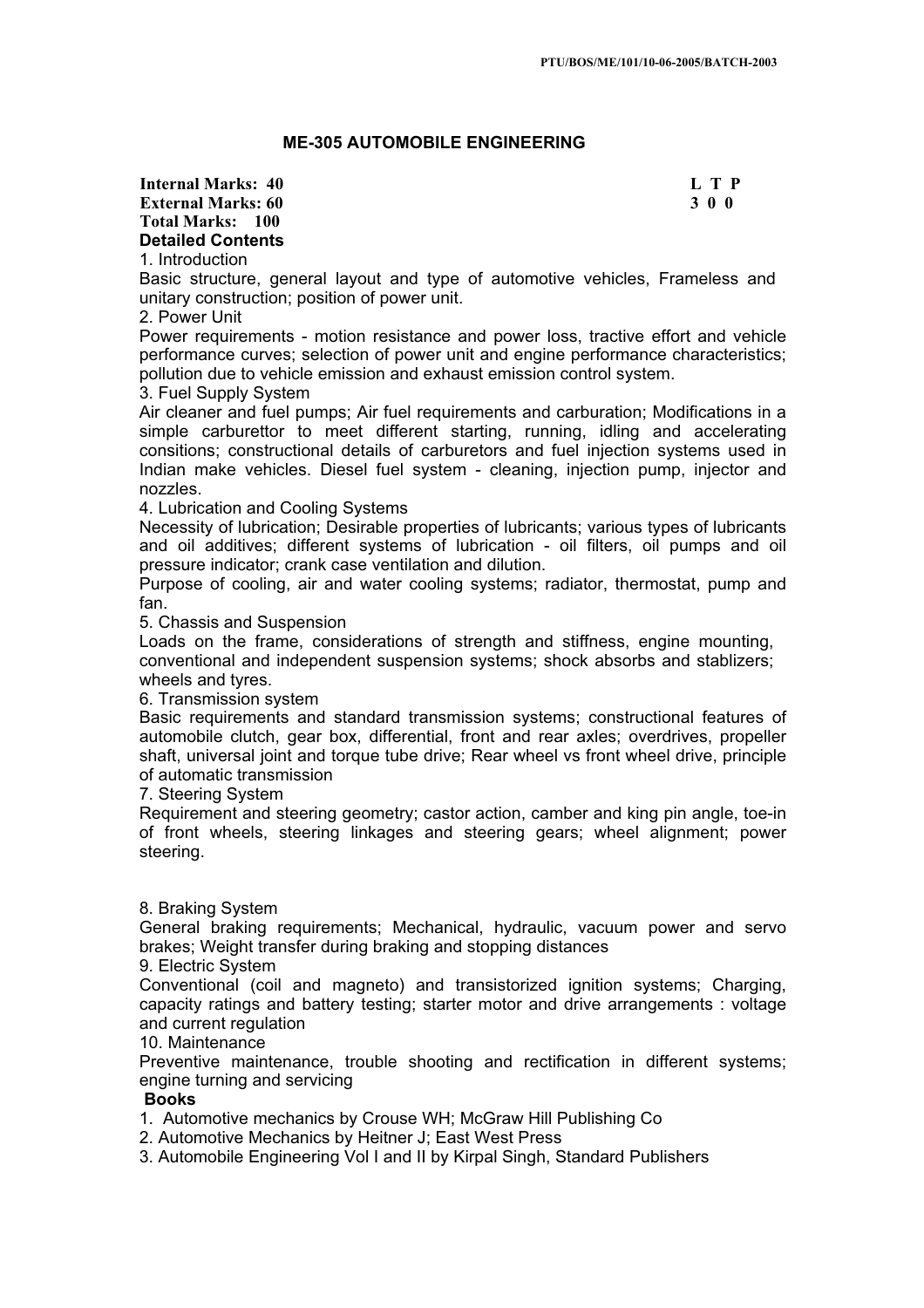## **ME-315 AUTOMOBILE ENGINEERING LAB**

**Internal Marks: 30 L T P I** L T P **External Marks: 20 0 0 2 Total Marks: 50**

#### **List of Experiments**

1. Valve refacing and valve seat grinding and checking for leakage of valves

2. Trouble shooting in cooling system of an automotive vehicle

3. Trouble shooting in the ignition system, setting of contact breaker points and spark plug gap

4. Demonstration of sterring system and measurement of steering geometry angles and their impact on vehicle performance.

5. Trouble shooting in braking system with specific reference to master cylinder, brake shoes, overhauling of system and the adjusting of the system and its testing.

6. Fault diagnosis in transmission system including clutches, gear box assembly and differential.

7. Replacing of ring and studying the method of replacing piston after repair.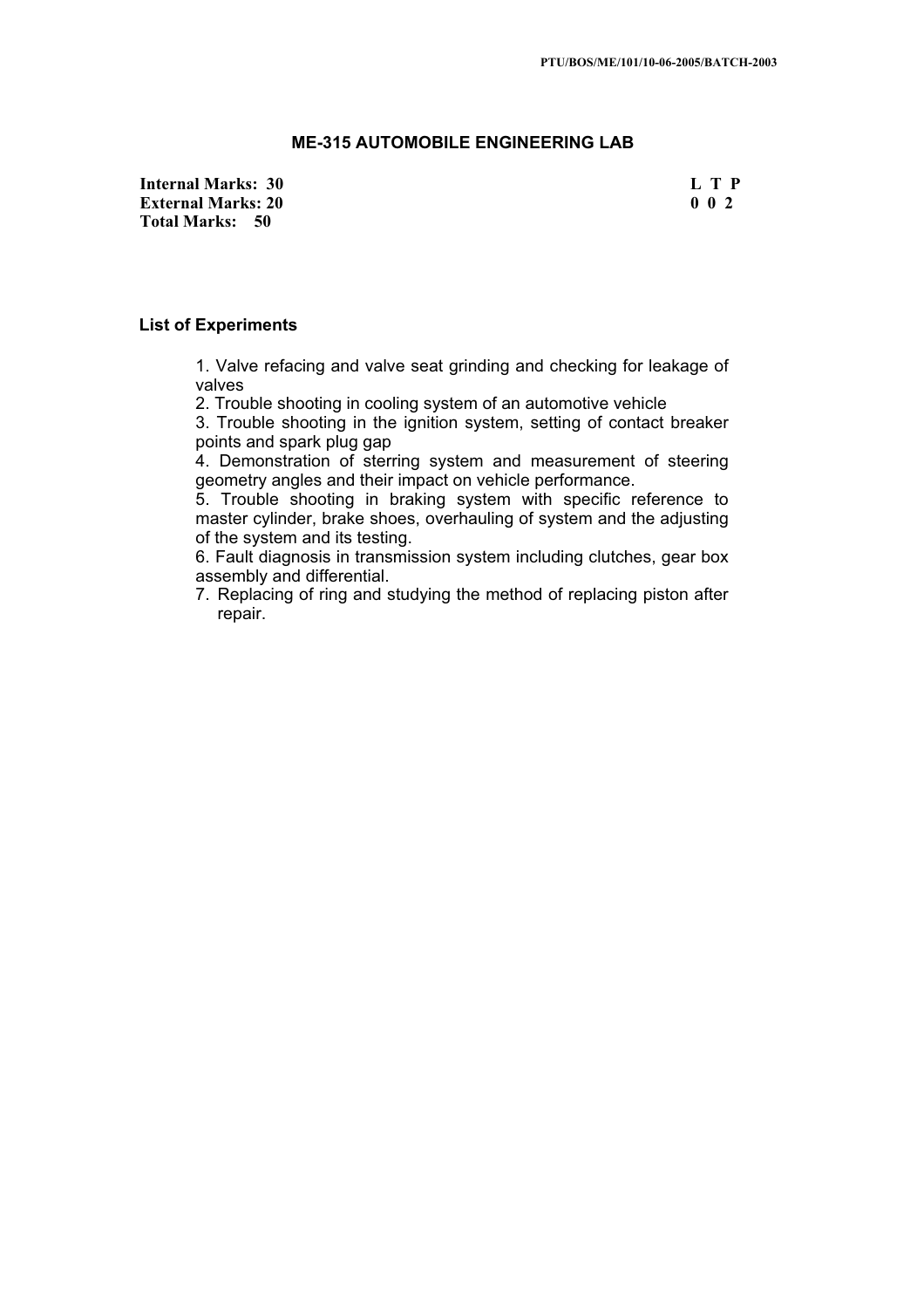## **ME-307 MECHANCIAL MEASUREMENT AND METROLOGY**

**Internal Marks: 40 L T P L T P External Marks: 60 3 0 0 Total Marks: 100**

#### **Detailed Contents**

1. General Concepts

Need and classification of measurements and instruments; basic and auxiliary functional elements of a measurement system; Mechanical versus electrical / electronic instruments; primary, secondary and working standards.

2. Static and Dynamic Characteristics of Instruments

Range and span, accuracy and precision, calibration, hysteresis and dead zone, sensitivity and linearity, threshold and resolution; speed of response, lag, fidelity and dynamic error, dead time and dead zone.

Zero, first and second order systems and their response to step, ramp and sinusoidal input signals.

3. Errors in Measurement

Sources of errors, systematic and random errors; statistical analysis of test-data, probable error and probability tables, ejection of test data; curve fitting, error propagation; Design and planning of experiments and report writing.

4. Metrology

Line, end and wavelength standards; linear measurements - vernier scale and micrometer, vernier height gauge and depth guage; comparators - their types, relative merits and limitations; Angular measurements - sine bar, clinometer, angle guage; concept and measurement of straightness and flatness by interferometry; surface roughness - specifications and measurement by Talysurf, Measurement of major diameter, minor diameter, effective diameter, pitch, angle and form of threads for internal and external threads; measurement of tooth thickness, pitch and checking of profile for spur gears.

5. Functional Elements

Review of electro-mechanical sensors and transducers - variable resistance, inductance and capacitive pick ups, photo cells and piezo-electric transducers and application of these elements for measurement of position / displacement, speed / velocity / acceleration, force and liquid level. Resistance strain guages, guage factor, bonded and unbonded guages, surface preparation and bonding technique signal conditioning and bridge circuits, temperature compensation, application of strain guages for direct, bending and torsional loads. Introduction to amplifying, transmitting and terminating devices.

6. Pressure and Flow Measurement

Bourdon tube, diaphragm and bellows, vacuum measurement - Mcleod guage, thermal conductivity guage and ionisation guage; Dead weight guage tester. Electromagnetic flux meters, ultra-sonic flow meters and hot wire anemometer: flow visualisation techniques.

#### 7. Temperature Measurement

Thermal expansion methods - bimetallic thermometers, liquid-in-glass thermeter and filled-in-system thermometers; thermo-electric sensors - common thermo couples, reference junction considerations, special materials and configurations; metal resistance thermometers and thermistors; optical and total radiation pyrometers; calibration standards.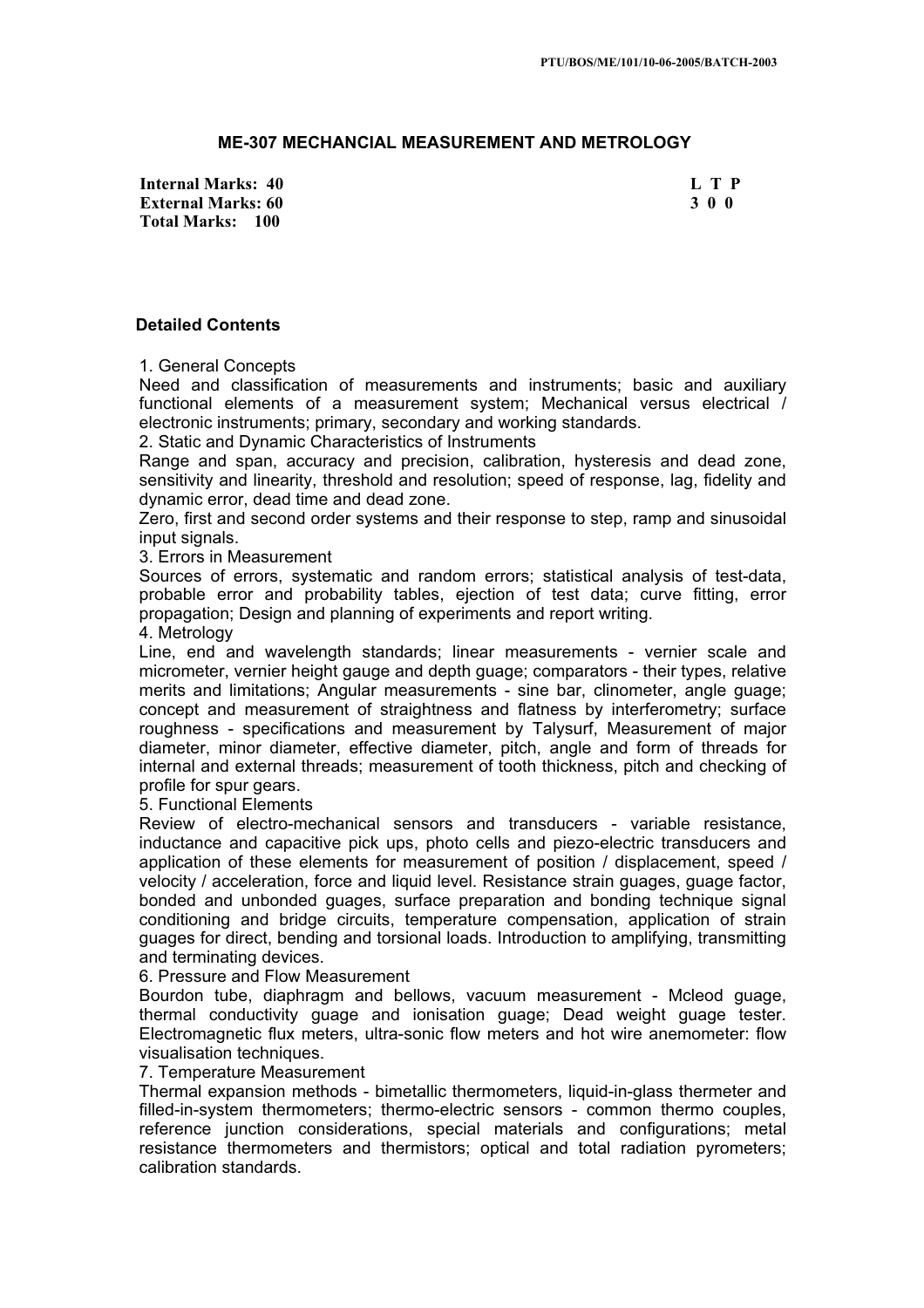8. Speed, Force, Torque and Shaft Power Measurement

Mechanical tachometers, vibration reed tachometer and stroboscope; proving ring, hydraulic and pneumatic load cells, torque on rotating shafts; Absorption, transmission and driving dynamo meters.

# **Books**

- 1. Measurement System : Application and Design by Doebelin E.O; McGraw Hill Publishing Company.
- 2. Experimental Methods for Engineers by Holman JP; McGraw Hill Publication Company.
- 3. Mechanical Measurement and Control by Kumar DS; Metropolitan Book Co Pvt. Ltd., New Delhi.
- 4. Engineering Metrology by Jain RK
- 5. Automatic Control systems by Kuo BC; Prentice Hall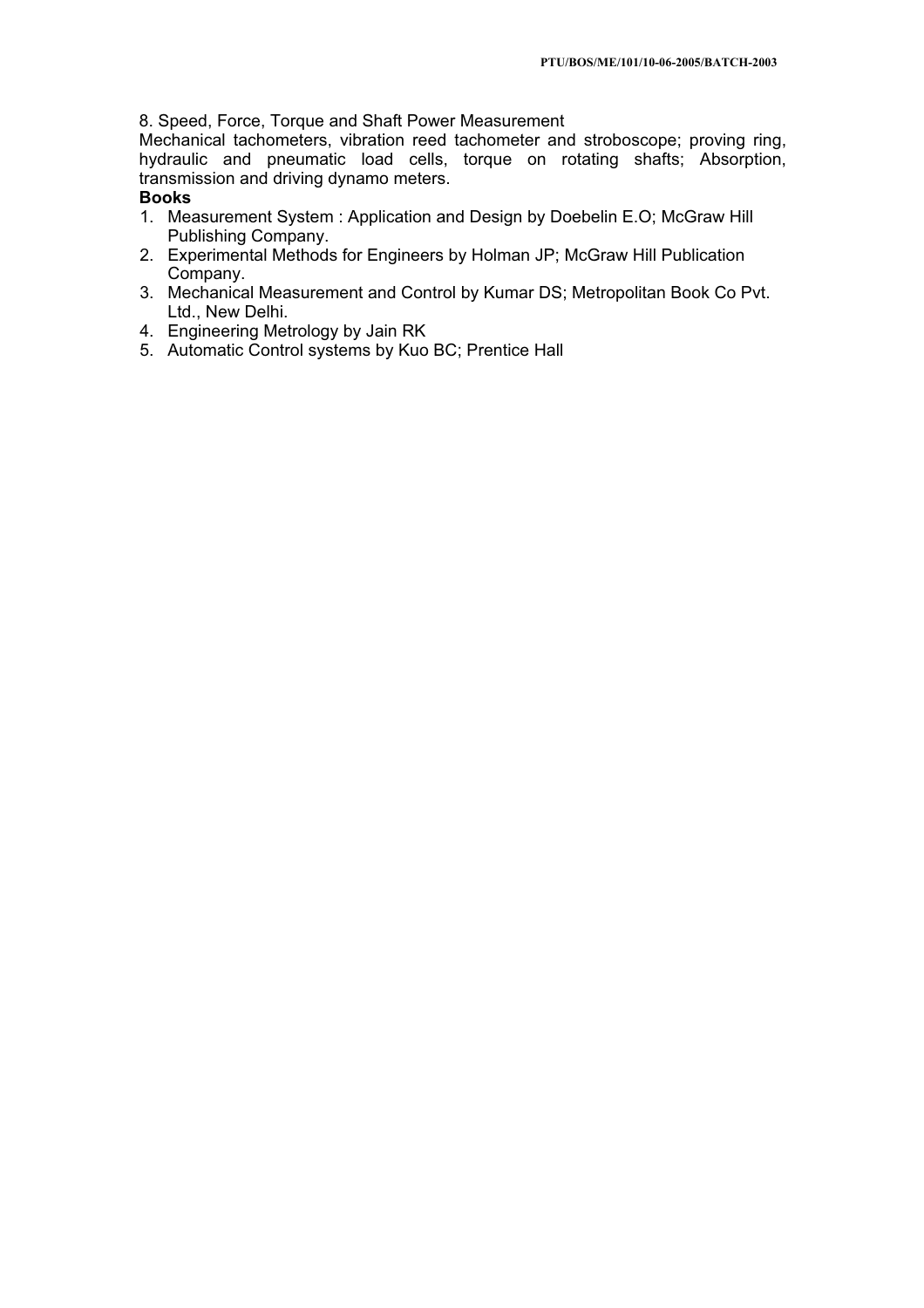## **ME-317 MECHANICAL MEASUREMENT AND METROLOGY LAB**

**Internal Marks: 30 L T P I** L T P **External Marks: 20 0 0 2 Total Marks: 50**

- 1. Measurement with the help of vernier caliper and micrometer
- 2. Measurement of an angle with the help of sine bar
- 3. Measurement of surface roughness
- 4. Measurement of gear elements using profile projector
- 5. Three wire method to determine effective diameter of external threads
- 6. Measurement of thread element by Tool makers microscope
- 7. Calibration of a pressure guage with the help of a dead weight guage tester
- 8. Use of stroboscope for measurement of speed of shaft
- 9. Use of pilot tube to plot velocity profile of a fluid through a circular duct
- 10. Preparation of a thermocouple, its calibration and application for temperature measurement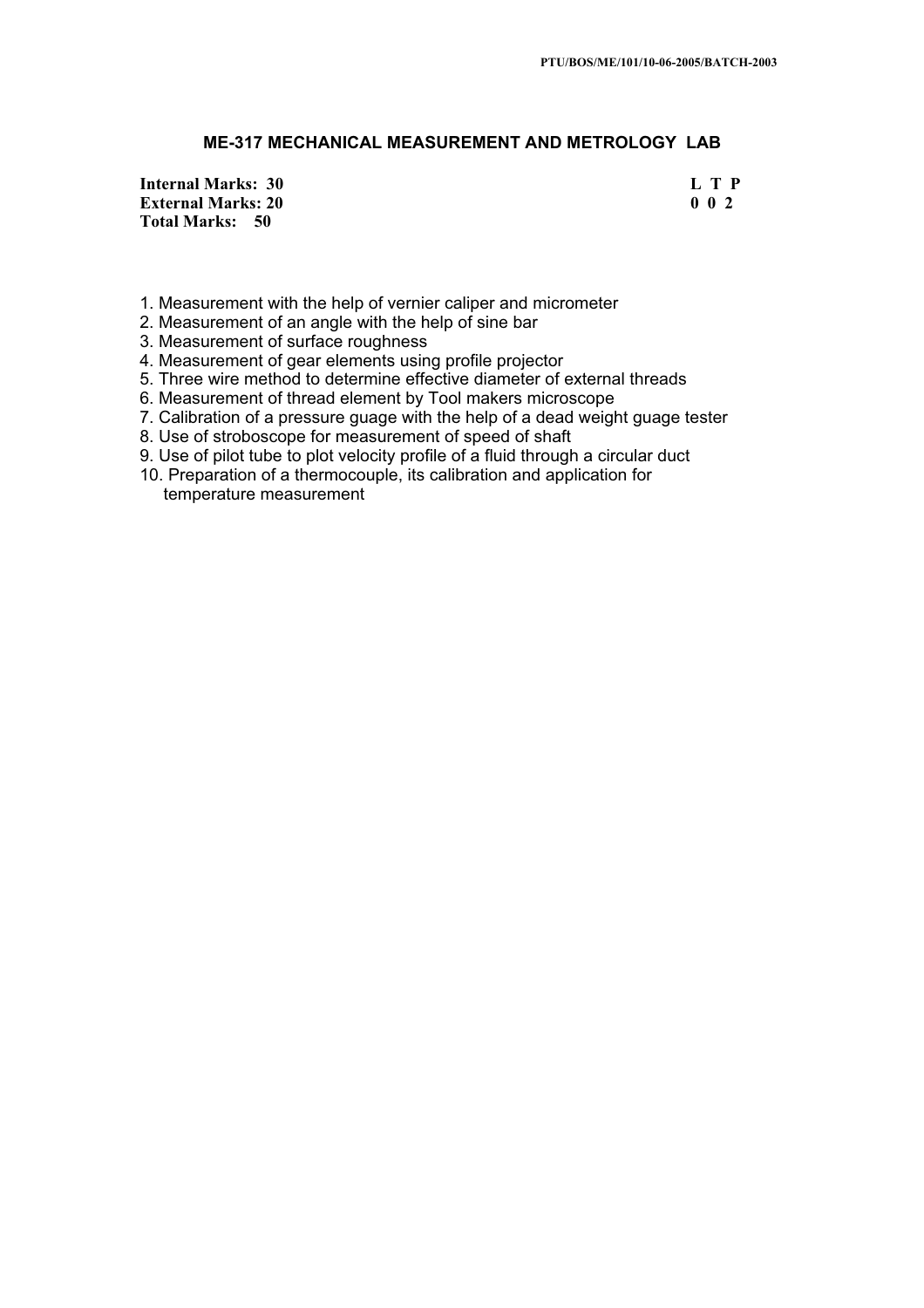## **ME-309 Numerical Methods in Engineering**

| Internal Marks: 40                                                                 | LTP   |
|------------------------------------------------------------------------------------|-------|
| <b>External Marks: 60</b>                                                          | 3 1 0 |
| Total Marks: 100                                                                   |       |
| 1. Errors in Numerical Calculations                                                |       |
| Errors and their analysis, general error formula, errors in a series approximation |       |

2. Solution of algebraic and Transcendental equations: Bisection method, iteration method, Method of false position,, Newton -Raphson method, solution of systems of non linear equations, method of iteration and

3. Interpolation method:

Errors in polynomial interpretation, finite difference , forward, backward and central difference, Difference of a polynomial, Newtons formulae for interpolation, central difference intepolation formulae, Interpolation with unevenly spaced points, Newton's general interpolation formula, interpolation by iteration 4. Curve Fitting:

Cubic splines and approximation:introduction, Least square curve fitting,,Procedures -fitting a straight line, non linear curve fitting, curve fitting by a sum of exponentials, Data fitting with cubic splines-derivation of governing equation, end conditions

5.Numericl Differentiation and Integration

Numerical differentiation- cubic spline method: maximum and minimum values of a tabulated function; Numerical Integration- trapezoidal rule, Simpson1/3 rule, Simpsons 3/8 rule, Newton-cots integration formulae; Euler-Meclaurin formula,

Gaussian integration(One dimensional only)

6.Matrices and Linear systems of equations

Introduction, Inverse of Matrix, Solution of linear systems, Matrix inversion method, Gaussian Elimination method(fall and banded symmetric and unsymmetric systems), Eigen value problems

7. Numerical solution of ordinary differential equations:

Solution by Taylor's series, Prediction -correction method, Boundary value problems, Prediction corrector method, Euler's and modified Euler's method, Runge-Kutta method, finite difference methods

8. Numerical solution of Partial differential equations

Finite difference approximation to derivatives, Solution to Laplaces equation- Jacobi's method, Gauss -Siedel method, S.O.R method, Parabolic equation and their solution using iterative methods

Books:

1. Computer Oriented Numerical Methods- V. RajaRaman

2. Numerical Methods in Fortran -Mc Cromik and Salavadory

3. Elementary Numerical Analysis, S.D. Conte, & Cari De Boor. Mc Graw Hill.

4.Applied Numerical Methods, Cornahn B., Et al, John Wiley.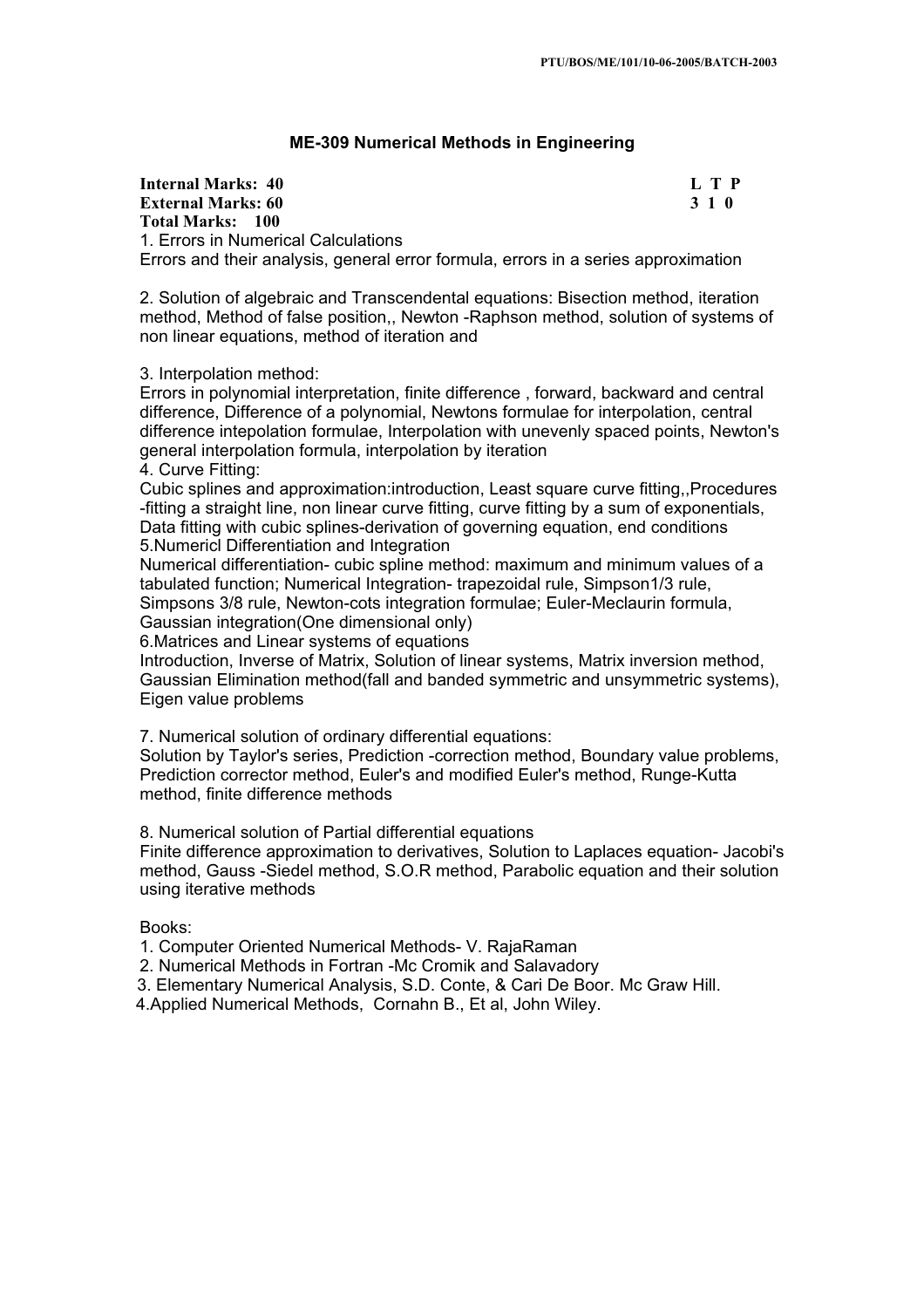## **ME-319 Numerical Methods in Engg. (Lab)**

**Internal Marks: 30 L T P L T P L T P External Marks: 20 0 0 2 Total Marks: 50**

1. To develop computer program to determine roots of a given equation using method of

a. False position

b. Newton -Raphson method,

2. To develop computer programs for solution of system of simultaneous linear equations using:

a. Gauss Elimination Technique, without and with specified boundary conditions, for full as well as bounded symmetric and unsymmetrical matrices

b. Gauss Shield iterative technique Successive over Relaxation(S.O.R) Technique

3. Linear and Non-Linear curve fitting technique

4. Numerical Integration with Simpson's rule and Gaussian Integration

5. Solution of ordinary differential equations by (i) Eular Method (ii) Runge-Kutta Method (iii) Taylor Series Methods

6. Solution of partial differential equations using S.O.R. Technique with special reference to heat conclusion equation.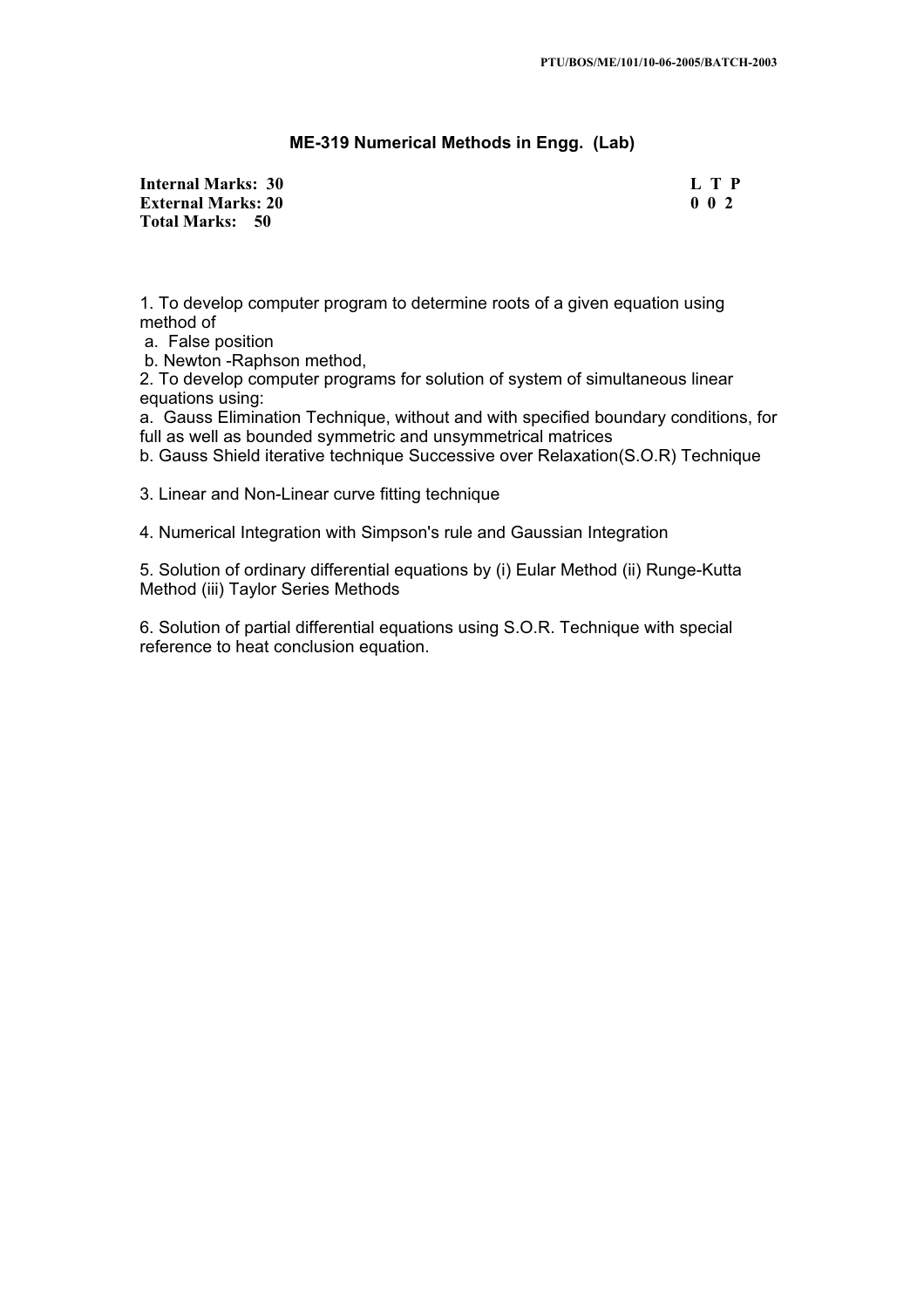# **ME-321 Computer Aided Drafting Lab**

**Internal Marks: 30 L T P I** L T P **External Marks: 20 0 0 2 Total Marks: 50**

1. Learn the basic initial setting and viewing of the drafting software's interface.

2. Learn the basic options of drawing aids like grid, snap, ortho etc. and other aids for distance and mass properties calculations

3. Learn and draw the basic entities in 2D

4. Learn and use the various modify commands of the drafting software

5. Learn and use the layers and blocks in drafting software

6. Use hatching and dimensioning to detail out a component drawings

7. Understand different coordinate system and do a exercise on drafting software using this

8. Draw the different types of 3D modeling entities using viewing commands to view them

9. Draw the different Surface model with different editing commands

10. Learn and use shading and rendering techniques for better visual appearance 11. Use and learn import/export techniques and customization of drafting software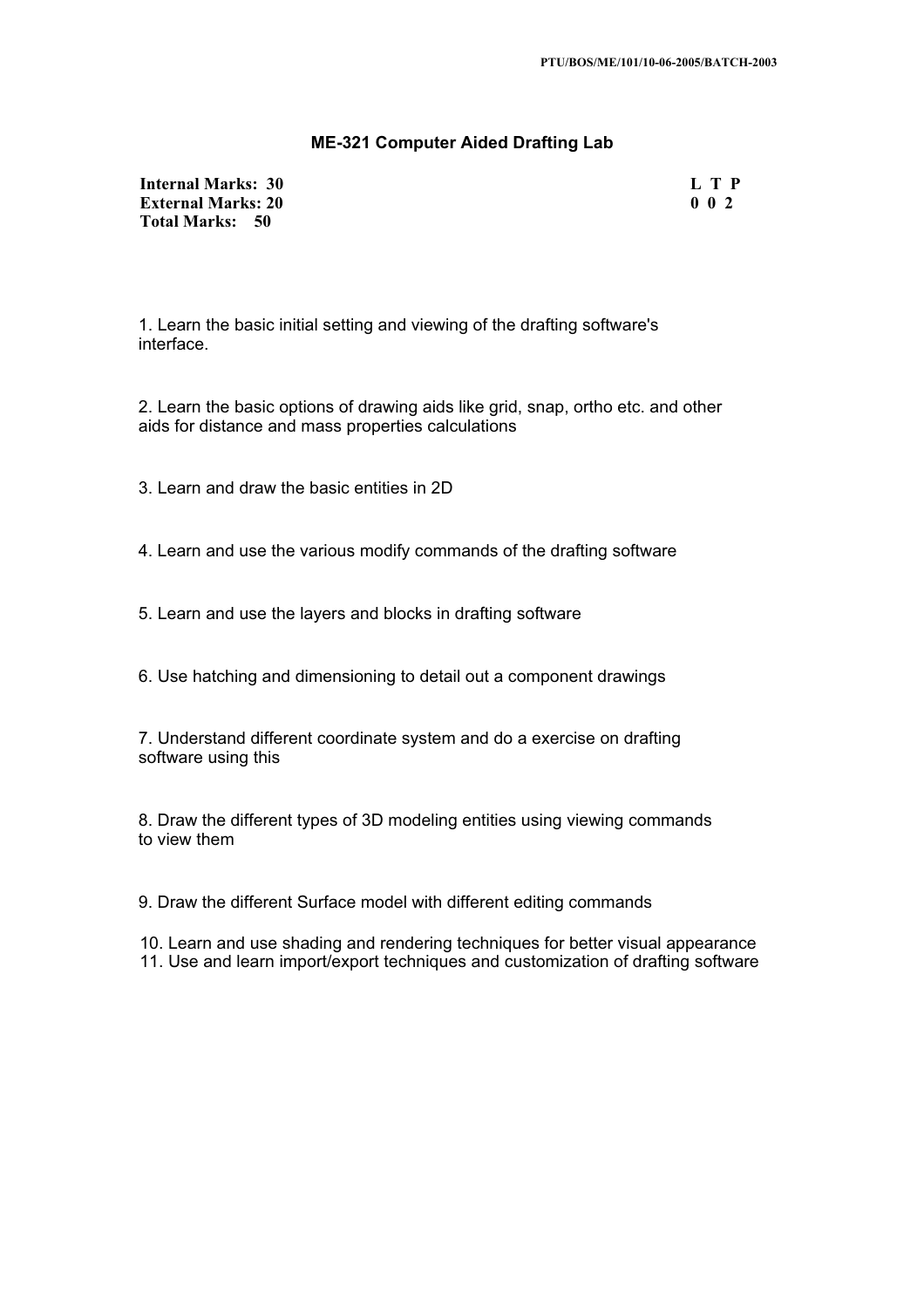## **ME-302 MACHINE DESIGN-II**

**Internal Marks: 40 L T P L T P External Marks: 60 3 1 0 Total Marks: 100 Examination Hrs.: 04** 

## **Course Objective :**

- 1. Understand the selection/ Design of each of the transmission components
	- a) Flat, V-Belt and rope drive
	- b) Chain drives
	- c) Gear drives of different types
	- d) Selection of sliding and rolling bearings and their housing
	- e) Flywheel and pulley
	- f) Closed coiled, helical and leaf springs
	- g) Various types of clutches and brakes
	- h) Lubrication in the transmission systems
- 2. To learn the design or design modification for manufacturing and assembly
- 3. To understand the basic concept of computer aided design i.e.
	- a) The basic Theory of CAD Techniques
	- b) Design stragergies of different CAD/Softwares
	- c) Functioning/ Structure of CAD Softwares
- 4. To handle live projects of transmission systems efficiently

# **Detailed Contents**

- 1. Design of Flat belt, V-belt and rope (steel wire), Design of the pulley for the same
- 2. Selection of Chain Drive
- 3. Design of spur, helical, straight bevel gears, worm and worm wheel
- 4. Bearing Selection, Design of sliding and rolling type of bearings, Detailed of bearing housing
- 5. Design of Flywheel for different operation
- 6. Design of Close-coil, Helical and Leaf springs
- 7. Design of Contact clutches i.e. Plate and cone types, Band, Block, Band and block brakes
- 8. Design of Lubrication in transmission system
- 9. Computers in Design: Basic Theory of CAD Software, structure of CAD software, Design Philosophy, Structure of CAD Softwares, Designing a CAD Software

# **BOOKS**

- 1. Machine Design by Shigley Tata McGraw hill
- 2. Machine Design by Juvinal, John-Wiley Publishers
- 3. Machine Design by Spots, Prentice hall
- 4. Machine Design by Norton, Prentice Hall
- 5. Machine Design by Sharma, Aggarwal, Kataria Publishers
- 6. Machine Design by Goyal and Bahl, Standard Publishers
- 7. Design Data Book Compiled by PSG College of Engineering & Technology, **Coimbatore**

**Note: Only one design data book by " design Data Book compiled by PSG Coimbatore is allowed to be used in the examination."**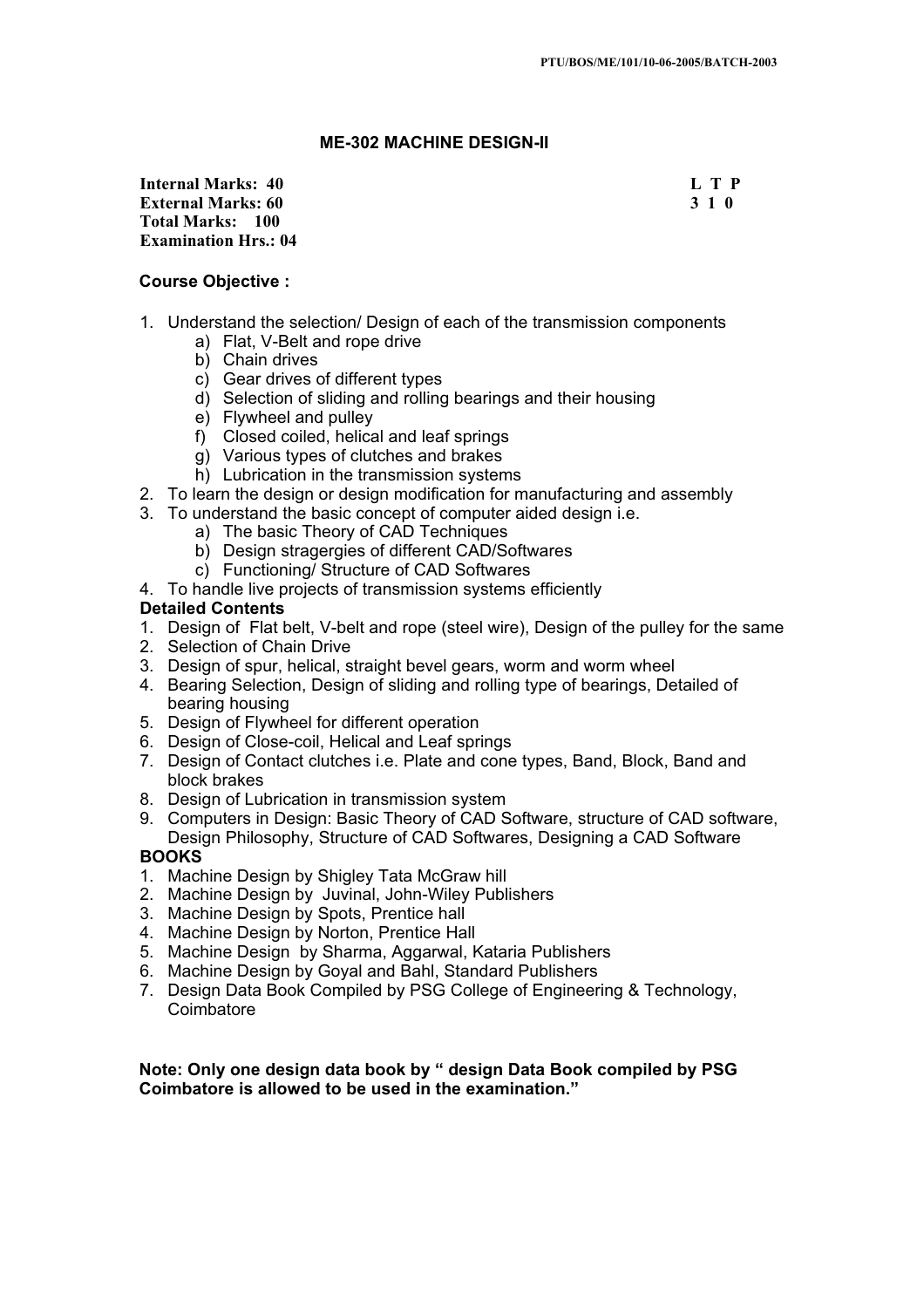### **ME-310 MACHINE DESIGN -II PRACTICE**

**Internal Marks: 30 L T P L T P L T P External Marks: 20 0 0 2 Total Marks: 50**

- 1**.** Review of principles of retainment, alignment and assembly, of various components of machines, various types of oil seals: friction lock and its applications in reciprocating cam-followers, assembly and link motions.
- 2. Study the layout of some existing transmission system design and suggest a new conceptual design by removing the shortcomings of the existing design
- 3. Find an assembly containing the belt and pulley mechanism and do the complete design calculations and then justify the existing design.
- 4. Calculation of the velocity ratios required in a gear box and then design the gearbox in practical application (gearbox application must involve different types of gears like bevel, spur and helical gears)
- 5. Find a transmission system involving the worm an worm wheel and then find out the inputs required for its design and justify the design.
- 6. The gearbox design in the exp no. 5, Design the shafts required to support the assembly and design it for manufacturing and assembly.(with actual calculations of the loads and the end conditions)
- 7. For a press of your machine shop, study the process and suggest the design parameters of the flywheel required. Justify the design if flywheel is already there.
- 8. Design springs for practical application for the given conditions and constraints and find its practical availability.
- 9. Select a mechanical component or system, convert its design procedure into an algorithm and write a code for its design or with the help of an application software.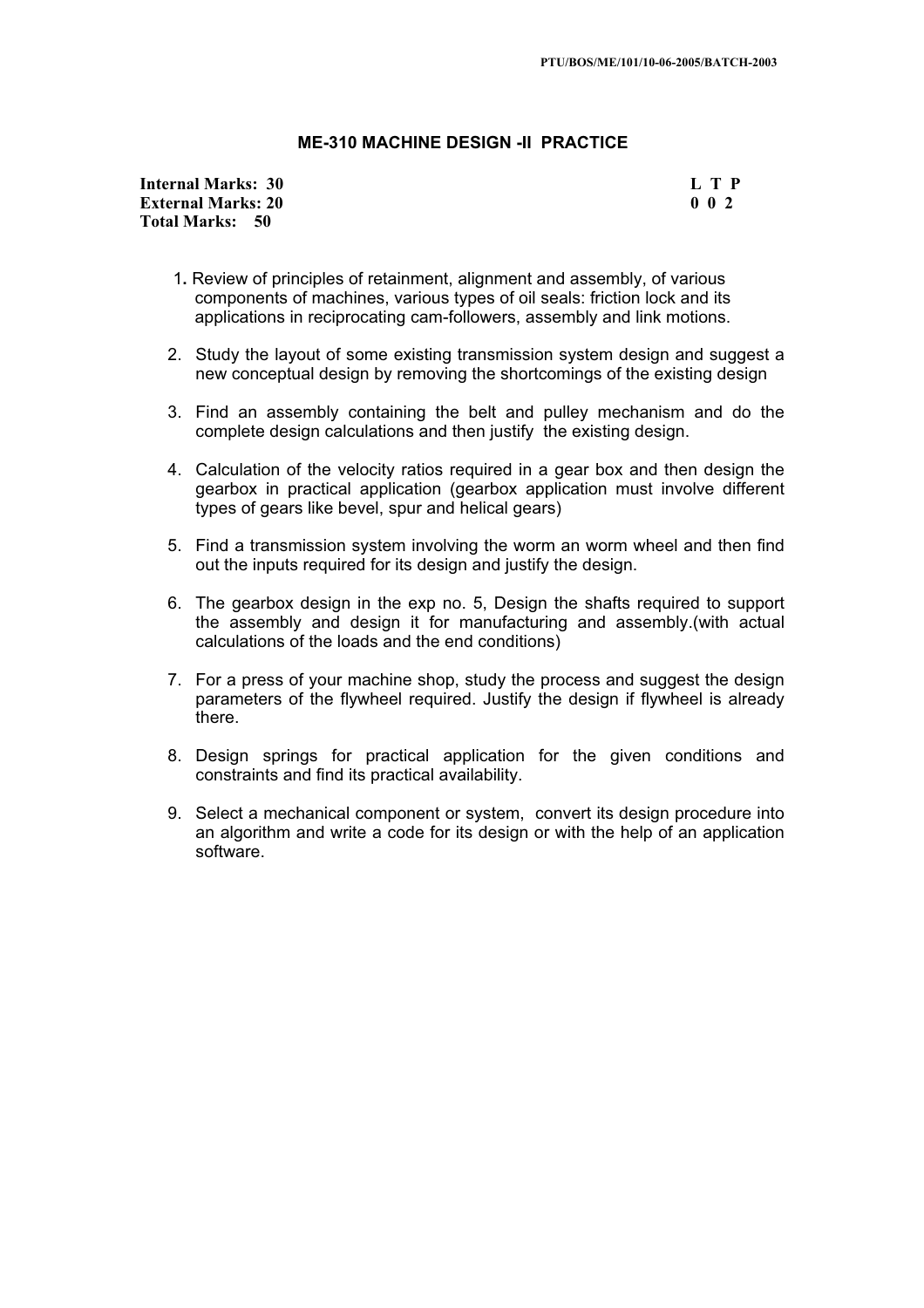# **ME-304 REFRIGERATION AND AIRCONDITIONING**

**Internal Marks: 40 L T P L T P External Marks: 60 4 1 0 Total Marks: 100**

## **Detailed Contents**

## 1. **Basic Concept**

Natural and Mechanical refrigeration; Application of Refrigeration; Units of refrigeration and Coefficient of performance; Refrigeration effect, cooling capacity and COP of a refrigerator; heating effect, heating capacity and COP as heat pump; Reversed Carnot cycle and its limitations

## 2**. Bell Coleman Cycle and Aircraft Refrigeration**

Bell Coleman Cycle and its analysis; optimum COP and pressure ratio, necessity of air craft refrigeration - air cycle refrigeration systems and their comparison

# 3. **Vapour Compression Refrigeration Cycle**

Vapour compression cycle on P-V, P-H and T-S diagrams;

Deviation of actual cycle from theoretical cycle; Compressor capacity and volumetric efficiency, Analysis of theoretical and actual vapour compression cycles; Effect of suction pressure, discharge pressure, subcooling, super heating and pressure drop in valves on performance and cooling capacity.

## 4. **Vapour Compression Refrigeration with Multiple Evaporators and Compressors**

Compound compression with single and multiple expansion valves, water intercooling and flash intercooling; multiple load systems with single and multiple expansion valves

## 5. **Vapour Absorption Refrigeration Cycle (No Mathematical Analysis)**

Principle of absorption system; components of the system; Desirable properties of absorption system refrigerant and absorbent; Aqua - ammonia absorption refrigeration system; Lithium Bromide - water absorption system; Theory of mixtures; temerature concentration and enthalpy concentration diagrams; comparison between absorption and compression systems; Electrolux refrigeration system.

## 6. **Refrigerants**

Classification and nomenclature of refrigerants; Desirable thermodynamic, chemical and physical properties of refrigerants; comparative study of commonly used refrigerants and their fields of application; Azeotropes; Effect of moisture and oil miscibility; Refrigerants dying agents and antifreeze solution; leak detection and charging of refrigerants; environmental aspects of conventional refrigerants; Ecofriendly refrigerants and action plan to reduce ecological hazards.

## 7. **Non-Conventional Refrigeration Systems (No Mathematical Analysis)**

Steam Jet Refrigeration; Cascade Refrigeration System; Mixed Refrigeration Systems; Vortex Tube Refrigeration, Thermoelectric cooling; Linde and Claude cycles, cryogenics and its engineering applications.

## 8. **Air Conditioning Concept and Applications;**

Psychometric properties of air; Dry bulb, wet bulb and dew point temperatures; Relative and specific humidity; degree of saturation adiabatic saturation temperature, enthalpy of air and water vapours; psychometric chart. Human requirement of comforts; effective temperature and comfort charts; Industrial and comfort air conditioning.

## 9. **Psychometric Processes**

Sensible heating and cooling, cooling with dehumidification; Heating with dehumidification; by-pass factor; chemical dehumidification; adiabatic mixing, air washer.

10. **Calculations for Air –conditioning Load and for Rate and state of Supply Air**  Sources of heat load; sensible and latent heat load; sensible heat factor; appratus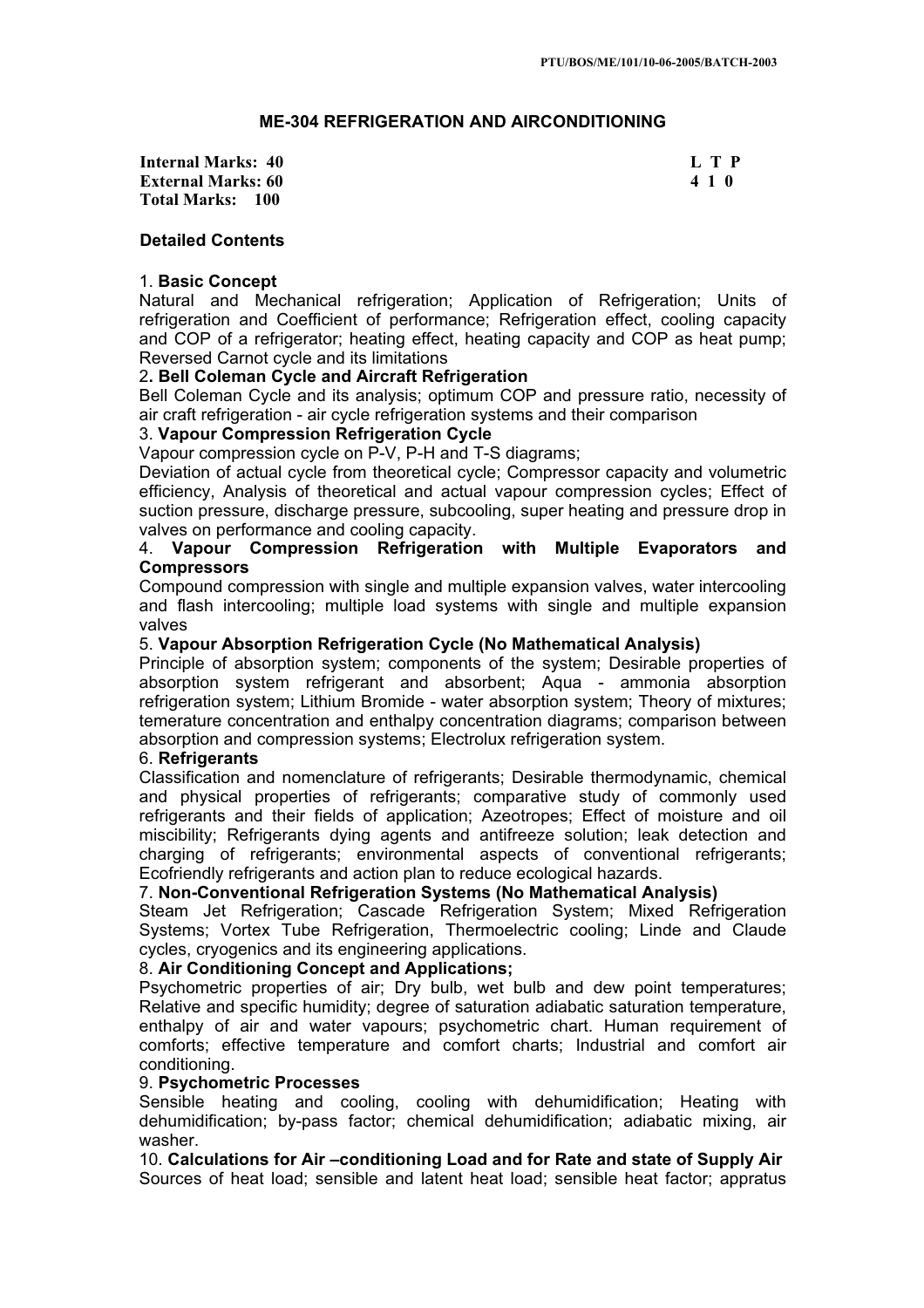dew point temperature; Rate and state of supply - air for air- conditioning of different types of premises.

# 11. **Refrigeration and Air Conditioning Equipment**

Brief description of compressors, condensers, evaporators and expansion devices; Cooling towers; Ducts; dampers; grills; air filters; fans; room air conditioners; split units; Package and central air conditioning plants.

# **BOOKS**

- 1. Refrigeration and Conditioning by CP Arora, Tata McGraw Hill
- 2. Refrigeration and Conditioning by Manohar Prasad, Wiley Eastern Limited
- 3. Refrigeration and Conditioning by Jordan and Priester, Prentice Hall of India
- 4. Refrigeration and Conditioning by WF Stoecker, McGraw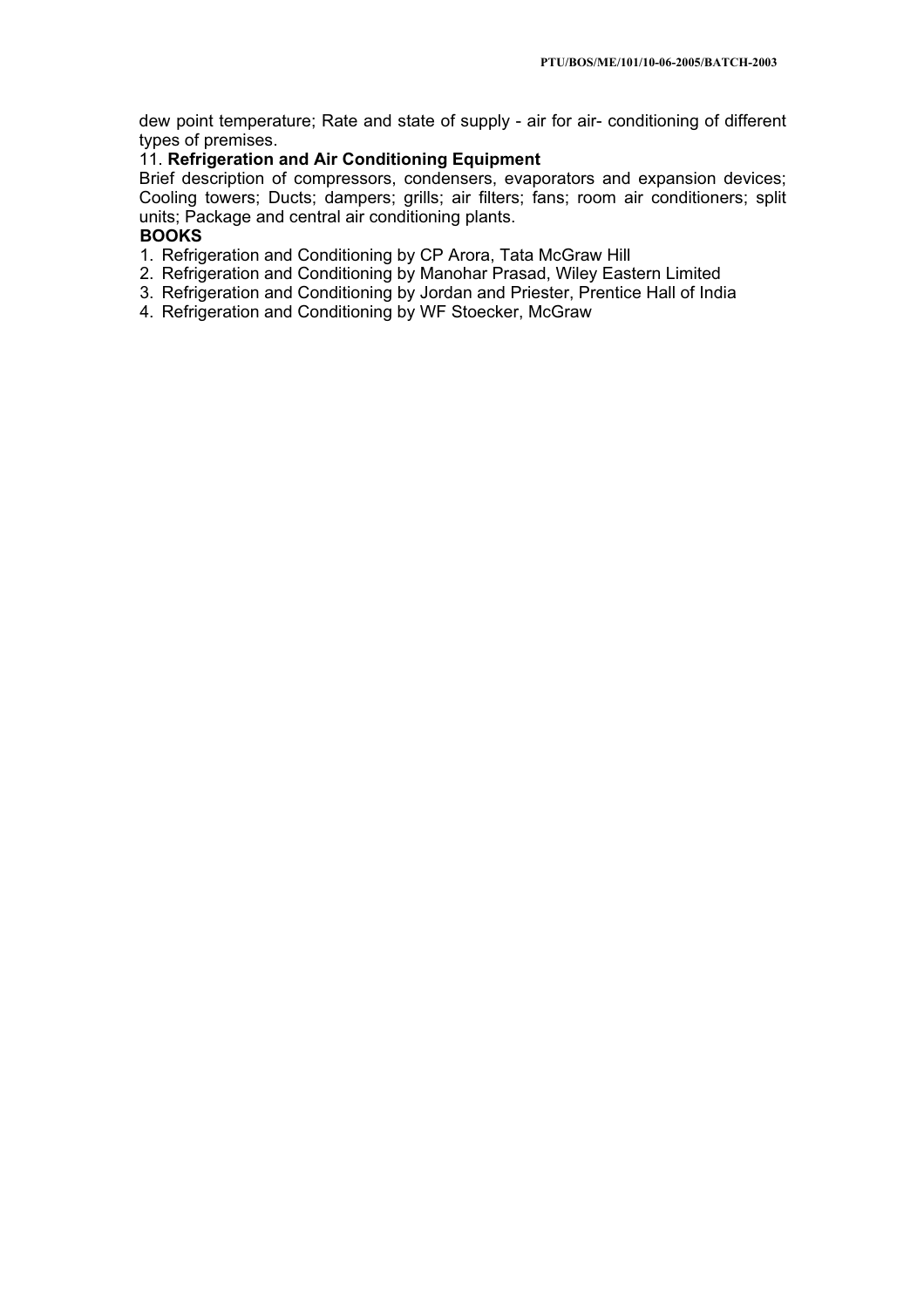# **ME-312 REFRIGERATION AND AIRCONDITIONING LAB**

**Internal Marks: 30 L T P L L T P External Marks: 20 0 0 2 Total Marks: 50**

1. Study of various elements of a mechanical refrigerator system

through cut sections models / actual apparatus

2. Study and performance of domestic refrigerator,

3. Study the performance of and Eectrolux refrigerator

4. Study of an Ice plant and visit to a cod storage for study

5. Calculation/ Estimation of cooling load for large building

6. Visit to a central Air conditioning plant for study of processes for winter and summer air conditioning

7. Study and performance of window type room air conditioner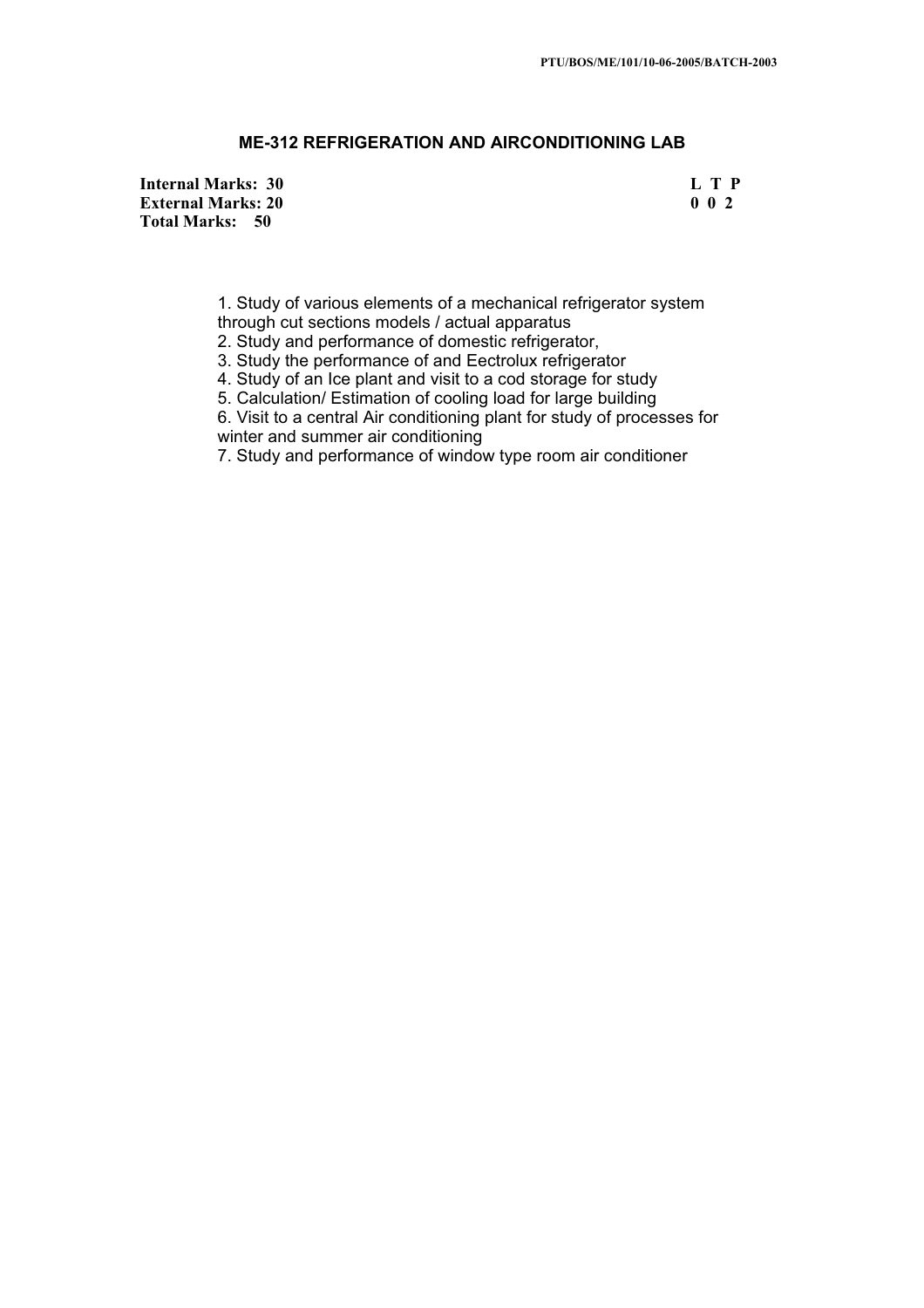## **ME-306 FLUID MACHINERY**

**Internal Marks: 40 L T P L T P External Marks: 60 3 1 0 Total Marks: 100**

## **Detailed Contents**

### 1. General Concepts

Impulse momentum principle; jet impingement on stationary and moving flat plates, and on stationary or moving vanes with jet striking at the centre and tangentially at one end of the vane; calculations for force exerted, work done and efficiency of jet. Basic components of a turbo machine and its classification on the basis of purpose, fluid dynamic action, operating principle, geometrical features, path followed by the fluid and the type of fluid etc. Euler's equation for energy transfer in a turbomachine and specifying the energy transfer in terms of fluid and rotor kinetic energy changes.

#### 2. Pelton Turbine

Component parts and operation; velocity triangles for different runners, work output; Effective head, available power and efficiency; design aspects such as mean diameter of wheel, jet ratio, number of jets, number of buckets with working proportions

3. Francis and Kaplan Turbines

Component parts and operation velocity triangles and work output; working proportions and design parameters for the runner; Degree of reaction; Draft tubes its function and types. Function and brief description of commonly used surge tanks.

## 4. Centrifugal Pumps

Layout and installation; Main elements and their functions; Various types and classification; Pressure changes in a pump - suction, delivery and manometric heads; vane shape and its effect on head-capacity relationships; Departure from Euler's theory and losses; pump output and efficiency; Minimum starting speed and impeller diameters at the inner and outer periphery; Priming and priming devices, Multistage pumps - series and parallel arrangement; submersible pumps. Construction and operation; Axial and mixed flow pumps; Trouble shooting - field problems, causes and remedies.

5. Similarity Relations and Performance Characteristics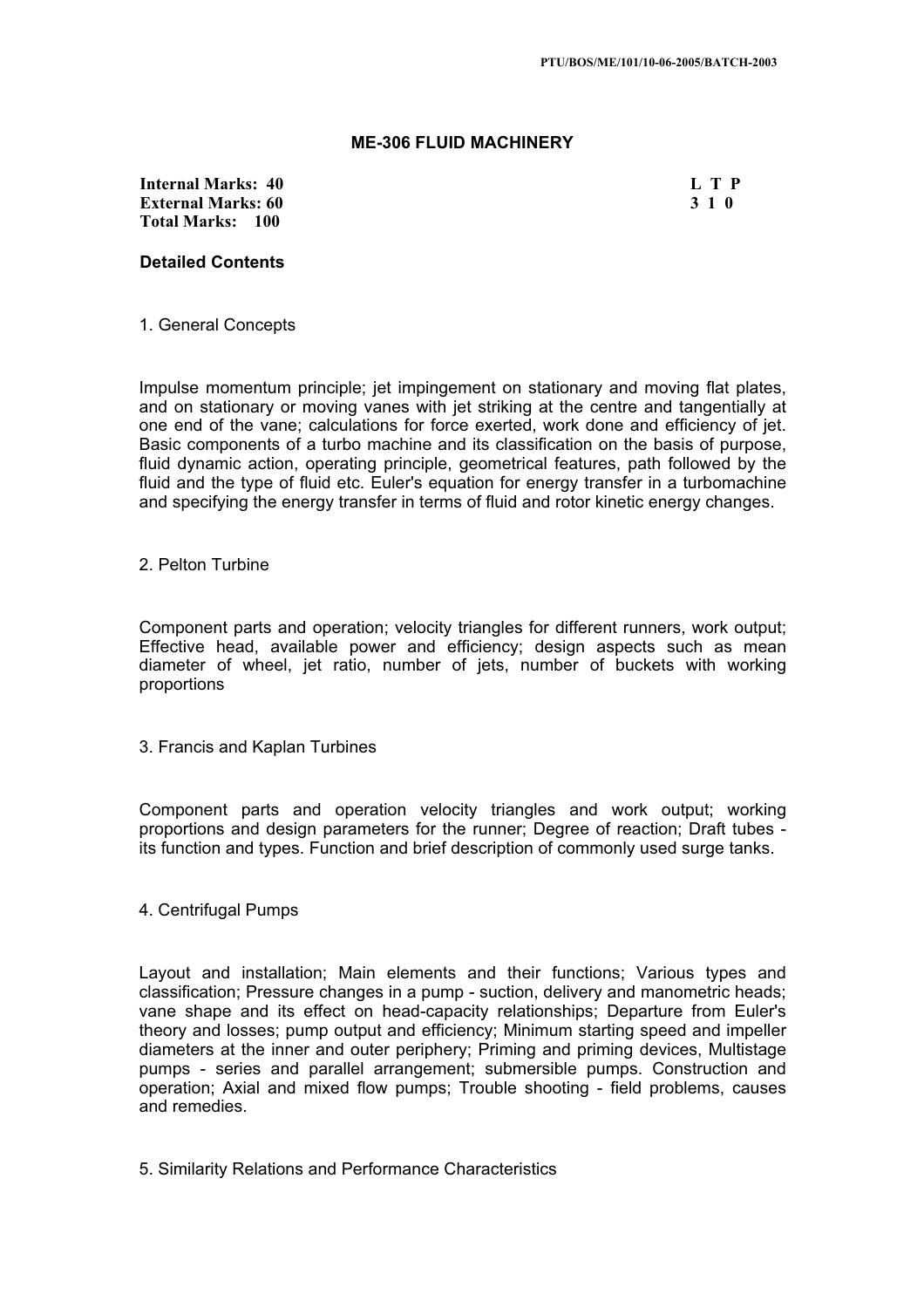Unit quantities, specific speed and model relationships, scale effect; cavitation and Thoma's cavitation number; Concept of Net Positive Suction Head (NPSH) and its application in determining turbine / pump setting

6. Reciprocating Pumps :-- Components parts and working; pressure variations due to piston acceleration; acceleration effects in suction and delivery pipes; work done against friction; maximum permissible vacuum during suction stroke; Air vessels

7. Hydraulic Devices and Systems

Const., operation and utility of simple and differential accumulator, intensifier, fluid coupling and torque converter, Air lift and jet pumps; gear, vane and piston pumps.

# **BOOKS**

- 1. Hydraulic Turbines by Daughaty RL; McGraw Hill Book Co.
- 2. Hydraulic Machines by Jagdish Lal; Metropolitan Book Co Pvt. Ltd.
- 3. Fluid Mechanics and Fluid Power Engineering by Kumar DS; SK Kataria and Sons, Delhi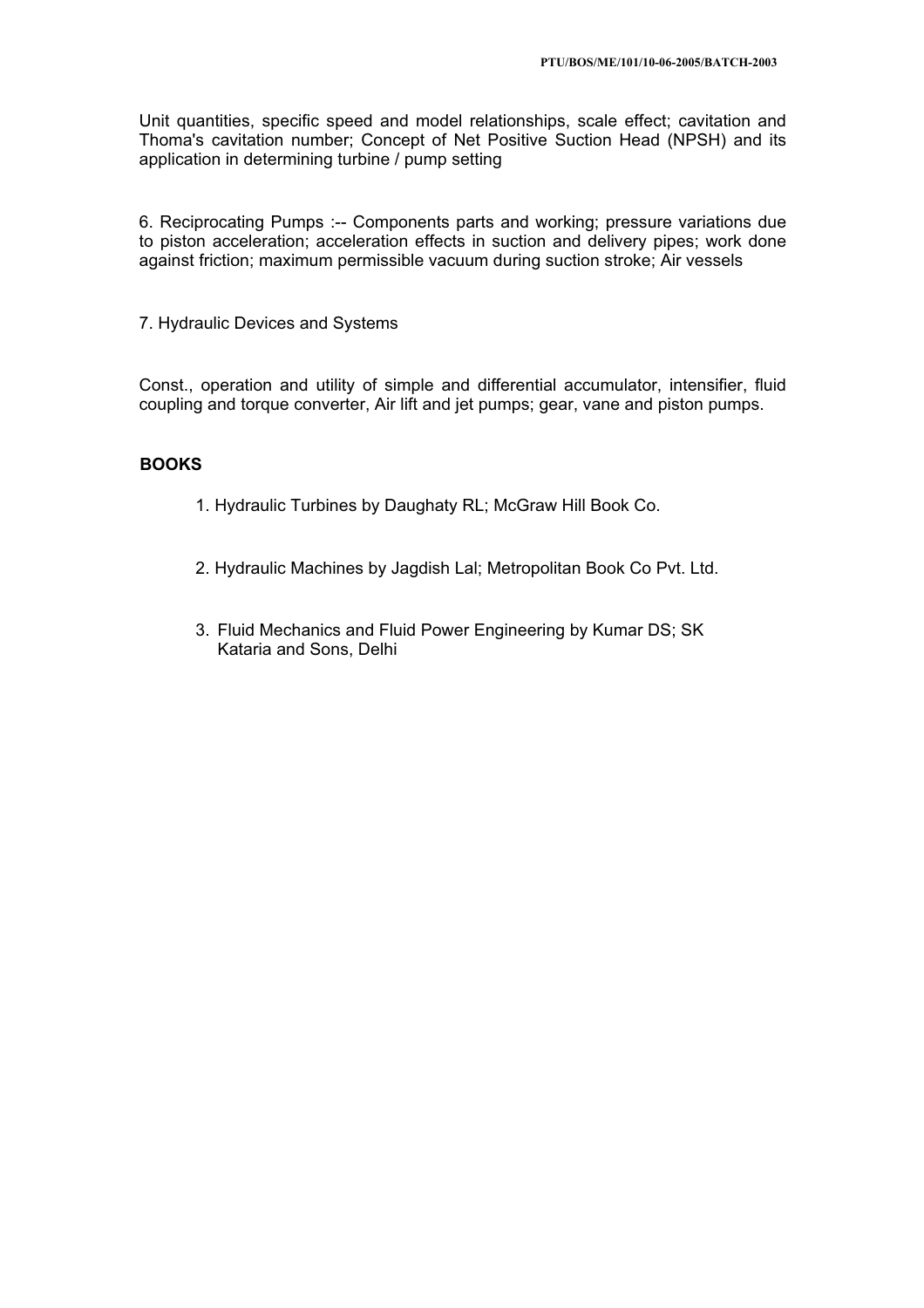# **ME-314 FLUID MACHINERY LAB**

**Internal Marks: 30 L T P L T P External Marks: 20 0 0 2 Total Marks: 50**

- 1. Determination of various efficiencies of Hydraulic Ram
	- 2. To draw characteristics of Francis turbine
	- 3. To study the constructional features of reciprocating pump and to perform test on it for determination of pump performance
	- 4. To draw the characteristics of Pelton Turbine
	- 5. To draw the various characteristics of Centrifugal pump
	- 6. Determine the effect of vane shape and vane angle on the performance of centrifugal fan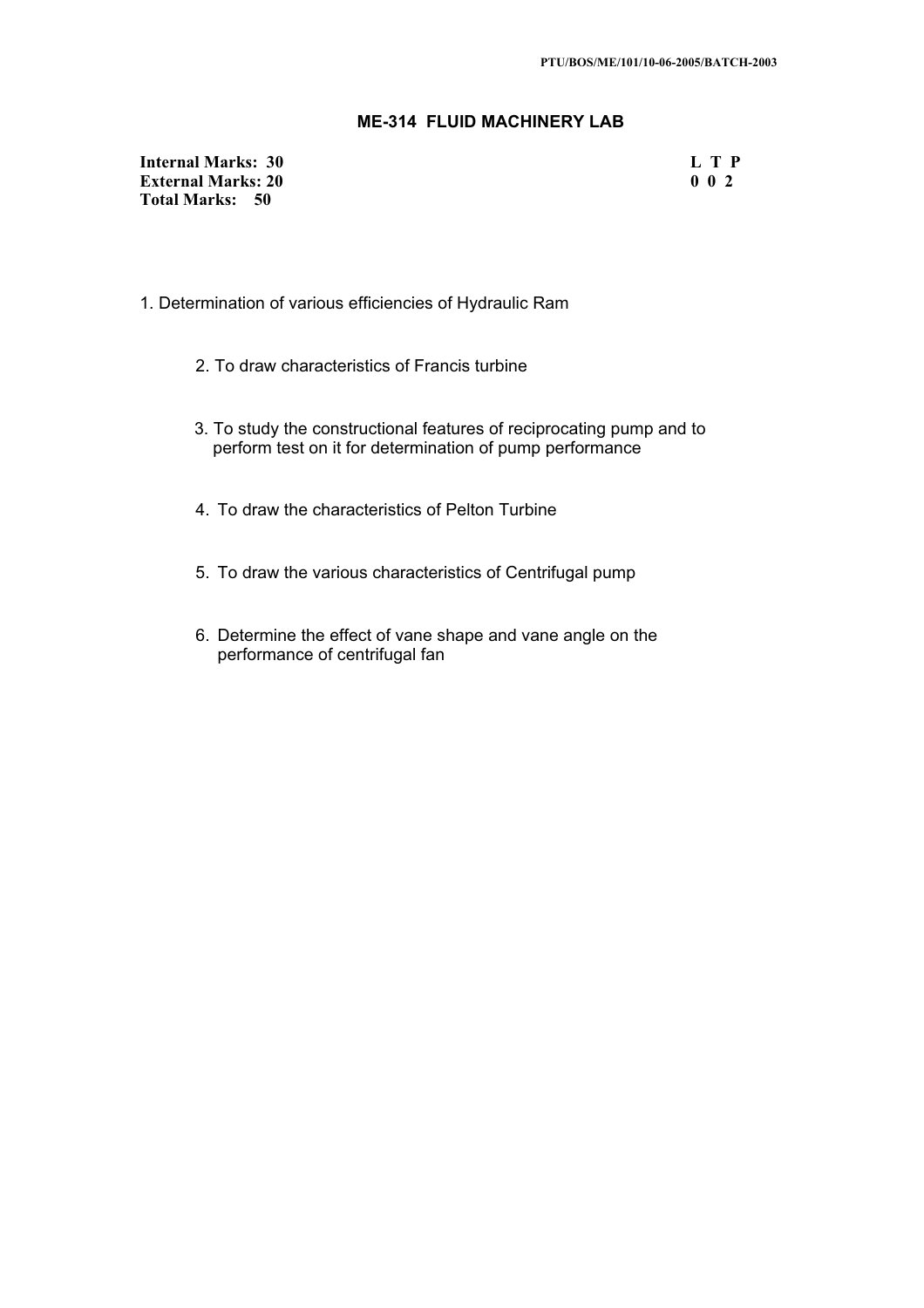## **PE-408 INDUSTRIAL AUTOMATION AND ROBOTICS**

**Internal Marks: 40 L T P L T P External Marks: 60 3 0 0 Total Marks: 100**

#### **Detailed Contents**

1. **Introduction** : Concept and scope of automation: Socio economic consideration: Low cost automation.

2. **Fluid Power Control** : Fluid power control elements and standard graphical symbols. Construction and performance of fluid power generators; Hydraulic and pneumatic cylinders - construction, design and mounting; Hydraulic and pneumatic valves for pressure, flow and direction control: Servo valves and simple servo systems with mechanical feedback, governing differential equation and its solution for step position input; Basic hydraulic and pneumatic circuits.

3. **Pneumatic Logic Circuits** : Design of pneumatic logic circuits for a given time displacement diagram or sequence of operations.

4. **Fluidics** : Boolean algebra; Truth tables; Conda effect; Fluidic elements - their construction working and performance characteristics: Elementary fluidic circuits.

5. **Transfer Devices and Feeders** : their Classification : Construction details and application of transfer devices and feeders( vibratory bowl feeder, reciprocating tube and centrifugal hopper feeder).

6. **Electrical and Electronic Controls** : Introduction to electrical and electronic controls such as electromagnetic controllers - transducers and sensors, microprocessors, programmable logic controllers (PLC); Integration of mechanical systems with electrical, electronic and computer systems.

7. **Robotics;** Introduction, classification based on geometry, devices, control and path movement, End effectors - types and applications: Sensors - types and applications. Concept of Robotic/Machine vision, Teach pendent.

8. **Industrial Applications** of Robots for material transfer, machine loading / unloading, welding, assembly and spray painting operations.

Books

1. Fluid Power with applications by Anthony Esposito

- 2. Pneumatic Control by SR Majumdar
- 3. Robotics and Flexible Automation by SR Deb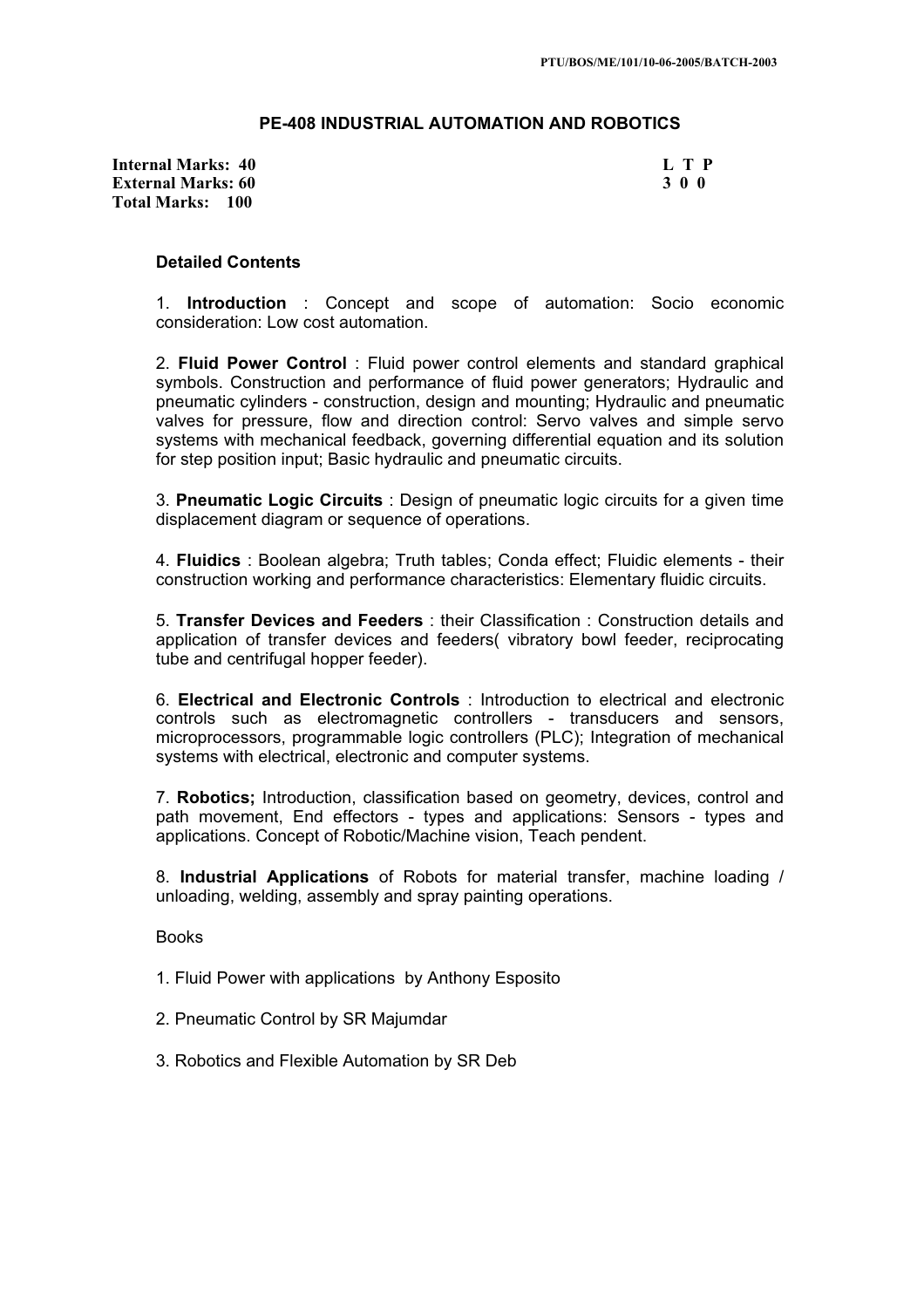# **PE-414 INDUSTRIAL AUTOMATION AND ROBOTICS LAB**

**Internal Marks: 30 L T P L** T P **External Marks: 20 0 0 2 Total Marks: 50**

- 1. Design and assembly of hydraulic / pneumatic circuit.
- 2. Study of power steering mechanism using cut piece model
- 3. Study of reciprocating movement of double acting cylinder using pneumatic direction control valves
- 4. Use of direction control valve and pressure control valves clamping devices for jig and fixture
- 5. Study of robotic arm and its configuration
- 6. Study the robotic end effectors
- 7. Study of different types of hydraulic and pneumatic valves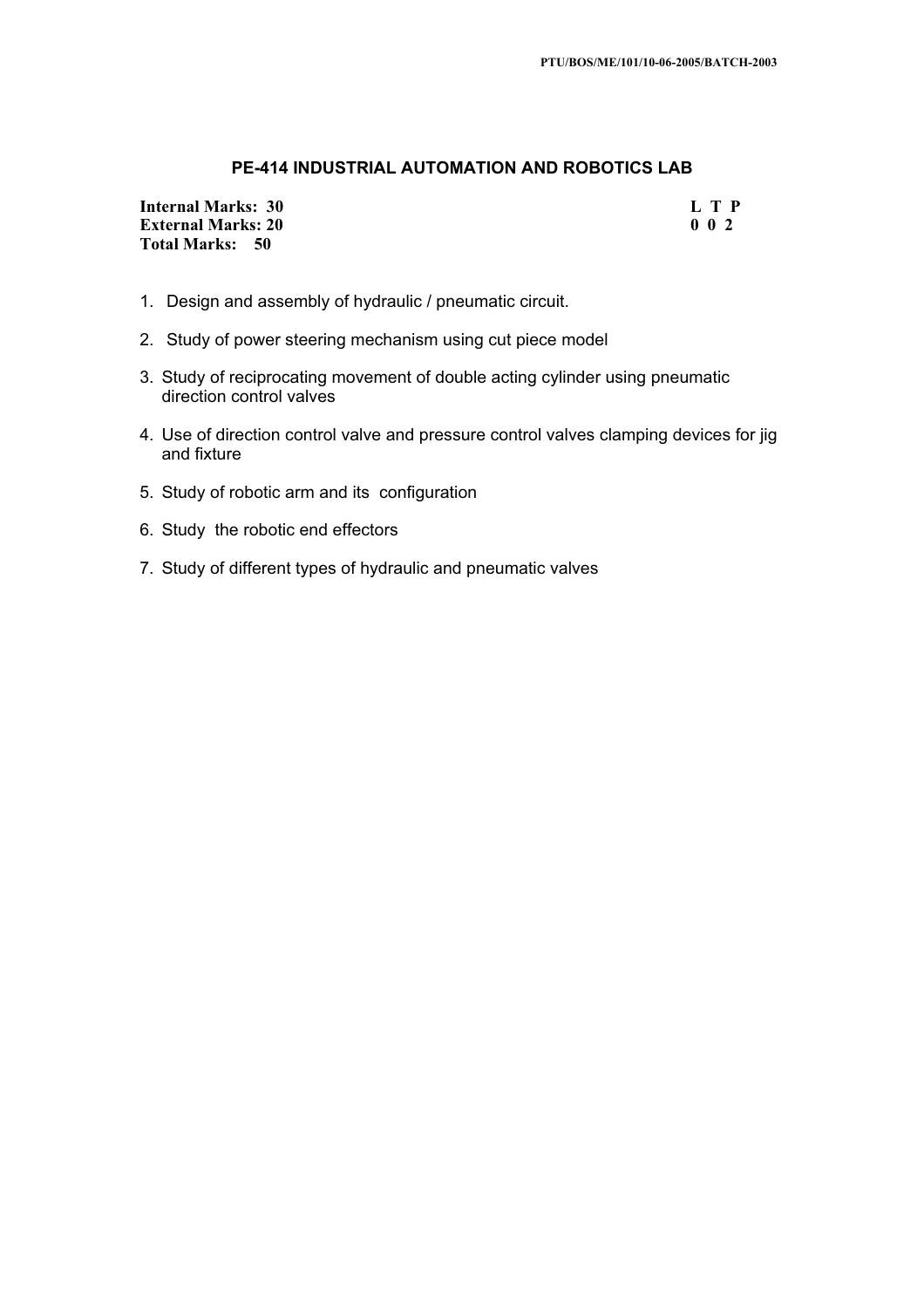# **CE-216 ENVIRONMENTAL SCIENCE**

**Internal Marks: 40 L T P External Marks: 60 3 1 0 Total Marks: 100**

#### **Unit 1 : The Multidisciplinary nature of environmental studies**

Definition, scope and importance

Need for public awareness.

(2 Lectures)

#### **Unit 2 : Natural Resources :**

#### **Renewable and non-renewable resources :**

Natural resources and associated problems.

- a) Forest resources : Use and over-exploitation, deforestation, case studies. Timber extraction, mining, dams and their effects on forests and tribal people.
- b) Water resources : Use and over-Utilization of surface and ground water, floods, drought, conflicts and water, dams-benefits and problems.
- c) Mineral resources : Use and exploitation, environmental effects of extracting and using mineral resources, case studies.
- d) Food resources : World food problems, changes caused by agriculture and overgrazing, effects of modern agriculture, fertilizer-pesticide problems, water logging, salinity, case studies.
- e) Energy resources : Growing energy needs, renewable and non renewable energy sources, use of alternate energy sources. Case studies.
- f) Land resources : Land as a resource, land degradation, man induced landslides, soil erosion and desertification.
	- Role of an individual in conservation of natural resources.
	- Equitable use of resources for sustainable lifestyles.

#### **Unit 3 : Ecosystems**

- $\bullet$  Concept of an ecosystem.
- Structure and function of an ecosystem.
- Producers, consumers and decomposers.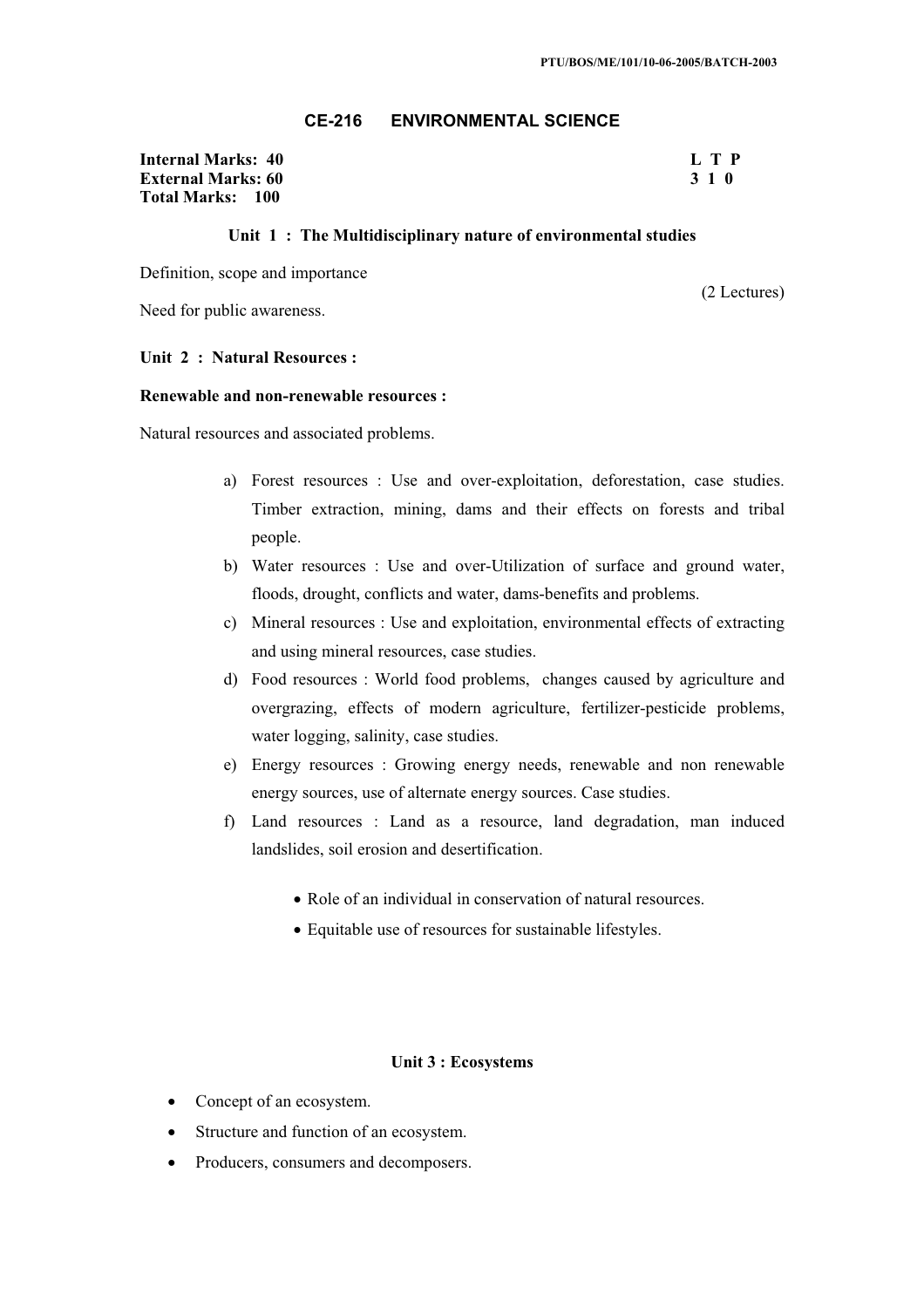- Energy flow in the ecosystem.
- $\bullet$  Ecological succession.
- Food chains, food webs and ecological pyramids.
- Introduction, types, characteristic features, structure and function of the following ecosystem :
	- a. Forest ecosystem
	- b. Grassland ecosystem
	- c. Desert ecosystem
	- d. Aquatic ecosystems (ponds, streams, lakes, rivers, oceans, estuaries)

(6 lectures)

### **Unit 4 : Biodiversity and its conservation**

- Introduction Definition : genetic, species and ecosystem diversity.
- Biogeographical classification of India
- Value of biodiversity : consumptive use, productive use, social, ethical, aesthetic and option values
- Biodiversity at global, National and local levels.
- x India as a mega-diversity nation
- $\bullet$  Hot-spots of biodiversity.
- Threats to biodiversity : habitat loass, poaching of wildlife, man-wildlife conflicts.
- Endangered and endemic species of India
- Conservation of biodiversity : In-situ conservation of biodiversity.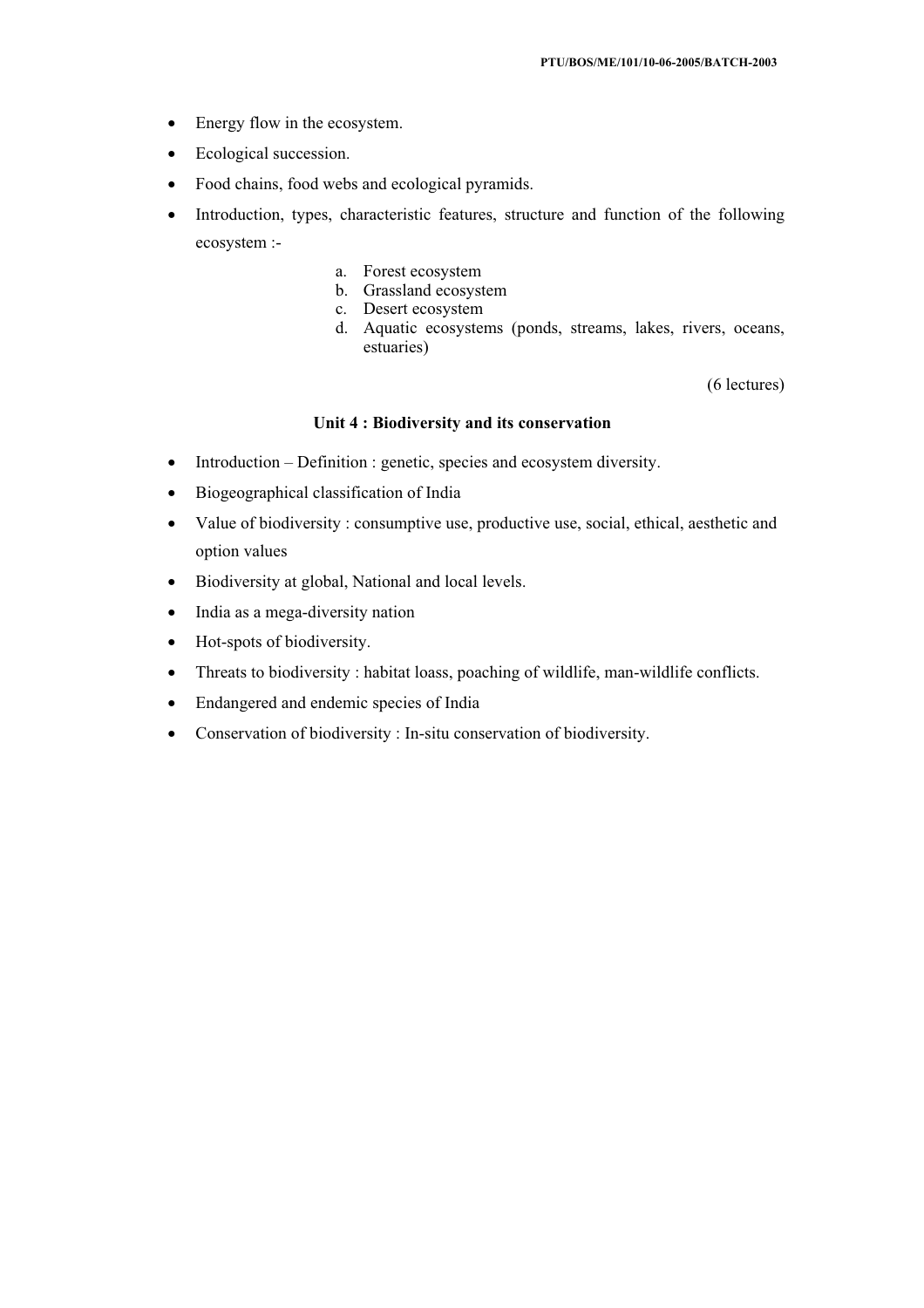## **Unit 5 : Environmental Pollution**

# **Definition**

- Causes, effects and control measures of :-
- a. Air pollution
- b. Water pollution
- c. Soil pollution
- d. Marine pollution
- e. Noise pollution
- f. Thermal pollution
- g. Nuclear hazards
	- Solid waste Management : Causes, effects and control measures of urban and industrial wastes.
	- Role of an individual in prevention of pollution.
	- Pollution case studies.
	- Disaster management : floods, earthquake, cyclone and landslides.

(8 lectures)

## **Unit 6 : Social Issues and the Environment**

- From Unsustainable to Sustainable development
- Urban problems related to energy
- Water conservation, rain water harvesting, watershed management
- Resettlement and rahabilitation of people ; its problems and concerns. Case studies.
- Environmental ethics : Issues and possible solutions.
- Climate change, global warming, acid rain, ozone layer depletion, nuclear accidents and holocaust. Case studies.
- x Wasteland reclamation.
- Consumerism and waste products.
- Environment Protection Act.
- Air (Preventation and Control of Pollution) Act.
- Water (Prevention and control of Pollution) Act
- Wildlife Protection Act
- Forest Conservation Act
- Issues involved in enforcement of environmental legislation.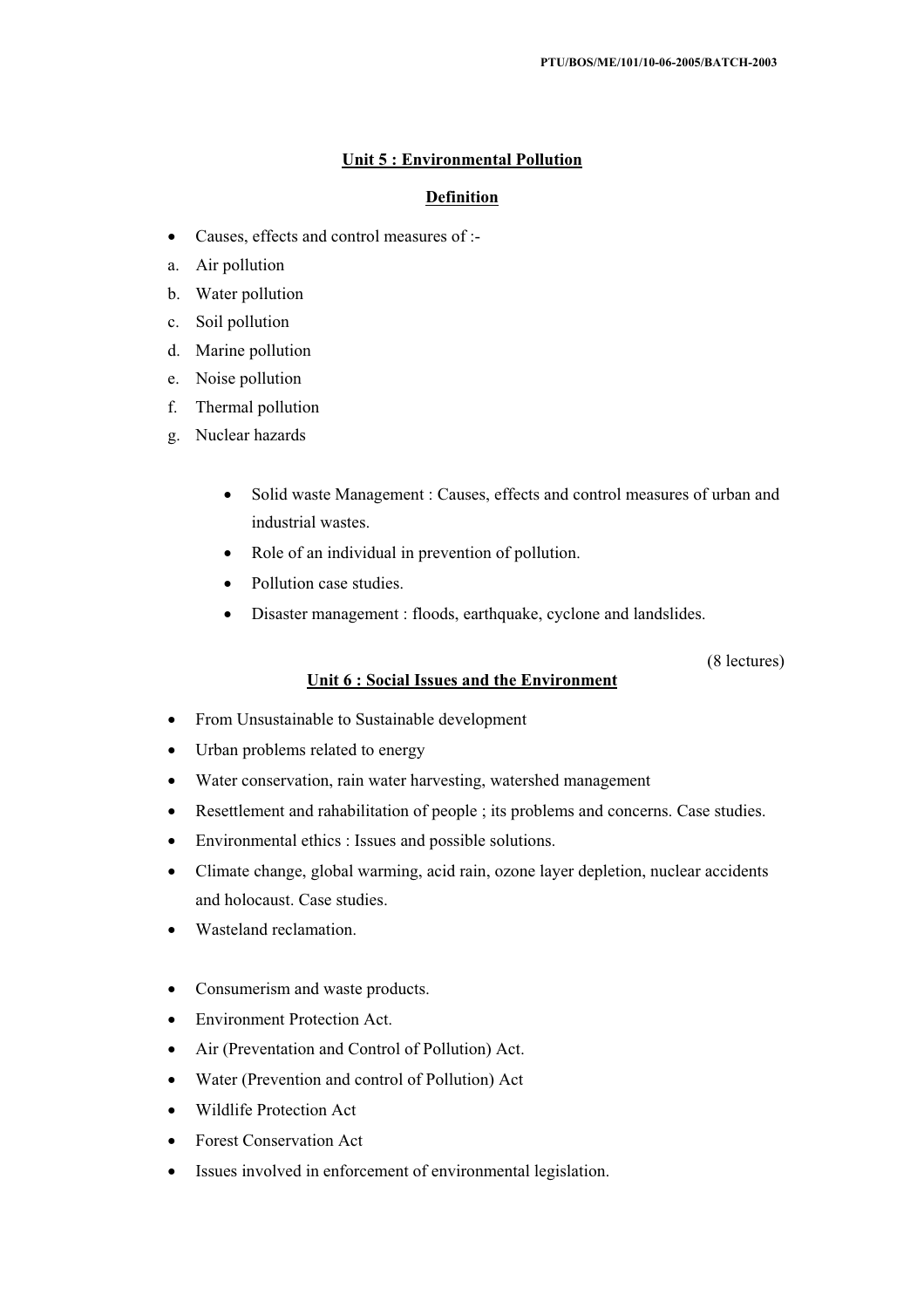Public awareness.

## **Unit 7 : Human Population and the Environment**

(7 lectures)

- Population growth, variation among nations.
- Population explosion Family Welfare Programme.
- Environment and human health.
- Human Rights.
- Value Education.
- x HIV / AIDS
- Women and Child Welfare.
- Role of Information Technology in Environment and human health.
- Case Studies.

## **Unit 8 : Field work**

- Visit to a local area to document environmental and river forest grassland hill mountain.
- x Visit to a local polluted site Urban / Rural / Industrial / Agricultural
- Study of common plants, insects, birds.
- $\bullet$  Study of simple ecosystems-pond, river, hill slopes, etc. (Field work Equal to 5 lecture hours)

# **6th/ 7th Semester**

**NOTE:-** Those institutes who are offering subjects in 6<sup>th</sup> semester should send their students for 6 months industrial training in the  $7<sup>th</sup>$  semester and the institutes who are offering subjects in  $7<sup>th</sup>$  semester should send their students for 6 months industrial training in the  $6<sup>th</sup>$  semester.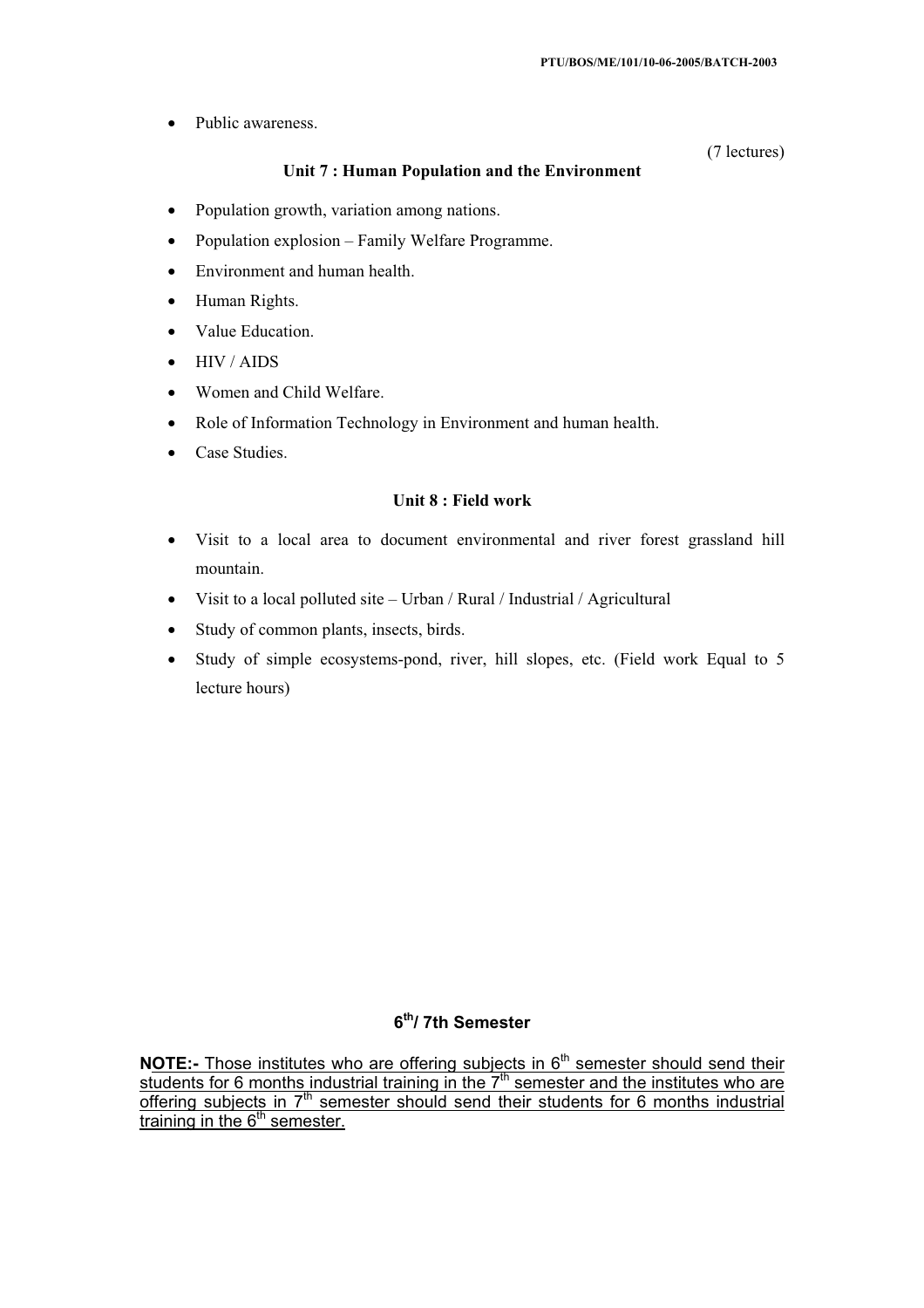# **INDUSTRIAL TRAINING**

## **(PROBLEM SOLVING/PROJECT ORIENTED WORK BENCH INVOLVEMENT)**

#### **Marks- 1000**

# **Duration**

Full Sixth or Seventh Semester is meant for Industrial Training

## **Purpose ¨**

To expose engineering students to technology development at work places and appraise them regarding shop-floor problems ¨

To provide practical experience in solving open ended problems in real work setting so as to cause transfer of college based knowledge and skills to solve practical problems and thereby develop confidence in the students in the analysis, synthesis and evaluation of practical problems leading to creative thinking

### **Programme**

During this work bench involvement, students will be given 3-4 practical problems. The problems assigned should be of mutual interest to the students and the industry. The problem may belong to 3 or 4 different functional areas. To illustrate, following are some of the suggestions: "

Design of a prototype

- ¨ Programming of CNC machines
- ¨ Calibration and testing of instruments
- ¨ Productivity Improvement Studies
- ¨ Pollution control related problems
- ¨ Capacity Planning and Capital Budgeting
- ¨ Safety Management
- ¨ Optimum utilization of resources
- ¨ Conflict Management

# **Methodology**

¨ The industrial organizations where students are to be sent for problem solving project-oriented work bench involvement may be selected well in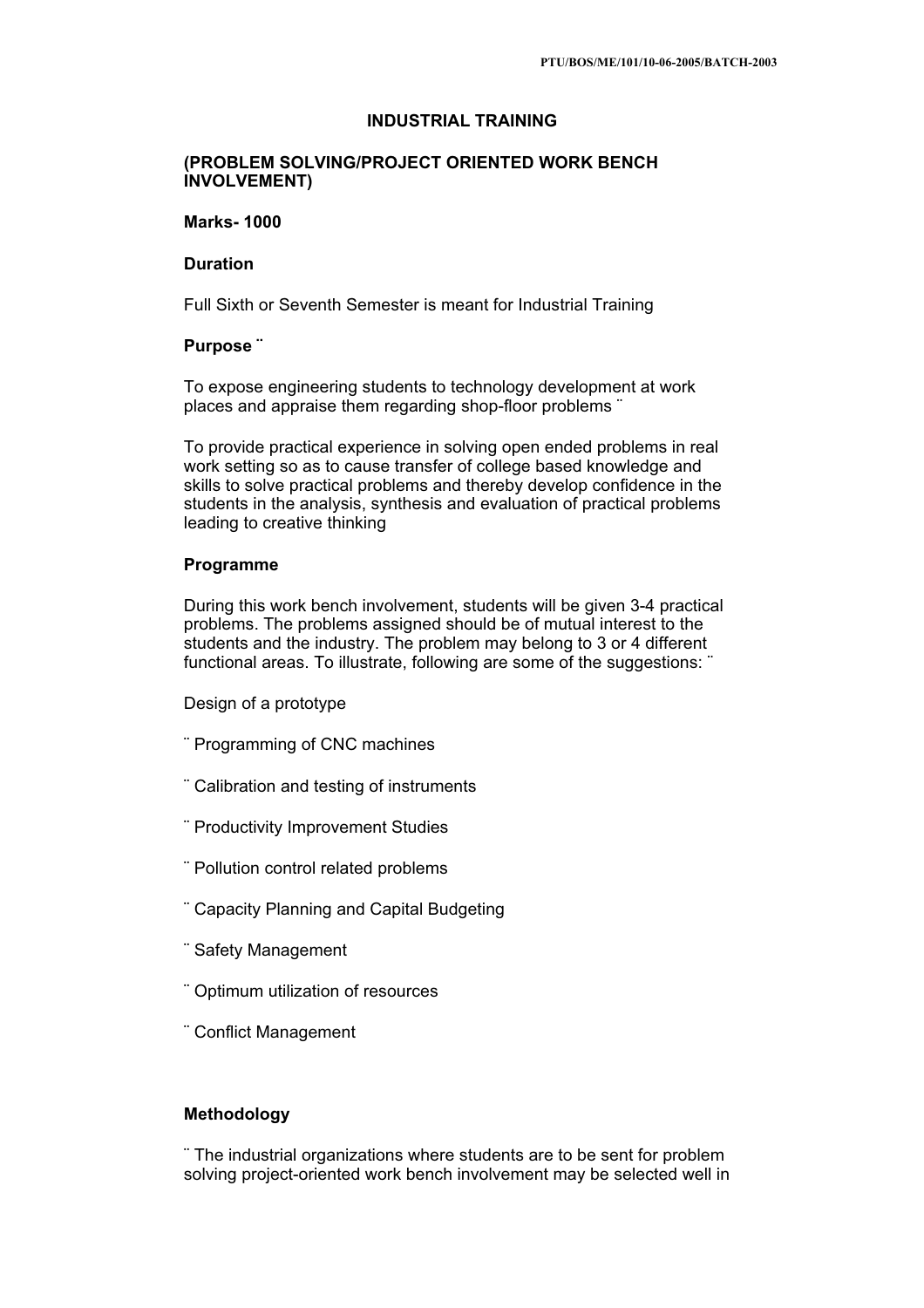#### advance

¨ The faculty of the department is expected to visit the selected industries and identify suitable problems to be handled by students.

¨ It will be desirable that problems be matched with the interests of students.

¨ It is recommended that a group of 5-6 students be guided by one faculty member during this period.

Evaluation

The distribution of marks shall be as follow:

Institute-500 Marks

Industry -400 Marks

External viva -Voce- 100 Marks

The evaluation of students is proposed to be done by internal faculty with active involvement of industrial personnel. The evaluation may be based on following criteria:

¨ Punctuality and Attendance ¨ Interpersonal relations

¨ Sense of Responsibility

- Clarity of concepts, principles and procedures

- ¨ Self expression/communication skills
- ¨ Report Writing Skills
- ¨ Creativity/conceiving new and unusual ideas
- ¨ Problem-solving skills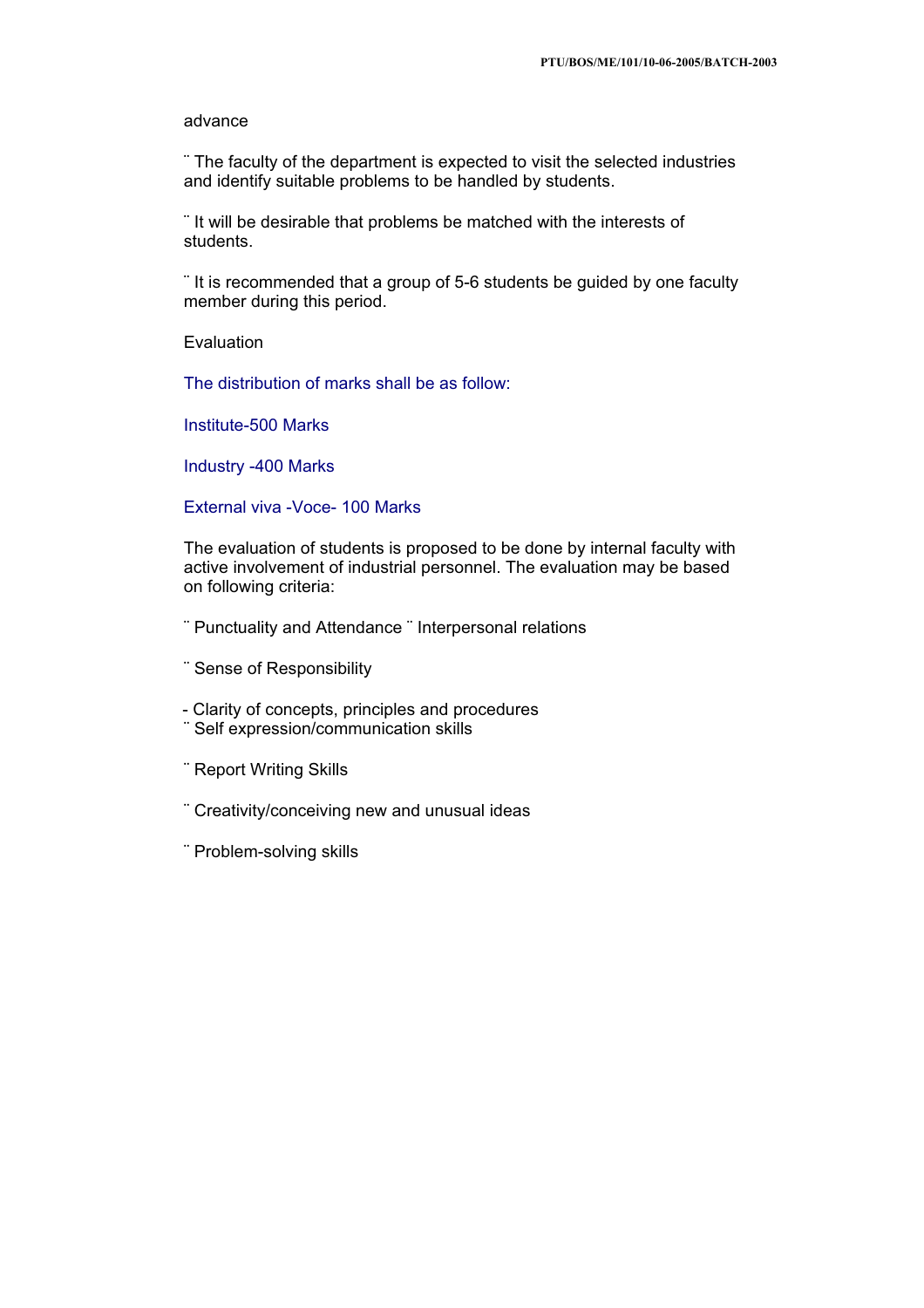## **8th Semester**

# **ME-402 INDUSTRIAL SAFETY and ENVIOREMENT**

**Internal Marks: 40 L T P L T P L T P** 

**Total Marks: 100 Course Objectives:**

**External Marks: 60 3 0 0** 

1. Understand importance of safety at work

2. Apply ergonomics to safety

3. Analyze industrial hazards

4. Understand various safety measures and how it leads to increasing plant productivity.

5. Understand basics of environmental design

6 Compute heat load requirements of industrial buildings.

7. Understand various methods of solar architecture.

8. Compare the above with conventional methods

9. Understand various industrial wastes and their methods of treatment.

10. Understand ergonomics and its importance in system design.

## **Detailed Contents**

1. Meaning & need for safety. Relationship of safety with plant design, equipment design and work environment. Industrial accidents, their nature, types and causes. Assessment of accident costs; prevention of accidents. Industrial hazards, Hazard identification techniques, Accident investigation, reporting and analysis.

2. Planning for safety: Definition, purpose, nature, scope and procedure. Range of planning, variety of plans. Policy formulation and implementation of safety policies.

3. Safety measures in a manufacturing organization, safety and economics, safety and productivity. Employees participation in safety. Safety standards and legislation

4. Meaning of environment and need for environmental control. f factors in industry. Effect of temperature, Illumination, humidity noise and vibrations on human body and mind. Measurement and mitigation of physical and mental "fatigue" Basics of environment design for improved efficiency and accuracy at work.

5. Ventilation and heat Control Purpose of ventilation. Physiology of heat regulation. Thermal environment and its measurement. Thermal comfort. Indices of heat stress. Thermal limits for comfort, efficiency and freedom from health risk. Natural ventilation. Mechanical ventilation. Air conditioning Process ventilation. Control of heat exposures: control at source, insulation, and local exhaust ventilation. Control of radiant heat, dilution ventilation. Local relief.

6. Industrial Lighting: Purpose of lighting, benefits of good illumination. Phenomenon of lighting and safety. Lighting and the work. Sources and types of artificial lighting. Principles of good illumination. Recommended optimum standards of illumination. Design of lighting installation. Maintenance standards relating to lighting and colour.

7. Noise & Vibrations: Continuous and impulse noise. The effect of noise on man. Noise measurement and evaluation of noise. Noise isolation. Noise absorption techniques. Silencers vibrations: Effect, measurement and control measures.

8. Environment Standards: Introduction to ISO 14000; Environment standards for representative industries.

## **BOOKS:**

- 1. Ventilation by Joselin, Edward Arnold<br>2. Noise Reduction by Beranek, Mcgraw
- 2. Noise Reduction by Beranek, Mcgraw Hill
- 3. Modern Safety and health Technology by DC Reamer; R. Wiley<br>4. Industrial Accident Prevention by Heinrich HW: McGraw Hill
- 4. Industrial Accident Prevention by Heinrich, HW; McGraw Hill
- 5. The process of Hazard Control by Firenze, RJ; Kendale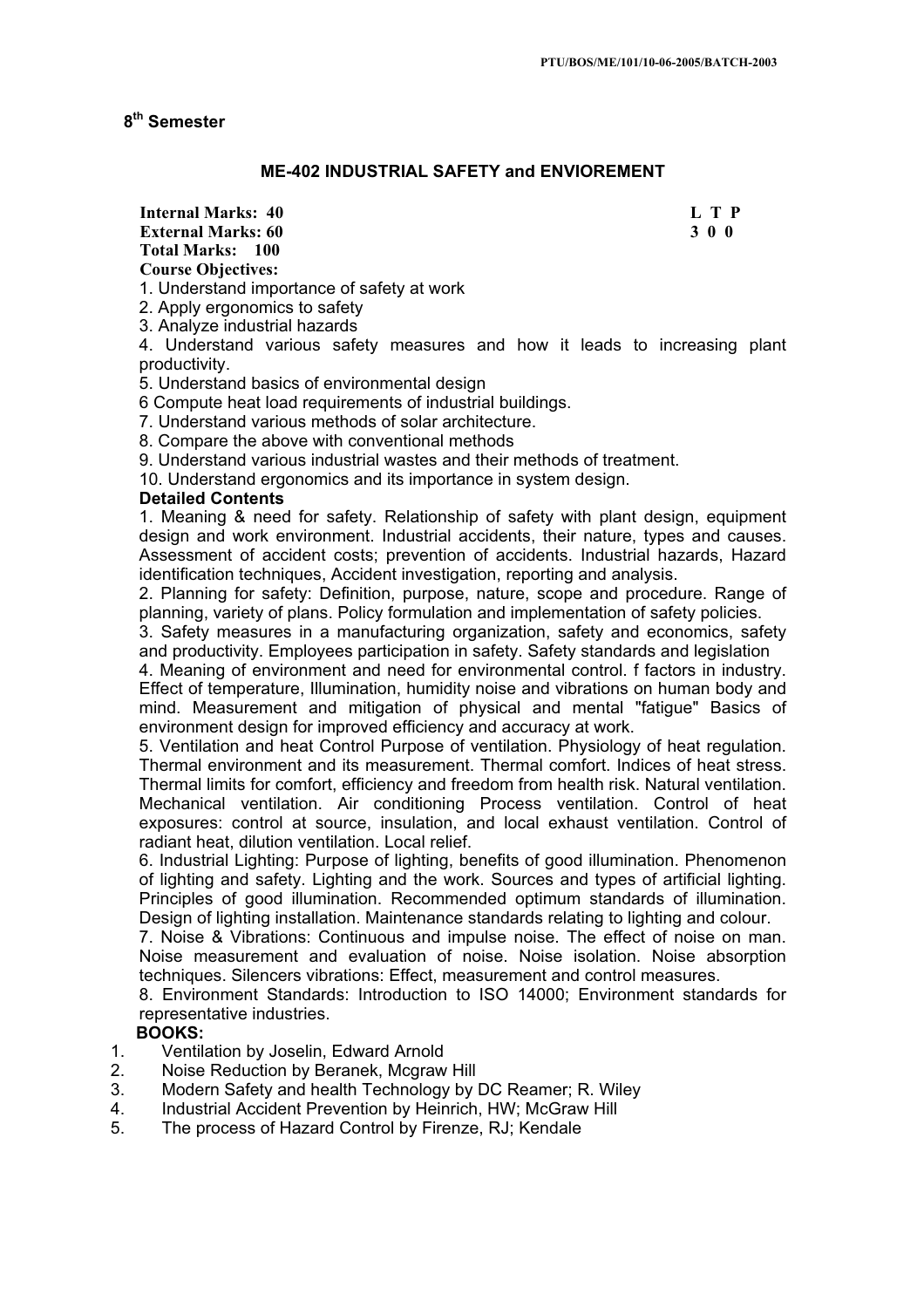## **ME-404 CAD/CAM**

**Internal Marks: 40 L T P L T P External Marks: 60 3 1 0 3 2 3 3 4 6 3 3 4 6 3 4 6 3 4 7 6 3 4 7 7 8 7 7 8 7 7 8 7 7 8 7 7 8 7 7 8 7 7 8 7 7 8 7 7 8 7 7 8 7 7 8 7 7 8 7 7 8 7 7 8 7 7 8 7 7 8 7 7 8 7 7 8 7 7 8 7 7 8 7 7 8 7 7 8 7 7 8 7 7 8 7 7 8 7 7 8 7 Total Marks: 100**

## **Course Objectives**

- 1. Understand the applications and benefits of CAD
- 2. Understand the various computer hardware devices

3. Understand the various software used in CAD and the functions of a graphics package.

- 4. Understand geometric transformation.
- 5. Understand various representations of curves and surfaces.
- 6. Understand the various concepts and characteristics in geometric modeling.
- 7. Understand various data exchange formats.
- 8. Apply CAD techniques to finite element mesh generation.
- 9. Understand the basic concepts of CAM
- 10. Analyze the components and systems of NC and CNC machine tools.
- 11. Understand and apply various programming methods for specific jobs.
- 12. Understand the concepts of DNC and adaptive control
- 13. Understand the fundamentals and advantages of group technology.
- 14. Classify various CAPP systems.

15. Understand FMS and CIMS with reference to components, advantages and applications.

Detailed Contents:

### **Course contents**

- 1. Fundamentals of CAD: Introduction: Design Process: Application of computers in design: Creating manufacturing database: benefits of CAD.
- 2. Computer Hardware; Graphic input devices; display devices; Graphics output devices; Central processing unit (CPU)

3. CAD software and Database: Software configuration of a graphics system: functions of a graphics package: geometric modeling: Database structure and control; Graphics standard: GKS and IGES.

4. Geometric Transformations: Mathematics preliminaries, matrix representation of 2 and 3 dimensional transformation: Concatenation of transformation matrices. Application of geometric transformations.

5. Representation of curves and surfaces: Polygon, meshed and ruled surfaces: Bezier curves; B-spline curves.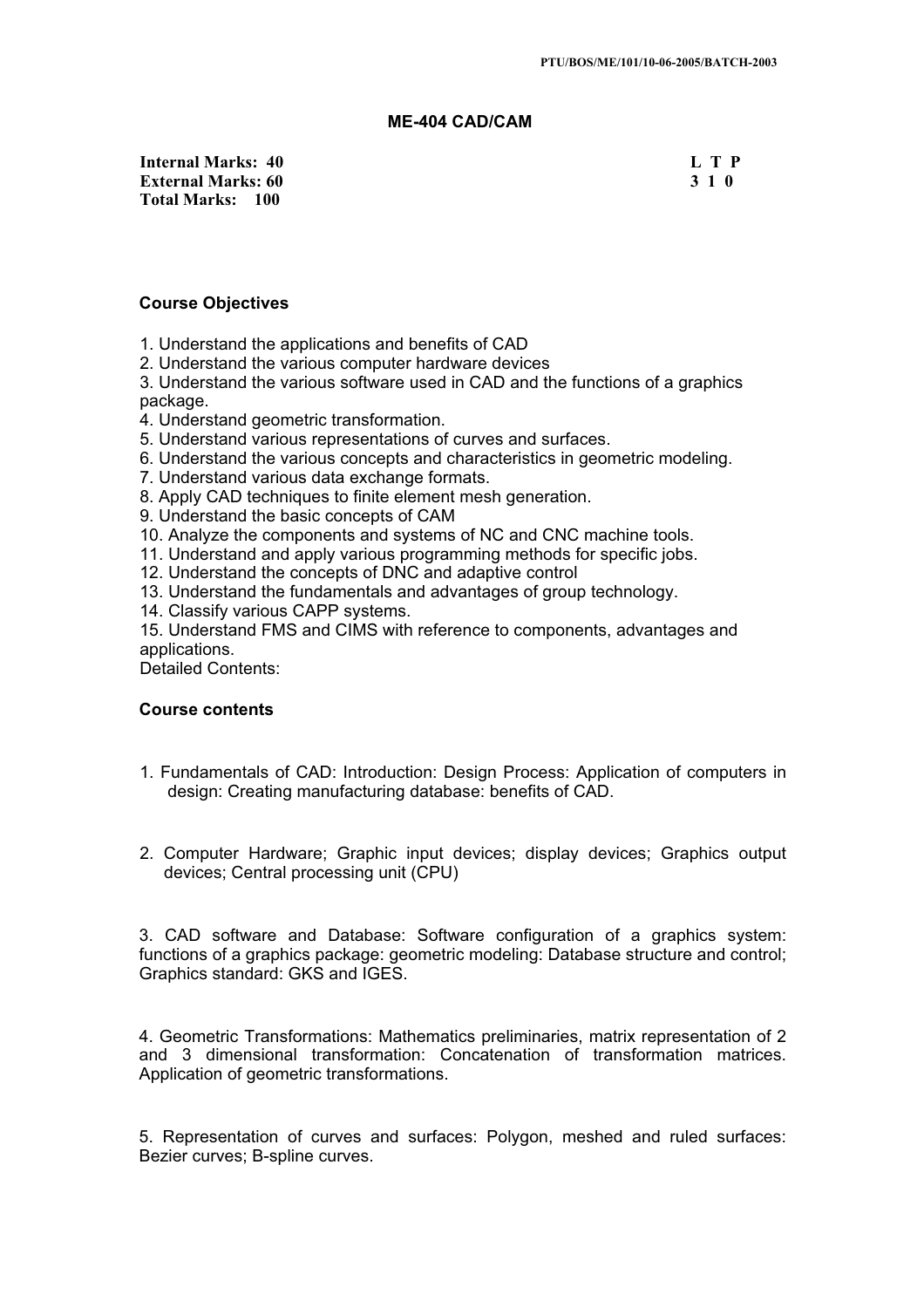6. Geometric Modeling: Wireframe model: solid modeling: representation, volumetric properties, surface modeling, concepts of hidden-line removal and shading: Kinematics analysis and simulation.

7. Application of CAD techniques to finite Element Mesh Generation.

Computer Aided Manufacturing (CAM)

8. Introduction: Basic concepts of manufacturing system and CAD/CAM.

9. NC/CMNC Machine Tools; NC machine tools- basic components, coordinate systems; features of NC machine tools. Computerized Numerical Control (CNC): Tooling for NC machines - tool presetting equipment, flexible tooling, tool length compensation, tool path graphics; NC motion control system; Manual part programming, fixed/floating zero. Block format and codes: Computer assisted part programming. DNC and Adaptive Control: Direct numerical control: Adaptive control in machining system; Combined DNC/CNC system.

10. Group Technology (GT): Part families; part classification and coding system: Group technology machine cells: Advantages of GT.

11. Computer Aided Process Planning: Introduction and benefits of CAPP. Types of CAPP systems, machinability data selection systems in CAPP.

12. Flexible Manufacturing System (FMS) and Computer integrated manufacturing system: FMS and its advantages, components of a FMS system. Introduction to CIMS.

# **BOOKS:**

- 1. CAD/CAM by Groover & Simmers, Prentice Hall of India
- 2. Automation, Production Systems and computer integrated manufacturing by Groover, Prentice Hall of India
- 3. Computer Integrated Design and Manufacturing by D.D. Bedworth, M.R Henderson & P.M. Wolfe, Tata MCGraw Hill Pub. Co.
- 4. CAD/CAM theory and Practice by Zeid Ibraham, Tata McGraw Hill Pub Co.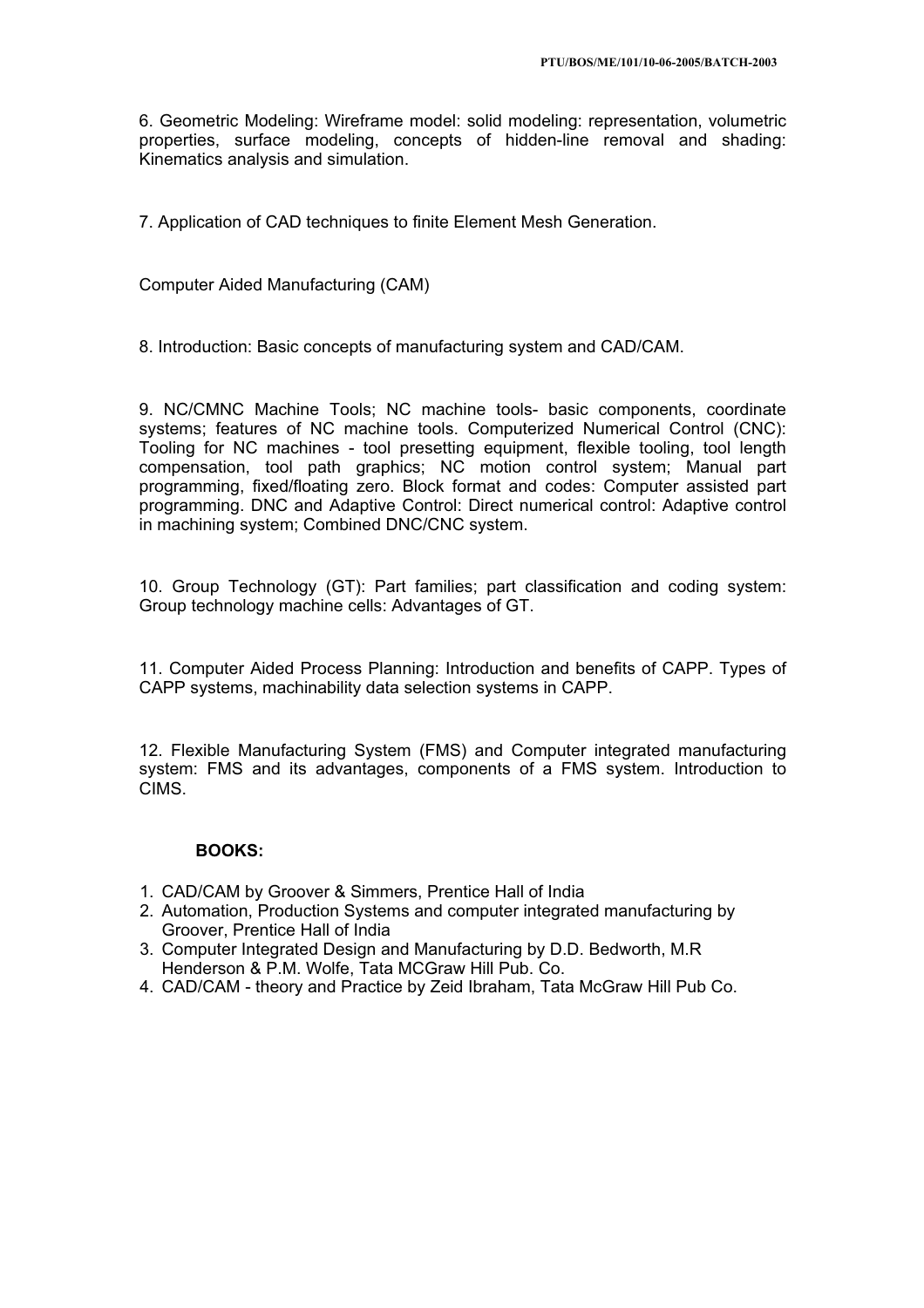## **ME-410 CAD/CAM Laboratory**

**Internal Marks: 30 L T P L T P External Marks: 20 0 0 2 Total Marks: 50**

# **List of Experiments:**

- 1) CAD exercises using Auto Cad software
- 2) Part-programming on CNC machines
- 3) Execution of part programme for machining given profile.
- 4) Programming of robots for various applications.
- 5) Part modeling using some of the modeling technique
- 6) Component assembly in CAD and generating and modifying drawings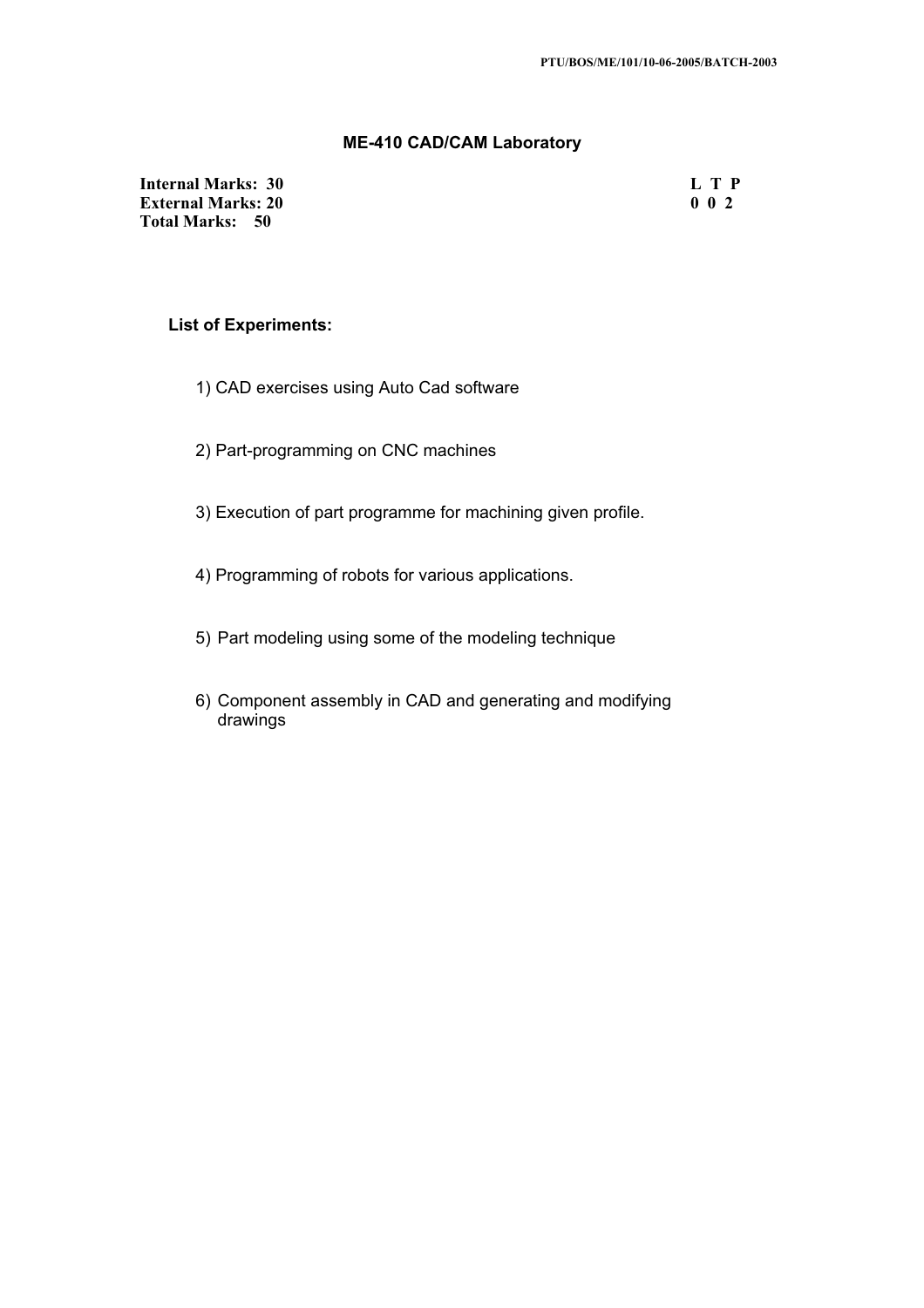#### **ME-406 OPERATIONS RESEARCH**

**Internal Marks: 40 L T P L T P External Marks: 60 3 1 0 Total Marks: 100**

Detailed Contents

1. Introduction : Origin of OR and its role in solving industrial problems : General approach for solving OR problems. Classification of mathematical models : various decision making environments.

2. Deterministic Models : Formulation of deterministic linear mathematical models : Graphical and simplex techniques for solution of linear programming problems, Big M method and two phase method, Introduction to duality theory and sensitivity analysis : transportation, assignment and sequencing models; Introduction to goal programming; Solution techniques of linear goal programming problems.

3. Probabilistic Models : Decision making under uncertainty : Maximum and minimum models; Introduction to decision tree. Game theory : Solution of simple two person zero-sum games :Examples of simple competitive situation.

4. Simulation: Concept general approach and application. Use of Monte-Carlo simulation technique to queuing and inventory problems.

5. Dynamic Programming: Introduction to deterministic and probabilistic dynamic programming. Solution of simple problems.

6. Queuing theory: Types of queuing situation : Queuing models with Poisson's input and exponential service, their application to simple situations.

7. Replacement Models : Replacement of items that deteriorate, Replacement of items whose maintenance and repair costs increase with time, replacement of items that fail suddenly; replacement of items whose maintenance costs increase with time and value of money also changes, individual replacement policy, group replacement policy.

8. Inventory models : Classification of inventory control models : Inventory models with deterministic demand, inventory models with probabilistic demand, inventory models with price breaks.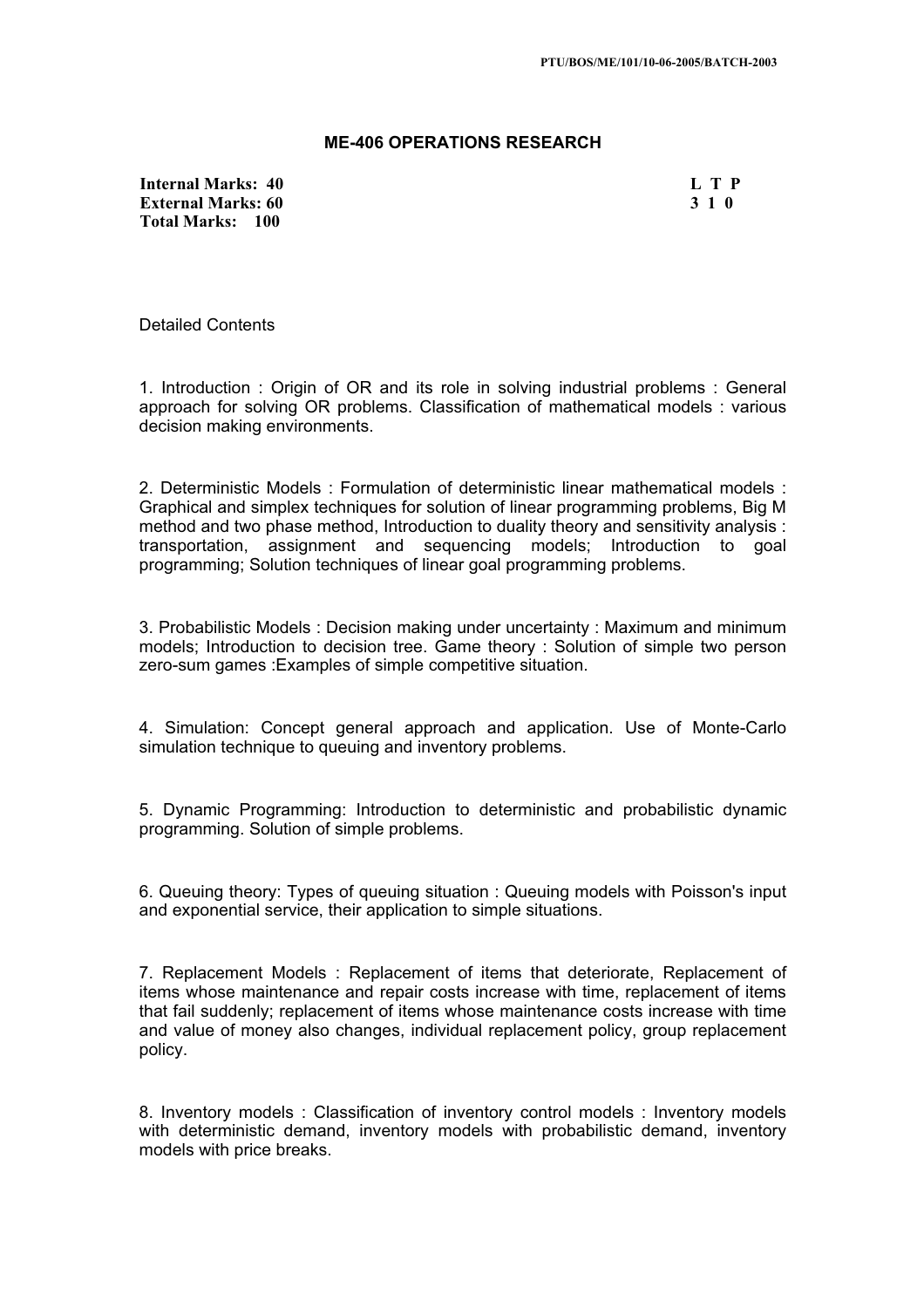9. Network models : Shortest route and traveling sales - man problems, PERT & CPM introduction, analysis of time bound project situations, construction of net works, identification of critical path, slack and float, crashing of network for cost reduction, resource leveling and smoothening.

### **BOOKS:**

- 1. Principles of Operations Research HM Wagner, Prentice Hall.
- 2. Operations Research PK Gupta and DS Hira, S. Chand & Co.
- 3. Introduction to Operation Research Taha
- 4. Introduction to Operation Research F.S. Hiller and G.I. Libermann, Holden Ray.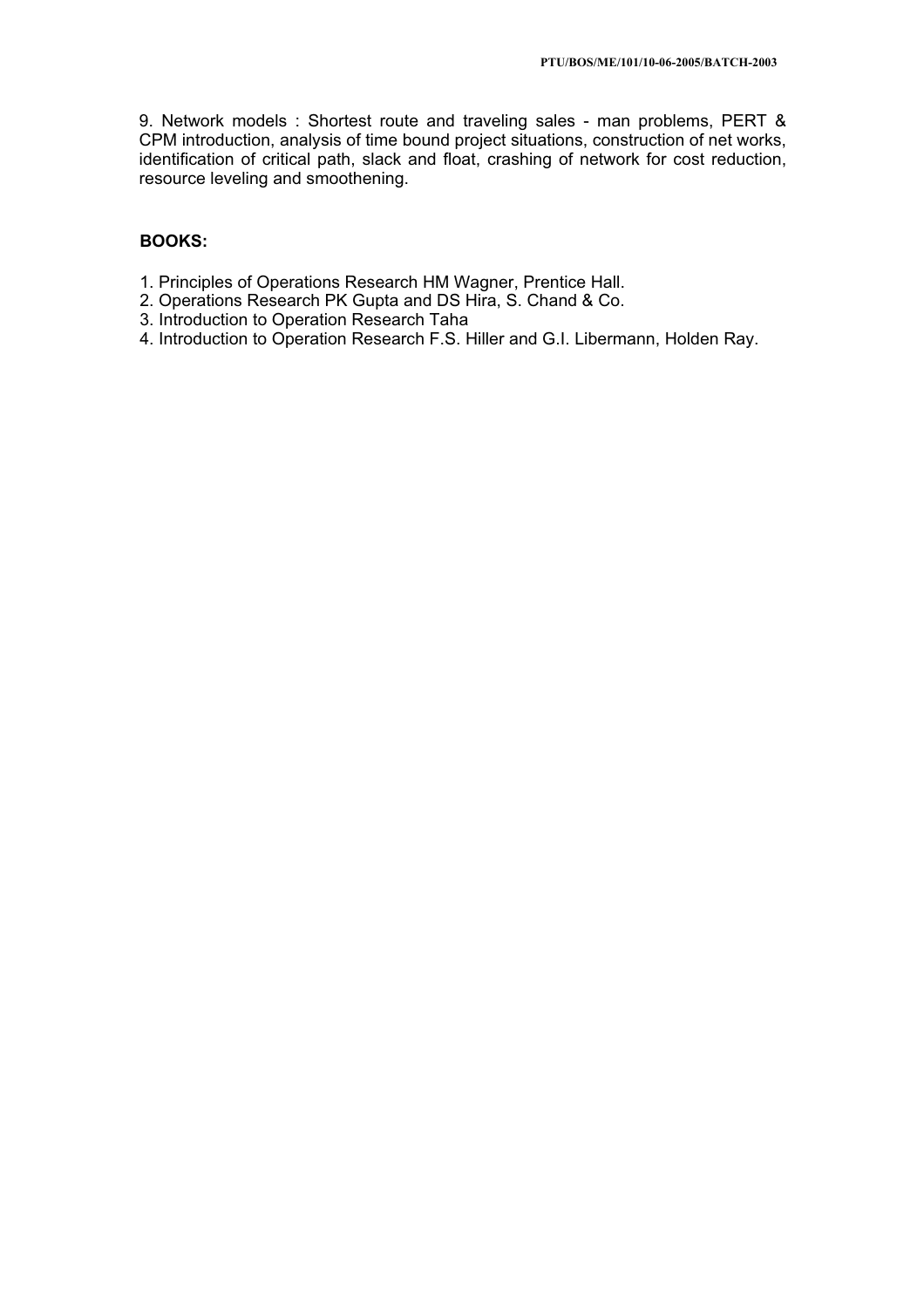# **ME-408 MECHANICAL VIBRATIONS**

**Internal Marks: 40 L T P L T P External Marks: 60 3 1 0 Total Marks: 100**

#### **Detailed contents**

1. Introduction ; Basic concepts, Methods of vibration analysis, Types of vibration, Periodic &Harmonic vibrations .

2. undamped free vibrations, damped free vibrations and damped force vibrations of single degree of freedom system,vibration isolation transmissibility.vibration measuring instruments.

3.Two degrees of Freedom systems:

a) principal modes of vibrations, natural frequencies, amplitude ratio, forced harmonic vibration .combined rectilinear & angular modes.

b) Application; Vibration absorber - principle, centrifugal pendulum vibration absorber, torsional vibration damper, untuned viscous damper, dry friction dampers, torsional vibration of two rotor systems.

4

a) Multi-degree of freedom systems: undamped free vibrations, influence coefficients,generalised coordinates,orthogonality principal,matrix alteration methods,: Rayleigh and Dunkerley, Holzer's , stodola method,Eigen values & eigen vector

b) continuous systems: Vibration of a string, longitudinal vibrations of bars, Euler's equation of motion for beam vibration, natural frequencies for various end conditions, torsional vibration of circular shafts

## **Books:**

1. Mechanical Vibrations by GK Grover, Hem chand and Bros, Roorkee

2. Mechancial Vibrations by KK Purjara, Dhanpat Rai and Sons, Delhi

3. Mechanical Vibrations by V.P.Singh,.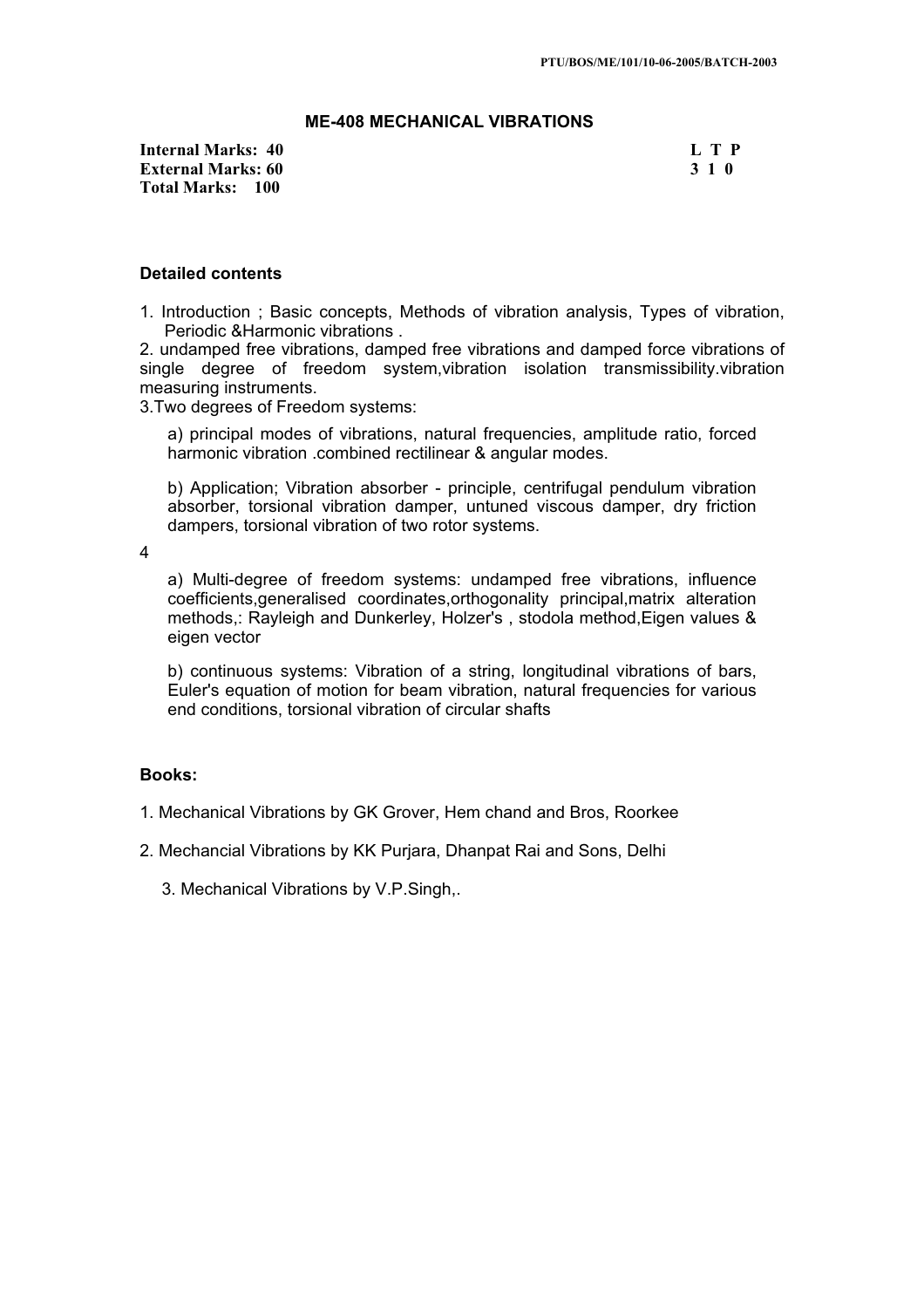# **ME-412 MECHANCIAL VIBRATION LAB**

**Internal Marks: 30 L T P L L T P External Marks: 20 0 0 2 Total Marks: 50**

- 1. Determine the viscosity of given fluid by single wire torsional pendulum.
- 2. Determine the natural frequencies of a coupled pendulum.
- 3. Find out the fundamental natural frequency of a cantilever beam
- 4. Determine the modulas of elasticity from free vibration test
- 5. Study of forced vibration of a two degree of freedom system under harmonic excitation
- 6. Study of a dynamic absorber
- 7.determine coefficient of dry friction from measurement of natural frequency of vibration of a bar resting on two disks rotating in opposite direction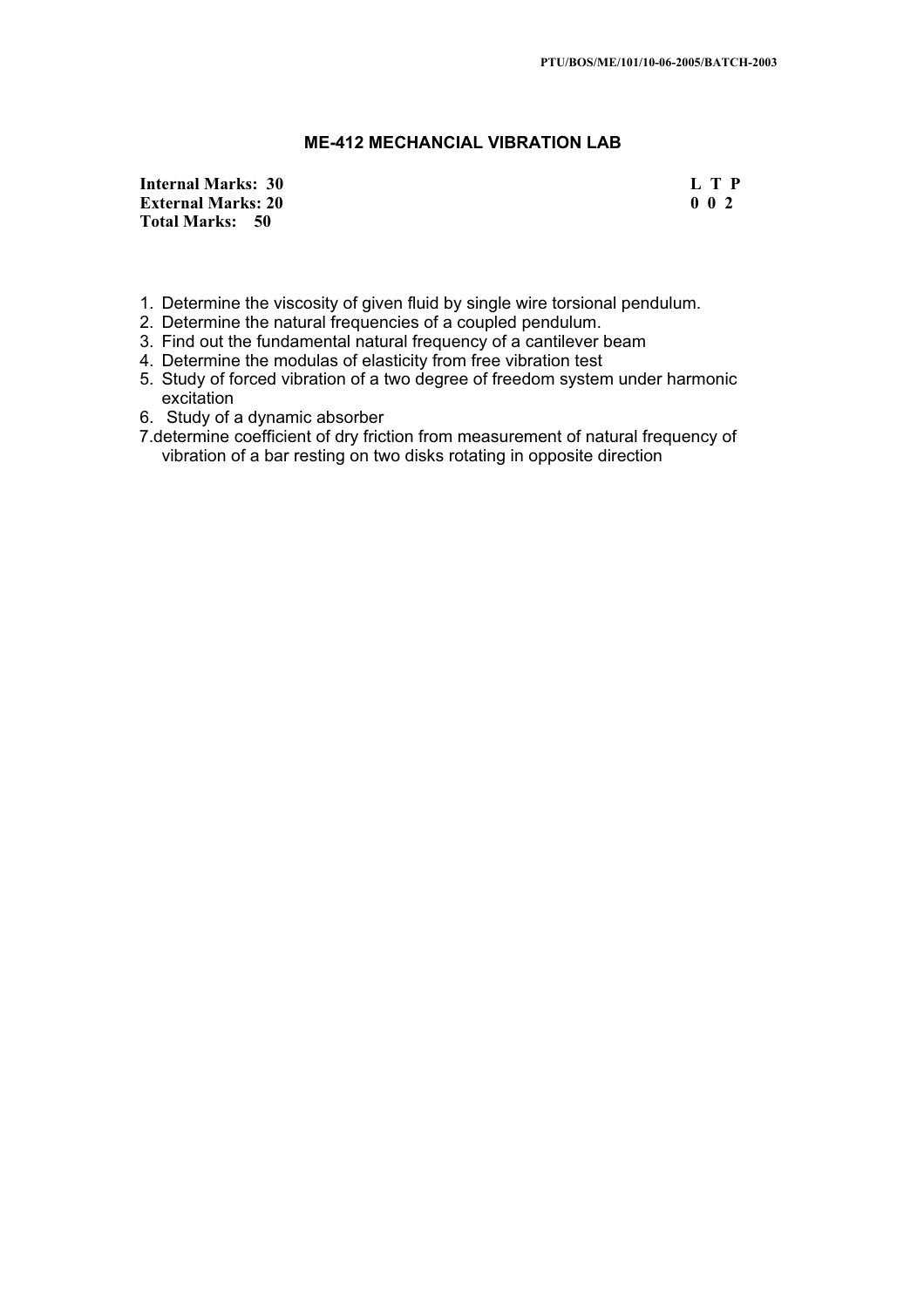**Detailed Syllabus:**

**Group-I**

| DE/ME-1.1 I. C. Engines |  |
|-------------------------|--|
|-------------------------|--|

**Internal Marks: 40 L T P L L T P External Marks: 60 3 1 0 Total Marks: 100**

Introduction to IC Engines: Definition of engine; Heat Engine, Historical Development of IC Engines, Classification & Nomenclature, Application of IC Engines, Air Standard Cycle, Carnot Cycle, Sterling Cycle, Ericson Cycle, Otto Cycle, Diesel cycle, Dual Cycle, Thermodynamics Analysis of these cycles.

Actual Working of I.C. Engine: Working of 4 stroke petrol & diesel engines and their valve timing diagram, working of 2-stroke petrol & diesel engines & their valve timing diagrams, comparison of two stroke & four stroke engines, Actual working of 2 & 4 stroke gas engine and their valve diagram. Fuel Air Cycles and their analysis: Introduction to fuel air cycles and their significance, composition of cylinder gases, variable specific heats, Dissociation, effect of no. of moles, comparison of air standards & fuel air cycles, effect of operating variable like compression ratio, fuel air ratio, actual cycles and their analysis; Difference between Actual and Fuel-Air Cycle, Actual and Fuel-Air Cycles for S.I. and C.I. Engines.

IC Engine Fuels: Introduction, types of fuels, solid, liquid and gaseous fuels, chemical structure of petroleum, petroleum refining process, important qualities of S.I. & C.I. Engine fuels and their rating. Combustion of fuels; Calorific valves of fuels, theoretical determination of CV of fuel, combustion equation for hydrocarbon fuels, determination of minimum air required for combustion, conversions of volumetric analysis of mass analysis, Determination of air supplied from volumetric analysis of Dry flue gases, Determination of excess air supplied , Determination of % of carbon in fuel burning to  $CO & CO<sub>2</sub>$ . Determination of minimum quantity of air supplied to gaseous

Fuel Supply System: Fuel Supply System and fuel pumps, properties of air fuel mixture, a sample carburetor an its working, approximate analysis of simple carburetor, Actual air fuel ratio of single jet carburetor, Exact analysis of single jet carburetor, ideal requirements from a carburetor, limitations of single jet carburetor, different devices used to meet the requirements of an ideal carburetor. Different modern carburetors, introduction to petrol injection, fuel injection systems for C.I. Engines: classification of injection systems, injection pump, injection pump governor, mechanical governor, fuel injection systems, injection pump Governor, Mechanical Governor, Fuel Injector, Nozzle, Injection of S.I. Engines, Fuel Filters.

Combustion in S.I. Engines: Introduction, Stages of Combination in S.I. Engine, Flame font propagation, factor influencing the flame speed, ignition lag and factors affecting the lag, Abnormal combustion and knocking, control and measurement of knock, rating of S.I. Engine fuels and anti knock agents, combustion chambers of S.I. Engines

Supercharging: Introduction, purpose of supercharging, type of superchargers, analysis of superchargers, performance of superchargers, Arrangement of Supercharger and its installation, Turbo charged engines, supercharging of S.I. & C.I.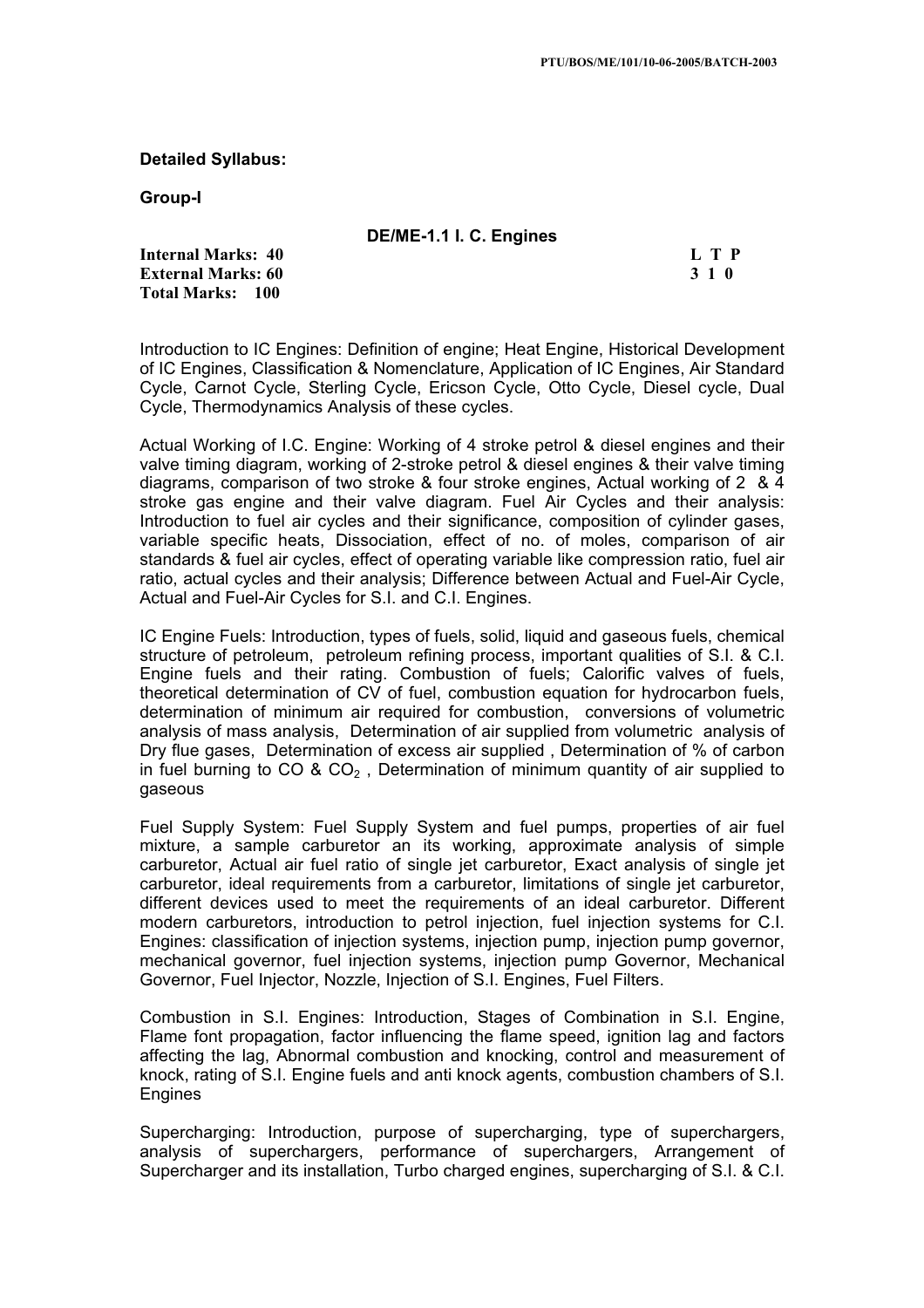Engines. Limitations of supercharging.

Measurement and Testing: Measurement of friction horse power, brake horse power, indicated horse power, measurement of speed, air consumption, fuel consumption, heat carried by cooling water, heat carried by the exhaust gases, heat balance sheet, governing of I.C. Engines, performance characteristics of I.C. Engines: Performance parameters, performance of S.I. Engines, performance of C.I. Engine, Engine performance maps

## **Books:**

- 8. Internal Combustion Engines by V. Ganesan, Prentice Hall of India
- 9. A Course in Internal Combustion Engines by Damundwar by Dhanpath Rai & Sons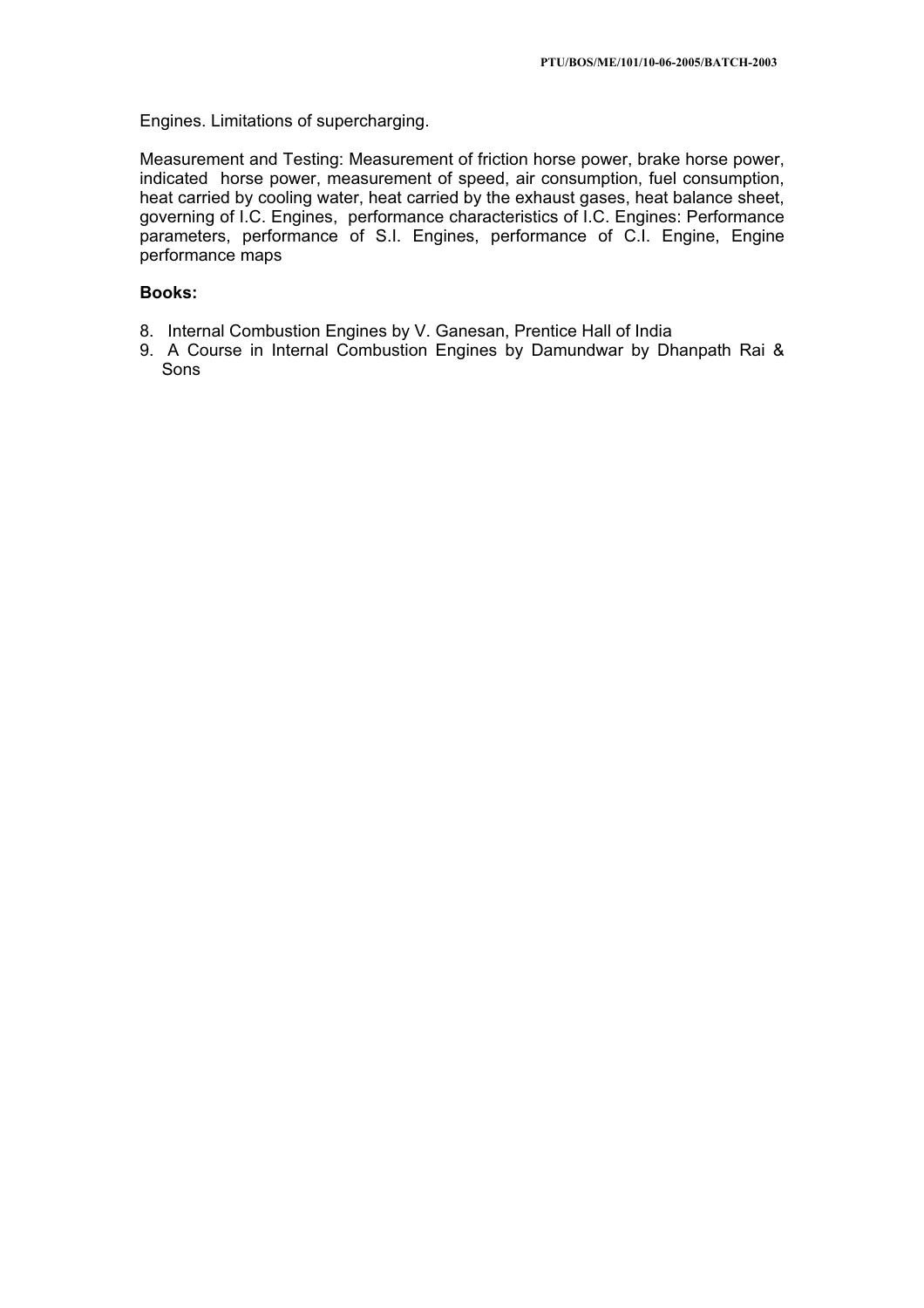# **DE/ME-1.2CRYOGENIC TECHNOLOGY**

**Internal Marks: 40 L T P L T P External Marks: 60 3 1 0 Total Marks: 100**

# **PART - I**

## **Hours Topic**

1. History of cryogenic engineering; application of cryogenics

2. Properties of Oxygen, Nitrogen and Argon, and Hydrogen, Helium and rare gases

3. Thermal, mechanical and electrical properties of engineering materials at low temperature: 167 Introduction to the phenomenon of superconductivity and its applications

# **PART - II**

3. Thermodynamics of ideal liquefaction cycles; Joule-Thomson effect 3 Linde cycle; prncooled linde cycle; exercise

4. Claude, Heylandt, and kapitza cycles; exercises

5. Liquification of hydrogen and helium

# **PART-III**

Heat exchangers and definition of effectiveness

1 Coiled tube (hampson type) and brazed Aluminum heat exchangers

2 Cryogenic expansion engines and turbines

# **PART -V**

1. Principal of binary Distillation

2. linde signal & double column system

# **PART -IV**

3. Types of cryogenic insulation: foam, fibre, powder vacuum

1. Liquid cryogen storage vessels and cryogen transfer line;

## **PART -VII**

2.Measurement of temperature: gas and vapour pressure Thermometers, thermocouple, RTD and semiconductor sensors;

## **PART -VIII**

3. Safety in cryogenic systems fir, asphyxiation, cold burns and pressure problems

## **Books**

1. Cryogenic Systems by Randall Barron

2. Cryogenci Research amd Applications Marshall Sitting and Stephen Kidd D.Van Norstad Company, Inc.USA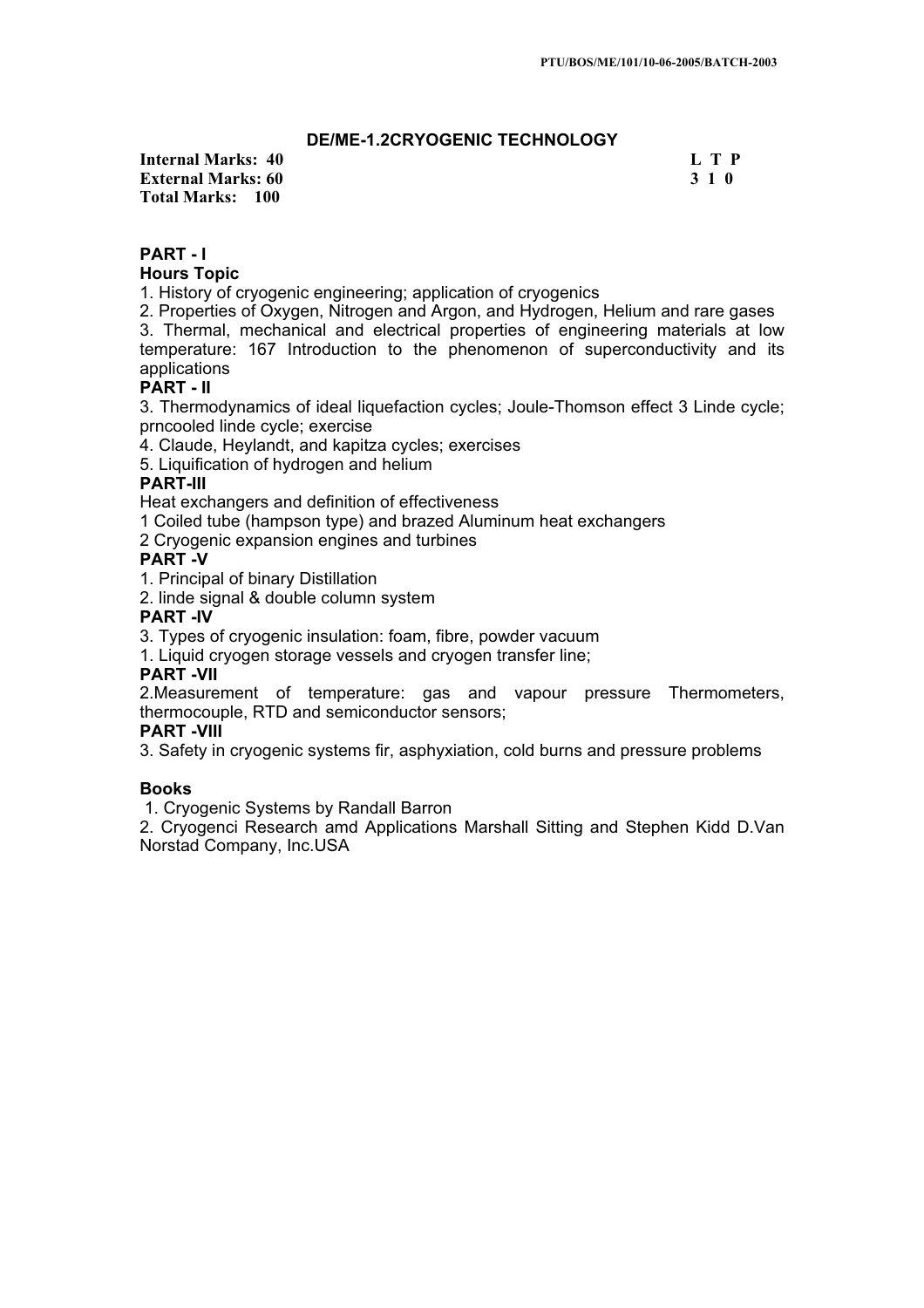# **DE/ME-1.3 NON-CONVENTIONAL ENERGY RESOURCES Internal Marks: 40 External Marks: 60 3 1 0 Total Marks: 100**

a) Introduction: Renewable and non-renewable energy sources, their availability and growth in India; energy consumption as a measure of Nation's development; strategy for meeting the future energy requirements

2. Solar Energy: Solar radiation - beam and diffuse radiation; earth sun angles, attenuation and measurement of solar radiation; Optical properties of materials and selective surfaces; Principles, general description and design procedures of flat Platte and concentrating collectors; Performance analysis of cylindrical and parabolic collectors; Solar energy storage systems - their types, characteristics and capacity; solar ponds. Applications of solar energy in water, space and process heating, solar refrigeration and air conditioning; water desalination and water pumping; solar thermal power generation; solar cells and batteries; economic analysis of solar systems

3. Wind Energy: Principle of wind energy conversion; Basic components of wind energy conversion systems; wind mill components, various types and their constructional features; design considerations of horizontal and vertical axis wind machines: analysis of accodynamic forces acting on wind mill blades and estimation of power output; wind data and site selection considerations

4. Direct energy conversion systems:

i) Magnetic Hydrodynamic (MHD) Generator: gas conductivity and MHD equations; operating principle, types and working of different MHD systems – their relative merits; MHD materials and production of magnetic fields.

ii) Thermo-electric generators: Thermo-electric effects and materials; thermo-electric devices and types of thermo-electric generators; thermo-electric refrigeration.

iii) Thermionic generators: thermoionic emission and materials; working principle of thermionic convertors

iv) Fuel Cells: thermodynamic aspects; types, components and working of fuel cells.

v) Performance, applications and economic aspects of above mentioned direct energy conversions systems

5. Miscellaneous Non-Conventional energy Systems:

i) Bio-mass: Concept of bio-mass conversion, photo-synthesis and bio-gasification; Bio gas generators and plants - their types constructional features and functioning; digesters and their design; Fuel properties of bio gas and community bio gas plants ii) Geothermal: Sources of geothermal energy - types, constructional features and associated prime movers.

iii) Tidal and wave energy: Basic principles and components of tidal and wave energy plants; single basin and double basin tidal power plants; conversion devices Advantages/disadvantages and applications of above mentioned energy systems.

## **Books**

1. Solar Energy : Fundamentals and Applications by H.P. Garg & Jai Prakash, Tata McGraw Hill

2. Soar Energy: Principles of Thermal Collection and Storage by SP Sukhatme, Tata McGraw Hill

3. Solar Engineering of Thermal Processes by Duffic and Beckman, John Wiley

- 4. Energy Conversion by Chang; Prentice Hall
- 5. Direct Energy Conversion by Soo; Prentice Hall
- 6. Fuel Cells by Bockris and Srinivasan; McGraw Hill
- 7. Magneto Hydrodynamics by Kuliovsky and Lyubimov, Addison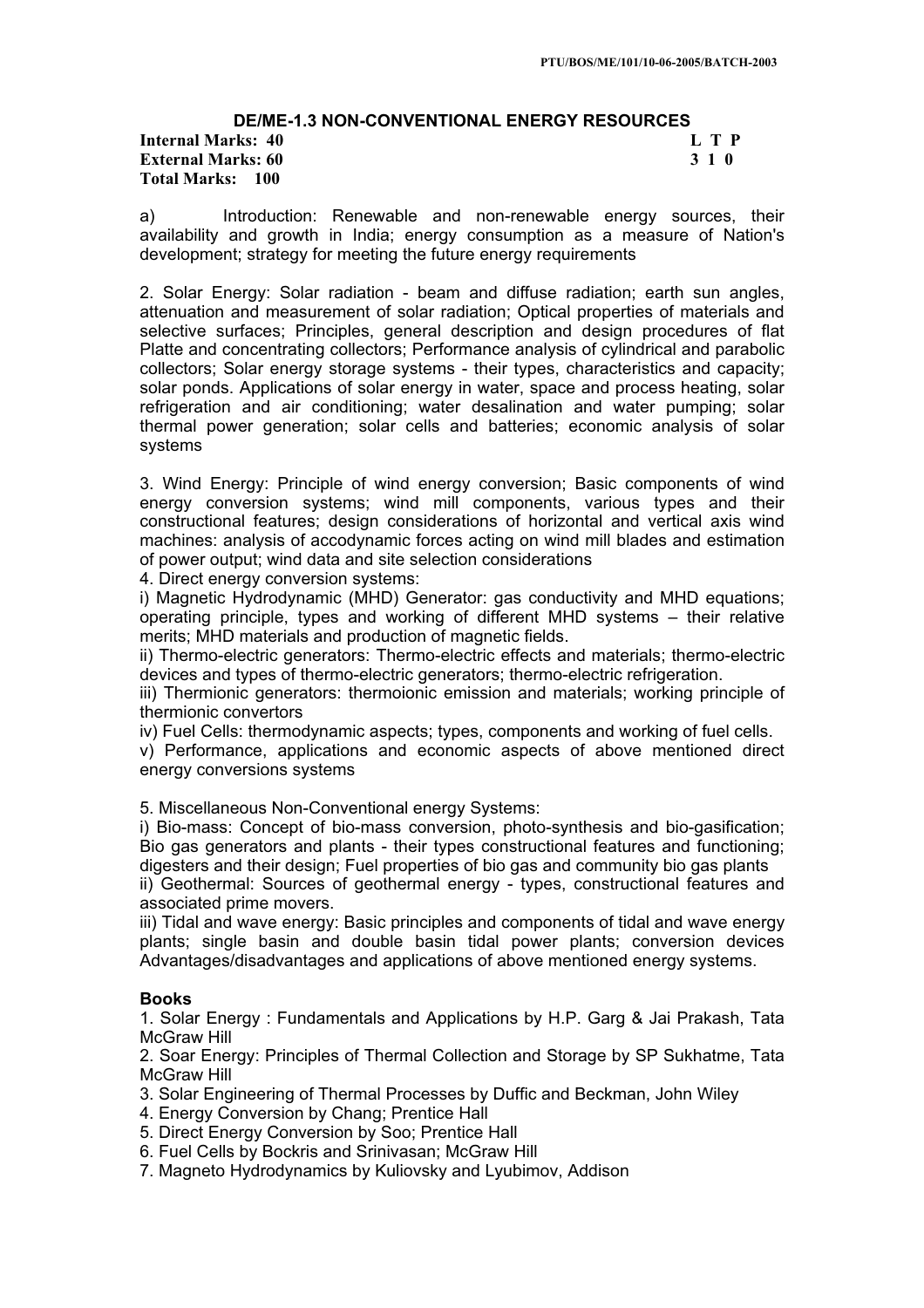### **DE/ME-1.4 ENERGY CONSERVATION AND MANAGEMENT Internal Marks: 40 L T P L T P External Marks: 60 3 1 0 Total Marks: 100**

Need for energy conservation, its potentials, fiscal incentives, primary energy sources such as coal, gas, oil, nuclear fuel

Optimum use of prime movers for power generation such as team turbines, gas turbines, diesel and gas engines, energy intensive industries i.e. iron and steel, aluminum, pulp and paper, textile and oil refineries and their energy usage pattern.

Plant Good house keeping measures in air conditioning boilers, combustion system, steam, furnaces and general awareness, Energy audit, methodology and analysis, Energy conservation case studies in air conditioning, boiler and burners

Waste heat recovery systems i.e. recuperates economizers waste heat boilers, heat pipe heat exchangers regenerators etc. energy storage systems thermal storage, insulation, refractory, specialized processes such as Dielectric & micro wave heating, electronic beam welding, Fluidized bed technology, laser as a welding tool, Alternative sources of energy.

## **Text Books**

- 9. Industrial Energy Conservation Handbook, D.A., Oxford Press, London
- 2. Energy Conservation Handbook, Utility Publication Ltd., Hyderabad
- 3. Richard Greene, Process Energy conservation (Chemical Engineering), McGraw-Hill Publication Co., New York.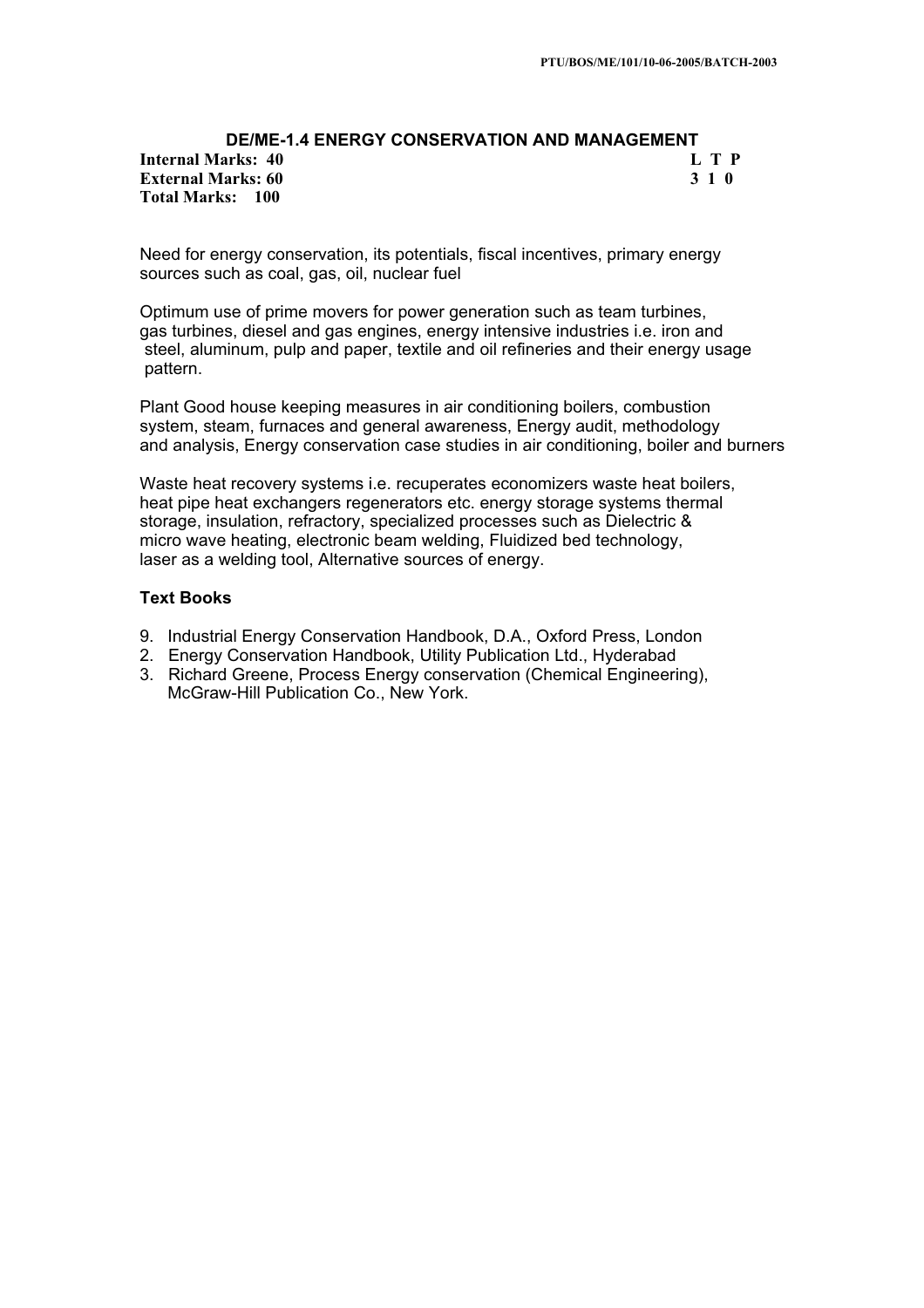## **DE/ME-1.5 FLUID MECHANICS-II**

## **Internal Marks: 40 L T P L T P External Marks: 60 3 1 0 Total Marks: 100**

## 1. Potential Flow

Stream function and velocity potential functions for standard flow patterns uniforms flow, source/sink, doublet and free vortex ; combination of uniform flow with certain flows to obtain flow patterns of various shapes such as flow past a half body, a cylinder, a Rankine oval body, and a cylinder with circulation : Kutta joukowski Theorem-lift on a cylinder.

### 2. Viscous Flow

Navier Stokes equation of motion; Relationship between shear stress and pressure gradient; two dimensional laminar flow between two fixed parallel planes ; Plain Couette flow and its application to hydro-dynamic theory of lubrication.

### 3. Turbulence

Fluctuation velocity components; intensity and scale of turbulence; Reynolds equations and turbulence modeling.

## 4. Boundary Layer

Salient features of flow pattern in a boundary layer; Velocity and shear stress distribution along the boundary; Von-Karman momentum integral equation, Quantitative correlation for boundary layer thickness, local skin friction coefficient and drag coefficient in laminar, turbulent and laminar turbulent combined boundary layer flows on a flat plate without pressure gradient; flow over a courved surface boundary layer separation and its control.

## 5. Flow Around Immersed Bodies

Concept of friction, pressure, wave and induced drag- lift and drag coefficients; variation of drag coefficient with Reynolds number for two dimensional bodies (flat plate, circular cylinder) ; Vortex shedding from cylindrical bodies; effect of streamlining ; drag coefficient versus Reynolds number for flow past axisymmetric bodies (sphere) ; Terminal velocity ; Lift of an airfoil ; Airfoil of finite length-effect on drag and lift ; Downwash and induced drag.

## 6. Compressible Flow

Wave propagation and sonic velocity; Mach number, Limits of incompressibility and compressible flow regimes; pressure field due to a moving source of disturbance, Mach cone and Mach angle. Basic equations for one-dimensional compressible flow; static and stagnation values; Isentropic flow relations; compressibility correction factor. Isentropic flow through a duct of varying cross-section, mass flow rate and choking in a converging passage. Normal shock and change in flow properties across a normal shock wave.

## **Books**

1. Mechanics of Fluids by Massey BS, ELBS and Van Nostrand Reinhold Co.

2. Fluid Mechanics by Pao HF Richard ; John Wiley and Sons.

3. Fluid Mechanics and Fluid Power Engineering by Kumar DS; SK Kataria and Sons, Delhi.

4. Fluid Mechanics by Douglas JF., Gasionckw, and Swaffield JP ; Pitman.

5. Fluid Mechanics by Streeter VL and Wylie EB : McGraw Hill International.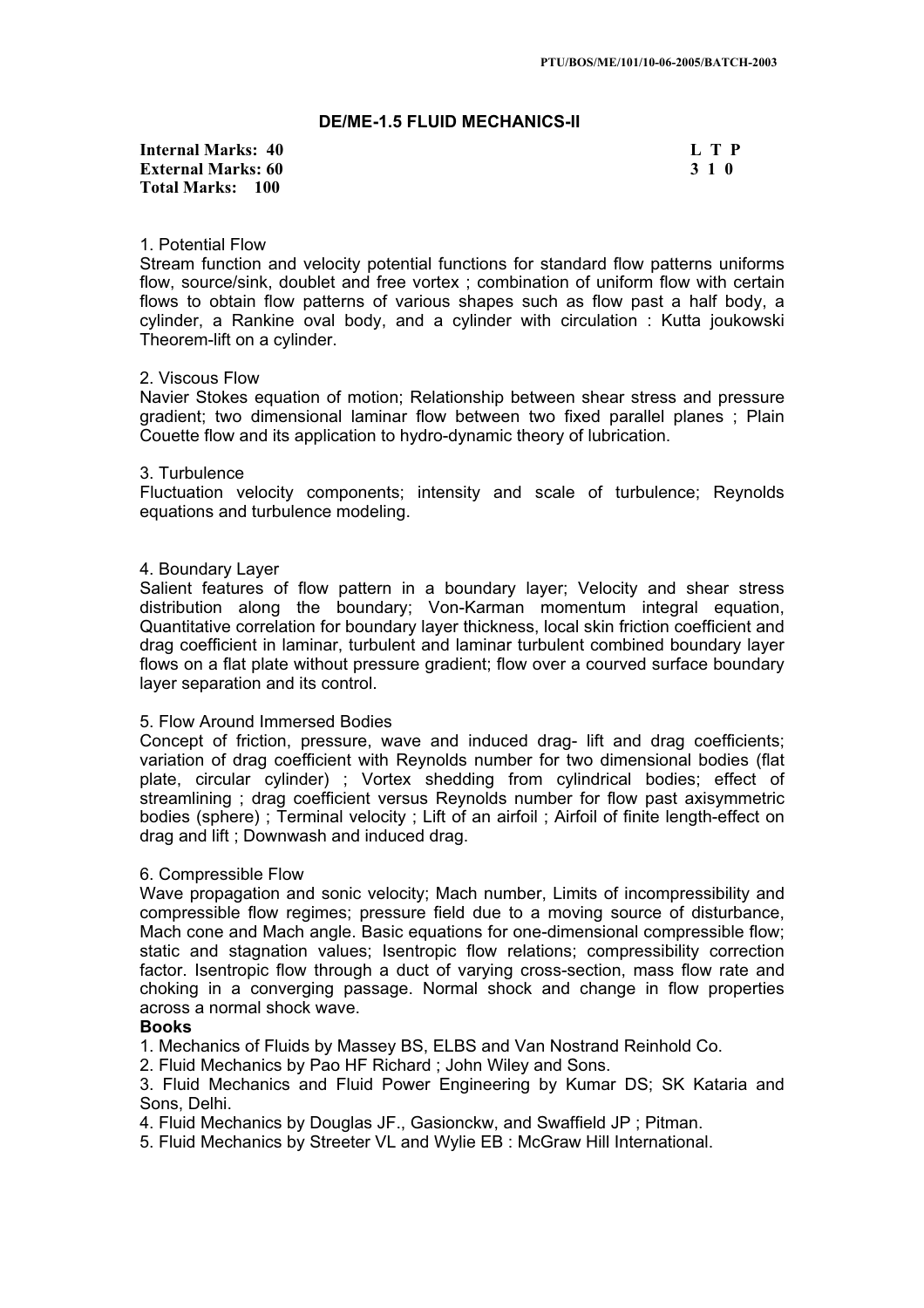## **DE/ME-1.6 SOLAR ENERGY**

**Internal Marks: 40 L T P I** L T P **External Marks: 60 3 1 0 Total Marks: 100**

#### Solar Flux and Weather Data :

Introduction, Solar Constant, Spectrum of sun, Diurnal Variation of Direct Sunlight, Height variation of direct sunlight. Standard Atmosphere, Zenith Distance Flux Variation, Geographical distribution of sun-shine and effects of weather on Solar Flux. Introduction to solar Flux observation, Instruments such as pyranometer, Phyrheliometer and Sunshine Recorder, Correlation between direct and total Insulation, Solar flux variation dynamic, Correlation of sunshine with Wind Velocity, Environmental Thermal Infrared Flux and ETIR Model.

### Solar Availability:-

Introduction, Zenith Distance Vs time, Time of sunrise and sun-set fully Tracking collector, Variation of flux curves with latitude and geometry, Introduction tom Fixed Flat plate (horizontal, latitude Tilted, fixed latitude + 15°, Vertical South-facing, seasonally Tilted) N-S and horz, east west tracking and N-S polar east west tracking, East west horz and N-S tracking, Comparison of theoretical curves with observation, comparison of daily output; Peak flux Vs Average flux,

### Heat Transfer in Solar Collectors :

Introduction, Heat Losses in a Distributed Collector system. The Liquid Transfer Module System, Solar Heat Availability, Fluid Mechanics, Fluid Properties, Temperature Rise, Solar Flux, Pressure Drop Relations, Reynolds Number, Ratio of Power Expended to Power Generated, Magnitude of Power Output/Input Ratio, Parametric Relationships for Fluid Transfer, Variation of Output/Input Ratio with Solar Flux. Air-Transfer Systems, Air Heat Transfer in Terms of Volume Rate of Flow, Typical Evaluation Situation. Alternative Forms of the Heat-Rise Equation, Effect of Changing Heat-Transfer Fluid, Heat Transfer in Evacuated Collectors,

Thermodynamic Utilization of Collected Energy, Evacuated Collectot Trade offs. Linear Absorber with Air Radiation Suppression Using Honeycombs Convection Suppression Using Honey-combs, Heat Pipes, Heat Transfer alongh Thin Sheets, Differential Thermal Expansion, Problems.

### Flat-Plate Collectors:

Introduction, Basic Collector Configurations, Diurnal Temperature, Profile, Thermal Inertia U-Factor, Collector Heat Balances. Sample Calculation, Surface Temperature. Efficiency versus-Temperature Curves, General Properties of an efficiency Vs Change and Temperature, The Bare Collector; Single –Window Collector, Double Window Collector Improvement of Performance, Geometrical Suppression of Convection, Window Temperature. Effect of Selective Absorber Surface, Selective Windows Facing Selective Surface Combination of Absorber and selective windows, Comparison of Thermal Behaviour for Selective Windows, Window Absorption Non reflection Coated Window, Variation of Efficiency with Solar Flux, Evacuated, Cooling, Selective Radioactive Cooling, Cylindrical Collector Structure Flat-Plate Collector performance, Solar Ponds, Problems

### Energy Storage:

Introduction, Basic System Diagram, Peaking Effect of Back up Demands, Energy Storage, Hydrostorage Chemical Batteries Flywheels Chemical Storage, Compressed Air, Biological Storage, Thermal Storage, Sensible-Heat Storage, Latent-Heat Storage, Salt Eutectics, Zoned Thermal Storage Fluid Tank, Rock Thermal Storage Tank, Thermal Storage Tank Farm, Heat Management with and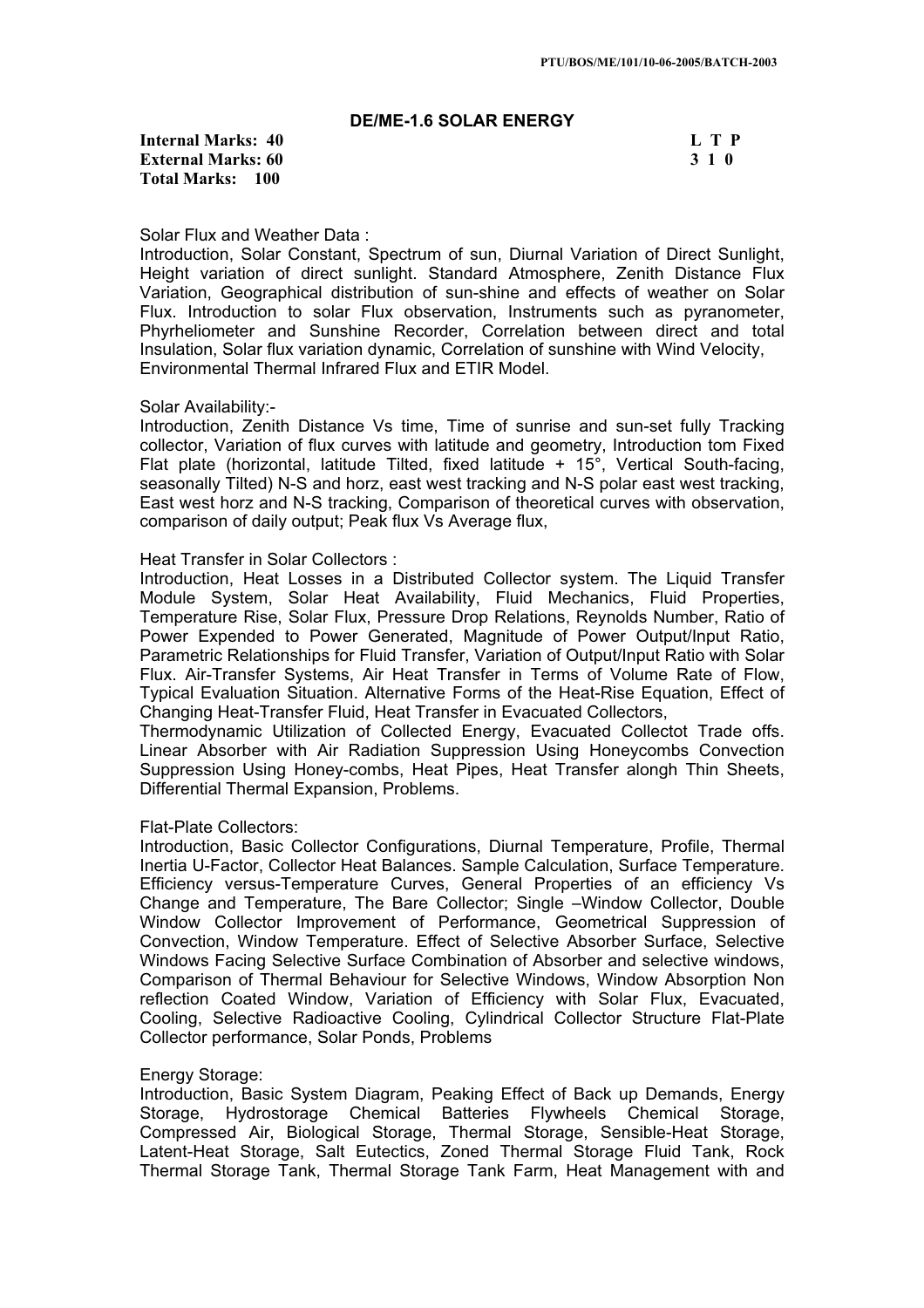without Phase Change, Thermal inertia, Calculation of Detailed Performance, Problems.

Application of Solar Energy (History and Survey Application) Community Heating & Cooling system, Solar Water pumping, Solar gas absorption refrigeration, MEC Cooling system, Two stage evaporative cooling etc.

## Direct Conversion to Electricity:

Introduction, Direct conversion by Means of Solar Ce4lls, Silicon Cells, Manufacture of Silicon Cells, Efg Ribbon Silicon Cells Polycry Stalline silicon cells, Cadmium sulfide Solar Cells, Manufacture of Cadmium Sulfide Cells Gallium Arsenide Solar Cells, Thermal Behaviors of Solar Cells Cooled Solar Cells for Concentrating System. Thermo-electric Solar Cells, Thermonic Solar Cells, Phase-Change Thermal Direct Conversion, Problems.

## **Books**

- 1. An Introduction to Applied Solar Energy: Aden B.Meinel & Marjoric P.Meinel.
- 2. Hand Book of Solar Energy : Jan F.Kreider & Fran K, Kreith.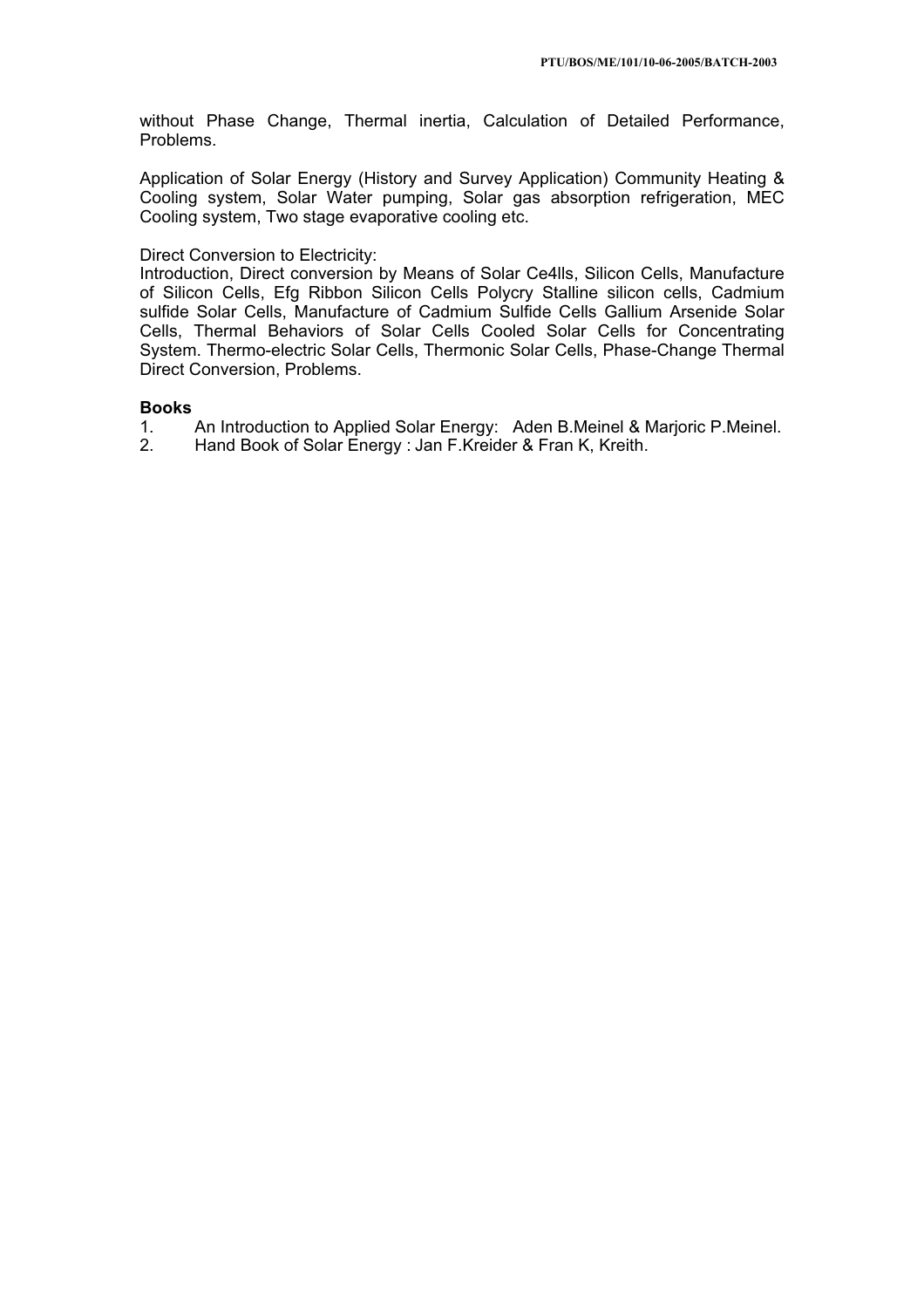## **DE/ME-1.7 Heat Exchanger Design**

| <b>Internal Marks: 40</b> |  |
|---------------------------|--|
| <b>External Marks: 60</b> |  |
| Total Marks: 100          |  |

| Internal Marks: 40        | $\mathbf{L} \mathbf{T} \mathbf{P}$ |
|---------------------------|------------------------------------|
| <b>External Marks: 60</b> | 3 1 0                              |
| Total Marke, 100          |                                    |

Introduction: Classification, types and applications of heat Exchangers, Heat Exchanger Design methodology, Selection of Heat Exchangers

Single Phase Heat Exchangers: LMTD and NTU methods, Rating and sizing methods, design criteria, geometry, process parameters, pressure drops and applications

Two Phase Heat Exchangers: Types of Boiling, Boiling mechanisms, two phase flow boiling pressure drop

Condensation Mechanism, types of condensers and design procedures, Evaporators, Reboilers, Multiple effect evaporators, Design procedures, Liquid chillers, kettle, thermosyphen and forced circulation Reboilers, Augmented surface heat Exchangers, Heat transfer coefficients, pressure drops, compact heat exchangers and air coolers, plate heat exchangers and plate fine heat exchangers

Heat Pipe Heat Exchangers: Types and design procedure and applications

Installation, Operation and Maintenance: Fouling factors, type of fouling and cleaning methods

Mechanical Considerations: Codes and Standards, Mechanical design requirements and materials

## **Books**

1. Saunders EAD, Heat Exchangers Selection Design and Construction Longman Scientific and Technical John Wiley and Sons Inc. New York

2. Kern D.Q. Process Heat Transfer International Edition Mc. Graw Hill Book Company Singapore

**3.** Holman J.P Heat Transfer 8th Edition Mc. Graw Hill Book Company Singapore

**4.** Gupta J.P Fundamentals of Heat Exchangers and Pressure Vessels Technology Hemisphere Publishing Corporation New York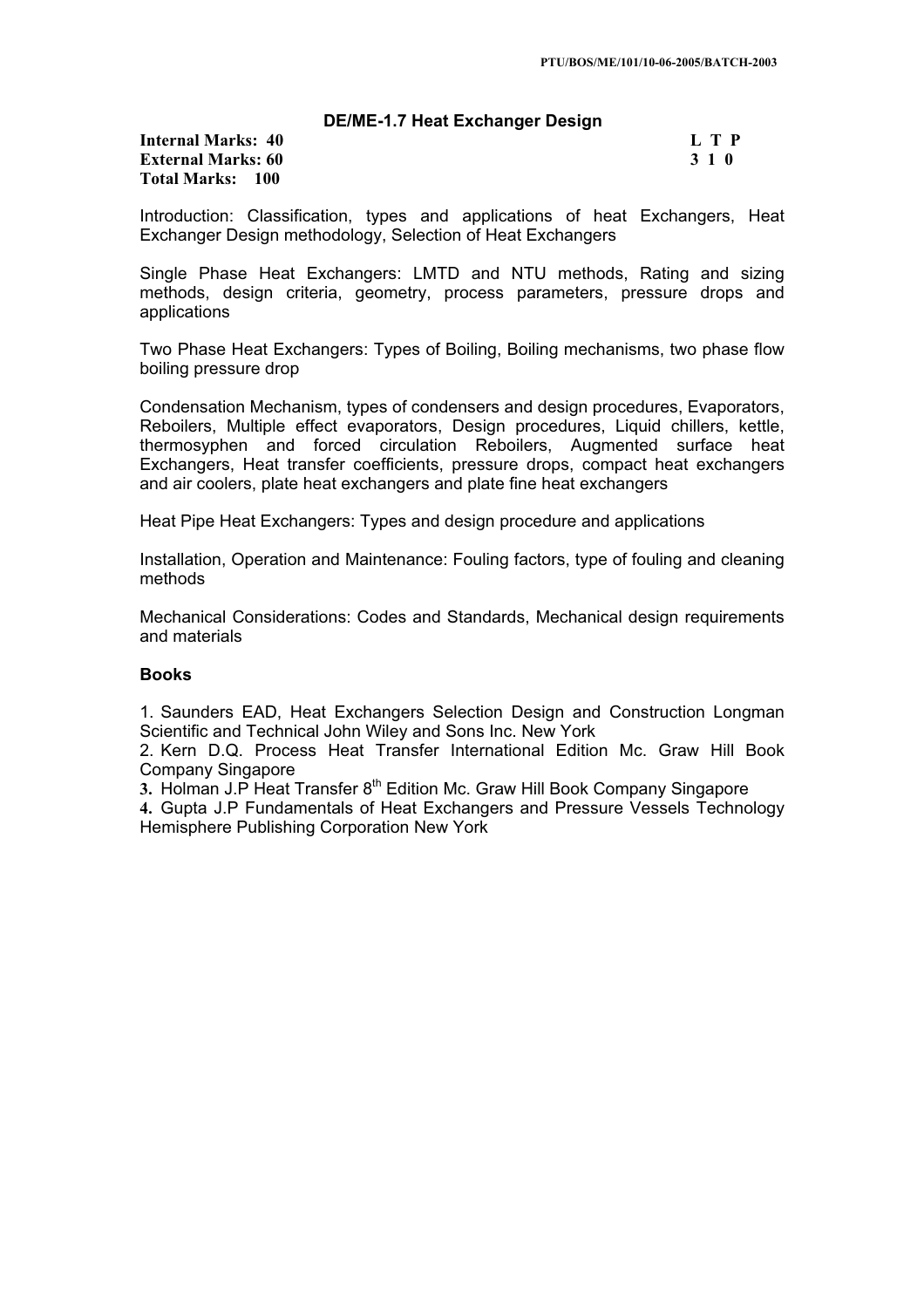## **DE/ME-1.8 POWER PLANT ENGINEERING**

**Internal Marks: 40 L T P L T P External Marks: 60 3 1 0 Total Marks: 100**

Introduction: Energy sources for generation of electric power, Principles types of power plants-their special features and applications, Present status and future trends.

Hydro-Electric Power Plants: Classifications, Components and their general layout, Hydroelectric survey, rainfall run-off, hydrograph, flow duration curve, mass curve, storage capacity, Site selection.

Steam Power Plant: General Introduction, Developing trends, Essential features, Site Selection, Coal-its storage, preparation, handling, feeding and burning, Ash handling, dust collection, High pressure boilers.

Diesel and Gas Turbine Power Plants: Field of use, components, Plant layout, Comparison with stream power plants, Operation of combined steam and gas power plants.

Nuclear Power Plant: Nuclear fuels, nuclear energy, Main components of nuclear power plant, Nuclear reactors-types and applications, Radiation shielding, Radioactive waste disposal, Safety aspects.

Power Plant Economics: Load curves, terms and conditions, Effect of load on power plant design, methods to meet variable load, prediction of load, cost of electric energy, Selection of types of generation and generating equipment, Performance and operating characteristics of power plants, Load division among generators and prime movers, Tariff methods of electric energy.

Non-Conventional Power Generation: Geothermal power plants, Tidal power plants, Wind power plants, Solar power plants, Electricity from city refuge.

Direct Energy Conversion Systems: Thermoelectric conversion system, Thermionic conversion system, Photo voltaic power system, Fuel Cells, Magneto-hydrodynamic system.

Text Books

P.K.Nag, Plant Engineering, Tata McGraw Hill, New Delhi Nagpal, Power Plant Engineering,Khanna Publishers, New Delhi Arora, Domkundwar, Power Plant Engineering, Dhanpat Rai \* Sons, New Delhi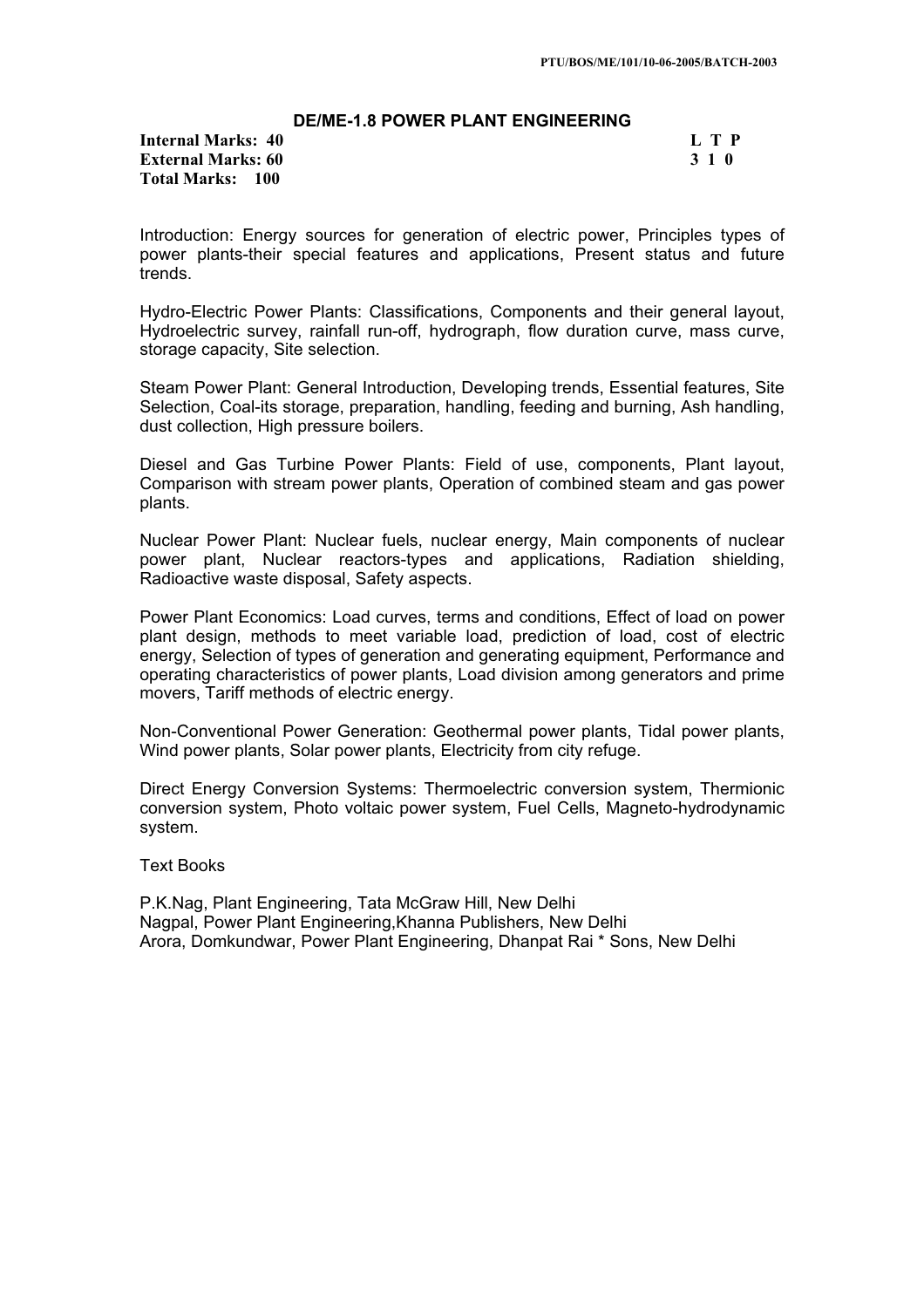## **DE/ME-1.9 GAS DYNAMICS**

**Internal Marks: 40 L T P I** L T P **External Marks: 60 3 1 0 Total Marks: 100**

1. Basic concepts of Gas Dynamics and Gas Properties:

Definition: Units and dimensions. The concepts of continuous, properties of the continuum. Methods of describing fluid motion, Lagrangian method. Eulerian Method. The integral form of the equations of Conservations of Mass. Momentum and energy as applied to Control Volumes, applications to the study flow of inviscid compressible fluids.

b) Fundamentals Equations Study of One Dimensional Flow :

Continuity equation, the momentum equation, the dynamic equation and Euller's equation. Bernoulli's equation, thrust function, steady flow energy equation.

c) Isentropic Flow:

Introduction, Acoustic velocity, Mach number, Mach line and Mach angle. Classification of flows, Karman's rules supersonic flow, flow parameters, Critical conditions stagnation values.

d) Flow in Ducts with Heating or Cooling:

Stagnation temp. change, governing equations, Rayleigh lines, choking effects in simple to change. Maximum heat transfer.

e) Flow in constant- Area Ducts with friction:

Friction loss, the friction parameter, Fannolines, effect of the increase of inlet Mach number and duct length. Chocking due to friction.

Isothermal flow through long ducts.

f) Normal Shock Waves:

Formation of shock waves, weak waves, compression waves. Governing relations of the Normal shock, Pressure. Temperature, Density, Mach number across shock.

g) Oblique shocks: Oblique shock equations, shock geometry, shock polars.

h) Flow through Nozzles:

The Converging diverging nozzle, area ratio for complete expansion, effect of varying back pressure on nozzle flow. Under-expansion and over-expansion in nozzle flow. Losses in nozzle.

i) Flow through Diffusers:

Classification of diffusers, internal compression subsonic diffuser, velocity gradient, effect of friction and area change, the conical internal-compression subsonic diffuser, external compression subsonic diffuser, supersonic diffuser, normal shock supersonic diffuser, the converging diverging supersonic diffuser.

j) Introduction to Multidimensional Flow:

The equation of continuity, the momentum equations, Bernoulli,s equation, the energy equation, Navier-Stock' Equations, Potential Flow.

Books

i. Thermodynamics of Compressible Fluid flow by Shaprio.

ii. Computational Gas Dynamics by Culbert B. Laney, Cambridge University Press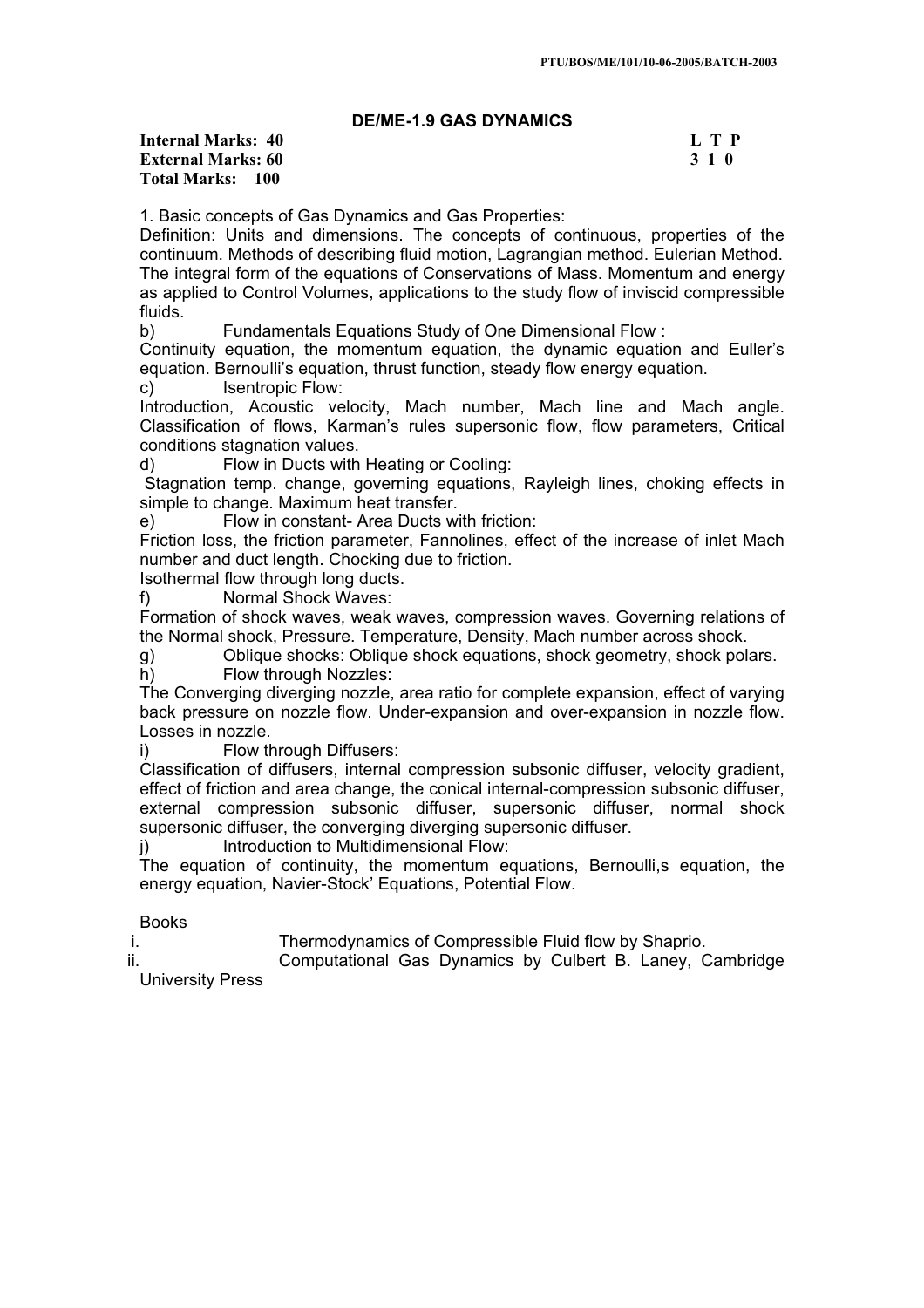## **Group-II**

## **DE/PE-2.0 Non Traditional Machining Processes**

| <b>Internal Marks: 40</b> | L T P |
|---------------------------|-------|
| <b>External Marks: 60</b> | 3 1 0 |
| Total Marks: 100          |       |

**Modern Machining Processes**: An Overview, trends in Manufacturing machining, transfer machining, flexible machining system, computer integrated manufacturing

## **Advanced Mechanical Processes:**

Ultrasonic machining and Abrasive Flow Machining-elements of process, Applications and limitations

## **Electrochemical & Chemical Removal Processes:**

Principle of operation, elements and applications of Electrochemical Machining, Electrochemical grinding, Electrochemical deburring, Electrochemical honing, Chemical Machining:

# T**hermal Metal Removal Processes:**

Electric Discharge Machining- Mechanism of metal removal, , electrode feed control, die electric fluids flushing, selection of electrode material, applications. Plasma Arc Machining- Mechanism of metal removal, PAM parameters, Equipment's for unit, safety precautions and applications. Laser Beam machining- Material removal, limitations and advantages. Hot machining- method of heat, Applications and limitations. Electon-Beam Machining-, Generation and control of electon beam, process capabilities and limitations

**Hybrid Machining Processes**: concept, classification, application, Advantages

## **Books:**

15. Modern Machining Processes by P.C. Panday and H.S. Shan, Tata Mc Graw Hill<br>16. Tu

16. Fundamentals of Machining and Machine Tools by G. Boothroyd and W.A. Knight, Mareel Dekker Inc.<br>Ann traditional Manu

17. Non traditional Manufacturing Processes, G.F. Benedict, Marcel Dekker Inc.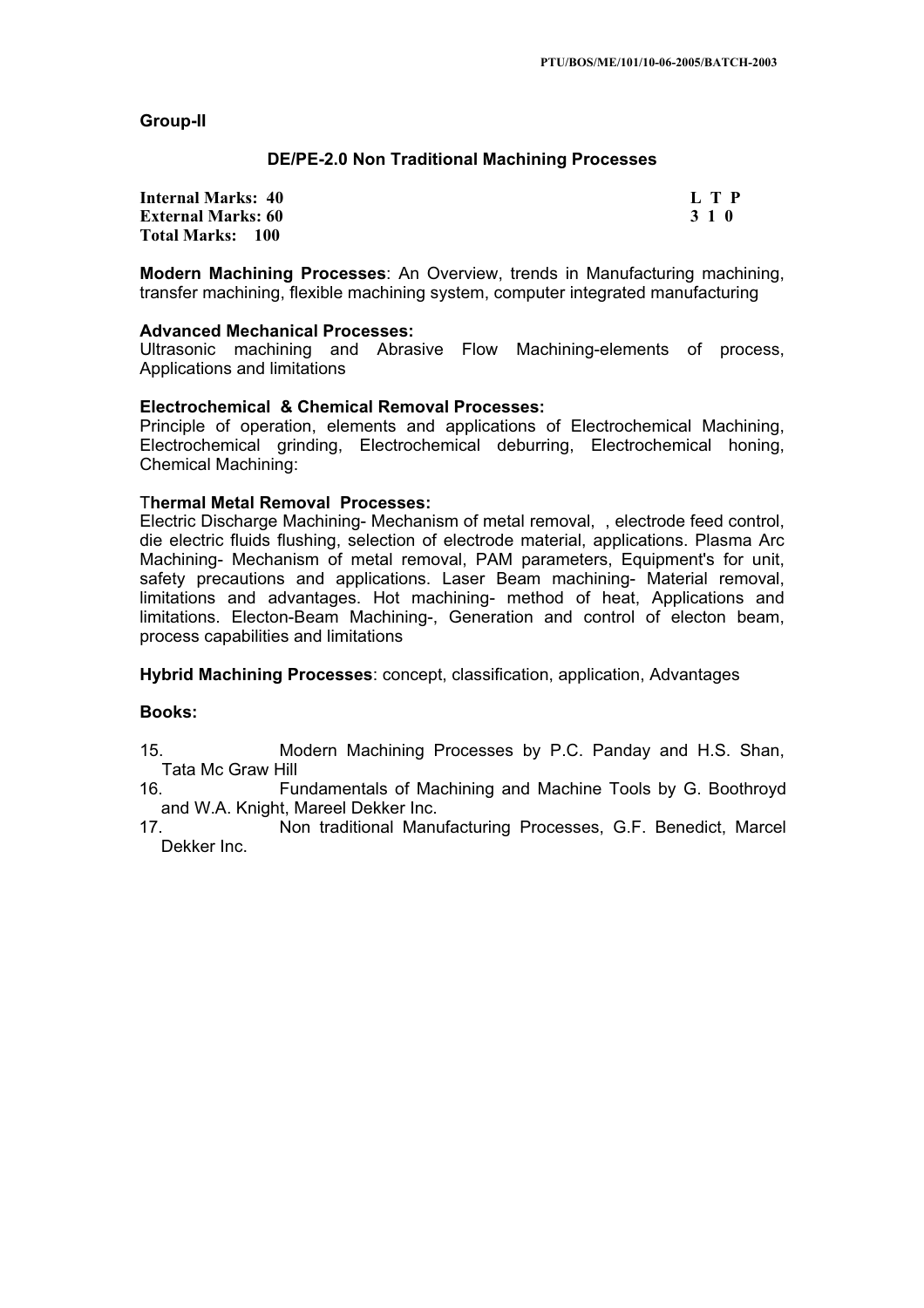### **DE/PE-2.1 INDUSTRIAL ENGINEERING**

## **Internal Marks: 40 L T P L T P External Marks: 60 3 1 0 Total Marks: 100**

Introduction: Definition and scope of industrial engineering Role of an industrial engineering Role of an industrial engineer in industry, Functions of industrial engineering department and its organization, Qualities of an industrial engineer.

2. Plant Layout and Material Handling: Different types of layouts viz. Product, process and combination layouts, Introduction to layouts based on the GT, JIT and cellular manufacturing systems, Development of plant layout. Types of material handling equipment, relationship of material handling with plant layouts.

3. Work-study: Areas of application of work study in industry; Method study and work measurements and their inter-relationship. Reaction of management and labour to work study; Role of work study in improving plant productivity and safety.

4. Method Study : Objectives and procedure for methods analysis: Select, Record, Examine, Develop, Define, Install and Maintain. Recording techniques, Micromotion and macro-motion study: Principles of motion economy, Normal work areas and work place design.

5. Work Measurement : Objectives, Work measurement techniques - time study, work sampling, pre-determined motion time standards (PMTS) Determination of time standards. Observed time, basic time, normal time, rating factors, allowances, standard time.

6. Value Engineering : Types of values, concept of value engineering, phases of value engineering studies, application of value engineering.

7. Work design : Concepts of job enlargement, job enrichment and job rotation. Effective job design considering technological and behavior factors.

8. Ergonomics : Introduction to ergonomic considerations in designing man-machine systems with special reference to design of displays and controls.

## **Books**

- 1. Introduction to Work study by Gayler Shotbolt
- 2. Industrial Engineering & Management by Hicks, Tata McGraw Hill, New Delhi
- 3. Product Design and Development by Ulrich, Tata McGraw Hill, N. Delhi
- 4. Work study and Ergonomics by Suresh Dalela and Saurabh, Standard Publishers.
- 5. Motion and time study by R. Bernes, John-Wiley & Sons
- 6. Ergonomics at work, by D.J. Oborne, John Wiley & Sons.
- 6. Techniques of Value Analysis and Engineering by Miles, McGraw Hill.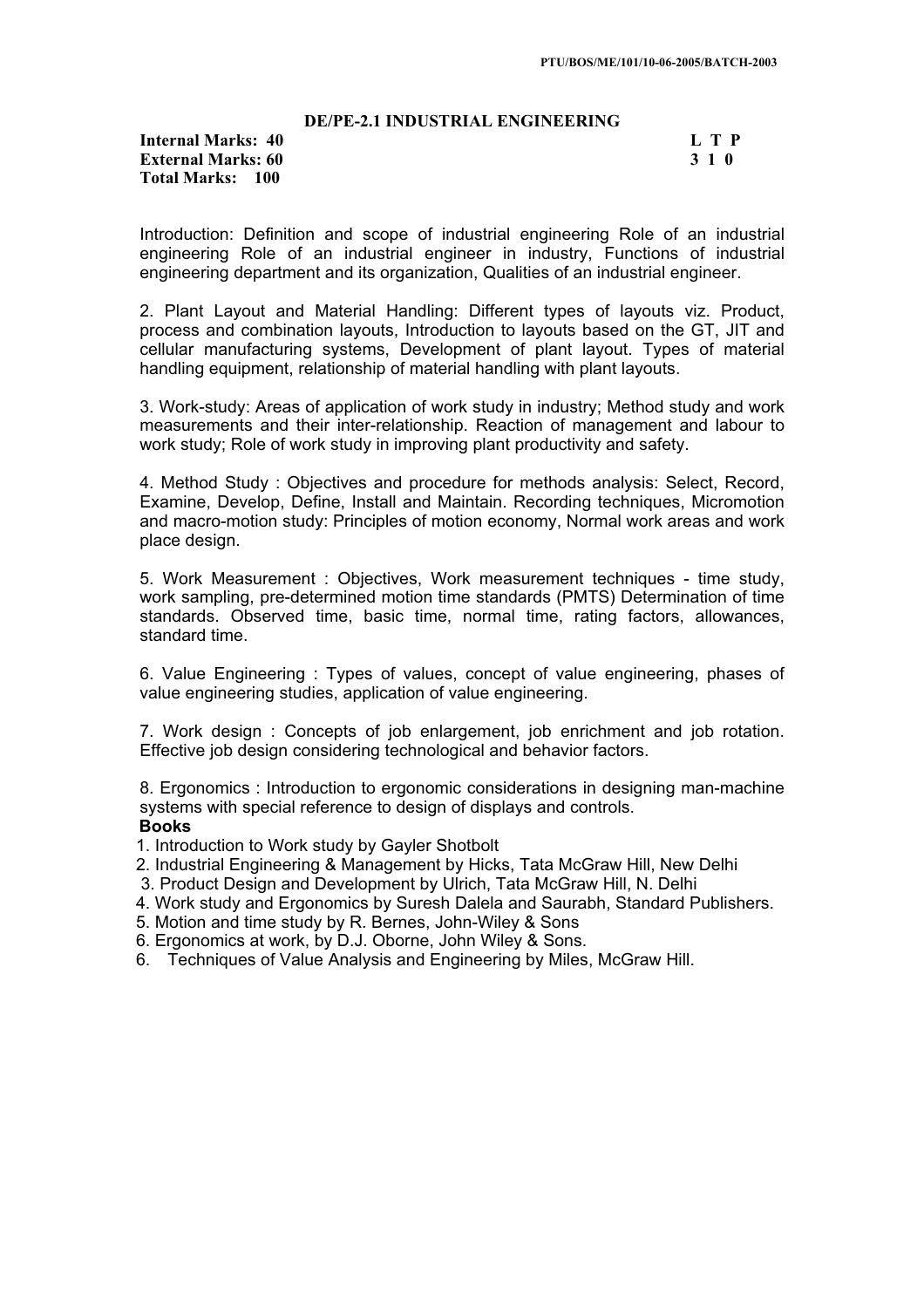## **DE/PE-2.2 MODELING AND SIMULATION**

**Internal Marks: 40 L T P L T P External Marks: 60 3 1 0 Total Marks: 100**

### **Modeling**

Need for system modeling, systems approach to modeling, open and feed back systems, combination of simple feed back systems, feed back time lag effects, feed back and managerial systems

Production and Operations Management Principle of analytical modeling, kinds of analytical methods, measures of effectiveness, cost analysis large systems

#### **Simulation**

Monte Carlo simulation, generation of stochastic variates, continuous and discrete probability distributions, application of Monte Carlo methods for production systems, computer simulation models, Macro Dynamic models, examples from business and industry, design of management game, Simulation languages SIMULA, SIMSCRIPT, GPSS etc. Statistical output analysis

Analog computer simulation; basic analog computer components and operations; amplitude and time scaling; solution of linear and non-linear partial differential equations, formulation of model for a dynamic system and its simulation on analog computer

#### Books

- 1. System Simulation with Digital Computer: Deo Narsingh PHI
- 2. System Simulation: Gordon, PHI
- 3. Analog Computation : Jackson A.S. Mcgraw hill
- 4. Computer Simulation Techniques : Naylor T.H. et. al. John wiley
- 5. Modern Production Management: Buffa Wiley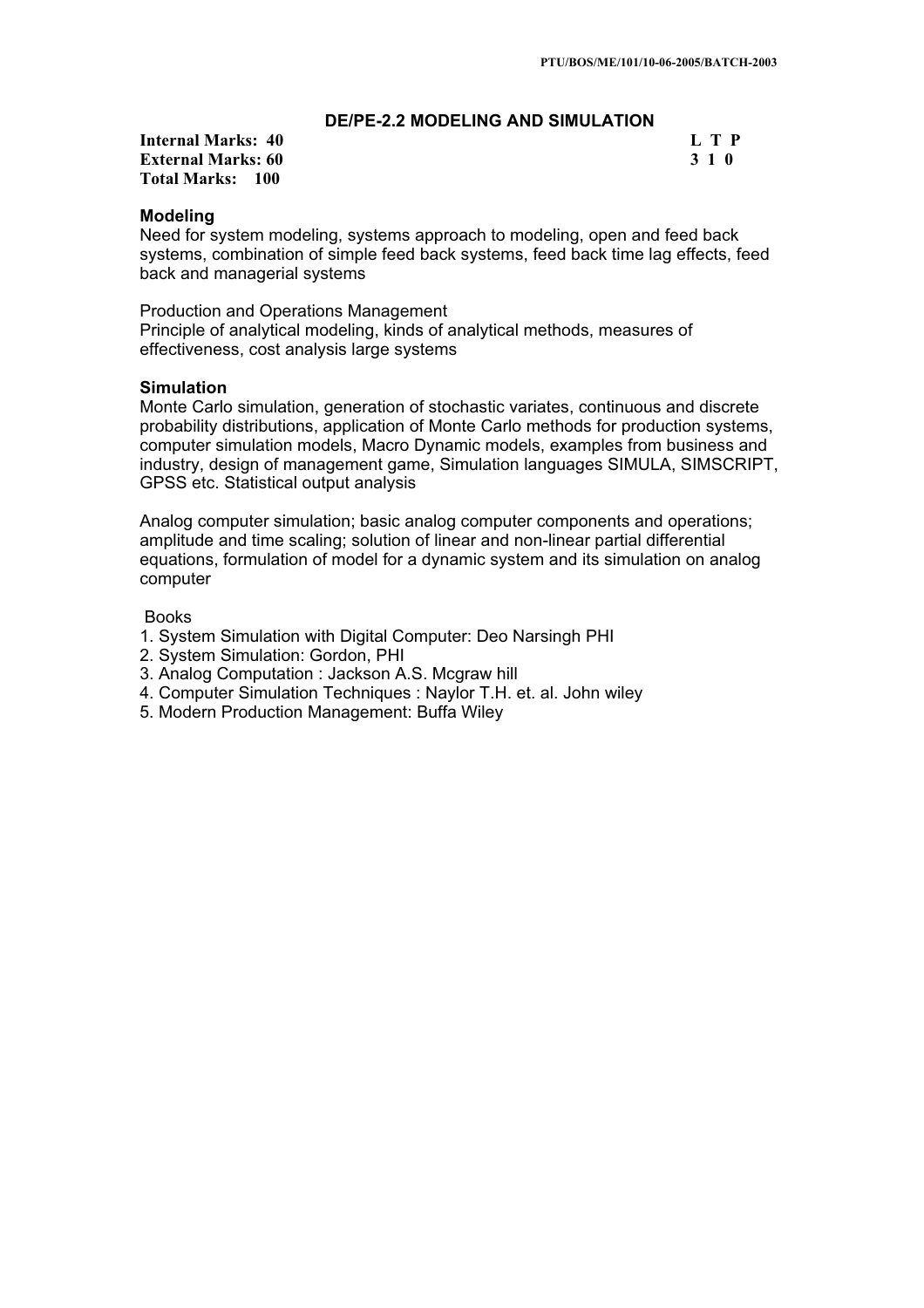## **DE/ME-2.3 OPERATIONS MANAGEMENT**

**Internal Marks: 40 L T P L T P External Marks: 60 3 1 0 Total Marks: 100**

NEED AND SCOPE OF OPERATION MANAGEMENT: Types of production system and their characteristics, productivity definition, types and measurements

PRODUCT DESIGN AND DEVELOPMENT: Steps involved in product design and development, considerations of technical, ergonomic, aesthetic, economic and time factors. Use of concurrent engineering in product design and development. Discussion of case studies. Feasibility and locational analysis.

PLANNING AND FORECASTING: Role of market survey and market research in pre-planning, long medium and short range forecasting, objective and techniques of forecasting, smoothening and revision of forecast

PRODUCTION PLANNING: Production planning objective and functions, Bill of material, Capacity and man power requirement planning, operation analysis and process planning, long range planning, aggregate planning; Objective, Strategies, graphical and mathematical techniques of aggregate planning, master production scheduling, MRP and MRPII Systems

PRODUCTION CONTROL: Capacity control and priority control, production control functions; Routing, scheduling, dispatching, expediting and follow up. Techniques of production control in job shop production, batch production and mass production systems,

MATERIAL MANAGEMENT: Objectives, scope and functions of material management, planning, procurement, storing, ending and inventory control. Purpose of inventory, inventory cost, inventory control systems, Selective inventory control systems, Determination of EOQ, Lead time and reorder point. Methods of physical stock control

QUALITY CONTROL: Meaning of quality and quality control, quality of design, quality of conformance and quality of performance, functions of quality control. Introduction to statistical quality control-control charts and sampling plans

MANAGEMENT INFORMATION SYSTEMS: Introduction to MIS, Steps in designing MIS, Role of Computers in MIS

MAINTENANCE SYSTEMS: Type of maintenance, objective of maintenance, Planned maintenance strategies, preventive maintenance, condition monitoring and total productive maintenance

BOOKS:

- 10. Production and Operation Management by Charry Tata-McGraw Hill
- 11. Production/Operation Management by J.G. Monks Tata-McGraw Hill
- 12. Management of systems by R.N. Nauhria and Rajnish Prakash, Wheeler Publishing, New Delhi
- 13. Modern Production Management by Elwood Buffa
- 14. Statistical Quality Control by E. L. Grant and R.S. LeavenWorth McGraw Hill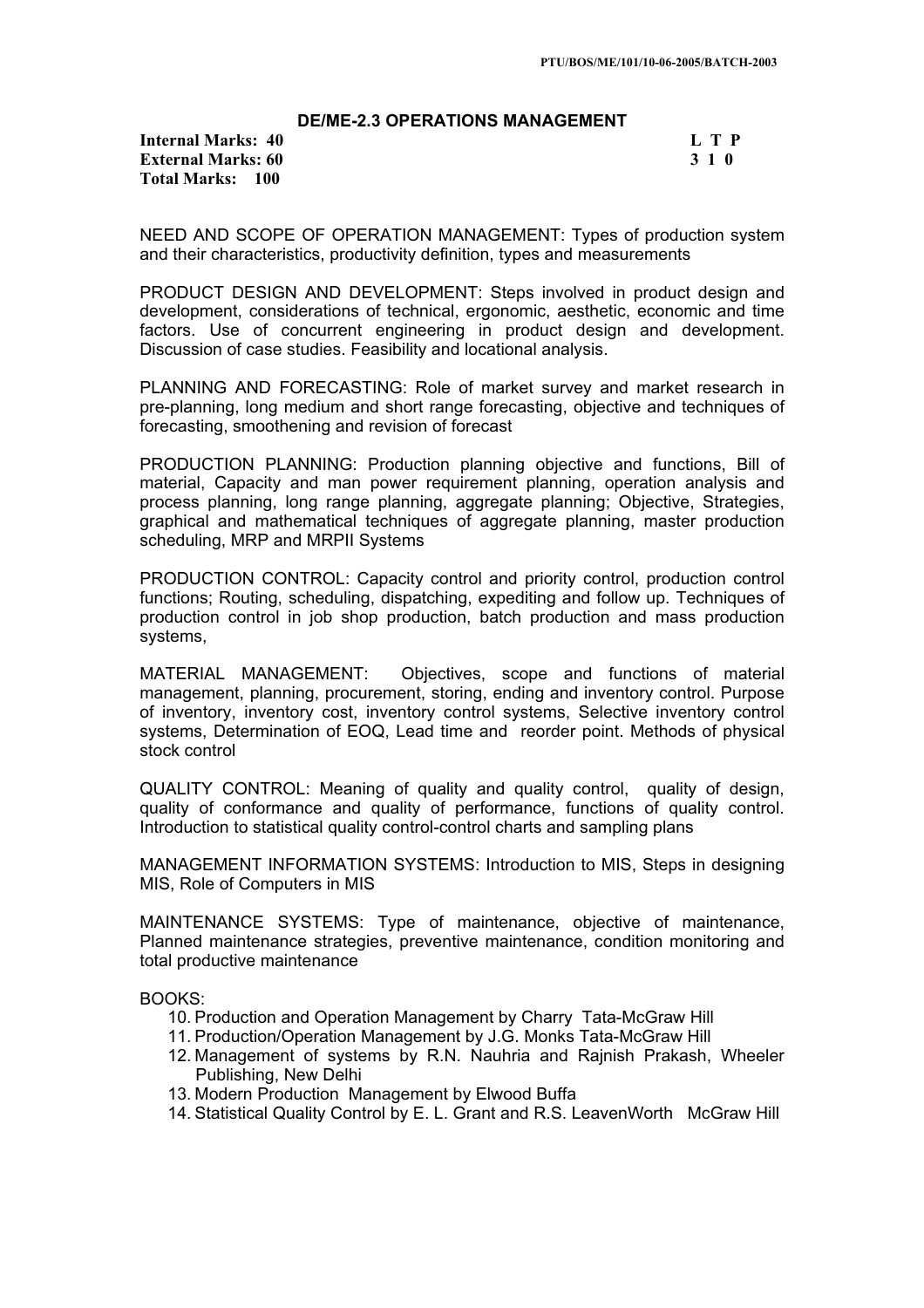### **DE/ME-2.4 NON-DESTRUCTIVE TESTING**

**Internal Marks: 40 L T P L T P External Marks: 60 3 1 0 Total Marks: 100**

#### **Introduction**

Classification of techniques of material testing, Need and Significance of Non Destructive Testing methods, type of Non Destructive testing methods,

#### Radiographic Examination

Radiant energy and radiography, practical applications, X-ray and Gamma –ray equipment, effect of variables on radiographs, requirement of a good radiograph, interpretation of radiograph, safety precautions, Xeroradiography

#### Magnaflux methods

Basic principles, scope and applications, magnetic analysis of steel bars and tubing magnetization methods, equipment, inspection medium, preparation of surfaces Fluorescent Penetration inspection, Demagnetization

### Electrical and ultrasonic Methods

Basic principles, flaw detection in rails and tubes (Sperry Detector), Ultrasonic testing surface roughness, moisture in wood, Detection of defects in ferrous and non ferrous metals, plastics, ceramics, measurement of thickness, hardness, stiffness, sonic material analyzer, proof tests, concrete test hammer

#### Photoelasticity

Concept and applications of Plane and circular polarization, Photostress, models,

#### **Books**

The testing of Engg materials H.E. Davies, G.E Troxell, GFW Hauck. Mc Graw Hill **Publishers** 

Mechanical Inspection by W.H Armstrong Mc Graw Hill Publishers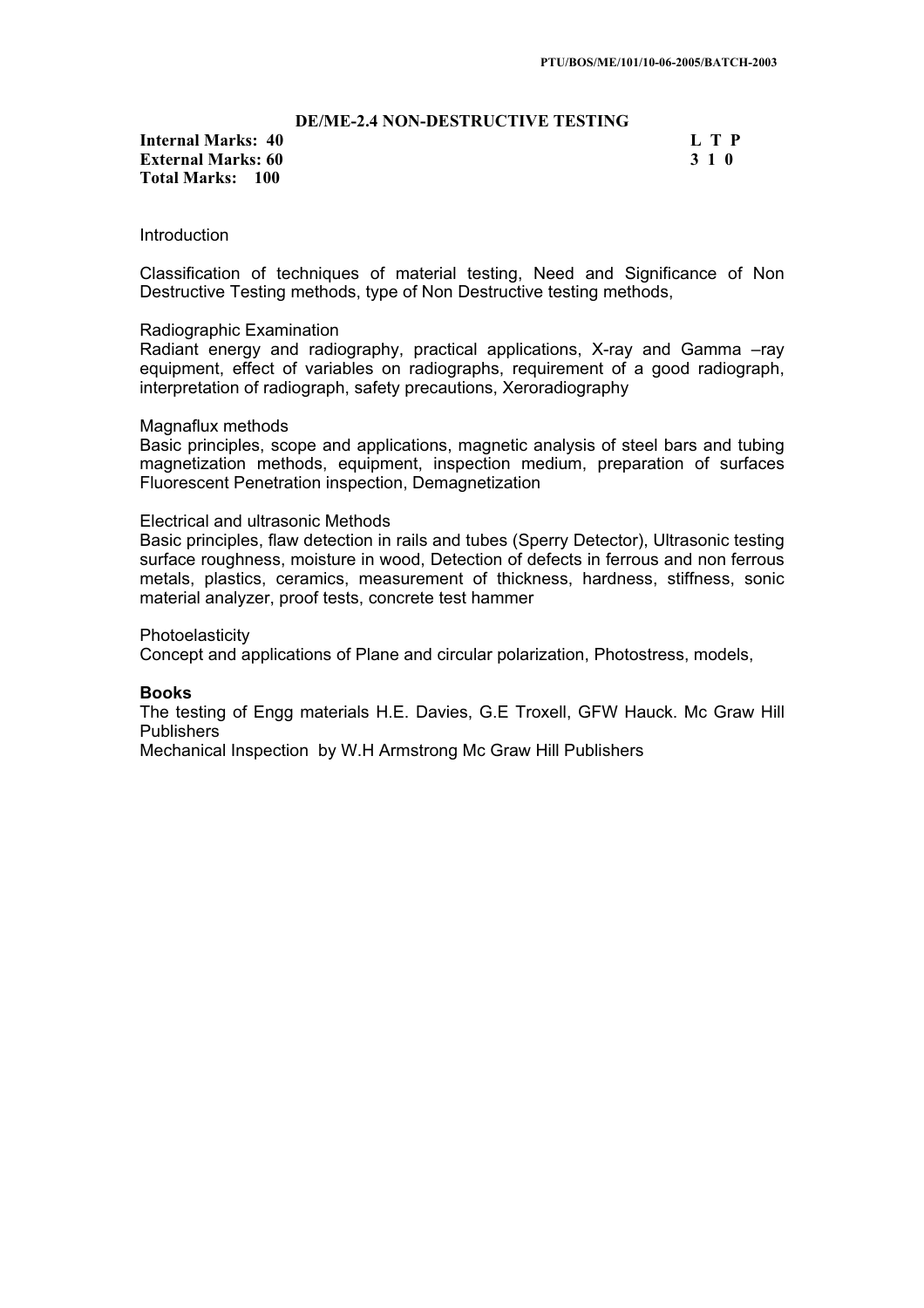## **DE/ME-2.5 TOTAL QUALITY MANAGEMENT**

**Internal Marks: 40 L T P L T P External Marks: 60 3 1 0 Total Marks: 100**

1. Quality and Total Quality Management; Excellence im manufacturing/service, factors of excellence, relevance of TQM.

2. Concept and definition of quality; total quality control (TQC) and Total Quality Management (TQM), salient features of TQC and TQM. Total Quality Management Models, benefits of TQM.

3. Just-in-time (JIT): Definition: Elements, benefits, equipment layout for JIT system, Kanban system MRP (Material Requirement planning) vs JIT system, Waste elimination, workers involvement through JIT: JIT cause and effect chain, JIT implementation.

4. Customer: Satisfaction, data collection and complaint, redressal mechanism. 5. Planning Process: Policy development and implementation; plan formulation and implementation.

5.Process Management: Factors affecting process management, Quality function development (QFD), and quality assurance system.

7. Total Employees Involvement (TEI): Empowering employees: team building; quality circles; reward and Recognition; education and training, Suggestion schemes.

8. Problems solving Defining problem; Problem identification and solving process; QC tools.

9. Benchmarking definition, concept, process and types of benchmarking.

10. Quality Systems: Concept of quality system standards: relevance and origin of ISO 9000; Benefits; Elements of ISO 9001, ISO 9002, ISO 9003.

11. Advanced techniques of TQM: Design of experiments: failure mode effect analysis: Taguchi methods

## **BOOKS:**

- 1. Total Quality Management by sunder Raju, Tata Mcgraw Hill
- 2. TQM for engineers by M.Zairi, Aditya Books
- 3. Total Quality Management Handbook by J.L. Hradeskym MCGraw Hill
- 4. ISO 9000 quality System by Dalela and Saurabh, standard Publishers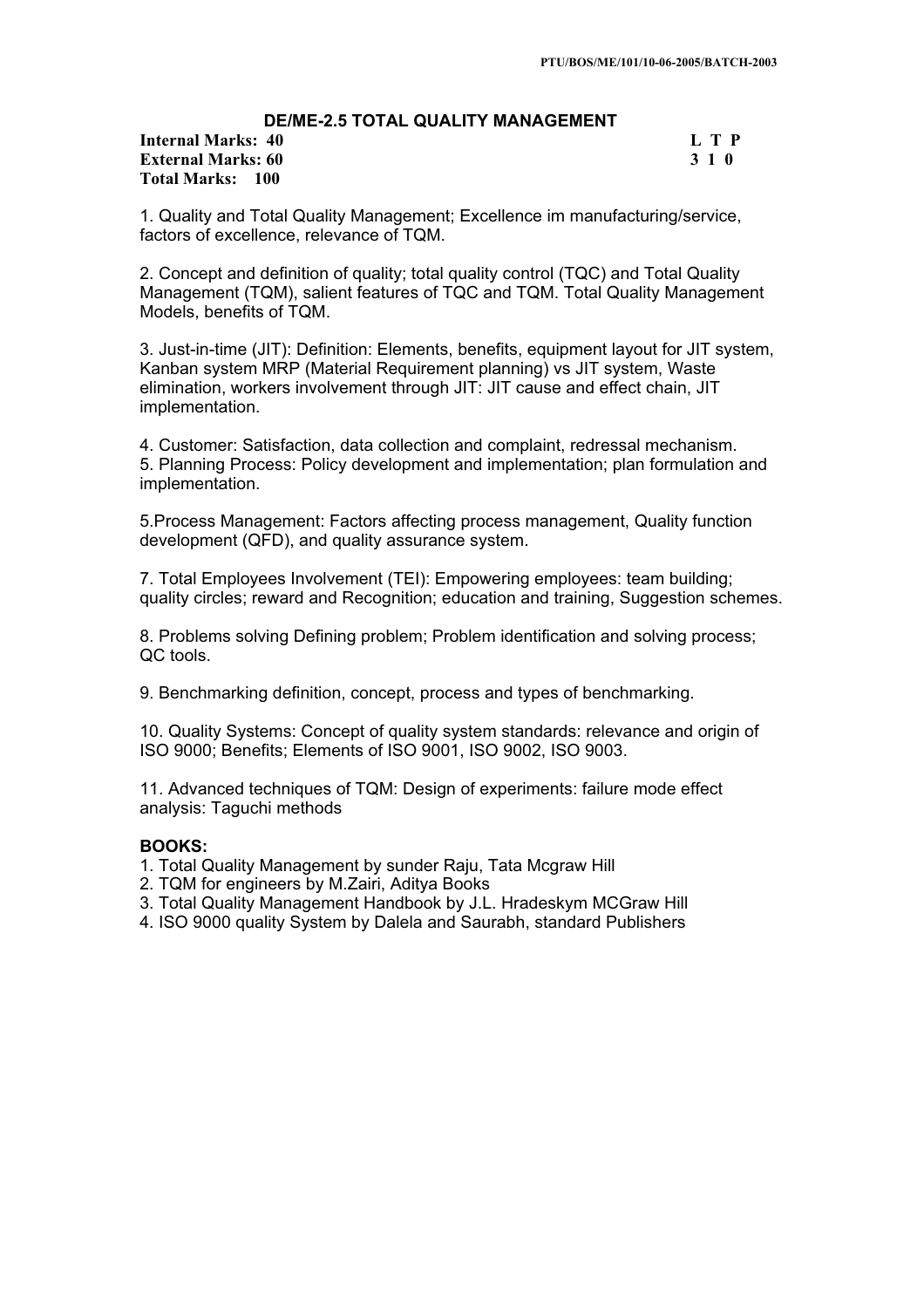# **DE/ME-2.6 MAINTENANCE AND RELIABILITY ENGINEERING Internal Marks: 40 External Marks: 60 3 1 0 Total Marks: 100**

7. Introduction: Objective and characteristics of maintenance function; Organization of the maintenance system; Operating practices in maintenance. Maintenance record keeping.

2. Cost Aspect of Maintenance: Costs of machine breakdown; estimation of life cycle costs; Application of work measurement in maintenance; Manpower planning and training, Incentive payments for maintenance

8. Planning of Maintenance Activities: Evaluation of alternative maintenance policies breakdown, preventive and predictive maintenance; fault diagnosis and condition monitoring techniques; simulation of alternative practices; Development of preventive maintenance schedule; House keeping practices; total productive maintenance

4. Maintenance Engineering: Maintenance requirements of mechanical, electrical, process and service equipment; Safety aspect in maintenance; Aspect of lubrication; chemical control of corrosion; Computerized maintenance information systems

5. Reliability concept and definition, configuration of failure data, various terms used in failure data analysis in mathematical forms, component and system failures, ;uses of reliability concepts in design and maintenance of different system.

15.Reliability and Availability of Engineering systems: Quantitative estimation of reliability of parts; Reliability of parallel and series elements; Accuracy and confidence of reliability estimation; Statistical estimation of reliability indices; Machine failure pattern; Breakdown time distribution

7. Reliability improvement; Reliability in design, reliability in engg, systems, systems with spares, reliability simulation, redundant and stand by systems, confidence levels, component improvement element, unit and standby redundancy optimization and reliability-cost trade off. Fault Tree Analysis: Introduction and importance, fault tree construction, reliability calculations from fault tree, tie set and cut set methods, event tree and numerical problems.

## **Books**

- 1. Maintenance Engineering Handbook by Higgins LR
- 2. Principles of Planned Maintenance by Clifton, RH
- 3. Industrial Maintenance by Garg HP; S. Chand and Co
- 4. Maintenance Planning control by A Kelly (Indian ED)
- 5.Reliability Engineering by LS Srinath
- 6. Reliability Engg. Sinha S.k.Wiley EAstern.
- 7. Reliability Engg., Lewis, John Wiley.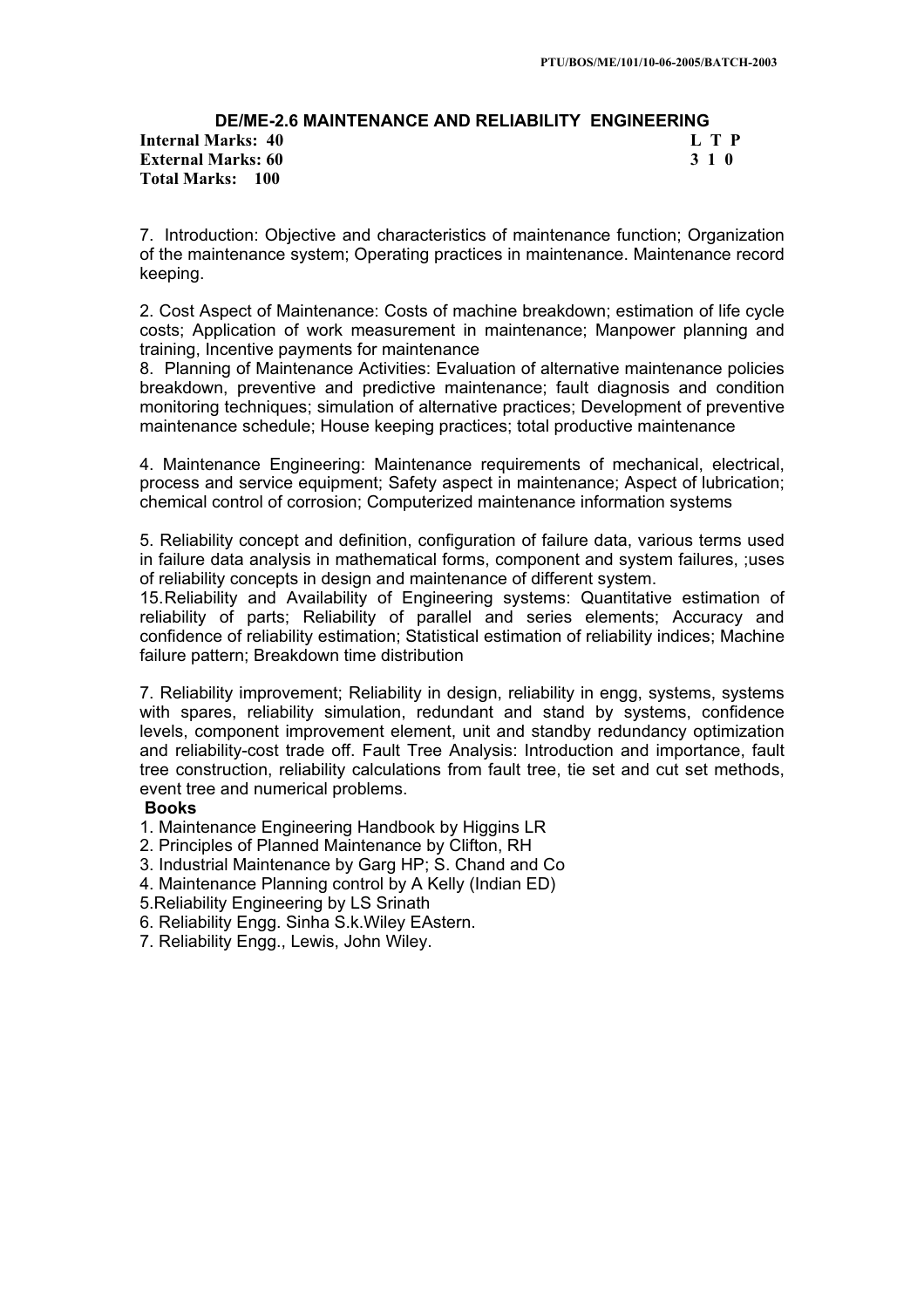## **DE/ME-2.7 MATERIAL MANAGEMENT**

**Internal Marks: 40 L T P L T P External Marks: 60 3 1 0 Total Marks: 100**

16. Introduction Meaning, definition, functions of materials management, Concept of integrated material management, Relationship of material management with other Organizational functions.

2. Material Planning & Budgeting: Need for material planning, Factors affecting material planning, Techniques of material planning; Material classification, codification and standardization; Material budgeting - meaning and need, techniques of material budgeting.

3. Inventory Control: Need and meaning of inventory, types of inventory, functions of inventory control, Inventory costs, Inventory control tool - ABC, VED, XYZ and FSN: Economic order Quantity and replenishment of stocks. Physical control of inventory: Fixed order, Two bin and Kardex systems - Material requirement planning (MRP-I) Spare parts control for maintenance purposes. Evaluation of inventory control performance. Concept of Just-in-Time( JIT). Use of computers for inventory control

9. Purchasing: Purchasing principles, procedures and systems, Functions of purchasing, Make-or-buy decision, Vendor development and vendor rating. Factors affecting purchase decisions, Legal aspects of purchasing, Documentation and procedure for import.

5.Storage: Functions and importance of store keeping, types of stores, store accounting and store verification, Legal aspects of store keeping, Management of surplus, scrap and obsolete items. Importance of material handling in store keeping, handling equipment.

## **Books**

1. Materials Management by M.M Verma, S. Chand and Sons

2. Material Management - An Integrated Approach by gopal Krishnan and sundaresan : Prentice Hall

3. Purchasing and materials management by Dobbler and Burt; Tata McGraw Hill

4. Inventory control by Starr and Miller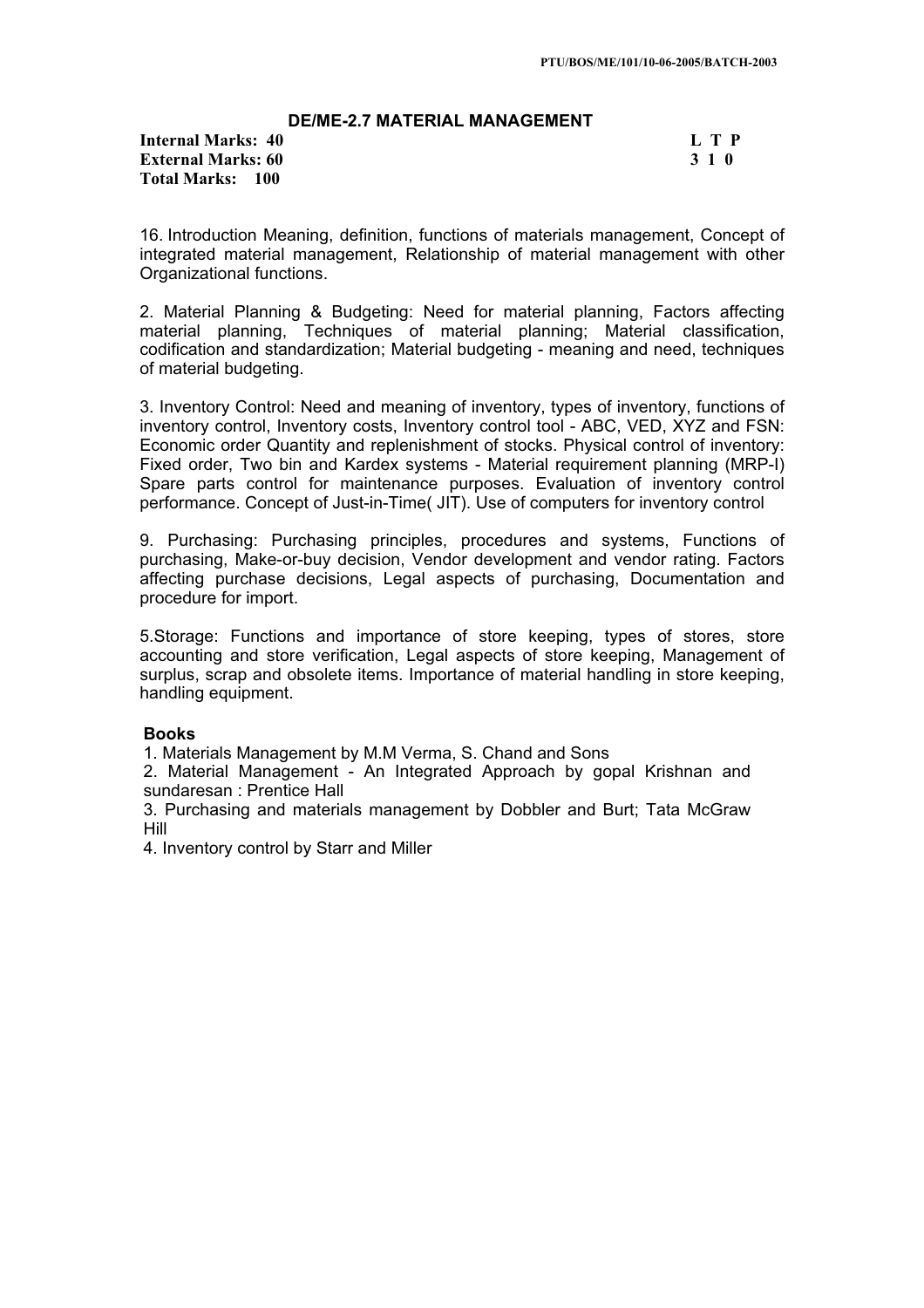#### **DE/ME-2.8 MANAGEMENT INFORMATION SYSTEM Internal Marks: 40 L T P L T P**

**External Marks: 60 3 1 0 Total Marks: 100**

10. Information and Decision Making: Concept of information; data versus information, characteristics of information, classification of information, cost and value of information, Use of information in the decision making process, information requirements for decision making, types of decisions, decision making process, decision making models role of information system, decision support systems, expert systems.

2. Management Information Systems (MIS) Concept, Characteristics and importance of management information systems, types of information systems role of computers in management information systems, hierarchy of data processing systems, operating elements of MIS, information needs of MIS, storage and retrieval of data processing, functions of information systems, management reports. Analysis and design cycle for MIS. Various approaches to system analysis and design. Strategic and project Planning for MIS, analysis and design, matching mission, objectives and plans of MIS with business plans, project planning for MIS, Conceptual system design, Detailed system design, Implementation, Evaluation and Maintenance of MIS.

11. Computer Networks and Data Communication Computer network : Local Area networks; characteristics topologies network structures, switching networks, OSI standards for multi vendor network. I.A.N standards, application of networks, Data Communication concepts, types and modes of transmission, hardware requirements, communication controllers, Data Communication software, data communication protocol

4. Data Base Management Systems: Introduction, data base designing, relational data base management system. Introduction to computerized data base management system.

## **Books**

1. Information systems for Modern Management by Mudrick, Ross and Clagget Prentice Hall.

2. Management Information systems by Davis and Olson McGraw Hill

3. Information systems for management by Lucas McGraw Hill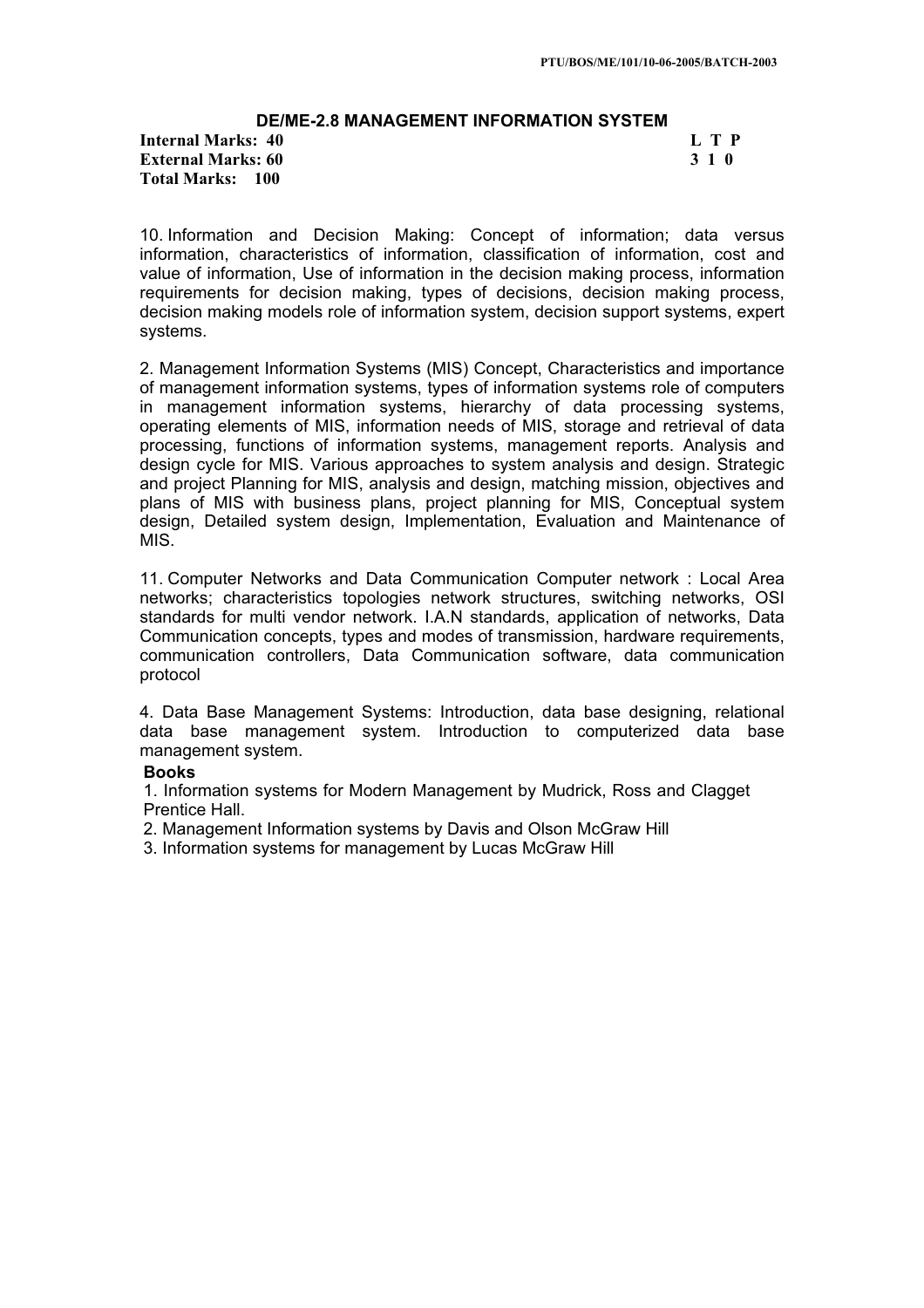## **DE/ME-2.9 ENTREPRENEURSHIP**

**Internal Marks: 40 L T P L T P External Marks: 60 3 1 0 Total Marks: 100**

## 1.CONCEPT OF LENTREPRENEURSHIP:

Entrepreneurship and small scale industry, need for promotion of entrepreneurship, entrepreneurship development programmes (EDP), personality characteristics of entrepreneur.

## 2. IDENTIFICATION OF ;INVESTMENT OPPORTUNITIES

Governmental regulatory framework, industrial policy, industrial development and regulation act, regulation of foreign collaboration and investment, foreign exchange regulation act, incentives for export oriented units, incentives for units in industrially backward areas, incentives for small scale industry, government assistance to SSI, how to start and SSI, list of items reserved for SSI, Scouting for project ideas, preliminary screening, project identification for an existing company.

## 3. MARKET AND DEMAND ANALYSIS:

Information required for market and demand analysis, market survey, demand for ecasting, uncertainties demand forecasting.

## 4. COST OF PROJECT AND MEANS OF FINANCING:

Cost of project, means of financing, planning the capital structure of a new company, term loan financial institutions, cost of production.

## 5. FINANCIAL MANAGEMENT:

Concept and definition of financial management types of capital, of finance, reserve and surplus, concepts and liabilities, profit and loss statement balance sheet, depreciation, methods of calculating depreciation break even analysis and

## **BOOKS:**

1. E.D.I. Ahmedabad, Publication regarding Entrepreneurship.

2. Project Preparation, Appraisal Budgeting and Implementation, Prasanna chandra, TMH.

- 3. Entrepreneurship, TTTI
- 4. Entrepreneurial Development, C.S.Gupta & N.P.Srinivasan.
- 5. Entrepreneurship Development Practice & Planning, S.Chand.
- 6. Entrepreneurship of Small Scale Industries. M.U.Deshpanda C.B.I.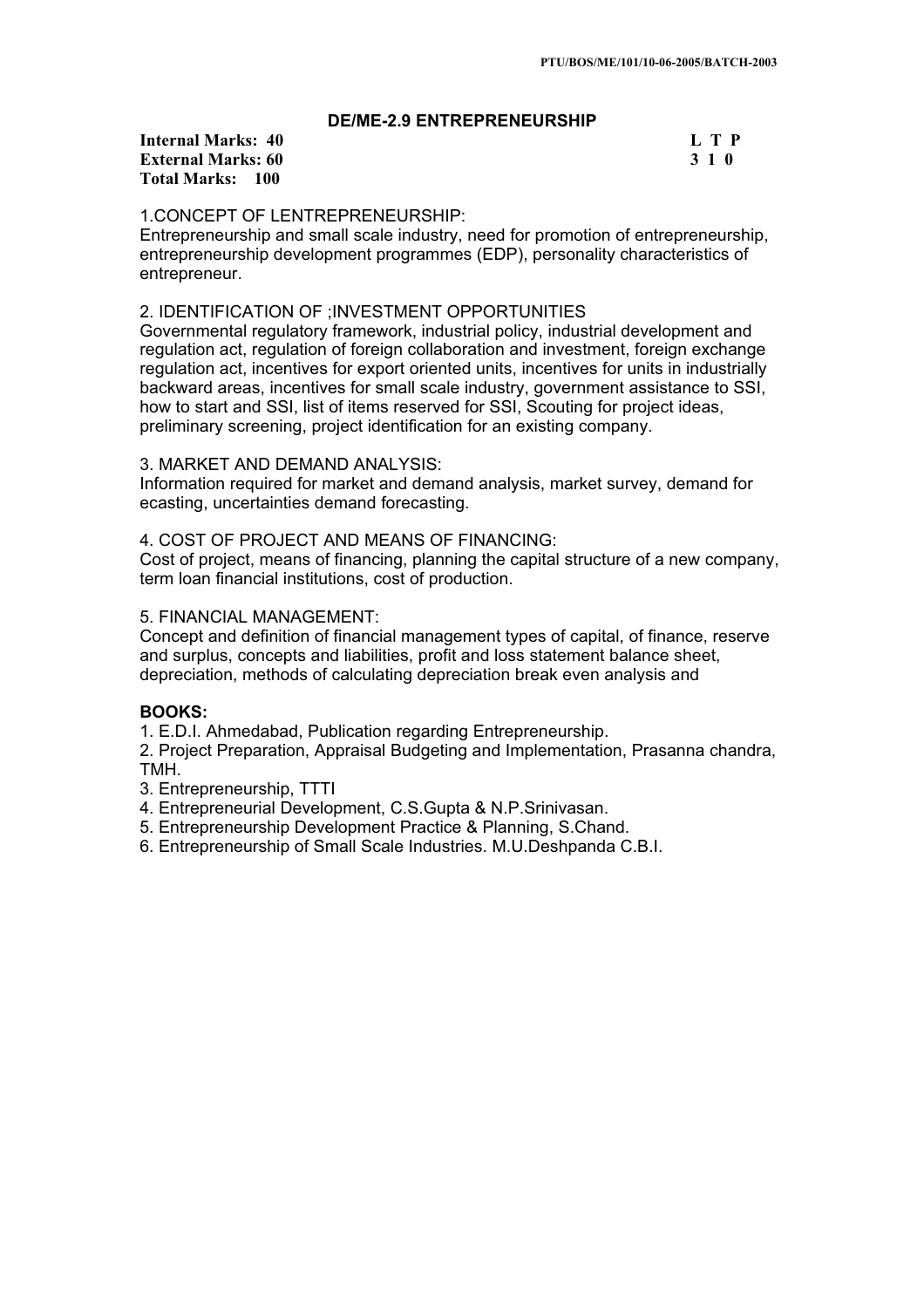### **Group-III**

## **DE/PE-3.0 PRODUCT DESIGN & DEVLOPMENT**

**Internal Marks: 40 L T P L T P External Marks: 60 3 1 0 Total Marks: 100**

### VISUAL DESIGN:

Basic elements and concept of visual design-line color, Balance proportion, Size shape mass, unity and variety, Special relationships and composition in two and three dimensions.

### FORM & COLOR

Elementary forms their characteristics and significance in design. Form transition, Form in relation to ergonomics, material and manufacturing process, color as an element of design, color clarification dynamics, interrelation of colors, colors and traditions; Psychological use of color form and material.

#### PRODUCT GRAPHICS:

Meaning and objectives of product graphics. Basic principles of graphic design, Visual communication aspects of product graphics, Graphics of displays and control panels,

### PRODUCT DETALING:

Standard fastening and joining details in different materials; Temporary and permanent joints: Detailing for plastic products, Detailing for fabricated products in sheet metal.

## PRODUCTS DEVELOPMENT:

Definition and objective, Role of designer in product development. Manufacturing and economic aspects of product development, Product promotions, product developments,

## **BOOKS:**

1. Mayall W.H., "Industrial Design for Engineers" London Liifee Books Ltd. 1967

2. Dale Huchingson R "New Horizons for Human Factors in Design " McGraw Hill Company 19811.Indistrial Design-Mayall

3. Engineering Design- Svensson.

4,. Engineering Design-Matousek

**5.** Mccormick K.J. (Ed) "Human Factor Engineering " 4<sup>th</sup> edition McGraw Hill Book Company Ltd. USA 1992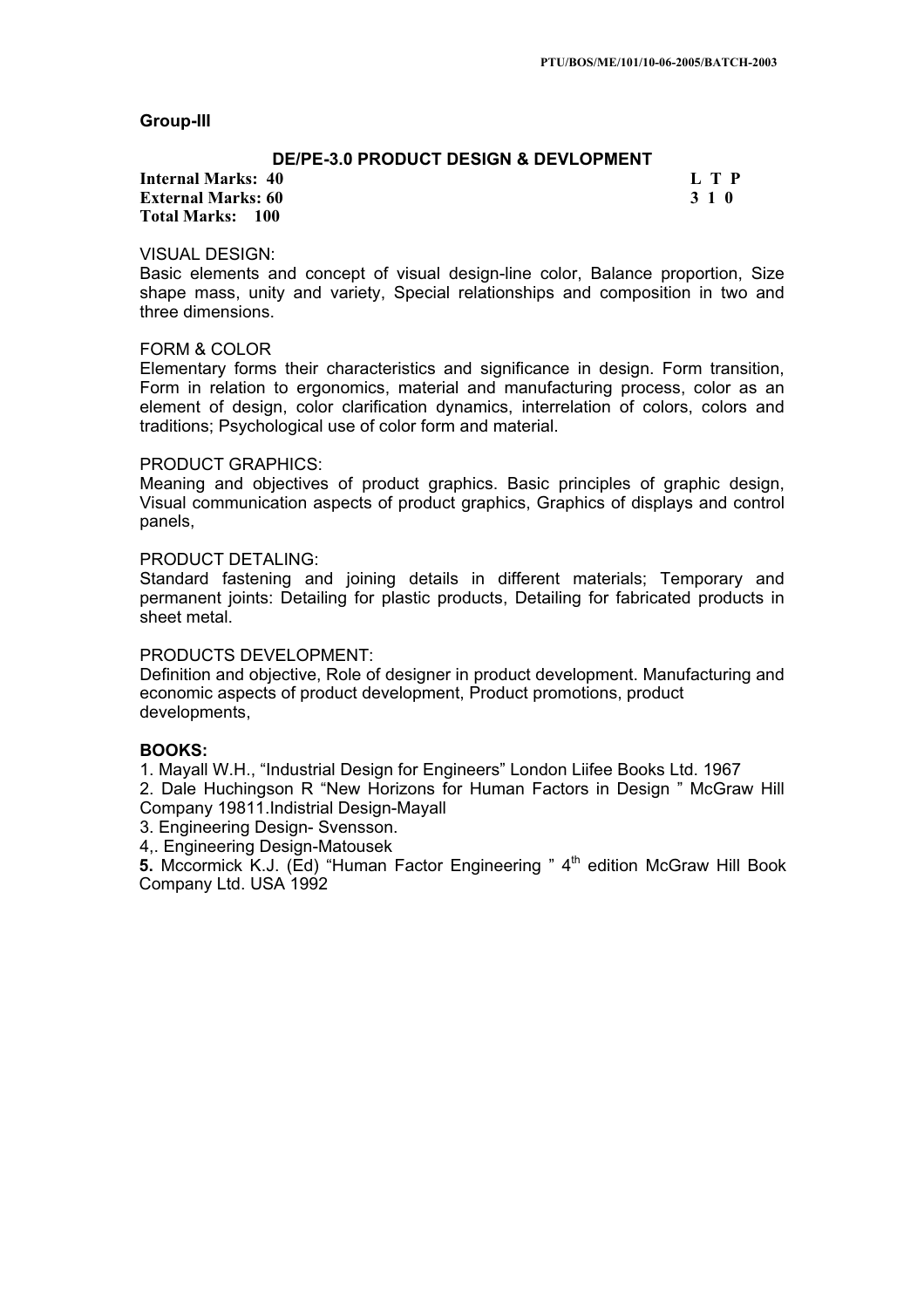### **DE/PE-3.1 MACHINE TOOL DESIGN**

## **Internal Marks: 40 L T P L T P External Marks: 60 3 1 0 Total Marks: 100**

## INTRODUCTION

General requirements to machine tools, Machine tool design recommendations, Classification of motions to shape surface, Machine tool drives for rectilinear motion, Periodic motion, reversing motion etc.

### KINEMATICS OF MACHINE TOOLS,

Kinematics or gearing diagram of Lathe, drilling Machine, Milling Machine etc. Main. drive and feed drive, principles specification of Machine tool.

### DESIGN OF KINEMATICS SCHEME.

Methods to determine transmission ratios for drives,. Development of Kinematics scheme, minimum of transmission transmission groups, Determination of number of teeth on gears.

### SPEED AND FEED BOXES;

General requirement Design of gear trains, speed boxes types, speed changing devices Feed boxes characteristics of feed mechanism, types of Rapid traverse mechanisms, variable devices.

### SPINDLE DESIGN AND SPINDLE BEARINGS.

Main requirement, Materials and details of spindle design, Spindle bearings, bearings, types of bearings and their selections, Bearing Materials BED,

### COLUMNS, TABLES AND WAYS;

Materials, typical constructions and design.

## MACHINE TOOLS CONTROL SYSTEMS

Requirement of control system selection and construction of control systems Mechanical control system, predilection control, remote control safety devices.

## MACHINE TOOL DYNAMICS

Dynamic performance, dynamic and elastic system of Machine, tools. Dynamics of cutting forces, tool chatter.

## **BOOKS:**

- 1, Sen and Bhattacharya, Machine Tools Design., CBS Publishers
- 2. N.K. Mehta Machine Tool Design, Tata Mc Graw Hill.
- 3, N. Acherkan Machine Tool Design, Four Volumes,.Mir Publishers.,
- 5. S.K. Basu and D.K. Pal, Design of machine tools, Oxford and IBH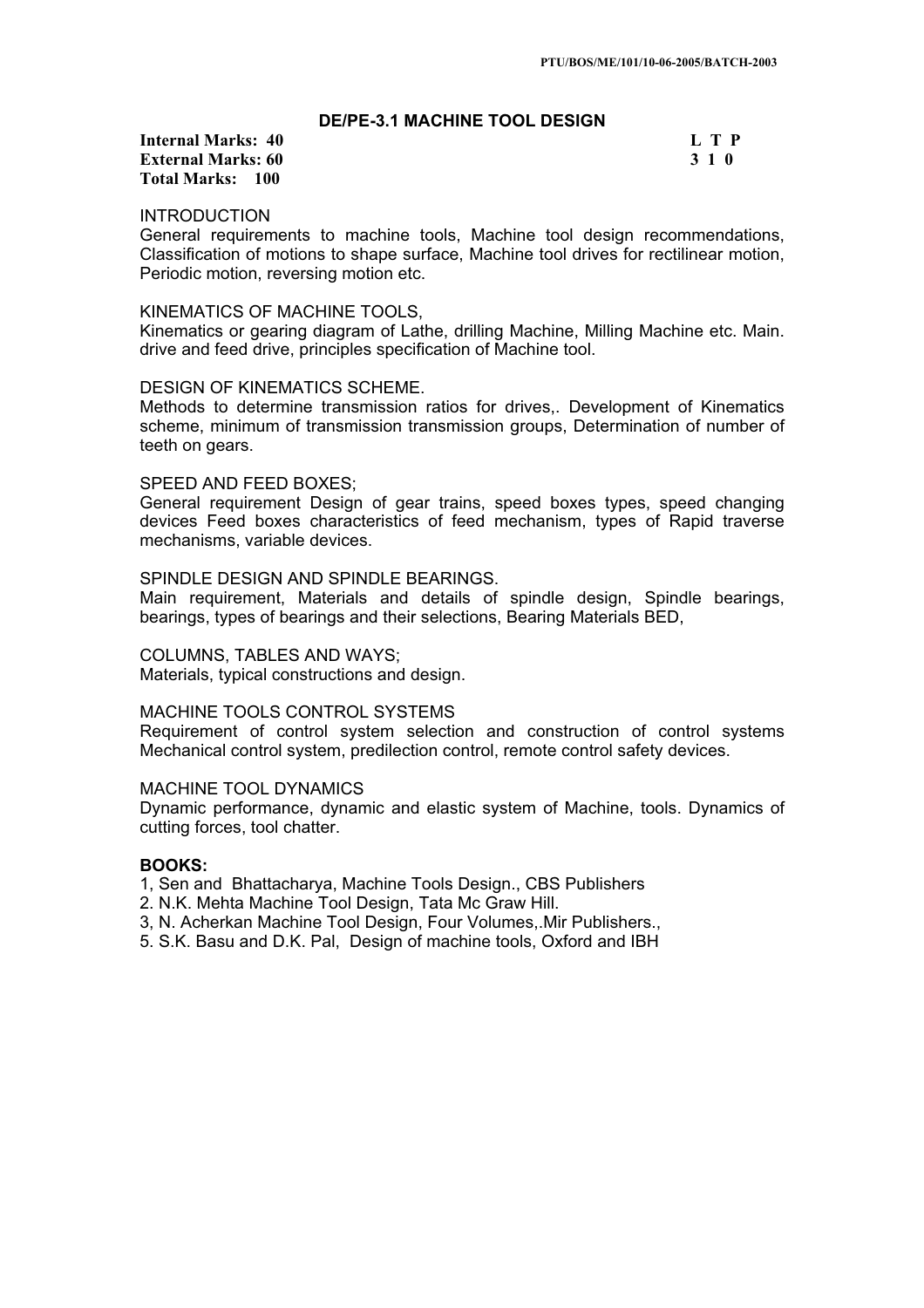## **DE/ME-3.3 TOOL DESIGN**

**Internal Marks: 40 L T P I** L T P **External Marks: 60 3 1 0 3 2 3 3 4 6 3 3 4 6 3 4 6 3 4 7 6 3 4 7 7 8 7 7 8 7 7 7 8 7 7 8 7 7 8 7 7 8 7 7 8 7 8 7 7 8 7 7 8 7 7 8 7 7 8 7 7 8 7 7 8 7 7 8 7 7 8 7 7 8 7 7 8 7 7 8 7 7 8 7 7 8 7 7 8 7 7 8 7 7 8 7 7 8 7 7 8 7 Total Marks: 100**

1.Process Planning:

Product Engineering, Process Engineering, Definition of Process Planning, Contents of Process Plan, Process Operations, Steps of Process Planning, Process Planning Sheet, Planning and Tooling for Low Cost Planning.

2.Jigs & Fixture

Principles of jig and fixture design, Principle of degrees of freedoms, methods of locations and clamping, Various devices for location and clamping, indexing devices, Hydraulic and pneumatic actuation of clamping devices, jig bushes, use of standard parts of jig design, type of drilling jigs, milling fixtures, lathe fixture, grinding fixtures and their classification.

3.Die Design

Components of die design, design of die blocks, punches and strippers, methods of holding punches, sketches of stock stops, Design procedure for progressive dies, compound dies and combination dies for press tool operation forging die design for drop and machine forging parts.

4.Tool Layout for Turrets

Characteristics of Turret lathes. Differences between capstan and turret lathes, methods of holding jobs on the Turret lathe. Universal chucking equipment, universal bar equipment, operation sheet and tool layout.

5.Tool Layout for Automatics

Classification of Automatics; Turret type automatic, tool layout procedure, time required for each operation, operation sheet, tool layout, cam layout.

6.Tooling Costs

Estimating cost of a product, estimating costs of tools, Economics of tooling, Break even point analysis, minimum cost analysis.

7.Gauges

Limits and fits, Plain Gauges, types of Gauges, fundamentals of Gauge Design, Gauge makers tolerance, allowance for wear, Practical application of Taylor's principles of limit gauging, care of Gauges, Limitation of Limit Gauging. 8.Surface Finish

Elements of surface finish, Factors affecting surface finish, Effect of surface quality on Functional properties of machine parts, Evaluation of surface finish, Indian Standards on surface finish. Measurement of surface finish, Relationship of surface finish to the production methods. Finishing operations like honing, lapping, buffing super finishing etc.

Books Suggested:

- 1. Cole: Tool Design
- 2. Donaldson: Tool Design
- 3. ASTEM: Fundamentals of Tool Design
- 4. P.C.Sharma: A Textbook of Production Engg., S.Chand Publication,N.Delhi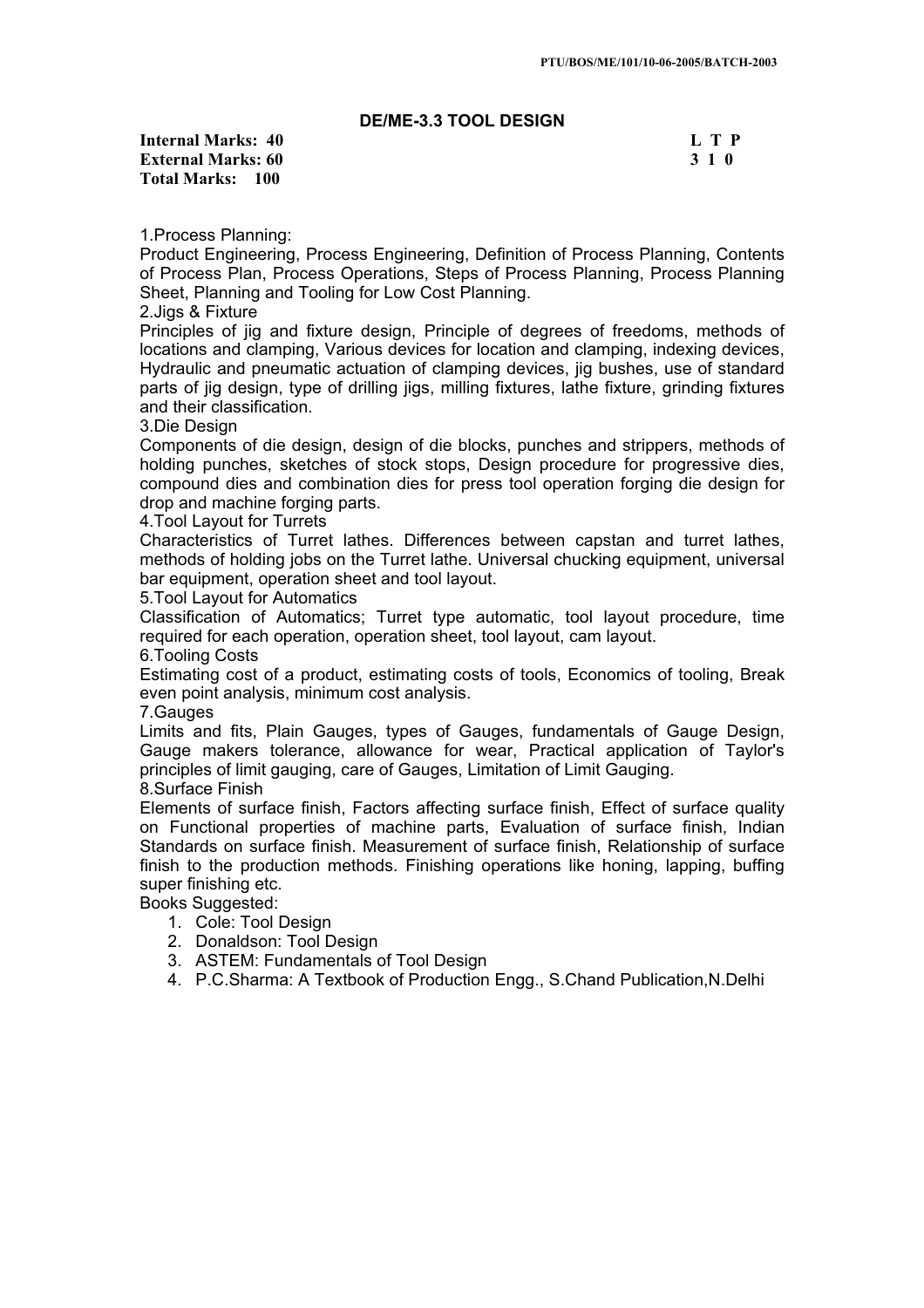## **DE/PE-3.2 NETWORK ANALYSIS**

## **Internal Marks: 40 L T P L T P External Marks: 60 3 1 0 3 2 3 3 4 6 3 3 4 6 3 4 6 3 4 7 6 3 4 7 7 8 7 7 8 7 7 7 8 7 7 8 7 7 8 7 7 8 7 7 8 7 8 7 7 8 7 7 8 7 7 8 7 7 8 7 7 8 7 7 8 7 7 8 7 7 8 7 7 8 7 7 8 7 7 8 7 7 8 7 7 8 7 7 8 7 7 8 7 7 8 7 7 8 7 7 8 7 Total Marks: 100**

Introduction

Characteristics of effective planning, historical background to network charts, where network charts can be used; the basic essentials; analysis and scheduling; controlling and introducing PERT & CPM into an organisation.

### Elements of a Network

Activities and events; conventions adopted in drawing networks; the graphical representation of events and activities; identification of activities; fundamental properties of events and activities; errors in logic;

## Drawing the Network

Drawing the network; interfacing; duration times; duration times under uncertainty; PERT , assigning duration times, numbering the events,listing the events and activities; drawing arrow diagrams.

### Analysing the Networks

Calculating the total project time; isolation of the critical path- earliest and

latest events, time; total float; free and independent float; negative float; use of different float.

### **Applications**

Application of PERT and CPM; calculation of the load; the problem of optimisation, smoothing the load; scheduling manual resource allocation.

### NOP Networks

Representation of logic in MOP; representation of time-milestone in MOP; analysis of a MOP network resource allocation; matrix method of expressing and analysis MOP diagrams.

Introduction to LOB Networks

Where LOB be used; node times LOB chart; LOB life table control using LOB. Books:

- 1. CPM in Construction Management O'Brien McGraw-Hill
- 2. Network Based Management System Archibald & Villaria John Wiley
- 3. A Programmed Introduction to PERT Federal Elect.Corp. Prentice Hall
- 4. A Management Guide to PERT/CPM Wiest & Levy Prentice Hall
- 5. Management by Network Bhattacharya Institution of Engrs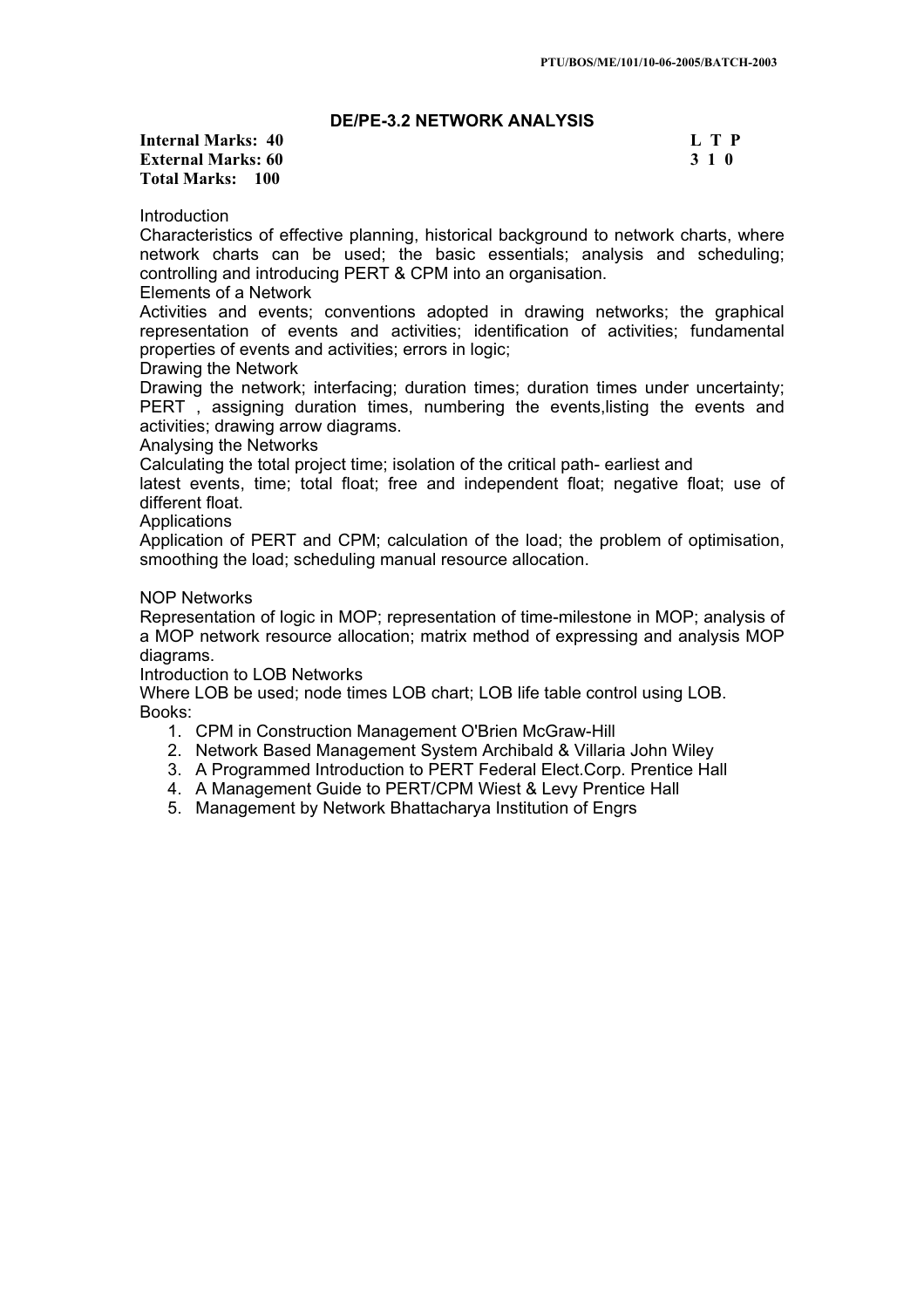## **DE/ME-3.4 FINITE ELEMENT METHOD**

## **Internal Marks: 40 L T P L T P External Marks: 60 3 1 0 Total Marks: 100**

1. Introduction: General description of the method summary of the analysis procedure

## 2. Discretisation of the domain:

Type of elements, location of nodes, number of elements, simplification on offered by physical configuration of body, node numbering scheme.

iii. One & Two Dimensional Problems: Introduction, coordinates and shape functions, Potential energy approach, Galerkin Approach, Assembly of the global stiffness matrix and load vector , FEM equations and treatment of boundary conditions, quadratic shape functions, Two dimensional problems using constant strain triangles

4 Axisymmetric solids subjected to axisymmetric loadings: Axisymmetric formulation, FEM using triangular element, problem using boundary conditions

5. Static analysis:

Plain and three Dimensional Trusses, Assembly of global matrix for the banded and skyline solutions, Beams and frames in various different conditions.

### 6. Dynamic Analysis:

Dynamic equation of motion, consistent mass matrix for truss element frame element and triangular plate element, evaluation of eigen values and eigen vectors

7. Solution of finite element equations:

Direct integration methods, central difference method, Houbolt method, Wilson method, Newmark method, mode superposition method,

### BOOKS:

1. Finite Element Procedures in Engineering Analysis, Bathe , Prentice Hall of India 2. Introduction to Finite Element in Engineering by Chandrupatla and Belegundu from Prentice Hall of India

3. Concepts and Applications of Finite Element Analysis by Cook from John wiley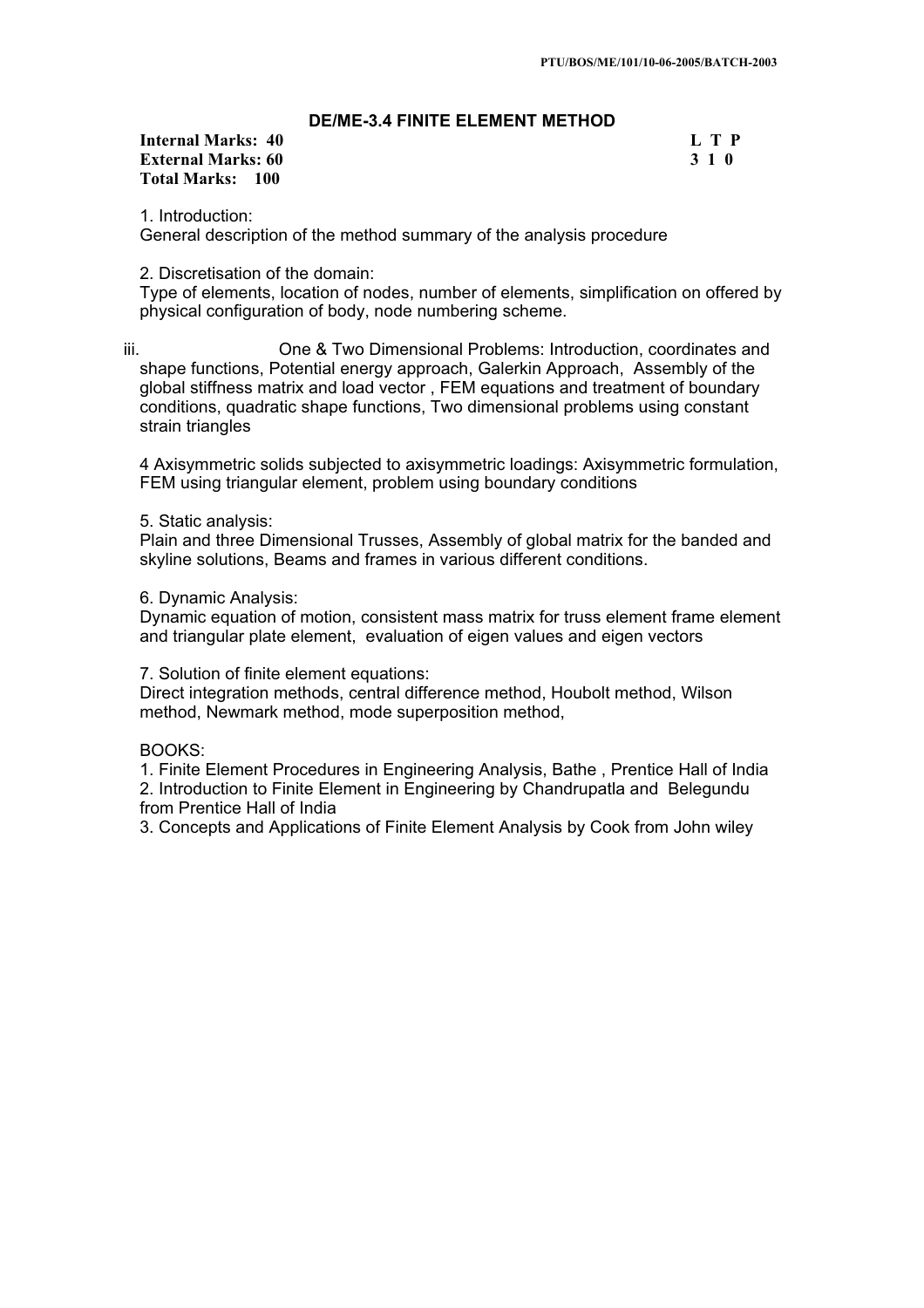# **DE/ME-3.5 EXPERIMENTAL STRESS ANALYSIS**

**Internal Marks: 40 L T P L T P External Marks: 60 3 1 0 Total Marks: 100**

1. Basic elasticity: Laws of stress transformation, principal stresses and principal planes. Cauchy's stress quadric strain analysis, strain equations of transformation, Cauchy's strain quadric, stress, strain relationship

2. Two Dimensional photoelasticity: Stress optics law, Optics of polarisation plane and circular polariscope, dark and light field arrangements, fringe multiplication, fringe sharp ending, compensation techniques, commonly employed photo elastic materials

3. Dimensional photoelasticity; Neuman's strain optic relationship, stress freezing in model materials for three dimensional photoelasticity, shear difference method for stress separation.

4 Birefringence coatings: sensitivity, reinforcing effects, thickness of birefringence coatings.

5 Electric resistance strain gauges; Gauge construction and installation, temperature compensation, gauge sensitivities, gauge factor, corrections for transverse strain effects, factors affective gauge relation, rosetters Rosetre analysis, potentiometer and whetstone's bridge circuits for strain measurements.

6 Brittle coatings: Introduction, coating stresses and failure theories, different types of crack patterns, crack detection composition of brittle coatings, coating cure, influence of atmospheric conditions, effects of biaxial stress field.

## **Books**

1. Experimental Stress Analysis by Dally and Rilley; McGraw Hill

2. Experimental Stress Analysis and Motion Measurement by Dow and Adams,

Prentice Hall

3. Introduction to Photo Mechanics by Durelly and Riley, Prentice Hall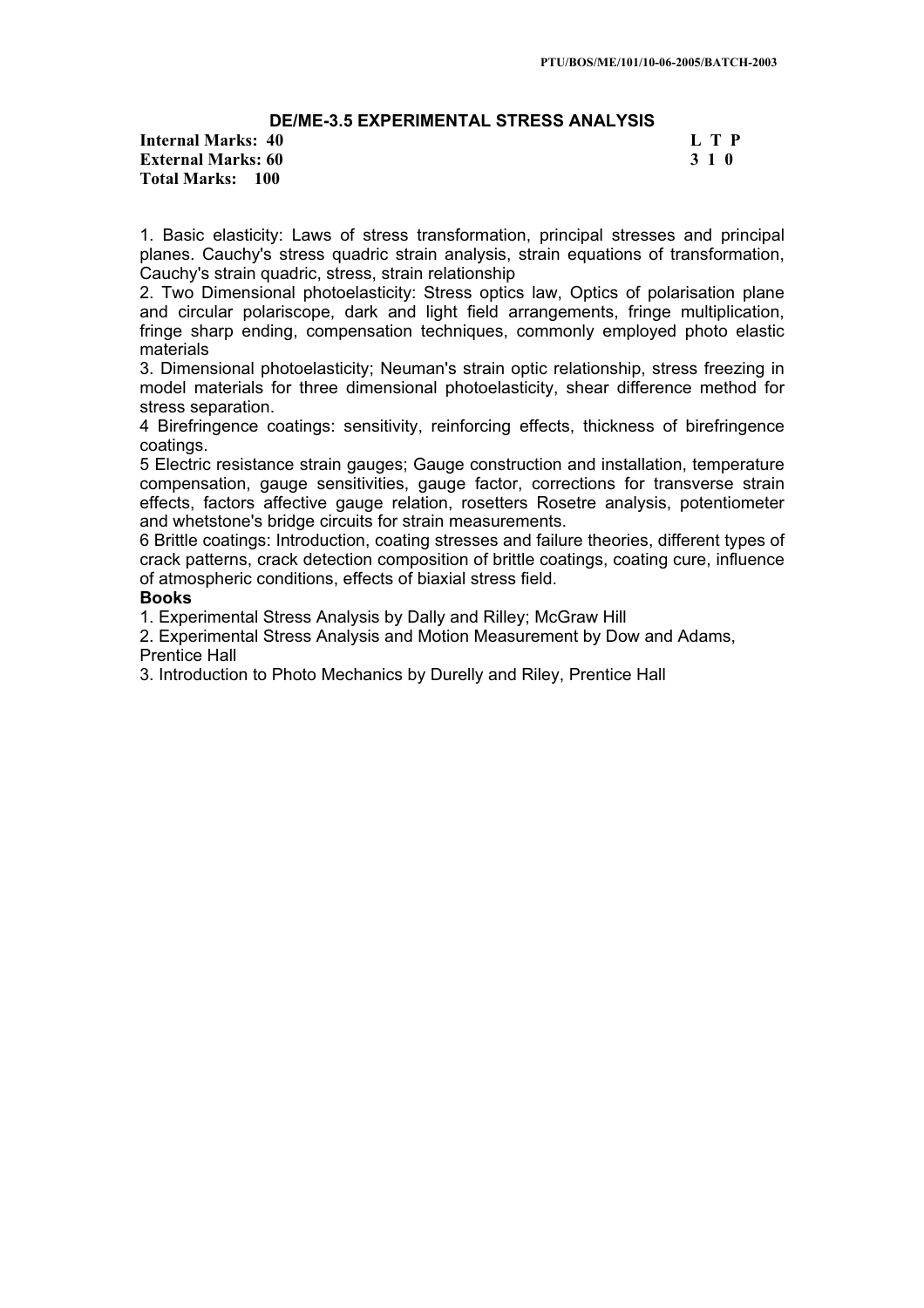## **DE/ME-3.6 INDUSTRIAL TRIBOLOGY**

**Internal Marks: 40 L T P L T P External Marks: 60 3 1 0 Total Marks: 100**

Introduction Tribological considerations ;Nature of surfaces and their contact; Physicmechanical properties of surface layer

Geometrical properties of surfaces, methods of studying surfaces; Study of contract of smoothly and rough surfaces.

Friction and wear: Role of friction and laws of static friction, causes of friction , adhesion theory, Laws of rolling friction ; Friction of metals and non-metals; Friction measurements.

Definition of wear, mechanism of wear, friction affecting wear, wear measurement; Wear of metals and non-metals.

Lubrication and lubricants: Introduction, dry friction; Boundary lubrication; classic hydrodynamics, hydrostatic and elasto hydrodynamic lubrication, Functions of lubricants, Types of lubricants and their industrial uses; properties of liquid and grease lubricants; lubricant additives , general properties and selection.

Special Topics: Selection of bearing and lubricant; bearing maintenance, diagnostic maintenance of tribological components; lubrication systems; Filters and filtration.

## **BOOKS:**

- 1. Standard Hand Book of Lubrication Engg., O'Conner and Royle, McGraw Hills Co
- 2. Introduction to Tribology, Halling , Wykeham Publications Ltd.
- 3. Lubrication , Raymono O. Gunther; Bailey Bros & Swinfan Ltd.
- 4. Rearing Systems, Principles and Practice, PT Barwll
- 5. Basic Lubrication Theory, A Cameron (Indian Edition)
- 6. Tribology Hand Book, Michel Ncole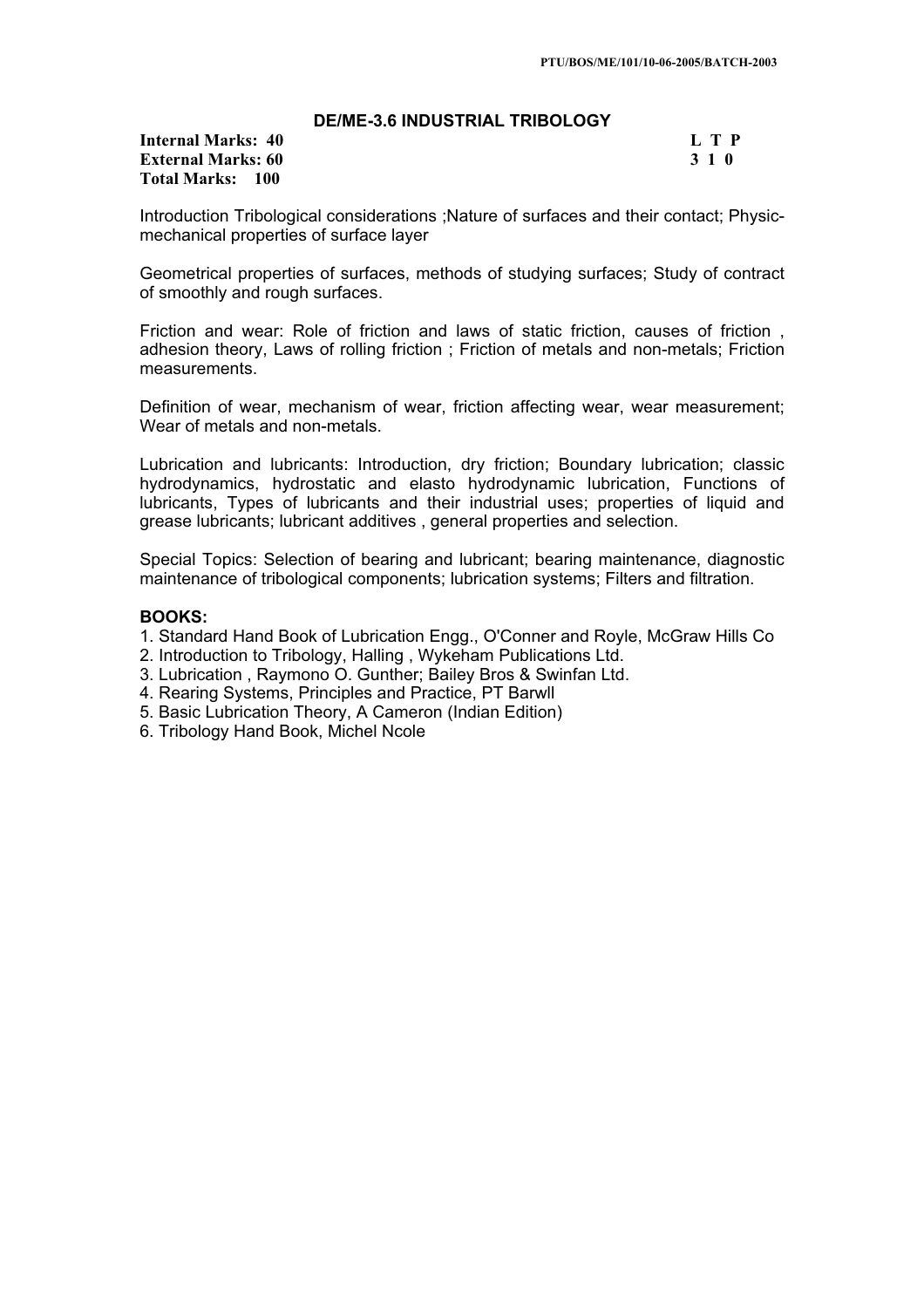## **DE/ME-3.7 THEORY OF PLASTICITY**

# **Internal Marks: 40 L T P I** L T P **External Marks: 60 3 1 0 Total Marks: 100**

Introduction to Plasticity: Idealized stress-strain systems, approximate equation for stress strain curves (Ramberg-Osgood, Ludwig's and Karunes equations), Bauschinger effect-yield locus, yield surface,

Yield Criteria and Flow Rules: Tresca theory & Von-Mises yield criterion, their geometrical representation, experimental evidence for the criteria.

Slip Line Field Theory: Two-dimensional plasticity, slip lines, basic equations, Hencjy's first theorem, Geiringer's Velocity equation. Applications of slip line field theory to plane strain problems.

Load Bounding: The lower bound theorem, the upper bound theorem and their corollaries. Application of load bounding to plane strain problems.

Books

1. Plasticity for mechanical Engineers Johanson and Miller Van Nostrand

2. Engg Plasticity Calladina Pergmean Press